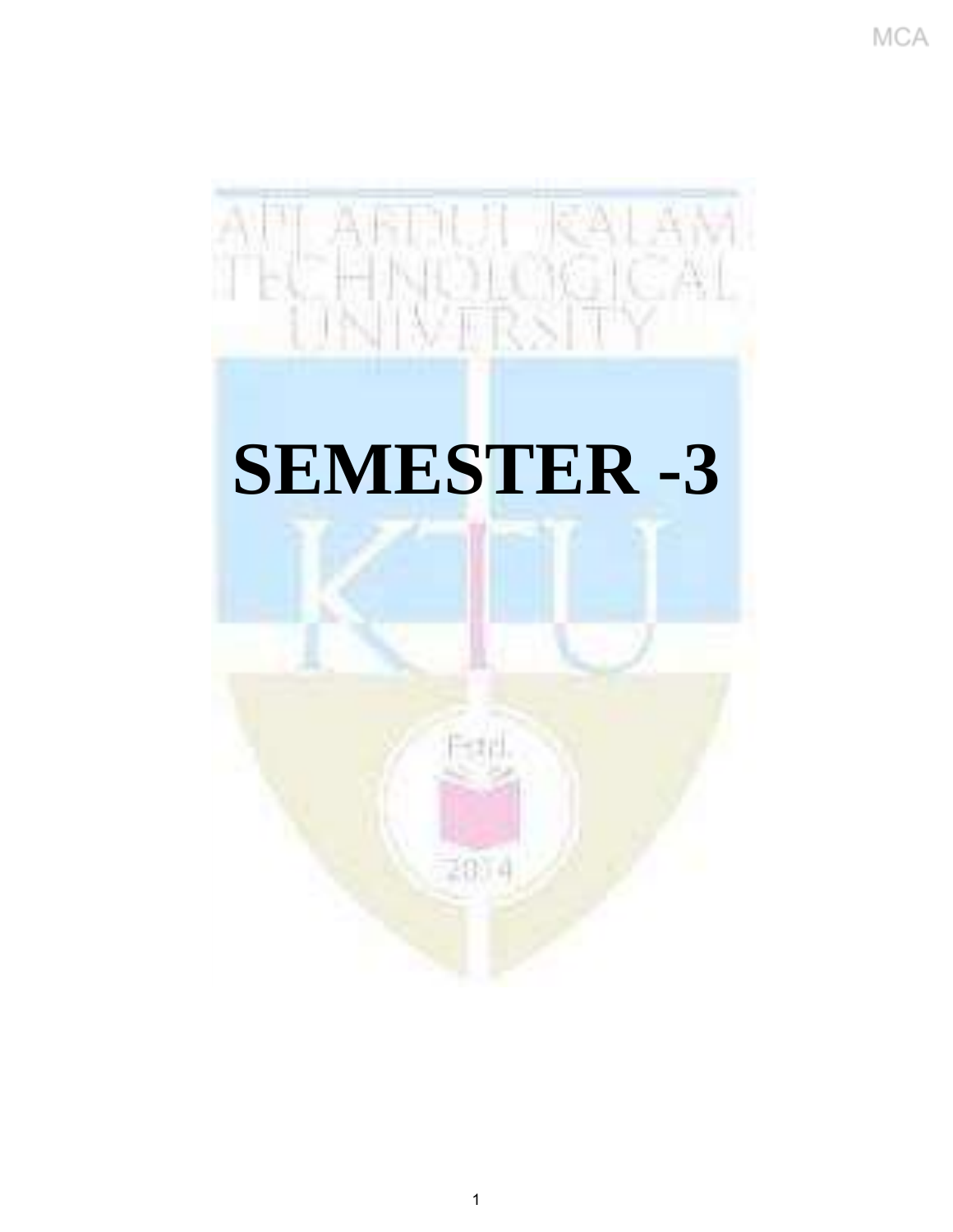| <b>CODE</b>     | <b>COURSE NAME</b>                                   | <b>CATEGORY</b> | $\mathbf{r}$ | P | <b>CREDIT</b> |
|-----------------|------------------------------------------------------|-----------------|--------------|---|---------------|
| <b>20MCA201</b> | <b>DATA SCIENCE &amp;</b><br><b>MACHINE LEARNING</b> | <b>CORE</b>     |              |   |               |

Preamble: This is an introductory course on data science and basic concepts behind various machine learning techniques. Machine learning is the study of adaptive computational systems that improve their performance with experience. At the end of the course the students should be able to design and implement machine learning solutions to classification, regression, and clustering problems and to evaluate and interpret the results of the algorithms.

**Prerequisite:** Probability and Statistics, Linear Algebra, Programming in Python/R.

**Course Outcomes:** After the completion of the course the student will be able to:

| CO No.          | <b>Course Outcome (CO)</b>                                                                                                                          | <b>Bloom's Category</b><br><b>Level</b> |
|-----------------|-----------------------------------------------------------------------------------------------------------------------------------------------------|-----------------------------------------|
| CO <sub>1</sub> | Discuss the fundamental concepts of data science and data<br>visualization techniques.                                                              | Level 2:<br>Understand                  |
| CO <sub>2</sub> | Explain the basics of machine learning and use lazy learning<br>and probabilistic learning algorithms to solve data science<br>problems.            | Level 3:<br>Apply                       |
| CO <sub>3</sub> | Describe decision trees, classification rules $\&$ regression<br>methods and how these algorithms can be applied to solve data<br>science problems. | Level 3:<br>Apply                       |
| CO <sub>4</sub> | Solve data science problems using neural networks and<br>support vector machines.                                                                   | Level 3:<br>Apply                       |
| CO <sub>5</sub> | Discuss clustering using k-means algorithm and evaluate $\&$<br>improve the performance of machine learning classification<br>models.               | Level 3:<br>Apply                       |

**Mapping of Course Outcomes with Program Outcomes**

|                 | PO <sub>1</sub><br>1 | PO<br>2 | <b>PO</b><br>3 | P <sub>O</sub><br>4         | PO <sub>1</sub><br>5 | P <sub>O</sub><br>6 | <b>PO</b><br>7 | P <sub>O</sub><br>8 | PO <sub>1</sub><br>9 | P <sub>O</sub><br>10 | PO <sub>1</sub><br>11 | P <sub>O</sub><br>12 |
|-----------------|----------------------|---------|----------------|-----------------------------|----------------------|---------------------|----------------|---------------------|----------------------|----------------------|-----------------------|----------------------|
| CO <sub>1</sub> |                      |         |                |                             |                      |                     | 3              |                     |                      |                      |                       |                      |
| CO <sub>2</sub> | 3                    | 3       | 3              | 2                           |                      |                     | $\mathcal{R}$  |                     |                      |                      |                       |                      |
| CO <sub>3</sub> | 3                    | 3       | $\mathcal{R}$  | 2                           |                      |                     | $\mathcal{R}$  |                     |                      |                      |                       |                      |
| CO <sub>4</sub> | 3                    | 3       | $\mathcal{R}$  | $\mathcal{D}$               |                      |                     | $\mathcal{R}$  |                     |                      |                      |                       |                      |
| CO <sub>5</sub> | 3                    | 3       | 3              | $\mathcal{D}_{\mathcal{L}}$ |                      |                     | $\mathcal{R}$  |                     |                      |                      |                       |                      |

3/2/1: High/Medium/Low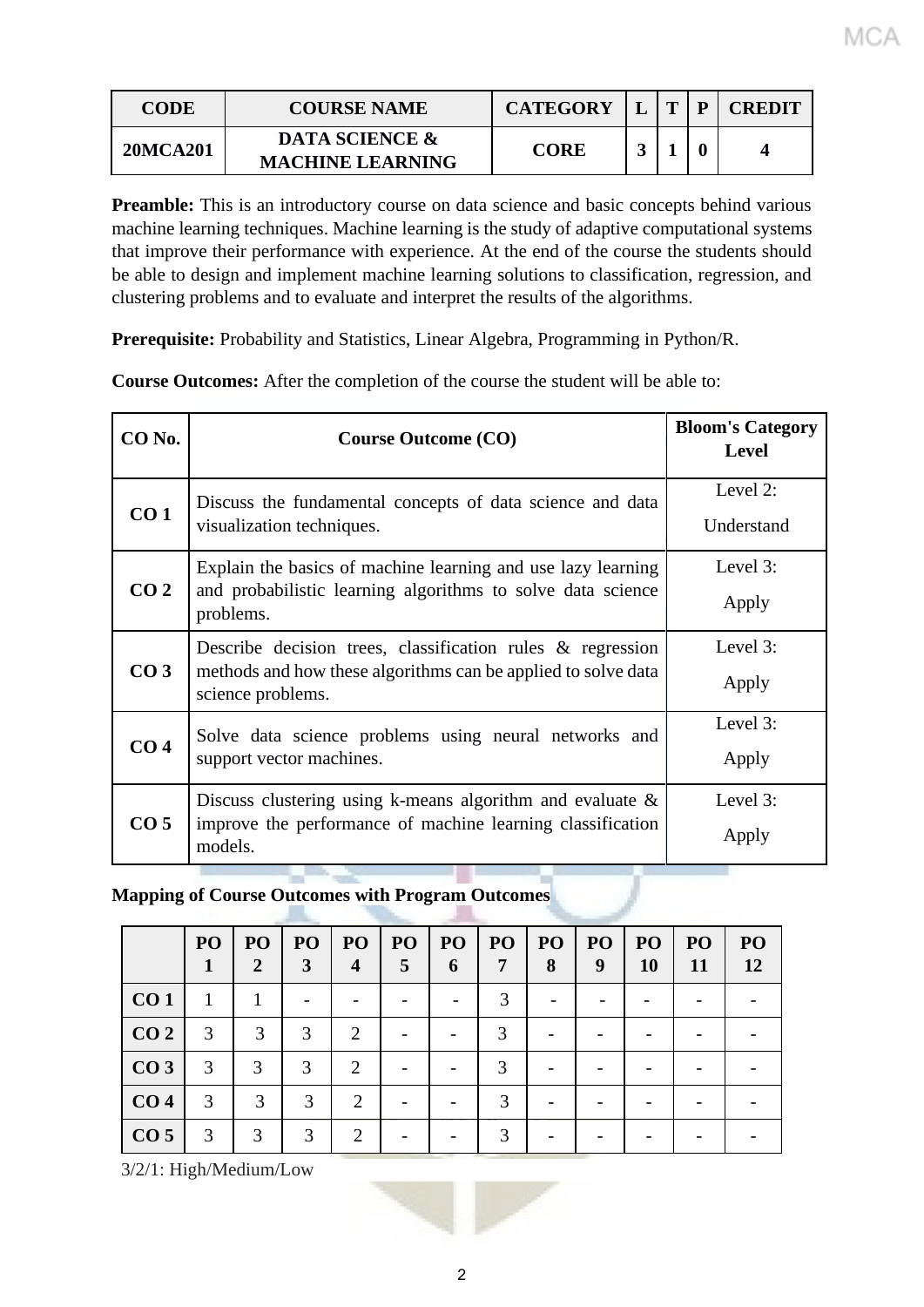#### **Assessment Pattern**

| <b>Bloom's Category</b> |    | <b>Continuous Assessment</b><br><b>Tests</b> | <b>End Semester</b><br><b>Examination</b> |  |
|-------------------------|----|----------------------------------------------|-------------------------------------------|--|
|                         | 1  | $\overline{2}$                               |                                           |  |
| Remember $(K1)$         | 15 | 10                                           | 10                                        |  |
| Understand $(K2)$       | 25 | 20                                           | 30                                        |  |
| Apply $(K3)$            | 10 | 20                                           | 20                                        |  |
| Analyse (K4)            |    |                                              |                                           |  |
| Evaluate $(K5)$         |    |                                              |                                           |  |
| Create $(K6)$           |    |                                              |                                           |  |

### **Mark Distribution**

| <b>Total Marks</b> | CIE | <b>ESE</b> | <b>ESE Duration</b> |
|--------------------|-----|------------|---------------------|
| 100                |     | 60         | 3 hours             |

#### **Continuous Internal Evaluation Pattern:**

| Attendance |                                        | $: 8 \text{ marks}$   |  |
|------------|----------------------------------------|-----------------------|--|
|            |                                        |                       |  |
|            | Continuous Assessment Test (2 numbers) | $\therefore$ 20 marks |  |
|            |                                        |                       |  |
|            | Assignment/Quiz/Course project         | $: 12 \text{ marks}$  |  |
|            |                                        |                       |  |

**End Semester Examination Pattern:** There will be two parts: Part A and Part B. Part A contains 10 compulsory short answer questions, 2 from each module. Each question carries 3 marks. Part B contains 2 questions from each module, of which the student should answer any one. Each question can have a maximum of 2 subdivisions and carry 6 marks.

#### **Sample Course Level Assessment Questions**

#### **Course Outcome 1 (CO1):**

- 1. What is data science and why do we need data science?
- 2. Explain the data science classification and illustrate data science tasks.
- 3. Describe the various methods to understand data.
- 4. Explain the typical methods to visualize data.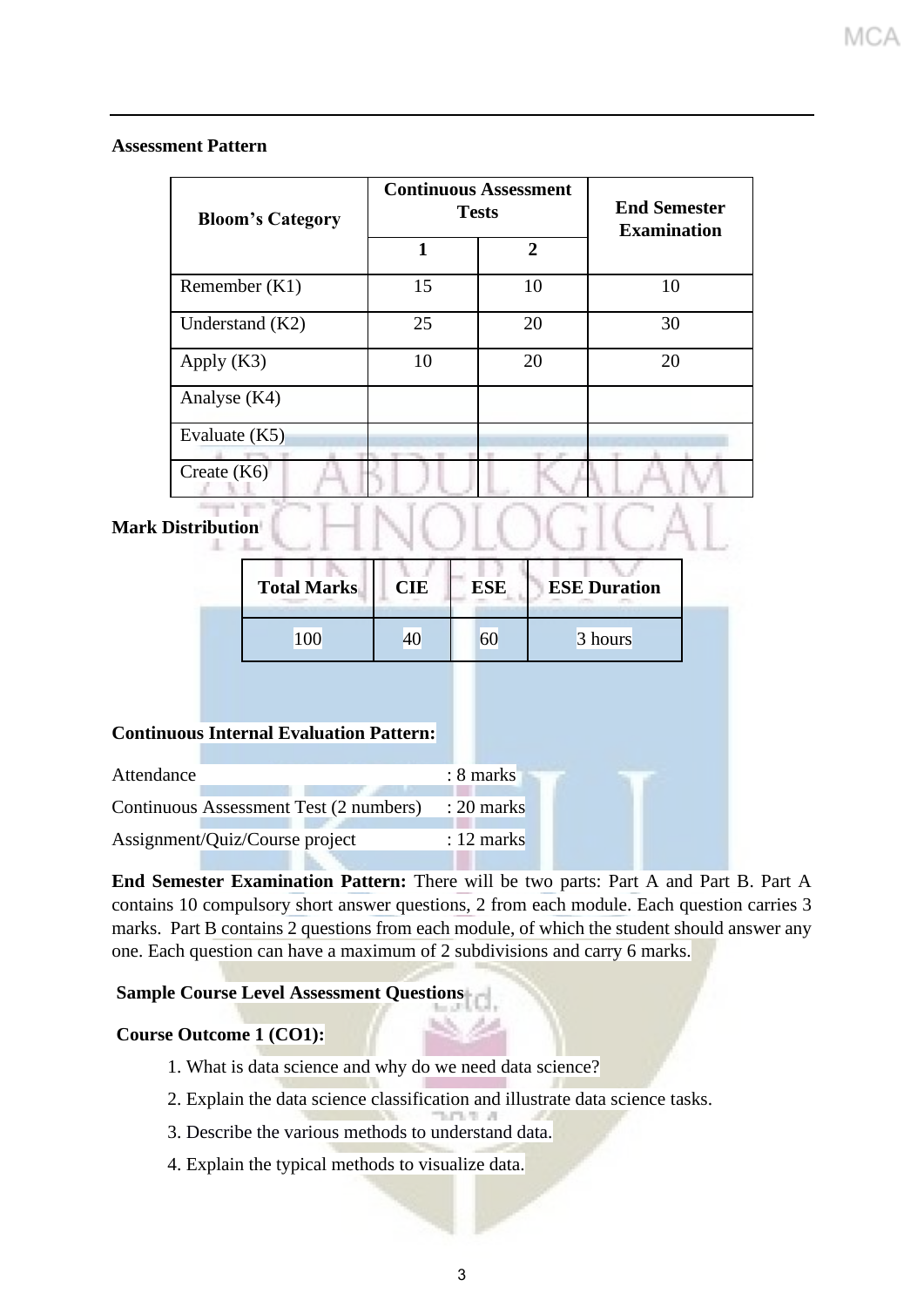#### **Course Outcome 2 (CO2)**

- 1. Explain the differences between supervised and unsupervised machine learning algorithms.
- 2. Describe the key concepts that define nearest neighbour classifiers, and why they are considered "lazy" learners.
- 3. Explain how to apply *k*-NN classifier in a data science problem.
- 4. State Bayes' theorem in statistics. Outline the Naive Bayes algorithm to build classification models.
- 5. Use Naive Bayes algorithm to determine whether a red domestic SUV car is a stolen car or not using the following data:

| <b>Example</b> | <b>Colour</b> | <b>Type</b> | Origin   | Stolen? |
|----------------|---------------|-------------|----------|---------|
|                | red           | sports      | domestic | yes     |
| 2              | red           | sports      | domestic | no      |
| 3              | red           | sports      | domestic | yes     |
| 4              | yellow        | sports      | domestic | no      |
| 5              | yellow        | sports      | imported | yes     |
| 6              | yellow        | <b>SUV</b>  | imported | no      |
| $\overline{7}$ | yellow        | <b>SUV</b>  | imported | yes     |
| 8              | yellow        | <b>SUV</b>  | domestic | no      |
| 9              | red           | <b>SUV</b>  | imported | no      |
| 10             | red           | sports      | imported | yes     |

#### **Course Outcome 3 (CO3):**

- 1. Classify data science tasks using decision trees and classification rule learners.
- 2. Discuss the various feature selection measures.
- 3. How to simplify a decision tree by pruning.
- 4. Describe how to construct classification rules from decision trees.
- 5. Explain the concepts of regression and correlation.
- 6. How to estimate a linear regression model.
- 7. Consider the following set of training examples:

| <b>Instance</b> | <b>Classification</b> | a <sub>1</sub> | a <sub>2</sub> |
|-----------------|-----------------------|----------------|----------------|
|                 |                       |                |                |
|                 |                       |                |                |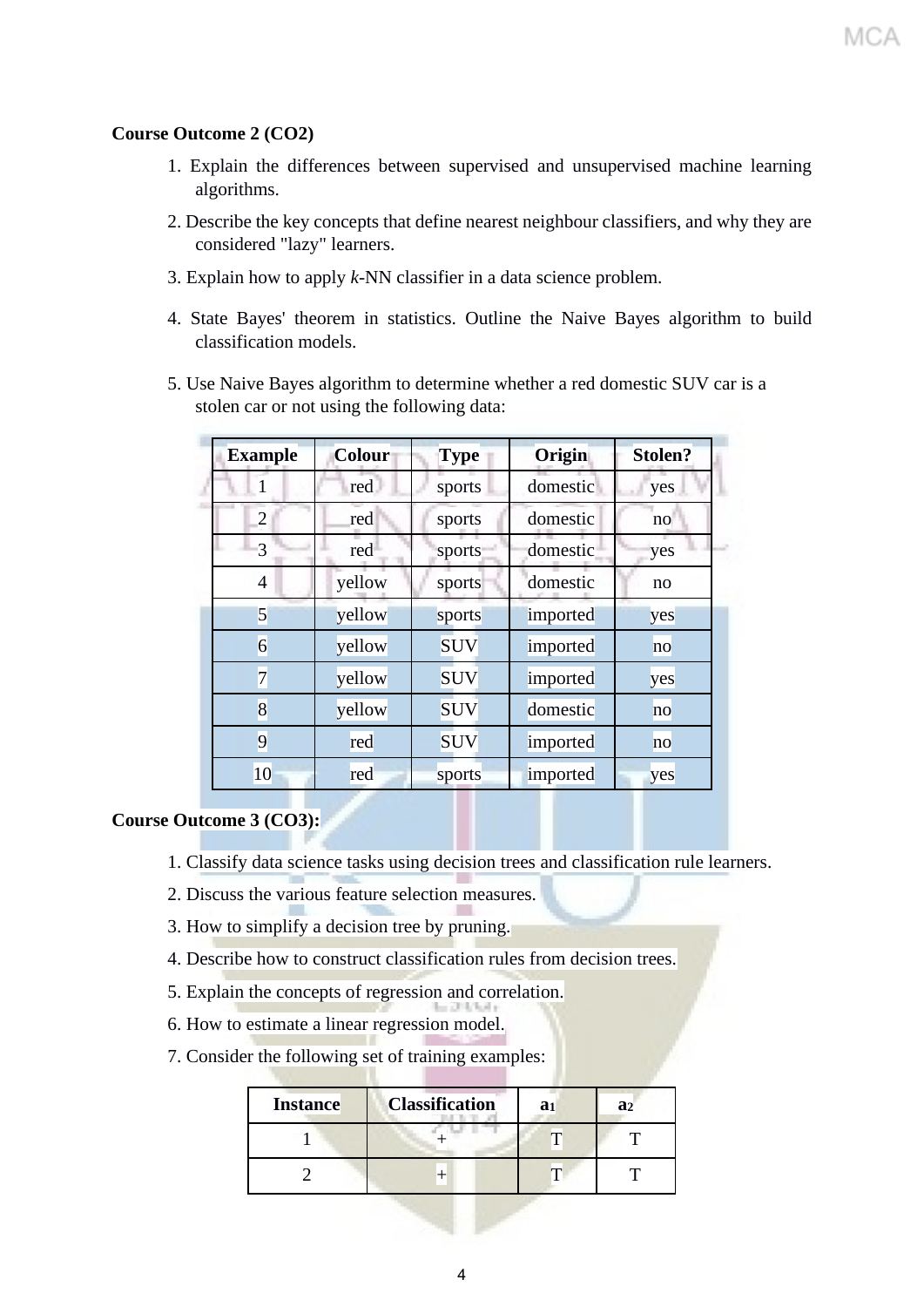|  | T  | F  |
|--|----|----|
|  | F  | F. |
|  | F. | г  |
|  | F  |    |

- a) Find the entropy of this collection of training examples with respect to the target function "classification"?
- b) Calculate the information gain of **a<sup>2</sup>** relative to these training examples?

#### **Course Outcome 4 (CO4):**

- 1. Explain how artificial neural networks mimic human brain to model arbitrary functions and how these can be applied to real-world problems.
- 2. Describe different activation functions and network topology. 'nЛ **FL**

NN.

- 3. Discuss basic idea behind the backpropagation algorithm.
- 4. Explain how a support vector machine can be used for classification of linearly separable data.
- 5. How to compute the distance of a point from a hyperplane.
- 6. How the kernel trick is used to construct classifiers in nonlinearly separated data.

#### **Course Outcome 5 (CO5):**

- 1. Explain how the clustering tasks differ from the classification tasks.
- 2. How clustering defines a group, and how such groups are identified by *k*-means clustering algorithm.
- 3. Find the three clusters after one epoch for the following eight examples using the *k*means algorithm and Euclidean distance:  $A1 = (2,10)$ ,  $A2 = (2,5)$ ,  $A3 = (8,4)$ ,  $A4 =$  $(5,8)$ , A5 = (7,5), A6 = (6,4), A7 = (1,2), A8 = (4,9). Suppose that the initial seeds (centres of each cluster) are A1, A4 and A7.
- 4. Explain the various matrices used to measure the performance of classification algorithms Esta.

talk shall

- 5. Explain the concepts of bagging and boosting.
- 6. Suppose 10000 patients get tested for flu; out of them, 9000 are actually healthy and 1000 are actually sick. For the sick people, a test was positive for 620 and negative for 380. For the healthy people, the same test was positive for 180 and negative for 8820. Construct a confusion matrix for the data and compute the precision and recall for the data.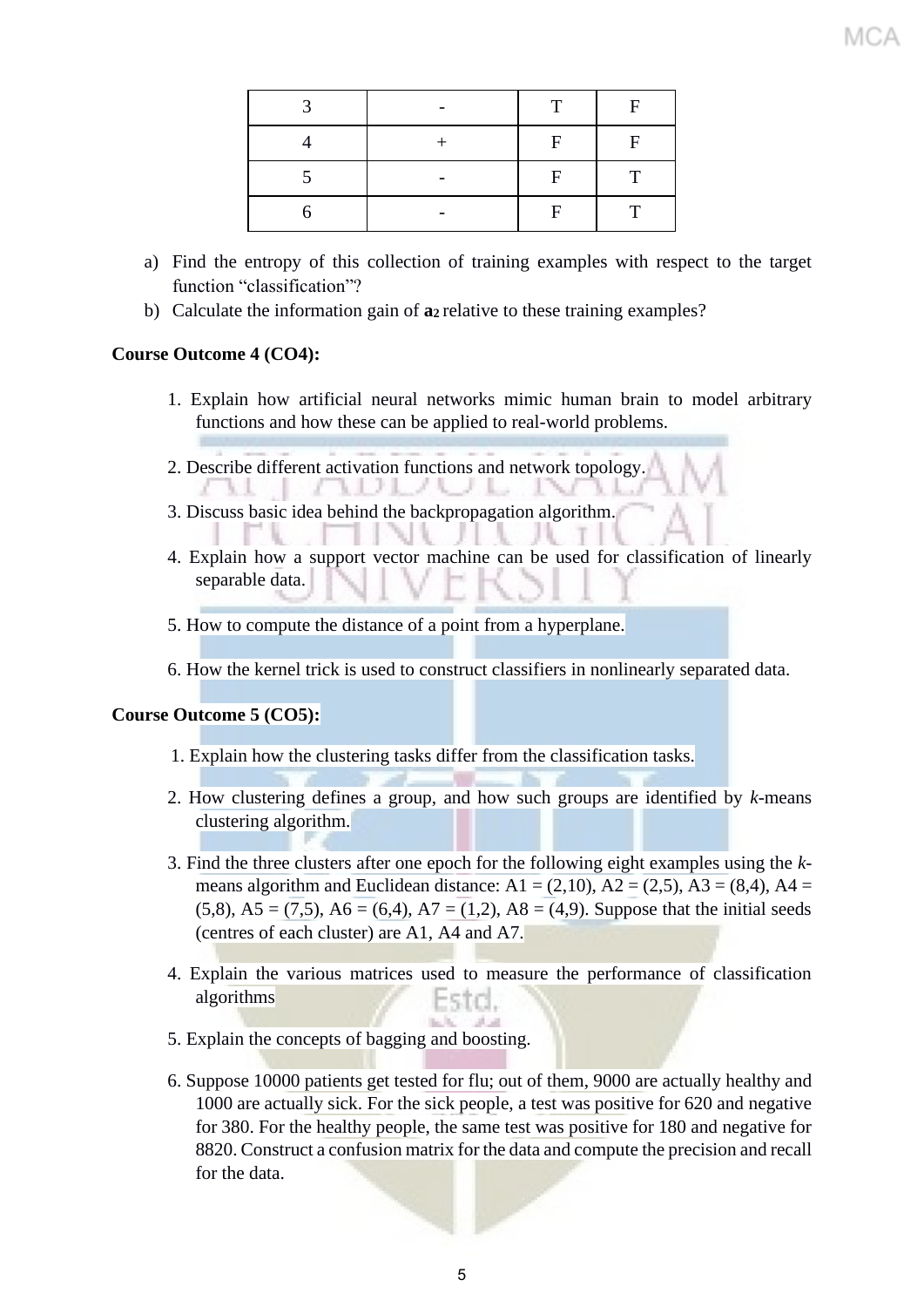#### **Model Question Paper Course Code: 20MCA201**

#### **Course Name: DATA SCIENCE AND MACHINE LEARNING**

**Max. Marks :60 Duration: 3 Hrs**

#### **Part A**

#### *Answer all questions. Each question carries 3 marks (10 \* 3 = 30 Marks)*

- 1. What is data science?
- 2. Explain the different types of data.
- 3. Differentiate between supervised and unsupervised learning algorithms.
- 4. Explain how to choose the value of *k* in *k*-NN algorithm.
- 5. Explain entropy and information gain.
- 6. Explain the Ordinary Least Square method in regression.
- 7. Define activation function. Give two examples.
- 8. What is maximum margin hyperplane.
- 9. Define precision, recall and F-measure.
- 10. Explain bootstrap sampling

#### **Part B**

#### *Answer one full question from each module, each carries 6 marks.*

11. Explain the various methods for visualising multivariate data. (6 marks)

#### OR

- 12. Explain the various processes for preparing a dataset to perform a data science task. (6 marks)
- 13. Based on a survey conducted in an institution, students are classified based on the two attributes of academic excellence and other activities. Given the following data, identify the classification of a student with  $X = 5$  and  $Y = 7$  using *k*-NN algorithm (choose  $k$  as 3).

| X (Academic Excellence)   Y (Other Activities) |                 | <b>Z</b> (Classification) |
|------------------------------------------------|-----------------|---------------------------|
| 8                                              |                 | Outstanding               |
|                                                |                 | Good                      |
|                                                | $\vert 3 \vert$ | Good                      |
|                                                |                 | Outstanding               |

(6 marks)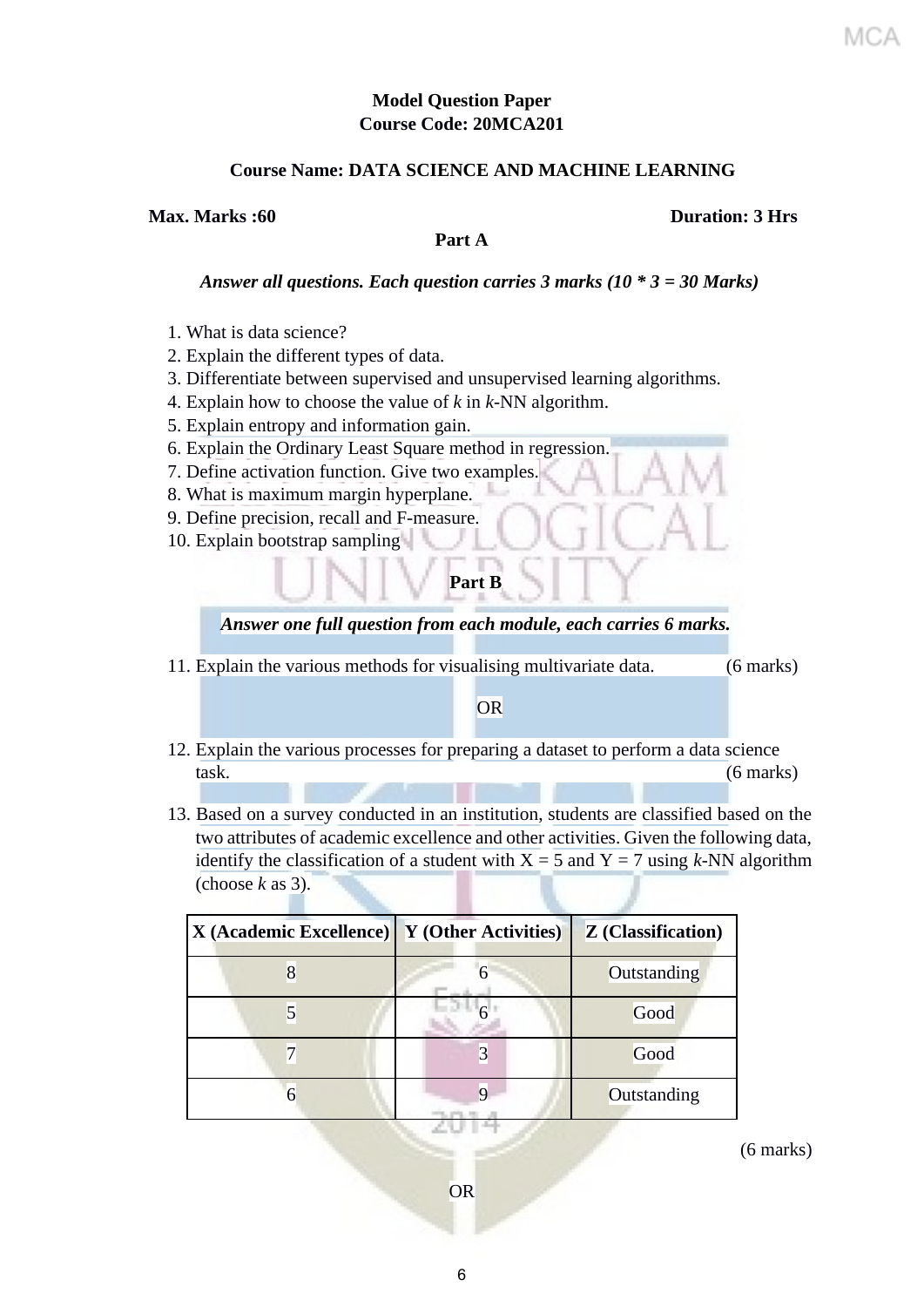14. Given the following data on a certain set of patients seen by a doctor. Can the doctor conclude that a person having chills, fever, mild headache and without running nose has flu? (Use Naive Bayes classification).

| <b>Chills</b> | <b>Running nose</b> | Headache | Fever       | Has flu     |
|---------------|---------------------|----------|-------------|-------------|
| Y             | $\mathbf N$         | mild     | Y           | ${\bf N}$   |
| Y             | Y                   | no       | $\mathbf N$ | Y           |
| $\mathbf Y$   | ${\bf N}$           | strong   | Y           | Y           |
| ${\bf N}$     | Y                   | mild     | Y           | $\mathbf Y$ |
| ${\bf N}$     | $\mathbf N$         | no       | $\mathbf N$ | $\mathbf N$ |
| N             | Y                   | strong   | Y           | Y           |
| $\mathbf N$   | Y                   | strong   | N           | $\mathbf N$ |
| Y             | Y                   | mild     | Y           |             |

(6 marks)

15. Obtain a linear regression for the data given in the table below assuming that *y* is the independent variable.

IN I V E K.Ə.I

IJ



T

16. Given the following data, draw a decision tree to predict whether a person cheats. Give the corresponding set of classification rules also.

| Sl. No.        | <b>Refund</b>  | <b>Marital status</b> | <b>Income</b> | <b>Cheats?</b> |
|----------------|----------------|-----------------------|---------------|----------------|
| $\mathbf{1}$   | Yes            | Single                | High          | N <sub>o</sub> |
| $\overline{2}$ | N <sub>o</sub> | Married               | High          | N <sub>o</sub> |
| 3              | N <sub>o</sub> | Single                | Low           | N <sub>o</sub> |
| $\overline{4}$ | Yes            | Married               | High          | N <sub>o</sub> |
| 5              | N <sub>o</sub> | Divorced              | High          | Yes            |
| 6              | N <sub>o</sub> | Married               | Low           | N <sub>o</sub> |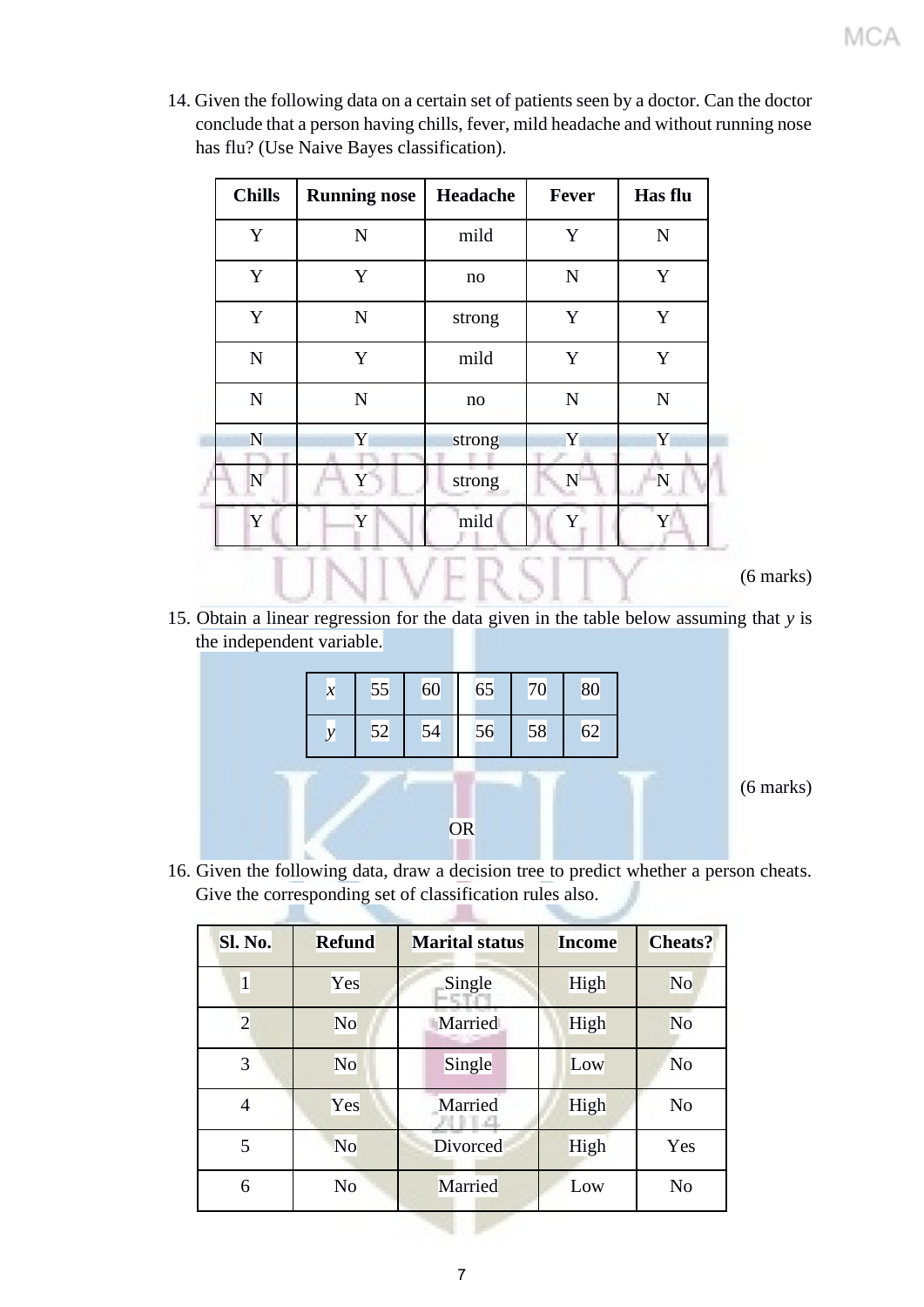|    | Yes            | Divorced | High | N <sub>o</sub> |
|----|----------------|----------|------|----------------|
| 8  | N <sub>0</sub> | Single   | High | Yes            |
|    | N <sub>o</sub> | Married  | Low  | No             |
| 10 | N <sub>0</sub> | Single   | High | Yes            |

#### (6 marks)

MCA

17. Define an artificial neuron. What are the characteristics of an artificial neural network (ANN)?

(6 marks)

#### OR

18. a) Define linearly separable dataset. Give an example each of a dataset that is linearly separable and of a dataset that is not linearly separable.

(3 marks)

b) Define kernel function. Explain the kernel trick to construct a classifier for a dataset that is not linearly separable.

(3 marks)

19. Suppose 10000 patients get tested for flu; out of them, 9000 are actually healthy and 1000 are actually sick. For the sick people, a test was positive for 620 and negative for 380. For the healthy people, the same test was positive for 180 and negative for 8820. Construct a confusion matrix for the data and compute the precision and recall for the data. (6 marks)

#### **OR**

20. Assume the following: A database contains 80 records on a particular topic of which 55 are relevant to a certain investigation. A search was conducted on that topic and 50 records were retrieved. Of the 50 records retrieved, 40 were relevant. Construct the confusion matrix for the search and calculate the precision and recall scores for the search. (6 marks)

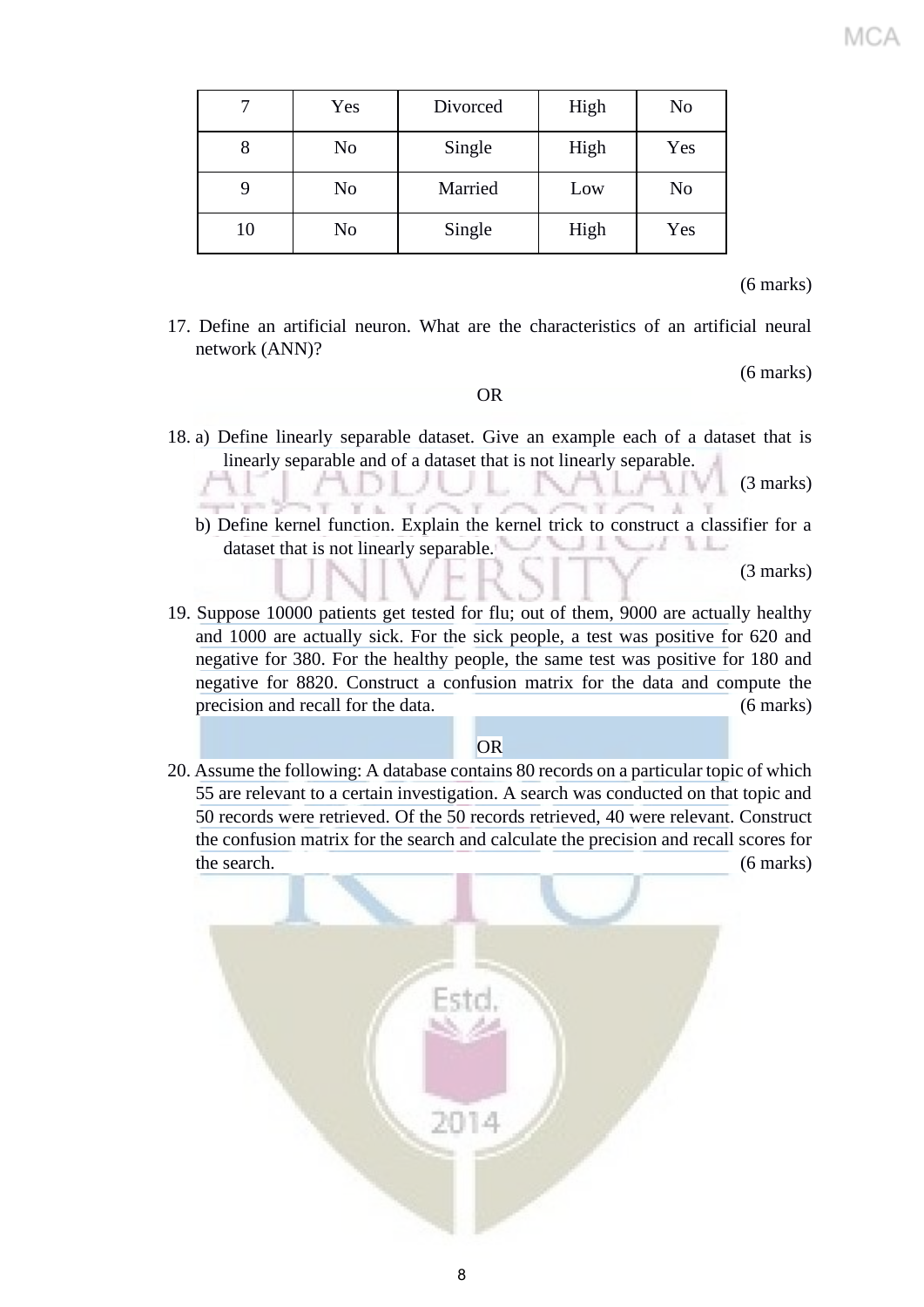#### **Module 1 (9 Hours)**

Introduction to data science, Data science classification, Data science process - Prior knowledge, Data preparation, Modelling, Application, Data exploration - Data sets, Descriptive statistics for univariate and multivariate data

Data visualisation – Histogram, Quartile plot, Distribution chart, Scatter plot, Bubble chart, Density chart

#### **Module 2 (9 Hours)**

**Introduction to machine learning:** How machines learn - Data storage, Abstraction, Generalisation, Evaluation, Machine learning in practice - Types of machine learning algorithms.

**Lazy learning:** Classification using K-Nearest Neighbour algorithm - Measuring similarity with distance, Choice of k, Preparing data for use with k-NN.

**Probabilistic learning:** Understanding Naive Bayes - Conditional probability and Bayes theorem, Naive Bayes algorithm for classification, The Laplace estimator, Using numeric features with Naive Bayes.

#### **Module 3 (9 Hours)**

**Decision tree learning:** Concept of decision tree, Divide and conquer approach, C5.0 Decision tree algorithm, Choosing the best split, Pruning the decision tree.

**Classification rules learning:** Concept of classification rules, Separate and conquer approach, The 1R algorithm, Rules from decision trees.

**Regression methods:** Concept of regression, Simple linear regression, Ordinary least squares estimation, Correlations, Multiple linear regression.

#### **Module 4 (9 Hours)**

**Neural network learning:** Artificial neurons, Activation functions, Network topology, Training neural networks with backpropagation.

**Support vector machines:** Hyperplanes, Classification using hyperplanes, Maximum margin hyperplanes in linearly separable data, Using kernels for non-linear spaces.

#### **Module 5 (9 Hours)**

**Clustering:** The k-means clustering algorithm, Using distance to assign and update clusters, Choosing number of clusters.

**Evaluating model performance:** Confusion matrices, Precision and recall, Sensitivity and specificity, Precision and recall, F-measure, ROC curves, Cross validation - K-fold cross validation, Bootstrap sampling.

Improving model performance - Bagging, Boosting, Random forests.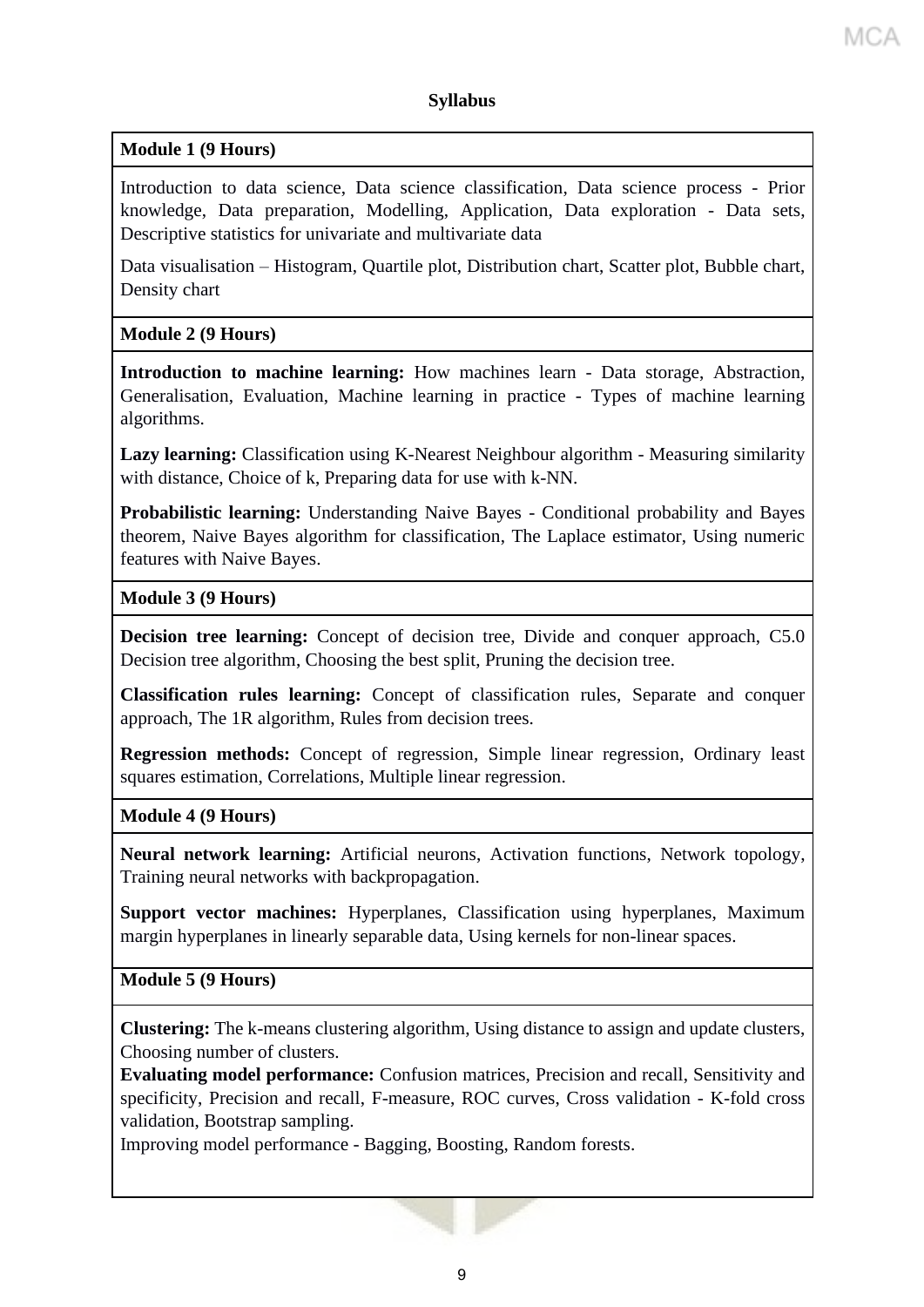#### **Text Books**

- 1. Vijay Kotu, Bala Deshpande, Data Science Concepts and Practice, Morgan Kaufmann Publishers 2018 (Module 1)
- 2. Brett Lantz, Machine Learning with R, Second edition, PackT publishing 2015 (Modules 2 to 5)

#### **Reference Books**

- 1. Michael Steinbach, Pang-Ning Tan, and Vipin Kumar, Introduction to Data Mining, Pearson 2016.
- 2. Jiawei Han, Micheline Kamber and Jian Pei, Data mining Concepts and techniques, Morgan Kaufmann Publishers 2012
- 3. Peter Harrington, Machine Learning in action, Dreamtech publishers 2012
- 4. Dr M Gopal, Applied Machine learning, McGraw Hill Education Private Limited
- 5. E. Alpayidin, Introduction to Machine Learning, Prentice Hall of India (2005)
- 6. T. Hastie, RT Ibrashiran and J. Friedman, The Elements of Statistical Learning, Springer 2001
- 7. Data Science from Scratch: First Principles with Python, Joel Grus, O'Reilly, First edition, 2015
- 8. Introducing Data Science, Davy Cielen, Arno D. B. Meysman, Mohamed Ali, Manning Publications Co., 1<sup>st</sup> edition, 2016

#### **Web Resources:**

- 1. https://www.coursera.org/learn/machine-learning
- 2. https://www.coursera.org/learn/data-scientists-tools

#### **Course Contents and Lecture Schedule**

|              | <b>Topic</b>                                                                                                    | No. of<br><b>Lectures</b> |
|--------------|-----------------------------------------------------------------------------------------------------------------|---------------------------|
| $\mathbf{1}$ | <b>Module 1</b>                                                                                                 | 9 hrs                     |
| 1.1          | Introduction to data science - What is data science? Why data science?                                          | 2 hrs                     |
| 1.2          | Data science classification                                                                                     | 1 <sub>hr</sub>           |
| 1.3          | Data science process - Prior knowledge, Data preparation, Modelling,<br>Application                             | 2 hrs                     |
| 1.4          | Data exploration - Data sets, Descriptive statistics for univariate and<br>multivariate data                    | 2 hrs                     |
| 1.5          | Data visualization – Histogram, Quartile plot, Distribution chart, Scatter<br>plot, Bubble chart, Density chart | 2 hrs                     |
| $\mathbf{2}$ | <b>Module 2</b>                                                                                                 | 9 hrs                     |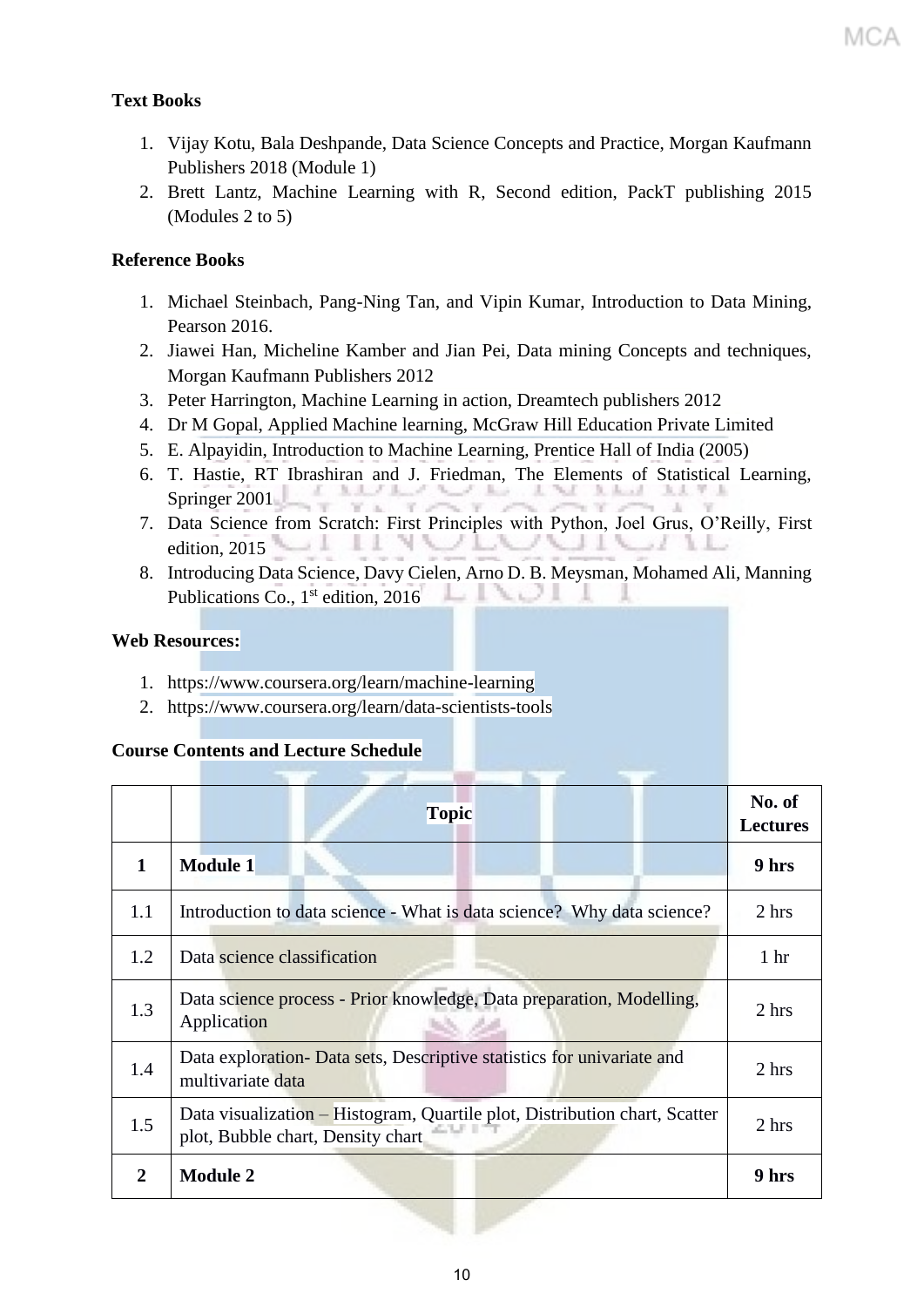| 2.1                     | How machines $learn - Data storage - Abstraction - Generalisation -$<br>Evaluation               | 1hr              |
|-------------------------|--------------------------------------------------------------------------------------------------|------------------|
| 2.2                     | Machine learning in practice – Types of machine learning algorithms.                             | 1hr              |
| 2.3                     | Classification: Lazy learning - K-Nearest Neighbour algorithm                                    | 2 hrs            |
| 2.4                     | Measure of similarity, Choice of k                                                               | 1 <sub>hr</sub>  |
| 2.5                     | Preparing data for use with k-NN                                                                 | 1 <sub>hr</sub>  |
| 2.6                     | Probabilistic Learning: Conditional probability and Bayes theorem.                               | 1 <sub>hr</sub>  |
| 2.7                     | Naive Bayes algorithm                                                                            | 2 hrs            |
| $\overline{\mathbf{3}}$ | <b>Module 3</b>                                                                                  | 9 hrs            |
| 3.1                     | Concept of decision tree, Divide and conquer approach                                            | 1 <sub>hr</sub>  |
| 3.2                     | C5.0 Decision tree algorithm                                                                     | 1 <sub>hr</sub>  |
| 3.3                     | Choosing the best split, Pruning the decision tree                                               | 2 hrs            |
| 3.4                     | Classification rules learning: Concept of classification rules, Separate<br>and conquer approach | 1 <sub>hr</sub>  |
| 3.5                     | The 1R algorithm, Rules from decision trees                                                      | 1 <sub>hr</sub>  |
| 3.6                     | Regression methods: Concept of regression, Correlations                                          | 1 <sub>hr</sub>  |
| 3.7                     | Simple linear regression, Ordinary least squares estimation                                      | 1 <sub>hr</sub>  |
| 3.8                     | Multiple linear regression                                                                       | 1 <sub>hr</sub>  |
| $\overline{\mathbf{4}}$ | Module 4                                                                                         | 9 hrs            |
| 4.1                     | Understanding neural networks - Artificial neurons                                               | 1 <sub>hr</sub>  |
| 4.2                     | Activation functions, Network topology                                                           | 2 hrs            |
| 4.3                     | Training neural networks with back propagation                                                   | 1hr              |
| 4.4                     | Understanding Support Vector Machines, Classification with<br>hyperplane                         | 1 <sub>hr</sub>  |
| 4.5                     | Linearly separable data, Nonlinearly separable data                                              | $1\ \mathrm{hr}$ |
| 4.6                     | Methods to find maximum margin hyperplanes in linearly separable<br>data                         | 1 <sub>hr</sub>  |
| 4.7                     | Using kernels for non-linear spaces                                                              | 2 hrs            |
|                         |                                                                                                  |                  |
| 5                       | <b>Module 5</b><br>2014                                                                          | 9 hrs            |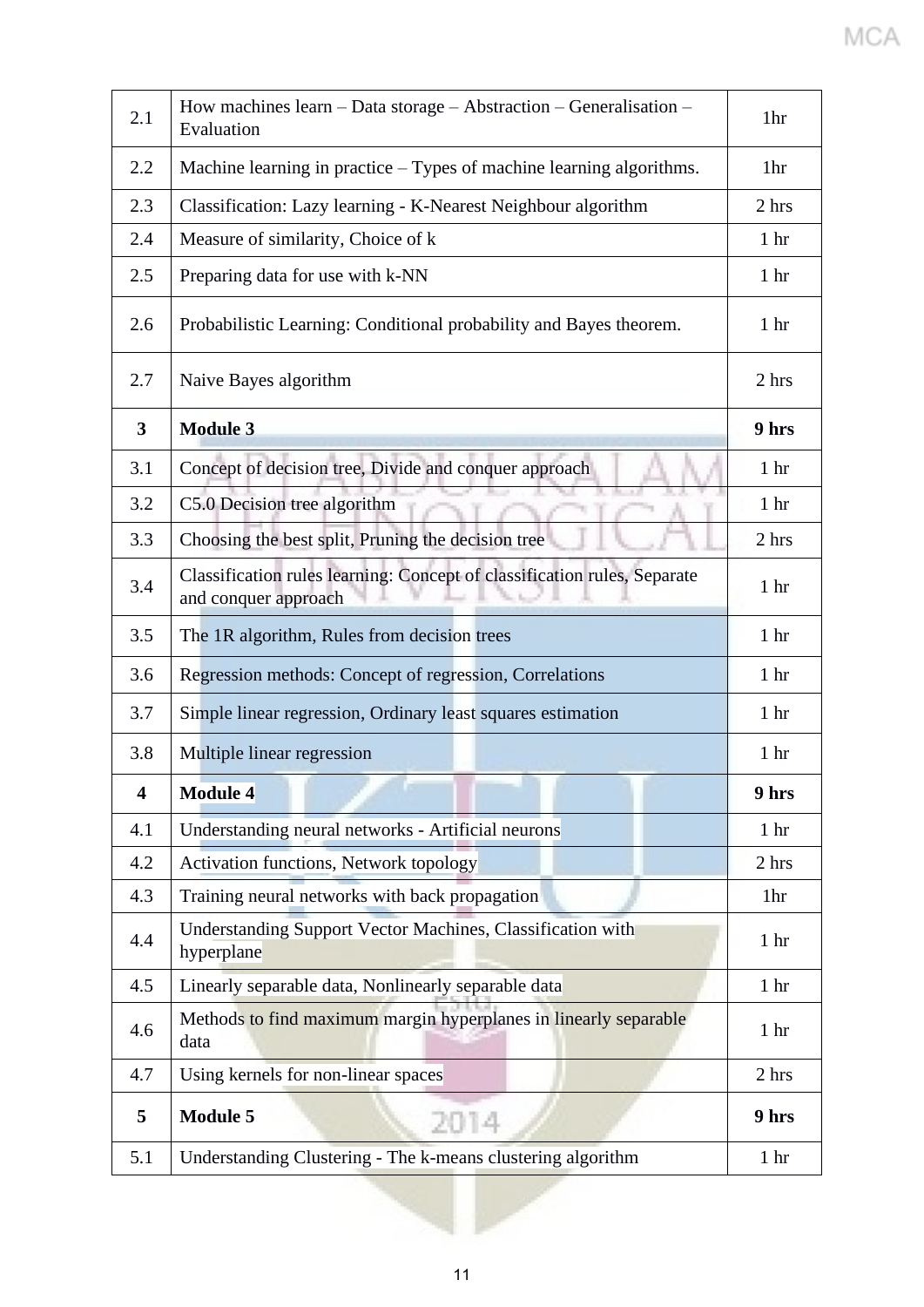| 5.2 | Using distance to assign and update clusters, Choosing the appropriate<br>number of clusters                                                            | 1 <sub>hr</sub> |
|-----|---------------------------------------------------------------------------------------------------------------------------------------------------------|-----------------|
| 5.3 | Evaluating model performance: Confusion matrices, Precision and<br>recall, Sensitivity and specificity, Precision and recall, F-measure, ROC<br>curves. | 2 hrs           |
| 5.4 | Cross validation: K-fold cross validation, Bootstrap sampling                                                                                           | 2 hrs           |
| 5.5 | Improving model performance: Bagging, Boosting                                                                                                          | 2 hrs           |
| 5.6 | Random forests                                                                                                                                          | 1 <sub>hr</sub> |

MCA

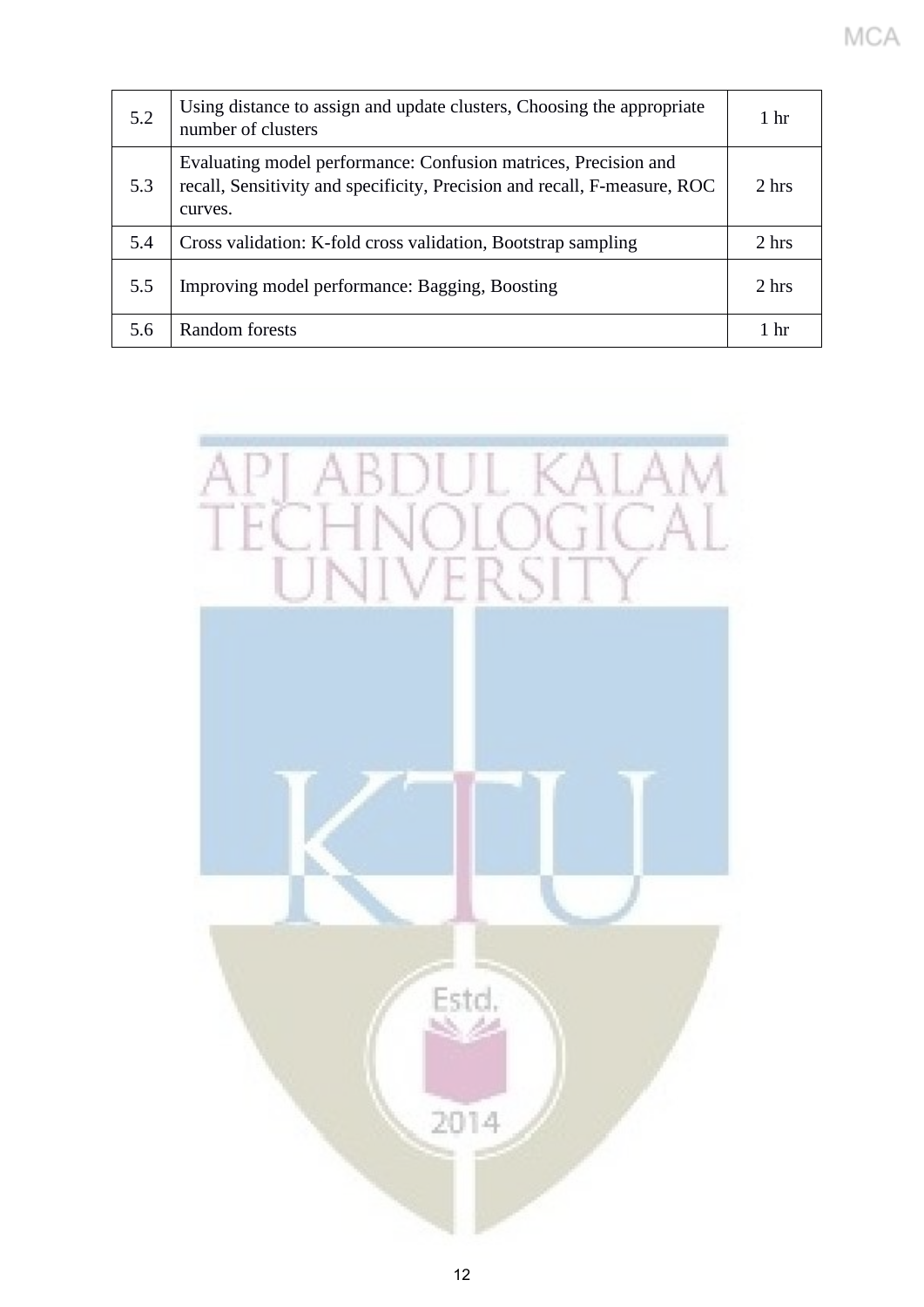| <b>CODE</b>     | <b>COURSE NAME</b>                                   | <b>CATEGORY</b> | m | <b>CREDIT</b> |
|-----------------|------------------------------------------------------|-----------------|---|---------------|
| <b>20MCA203</b> | <b>DESIGN &amp; ANALYSIS OF</b><br><b>ALGORITHMS</b> | <b>CORE</b>     |   |               |

**Preamble:** The syllabus is prepared with a view to provide a strong foundation to students in design and analysis of computer algorithms and to introduce them the advanced topics such as Network Flows, Approximation algorithms and Randomised algorithms.

**Prerequisite:** Knowledge in Data Structures

**Course Outcomes:** After completion of the course the student will be able to

| $CO$ No.        | <b>Course Outcome (CO)</b>                                                                                   | <b>Bloom's</b><br><b>Category Level</b> |
|-----------------|--------------------------------------------------------------------------------------------------------------|-----------------------------------------|
| CO <sub>1</sub> | Discuss the basic concepts in computer algorithms and their<br>analysis & design using Divide and Conquer.   | Level $2$ :<br>Understand               |
| CO <sub>2</sub> | Explain the concepts of Greedy Strategy and Dynamic<br>Programming to use it in solving real world problems. | Level $3:$<br>Apply                     |
| CO <sub>3</sub> | Explain the Branch $\&$ Bound technique, Backtracking<br>technique and Lower bounds.                         | Level 2:<br>Understand                  |
| CO <sub>4</sub> | Describe the fundamental concepts of Computational<br>Complexity and Network Flows.                          | Level $2$ :<br>Understand               |
| CO <sub>5</sub> | Discuss the concepts of Approximation and Randomised<br>Algorithms.                                          | Level $2$ :<br>Understand               |

#### **Mapping of Course Outcomes with Program Outcomes**

|                 |                | PO | PO | PO               | PO | PO | PO                          | PO | PO | PO        | PO | PO |
|-----------------|----------------|----|----|------------------|----|----|-----------------------------|----|----|-----------|----|----|
|                 | <b>PO1</b>     | 2  | 3  | $\boldsymbol{4}$ | 5  | 6  | 7                           | 8  | 9  | <b>10</b> | 11 | 12 |
| CO <sub>1</sub> | $\overline{3}$ | 3  |    | 2                |    |    | $\overline{2}$              |    |    |           |    |    |
| CO <sub>2</sub> | 3              | 3  |    | $\mathcal{D}$    |    |    | $\overline{2}$              |    |    |           |    |    |
| CO <sub>3</sub> | 3              | 3  |    | 2                |    |    | $\overline{2}$              |    |    |           |    |    |
| CO <sub>4</sub> | $\overline{3}$ | 3  |    | $\overline{2}$   |    |    | 2                           |    |    |           |    |    |
| CO <sub>5</sub> | 3              | 3  |    | $\overline{2}$   |    |    | $\mathcal{D}_{\mathcal{A}}$ |    |    |           |    |    |

3/2/1: High/Medium/Low

2014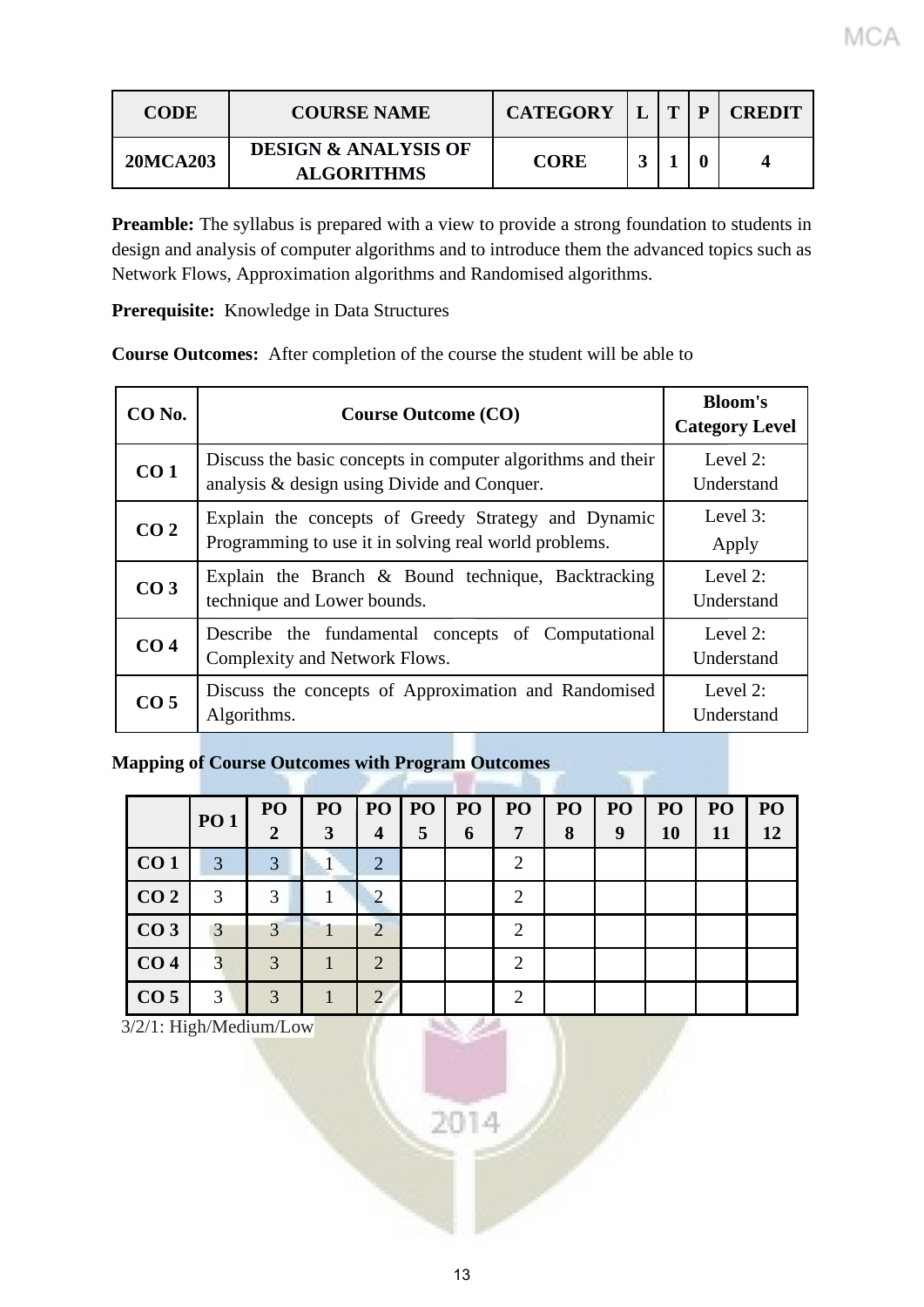#### **Assessment Pattern**

| <b>Bloom's</b><br><b>Category Levels</b> |    | <b>Continuous</b><br>Assessment<br><b>Tests</b> | End<br><b>Semester</b><br><b>Examination</b> |  |  |
|------------------------------------------|----|-------------------------------------------------|----------------------------------------------|--|--|
|                                          |    | $\overline{2}$                                  |                                              |  |  |
| Level 1: Remember                        | 20 | 20                                              | 20                                           |  |  |
| Level 2: Understand                      | 20 | 30                                              | 30                                           |  |  |
| Level 3: Apply                           | 10 |                                                 |                                              |  |  |
| Level 4: Analyse                         |    |                                                 |                                              |  |  |
| Level 5: Evaluate                        |    |                                                 |                                              |  |  |
| Level 6: Create                          |    |                                                 |                                              |  |  |

#### **Mark distribution**

| <b>Total</b> | <b>Continuous Internal</b> | <b>End Semester</b>      | <b>ESE Duration</b> |
|--------------|----------------------------|--------------------------|---------------------|
| <b>Marks</b> | <b>Evaluation (CIE)</b>    | <b>Examination (ESE)</b> |                     |
| 100          | 40                         | 60                       | 3 hours             |

|            | Continuous miterna Byunation I attein  |                      |
|------------|----------------------------------------|----------------------|
| Attendance |                                        | $: 8$ marks          |
|            | Continuous Assessment Test (2 numbers) | $: 20$ marks         |
|            | Assignment/Quiz/Course project         | $: 12 \text{ marks}$ |

**End Semester Examination Pattern:** There will be *two* parts; **Part A** and **Part B**. Part A contain 10 questions with 2 questions from each module, having 3 marks for each question. Students should answer *all* questions. Part B contains 2 questions from each module of which student should answer *any one*. Each question can have a maximum 2 subdivisions and carry 6 marks.

#### **Sample Course Level Assessment Questions**

**Continuous Internal Evaluation Pattern:** 

#### **Course Outcome 1 (CO 1):**

- 1. Define "Time Complexity" of an algorithm?
- 2. What is the need for analysing an algorithm?
- 3. Define Big Oh Notation.
- 4. Define the terms Best Case, Worst Case and Average case complexities.
- 5. Explain the Merge Sort algorithm with an example.

#### **Course Outcome 2 (CO 2):**

- 1. Explain the Greedy Control abstraction.
- 2. Write the Prim's algorithm and illustrate with an example.
- 3. State and illustrate the Principle of Optimal Substructure.
- 4. Explain a solution to the Travelling Salesman problem using Dynamic Programming.

310.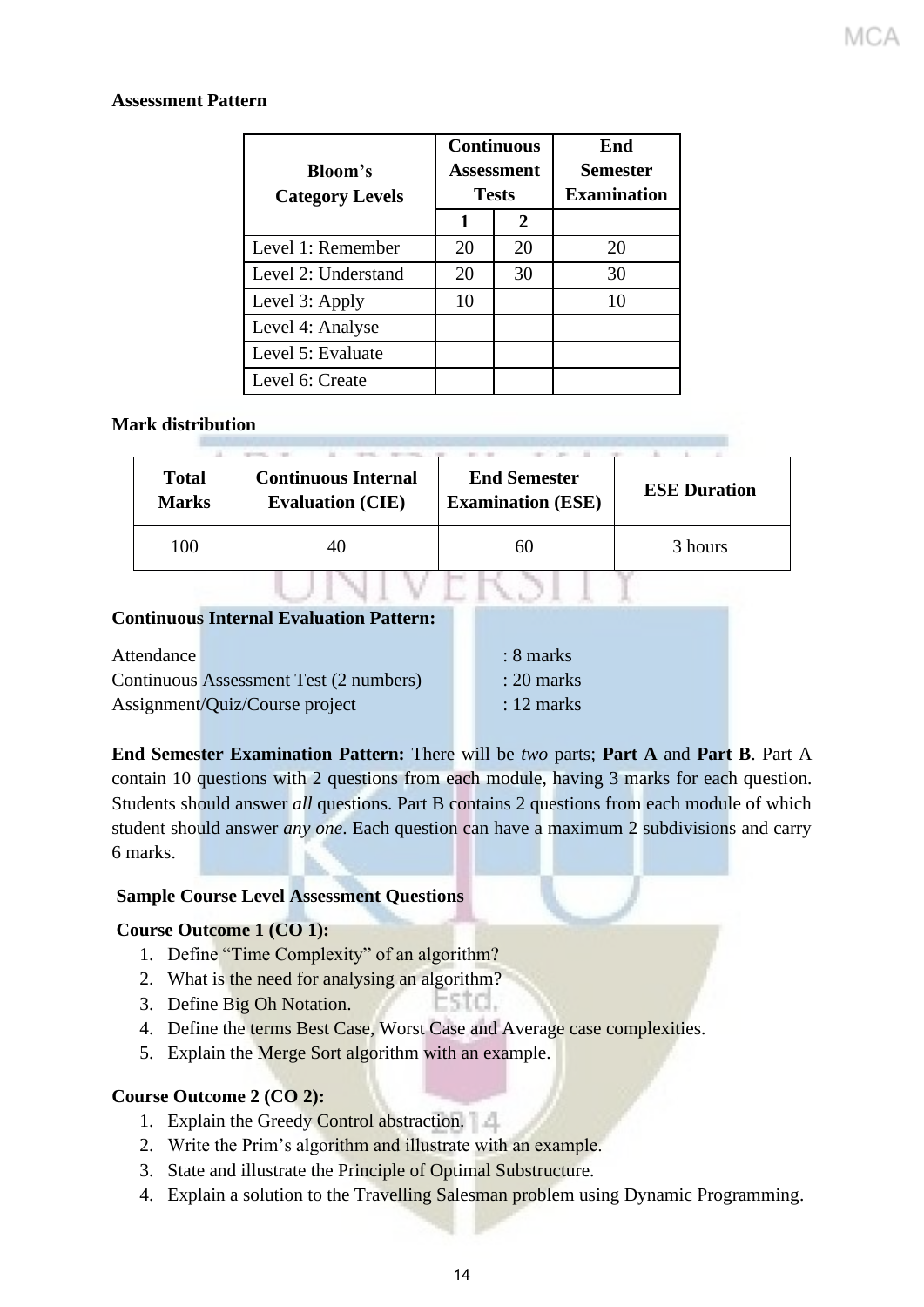#### **Course Outcome 3 (CO 3):**

- 1. Explain the N-Queen's problem and its solution using Backtracking.
- 2. Explain the 8-puzzle problem and illustrate how it can be solved using Branch and Bound.
- 3. Bring out the notion of Decision Trees.
- 4. What is the lower bound of the time complexity of Comparison based sorting algorithms?

#### **Course Outcome 4 (CO 4):**

- 1. Define class P and NP.
- 2. What is Polynomial Time Reduction?
- 3. Show that the Clique problem is NP-Complete.
- 4. Define the Terms Flow Network and Network Flow.
- 5. Explain the Ford-Fulkerson Algorithm.

#### **Course Outcome 5 (CO 5):**

- 1. What is an Approximation algorithm?
- 2. Describe the 2-approximation algorithm for Vertex Cover problem.
- 3. What is a Randomised algorithm?
- 4. Explain the Schwartz-Zippel Lemma. How this Lemma can be used to test the identity of two polynomials.

#### **Model Question Paper Course Code: 20MCA203**

#### **Course Name: Design and Analysis of Algorithms**

Max. Marks :60 Duration: 3 Hrs

#### **Part A**

#### *Answer all questions. Each question carries 3 marks (10 \* 3 = 30 Marks)*

- 1. Define Big Oh notation.
- 2. Write the control abstraction for a typical Divide and Conquer algorithm.
- 3. Explain a Greedy strategy which can give the optimal solution for the Knapsack problem.
- 4. Write a dynamic programming algorithm to compute the factorial of a number.
- 5. How does Backtracking differ from Branch and Bound?
- 6. Using a decision tree, show that any search algorithm which searches a given key within an array of n elements must perform at least O(ln n) comparisons in the worst case.
- 7. What do you mean by the term Polynomial time reduction?
- 8. Define the term Network Flow and illustrate with an example.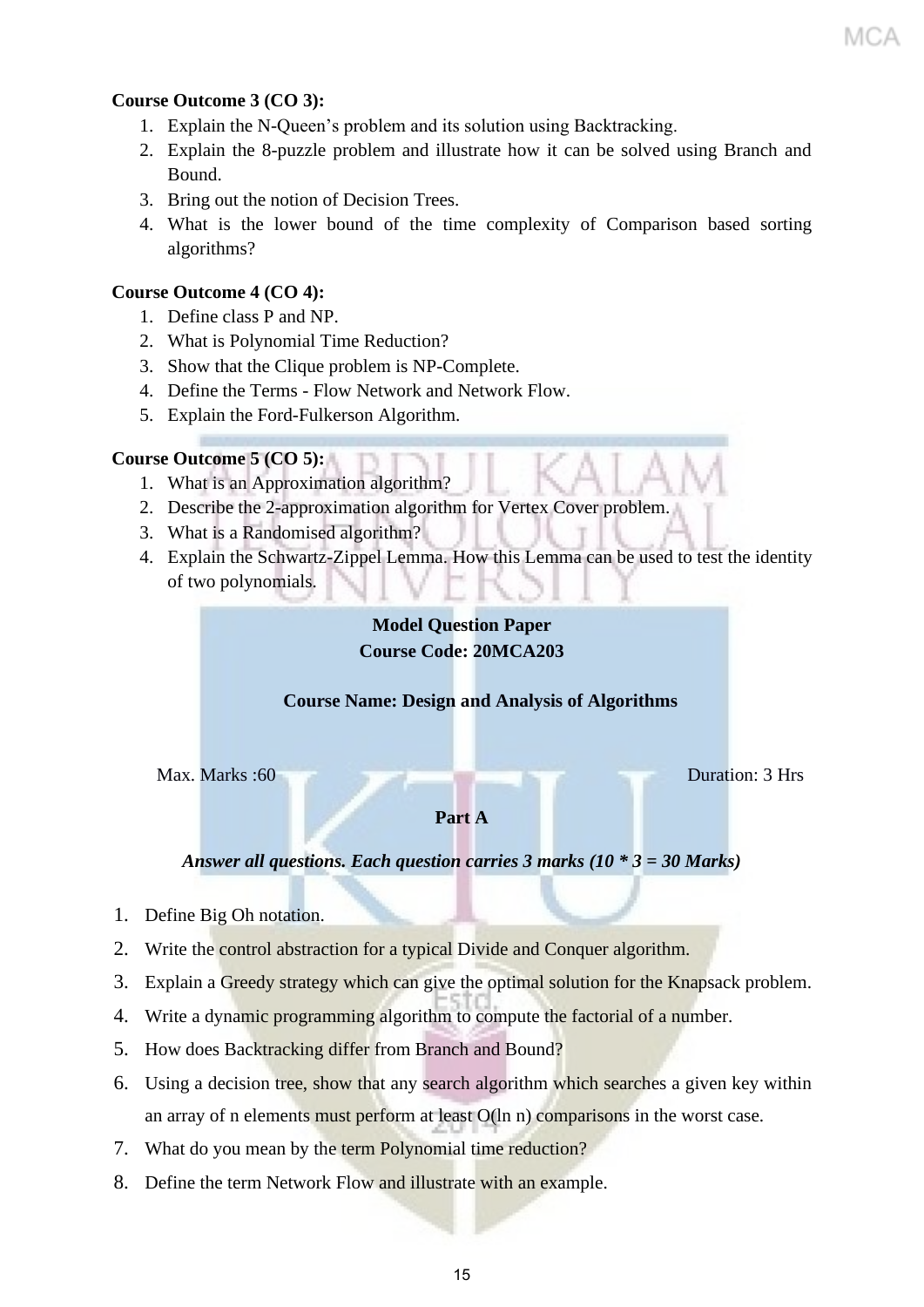- 9. What do you mean by approximation ratio of an Approximation algorithm?
- 10. What is meant by a Randomised Algorithm?

#### **Part B**

#### *Answer all questions. Each question carries 6 marks. (5 \* 6 = 30 Marks)*

- 11 Write the Linear Search Algorithm and analyse the best, worst and average case 6 complexities of the algorithm. **OR** 12 Explain the Merge Sort algorithm and give its worst-case analysis. 6 13 Write Kruskal's algorithm to compute the minimum cost spanning tree. 6 **OR** 14 Explain the dynamic programming algorithm for the Travelling Salesman problem. 6 15 Write the Backtracking algorithm for N-Queen Problem. 6 **OR** 16 Explain the 8-puzzle problem and its solution using branch and bound technique. 6 17 Show that the Clique problem is NP-Complete. 6 **OR** 18 Describe the Ford Fulkerson's procedure to compute the Max-Flow within a given 6 Flow Network. 19 Explain the 2-approximation algorithm for Vertex Cover and justify its 6 approximation ratio.
	- **OR**
- 20 Describe Randomised Quick sort. 6
	-

MCA

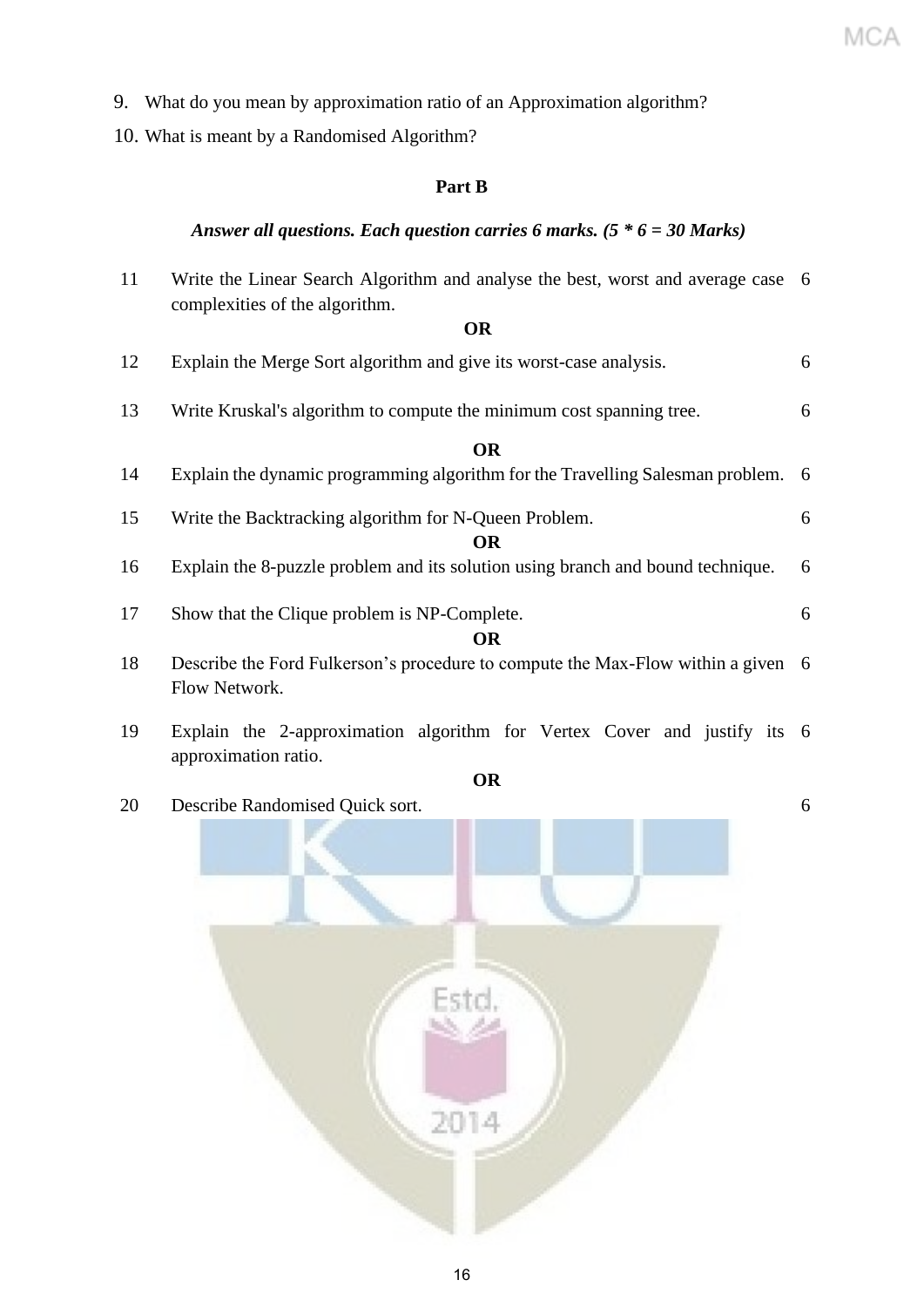#### **Syllabus**

**Module 1: (8 Hours)**

**Review of Algorithm Analysis**: Time and Space Complexity, Asymptotic Notations, Recurrence Equations, Solving Recurrence Equations- Substitution method and Iteration method.

**Divide and Conquer**: Control Abstraction, Merge Sort, Quick Sort, Matrix Multiplication.

**Module 2: (9 Hours)**

**Greedy Strategy**: Control Abstraction, Knapsack Problem, Minimal Spanning Tree Algorithms- Prim's and Kruskal's Algorithm, Job Scheduling with deadlines

**Dynamic Programming**: Control Abstraction, Principle of Optimal Substructure, All Pairs shortest path problem, Travelling Salesman Problem, Bellman-Ford Algorithm

**Module 3:(7 Hours)**

**Backtracking:** Control Abstraction, N-Queens problem, Sum of Subsets Problem

**Branch and Bound:** Control Abstraction, 8- Puzzle problem

**Lower Bounds:** The Decision Tree method, Lower Bounds for Comparison based Sort and Searching *(Analysis not required)*

**Module 4: (11 Hours)**

**Complexity Theory**: Class P and NP, Polynomial time reductions, Class NP Hard and NP-Complete, Example Problems- Vertex Cover problem, Clique Problem.

**Network Flows**: Flow Networks and Network Flow, Max- Flow Min Cut Theorem, Ford Fulkerson method, Bipartite matching (*Analysis not required)*

**Module 5: (10 Hours)**

**Introduction to Approximation Algorithms**: Approximation Ratio, 2-approximation algorithm for Vertex Cover problem, Vertex Cover Approximation using Linear Programming and LP Rounding Algorithm.

**Introduction to Randomised Algorithms**: Review of Basic Probability, Schwartz-Zippel Lemma and Polynomial Identity Testing, Randomized Quick Sort (*Proof of Expected Worst Case Analysis not required)*

#### **Text Books**

- 1. Thomas H. Cormen, et al., "Introduction to Algorithms", Prentice Hall, 3rd Edition (2010)
- 2. Ellis Horowitz, Sartaj Sahni, Sanguthevar Rajasekaran, "Fundamentals of Computer Algorithms", Orient Longman, Universities Press, 2nd Edition (2008)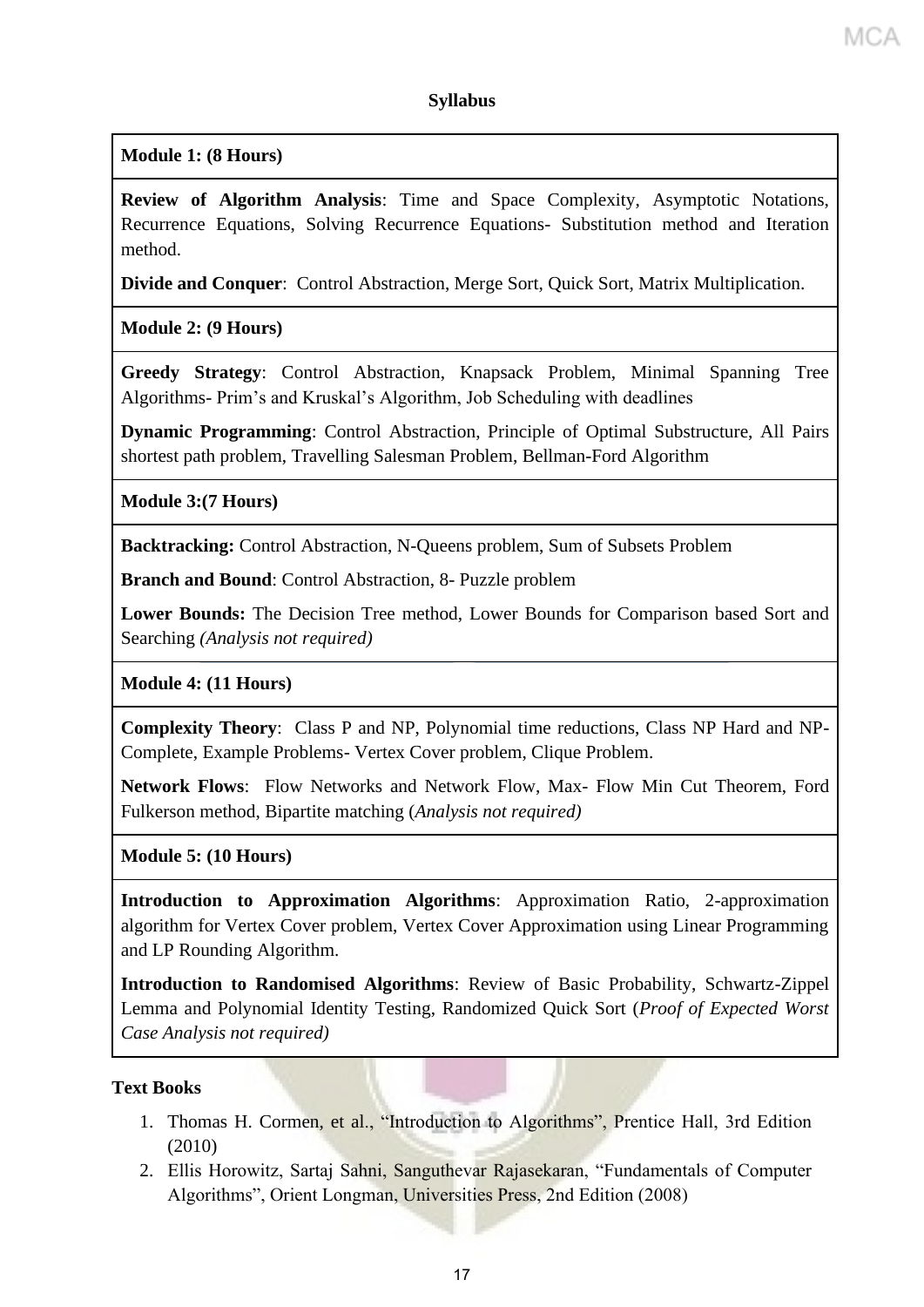#### **Reference Books**

- 1. Richard Neapolitan, Kumarss Naimipour, "Foundations of Algorithms", Jones and Bartlett Publishers, Inc, 4th Edition (2011).
- 2. Sara Baase, Allen Van Gelder, "Computer Algorithms: Introduction to Design and Analysis", Pearson India, 3rd Edition (2002).
- 3. A. Levitin, "Introduction to the Design & Analysis of Algorithms", Pearson Education, 3rd Edition (2008).

#### **Course Contents and Lecture Schedule**

| SI.<br>No.     | <b>Topic</b>                                                                   | No. of<br><b>Lectures</b> |
|----------------|--------------------------------------------------------------------------------|---------------------------|
| $\mathbf{1}$   | Review of Algorithm Analysis and Divide & Conquer                              | 8 Hours                   |
| 1.1            | Time and Space Complexity                                                      | $\mathbf{1}$              |
| 1.2            | <b>Asymptotic Notations</b>                                                    | $\mathbf{1}$              |
| 1.3            | Recurrence Equations, Solving Recurrence Equations- Substitution<br>method     | $\mathbf{1}$              |
| 1.4            | Iteration method                                                               | $\mathbf{1}$              |
| 1.5            | Divide and Conquer: Control Abstraction, Merge Sort, Merge Sort<br>Analysis    | $\overline{2}$            |
| 1.6            | Quick Sort, Quicksort analysis                                                 | $\mathbf{1}$              |
| 1.7            | <b>Matrix Multiplication</b>                                                   | $\mathbf{1}$              |
| $\overline{2}$ | <b>Greedy Strategy and Dynamic Programming</b>                                 | <b>9 Hours</b>            |
| 2.1            | Greedy Strategy: Control Abstraction, Knapsack Problem                         | 1                         |
| 2.2            | Minimum Cost Spanning Tree                                                     | 1                         |
| 2.3            | Prim's algorithm                                                               | $\mathbf{1}$              |
| 2.4            | Kruskal's algorithm                                                            | $\mathbf{1}$              |
| 2.5            | Job Scheduling with deadlines                                                  | $\mathbf{1}$              |
| 2.6            | Dynamic Programming: Control Abstraction, Principle of Optimal<br>substructure | $\mathbf{1}$              |
| 2.7            | All Pairs shortest path problem                                                | $\mathbf{1}$              |
| 2.8            | <b>Travelling Salesman Problem</b>                                             | $\mathbf{1}$              |
| 2.9            | Bellman-Ford Algorithm                                                         | $\mathbf{1}$              |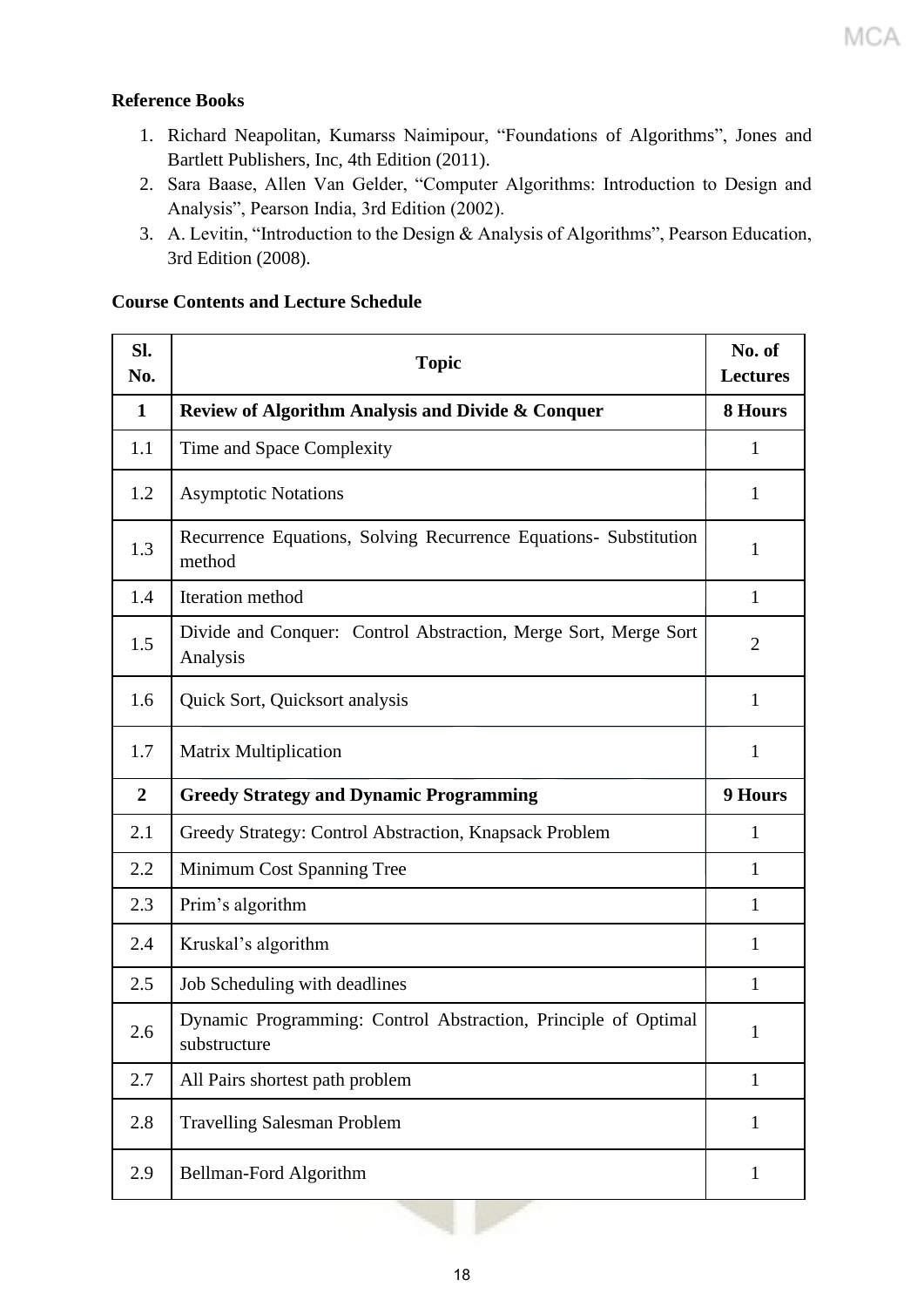| 3   | Backtracking, Branch & Bound, Lower Bounds                                       | <b>7 Hours</b> |
|-----|----------------------------------------------------------------------------------|----------------|
| 3.1 | Backtracking: Control Abstraction N- Queens problem                              | 1              |
| 3.2 | Sum of subsets problem                                                           | 1              |
| 3.3 | Branch and Bound: Control Abstraction 8- Puzzle problem                          | $\mathbf{1}$   |
| 3.4 | Lower Bounds: The Decision Tree method                                           | $\overline{2}$ |
| 3.5 | Lower Bounds for Comparison based Sorting                                        | 1              |
| 3.6 | Lower bounds for searching                                                       | $\mathbf{1}$   |
| 4   | <b>Computational complexity, Network Flows</b>                                   | 11 Hours       |
| 4.1 | Class P, NP                                                                      | 1              |
| 4.2 | <b>Polynomial Time Reductions</b>                                                | 1              |
| 4.3 | Class NP-Hard and NP-Complete                                                    | $\overline{2}$ |
| 4.4 | Vertex Cover Problem                                                             | 1              |
| 4.5 | Clique problem                                                                   | 1              |
| 4.6 | <b>Flow Networks and Network Flows</b>                                           | $\overline{2}$ |
| 4.7 | Max Flow Min Cut Theorem                                                         | 1              |
| 4.8 | Ford Fulkerson's method                                                          | 1              |
| 4.9 | Bipartite matching                                                               | 1              |
| 5   | <b>Approximation &amp; Randomised Algorithms</b>                                 | 10 Hours       |
| 5.1 | Approximation algorithms- introduction, Approximation Ratio                      | 1              |
| 5.2 | 2- approximation algorithm for Vertex Cover problem                              | $\mathbf{1}$   |
| 5.3 | Vertex Cover Approximation using Linear Programming and LP<br>Rounding Algorithm | $\overline{2}$ |
| 5.4 | Randomized Algorithms: introduction, Review of Basic Probability                 | $\mathbf{1}$   |
| 5.5 | Review of Basic probability                                                      | $\overline{2}$ |
| 5.6 | Schwartz-Zippel Lemma and Polynomial Identity Testing                            | $\overline{2}$ |
| 5.7 | <b>Randomized Quick Sort</b>                                                     | $\mathbf{1}$   |
|     | 2014                                                                             |                |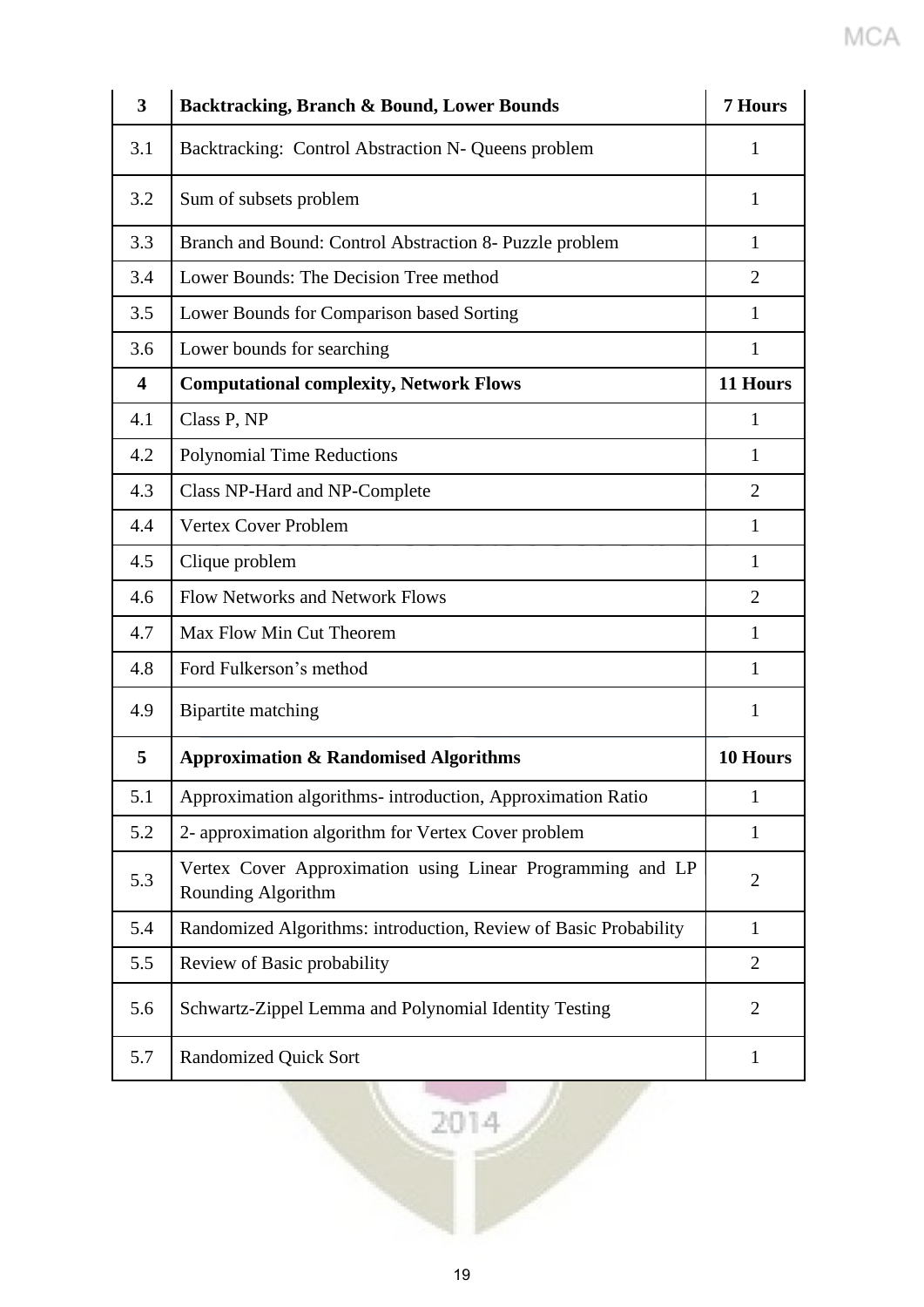| <b>CODE</b> | <b>COURSE NAME</b>         | <b>CATEGORY</b> | $\mathbf{T}$ | D | <b>CREDIT</b> |
|-------------|----------------------------|-----------------|--------------|---|---------------|
| 20MCA261    | <b>OPERATIONS RESEARCH</b> | <b>ELECTIVE</b> |              |   |               |

**Preamble:** This course introduces the concepts of linear programming problems. The topics treated in this course have applications in real life problems.

#### **Prerequisite:** Nil

**Course Outcomes:** After completion of the course the student will be able to

| CO No.          | <b>Course Outcome (CO)</b>                                                             | <b>Bloom's</b><br><b>Category Level</b> |
|-----------------|----------------------------------------------------------------------------------------|-----------------------------------------|
| CO <sub>1</sub> | Solve different types of Linear Programming Problems.                                  | Level 3:<br>Apply                       |
| CO <sub>2</sub> | Apply the concept of linear programming problems in real<br>life.                      | Level $3$ :<br>Apply                    |
| CO <sub>3</sub> | using<br>decision-making<br>Solve<br>different<br>problems<br>optimization techniques. | Level 3:<br>Apply                       |
| CO <sub>4</sub> | Use PERT<br>and CPM to<br>analyse<br>network<br>project<br>management.                 | Level 3:<br>Apply                       |
| CO <sub>5</sub> | queuing<br>suitable<br>model and<br>Identify<br>solve<br>queuing<br>problems.          | Level 3:<br>Apply                       |

#### **Mapping of Course Outcomes with Program Outcomes**

|                 | PO            | PO            | <b>PO</b>     | PO               | PO | PO <sub>1</sub> | PO <sub>1</sub> | PO | PO <sub>1</sub> | P <sub>O</sub> | PO | PO |
|-----------------|---------------|---------------|---------------|------------------|----|-----------------|-----------------|----|-----------------|----------------|----|----|
|                 |               | 2             | 3             | $\boldsymbol{4}$ | 5  | 6               | 7               | 8  | 9               | 10             | 11 | 12 |
| CO <sub>1</sub> | $\mathcal{R}$ | 3             |               |                  |    |                 |                 |    |                 |                |    |    |
| CO <sub>2</sub> |               | 3             | 3             |                  |    |                 |                 |    |                 |                |    |    |
| CO <sub>3</sub> | $\mathcal{R}$ | 3             | $\mathcal{R}$ |                  |    |                 |                 |    |                 |                |    |    |
| CO <sub>4</sub> | 3             | 3             |               |                  |    |                 | ∍               | റ  |                 |                |    |    |
| CO <sub>5</sub> |               | $\mathcal{R}$ | $\mathbf 3$   |                  |    |                 |                 |    |                 |                |    |    |

Est

3/2/1: High/Medium/Low

2014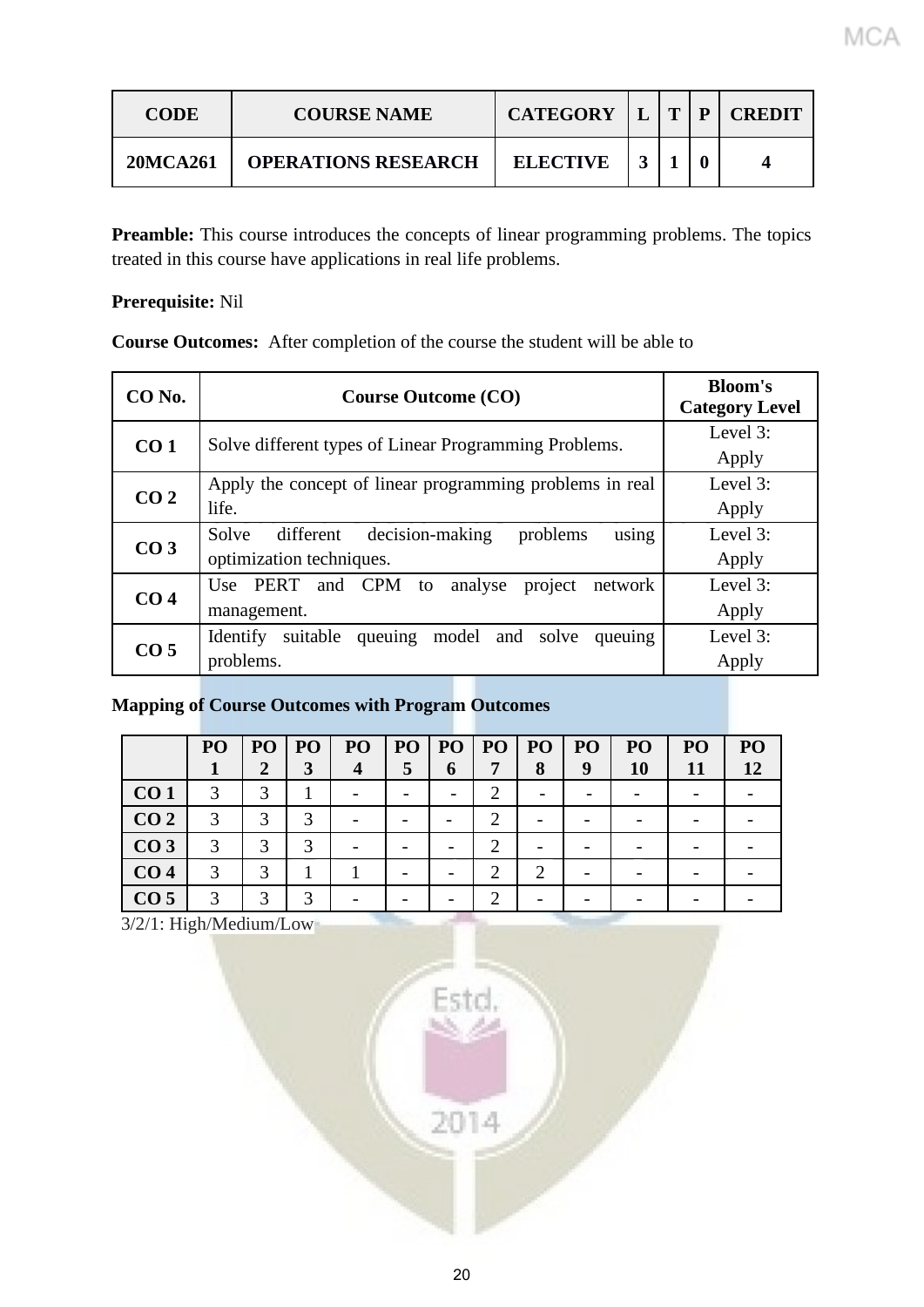#### **Assessment Pattern**

| <b>Bloom's Category</b><br><b>Levels</b> | <b>Continuous</b><br>Assessment<br><b>Tests</b> |    | <b>End Semester</b><br><b>Examination</b> |  |
|------------------------------------------|-------------------------------------------------|----|-------------------------------------------|--|
|                                          | 1                                               | 2  |                                           |  |
| Level 1: Remember                        | 10                                              | 10 | 10                                        |  |
| Level 2: Understand                      | 20                                              | 20 | 20                                        |  |
| Level 3: Apply                           | 20                                              | 20 | 30                                        |  |
| Level 4: Analyse                         |                                                 |    |                                           |  |
| Level 5: Evaluate                        |                                                 |    |                                           |  |
| Level 6: Create                          |                                                 |    |                                           |  |

| <b>Mark Distribution</b>     |                                                       |                                                    |                     |  |  |  |  |  |
|------------------------------|-------------------------------------------------------|----------------------------------------------------|---------------------|--|--|--|--|--|
| <b>Total</b><br><b>Marks</b> | <b>Continuous Internal</b><br><b>Evaluation (CIE)</b> | <b>End Semester</b><br><b>Examination</b><br>(ESE) | <b>ESE Duration</b> |  |  |  |  |  |
| 100                          | 40                                                    | 60                                                 | 3 hours             |  |  |  |  |  |
|                              | <b>Continuous Internal Evaluation Pattern:</b>        |                                                    |                     |  |  |  |  |  |
| Attendance                   |                                                       | $: 8$ marks                                        |                     |  |  |  |  |  |
|                              | Continuous Assessment Test (2 numbers)                | $: 20$ marks                                       |                     |  |  |  |  |  |
|                              | Assignment/Quiz/Course project                        | $: 12$ marks                                       |                     |  |  |  |  |  |
|                              |                                                       |                                                    |                     |  |  |  |  |  |

**End Semester Examination Pattern:** There will be two parts; Part A and Part B. Part A contain 10 compulsory short answer questions, 2 from each module. Each question carries 3 marks. Part B contains 2 questions from each module of which student should answer any one. Each question can have maximum 2 sub-divisions and carry 6 marks

#### **Sample Course Level Assessment Questions**

#### **Course Outcome 1 (CO 1):**

- 1. Define slack variable, surplus variable and optimal basic feasible solution.
- 2. Obtain all basic feasible solution of the set of equations:

a) 
$$
2x_1 + 3x_2 + 4x_3 + x_4 = 2
$$
  
b)  $x_1 + x_2 + 7x_3 + x_4 = 4$ 

3. Solve by Big M method

Maximise  $Z = 6x_1 - 3x_2 + 2x_3$ Subject to  $2x_1 + x_2 + x_3 \le 16$  $3x_1 + 2x_2 + x_3 \leq 18$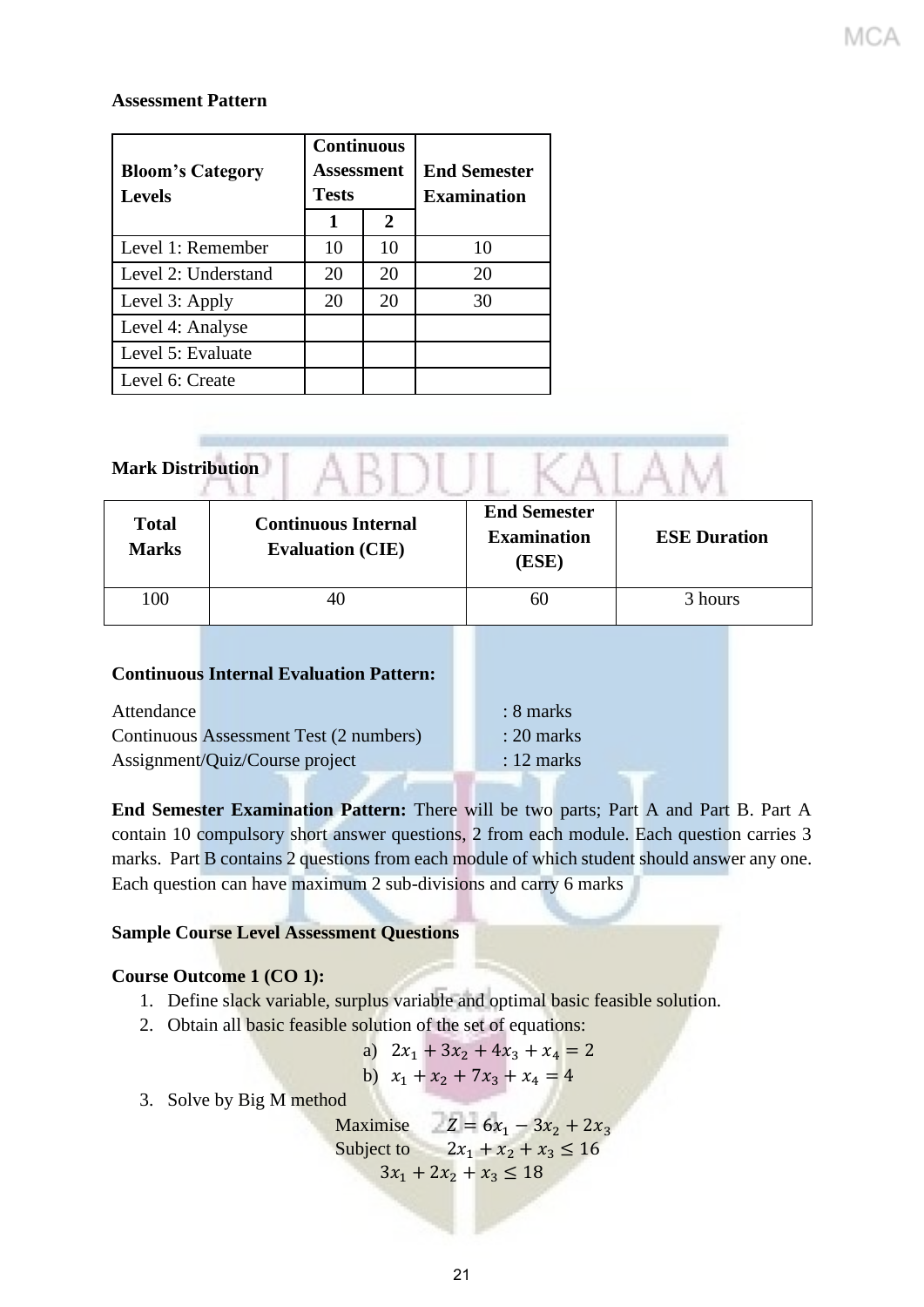**MCA** 

 $x_1 - 2x_2 \ge 8$  $x_1, x_2, x_3 \ge 0$ 

#### **Course Outcome 2 (CO 2):**

1. Construct the dual of

Maximise 
$$
Z = 3x_1 + 17x_2 + 9x_3
$$
  
Subject to  $x_1 - x_2 + x_3 \ge 3$   
 $-3x_1 + 2x_2 \le 1$ 

$$
x_1, x_2, x_3 \geq 0
$$

- 2. Prove that the dual of the dual is the primal
- 3. Solve using the principle of duality



2. Solve the following transportation problem

|                | 4              |                | $\begin{array}{ c c } \hline 2 & 3 \\ \hline \end{array}$ | Supply |  |
|----------------|----------------|----------------|-----------------------------------------------------------|--------|--|
|                | $\overline{2}$ | 7              | $\overline{4}$                                            | 5      |  |
| $\overline{2}$ | 3              | 3              | 1                                                         | 8      |  |
| 3              | 5 <sup>5</sup> | $\overline{4}$ |                                                           |        |  |
| 4              | $\mathbf{1}$   | 6              | $\overline{2}$                                            | 14     |  |
| Demand         | $\overline{7}$ | 9              | 18                                                        | 34     |  |

3. Solve the assignment problem

|                | I  | $\mathbf{I}$ | Ш  | IV |
|----------------|----|--------------|----|----|
| $\mathbf{A}$   | 16 | 10           | 14 | 11 |
| B              | 14 | 11           | 15 | 15 |
| $\overline{C}$ | 15 | 15           | 13 | 12 |
| D              | 13 | 12           | 14 | 15 |
|                |    |              |    |    |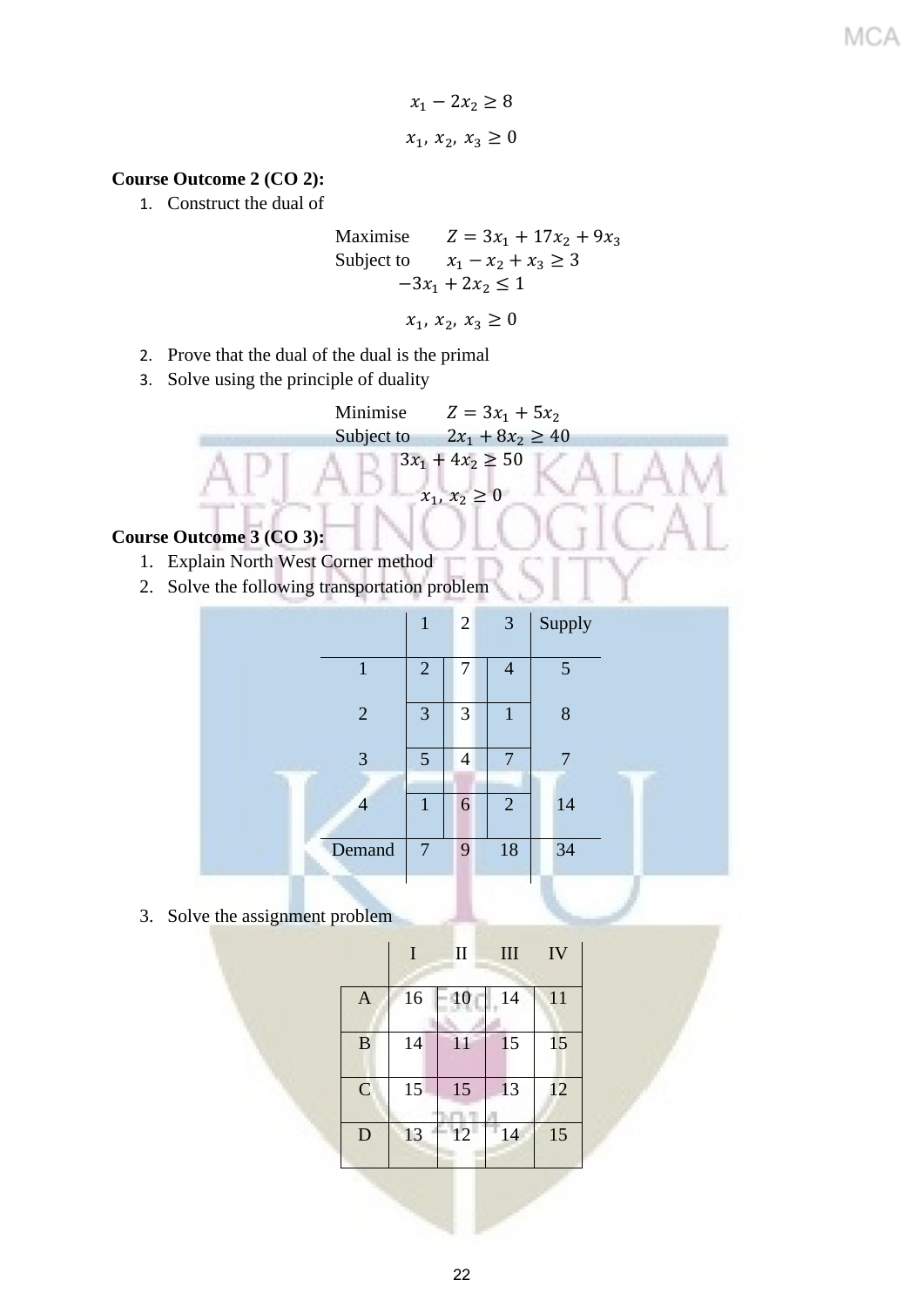#### **Course Outcome 4 (CO 4):**

- 1. Explain critical path analysis.
- 2. A project consists of series of tasks labelled A, B, …, H, I with the following relationships (W  $\lt X$ , Y means X and Y cannot start until W is completed; X, Y  $\lt W$ means W cannot start until both X and Y are completed). With this notation construct the network diagram having the following constraints:

 $A < D$ , E; B,  $D < F$ ; C < G; B, G  $H$ ; F, G < I. Find also the minimum time of completion of the project, when the time (in days) of completion of each task is as follows:

| Task: A B C D E F G H I        |  |  |  |  |  |
|--------------------------------|--|--|--|--|--|
| Time: 23 8 20 16 24 18 19 4 10 |  |  |  |  |  |

3. A project consists of eight activities with the following relevant information.

| Activity     |  | Immediate    | Estimated duration (days) |                |             |  |  |  |
|--------------|--|--------------|---------------------------|----------------|-------------|--|--|--|
|              |  | predecessor  | Optimistic                | Most likely    | Pessimistic |  |  |  |
| $\mathbf{A}$ |  |              |                           |                | 7           |  |  |  |
| $\bf{B}$     |  |              |                           | $\overline{4}$ | 7           |  |  |  |
| $\mathsf{C}$ |  |              | $\overline{2}$            | $\overline{2}$ | 8           |  |  |  |
| D            |  | $\mathbf{A}$ | $\mathbf{1}$              | 1              | 1           |  |  |  |
| E            |  | B            | $\overline{2}$            | 5              | 14          |  |  |  |
| $\mathbf F$  |  | $\mathbf C$  | $\overline{2}$            | 5              | 8           |  |  |  |
| G            |  | D, E         | 3                         | 6              | 15          |  |  |  |
| H            |  | F, G         |                           | $\overline{2}$ | 3           |  |  |  |

(i) Draw the PERT network and find out the expected project completion time.

(ii) What duration will have 95% confidence for project completion?

(iii) If the average duration for activity F increases to 14 days, what will be its effects on the expected project completion time which will have 95% confidence? Fstd.

(For standard normal  $Z = 1.645$ , area under the standard normal curve from 0 to Z is 0.45)

#### **Course Outcome 5 (CO 5):**

- 1. Explain Birth-death process.
	- 2. In a railway marshalling yard, goods trains arrive at a rate of 30 trains per day. Assuming that the inter-arrival time follows an exponential distribution and the

2014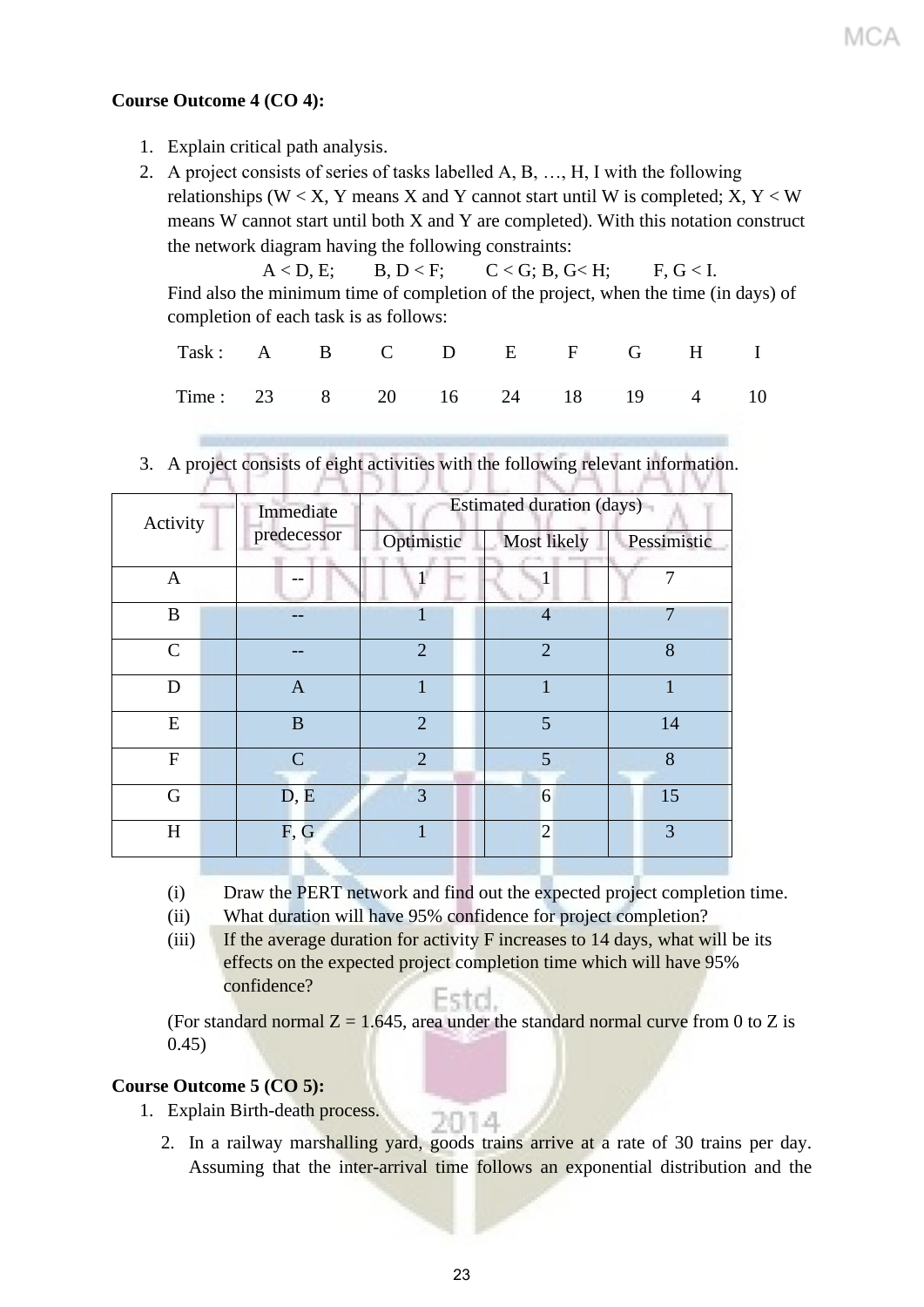service time distribution is also exponential with an average 36 minutes. Calculate the following:

- i. The mean queue size (line length), and
- ii. The probability that the queue size exceeds 10.
- iii. If the input of trains increases to an average 33 per day, what will be the change in  $(i)$  and  $(ii)?$
- 3. At a railway station, only one train is handled at a time. The railway yard is sufficient only for two trains to wait while other is given signal to leave the station. Trains arrive at the station at an average rate of 6 per hour and the railway station can handle them on an average of 12 per hour. Assuming Poisson arrivals and exponential service distribution, find the steady-state probabilities for the various number of trains in the system. also find the average waiting time of a new train coming into the yard

**Model Question Paper Course Code: 20MCA261 Course name: Operations Research** Max. Marks: 60 **Duration: 3hrs** 

#### **Part A** *Answer all questions, each carries 3 marks (10*×*3 = 30)*

- 1. Write down the basic structure of a linear programming problem in the mathematical form.
- 2. Define slack and surplus variables in LPP.
- 3. State the fundamental theorem of duality.
- 4. Write the dual of the following

 $Max Z = x_1 - x_2 + 3x_3$ subject to  $x_1 + x_2 + x_3 \le 10$  $2x_1 - x_3 \leq 2$  $2x_1 - 2x_2 + 3x_3 \le 6$  $x_1, x_2, x_3 > 0$ 

5. Obtain the IBFS using north west corner method

|                | $D_1$          | $\overline{D_2}$ | $D_3$ | D <sub>4</sub> | Supply |
|----------------|----------------|------------------|-------|----------------|--------|
| O <sub>1</sub> | $\overline{2}$ |                  | 3     | 6              | 20     |
| O <sub>2</sub> | 7              | 3                | 8     | $\overline{2}$ | 10     |
| O <sub>3</sub> | $\overline{2}$ | 2                | 9     | 11             | 15     |
| Demand         | 15             | 15               | 8     |                |        |
|                |                |                  |       |                |        |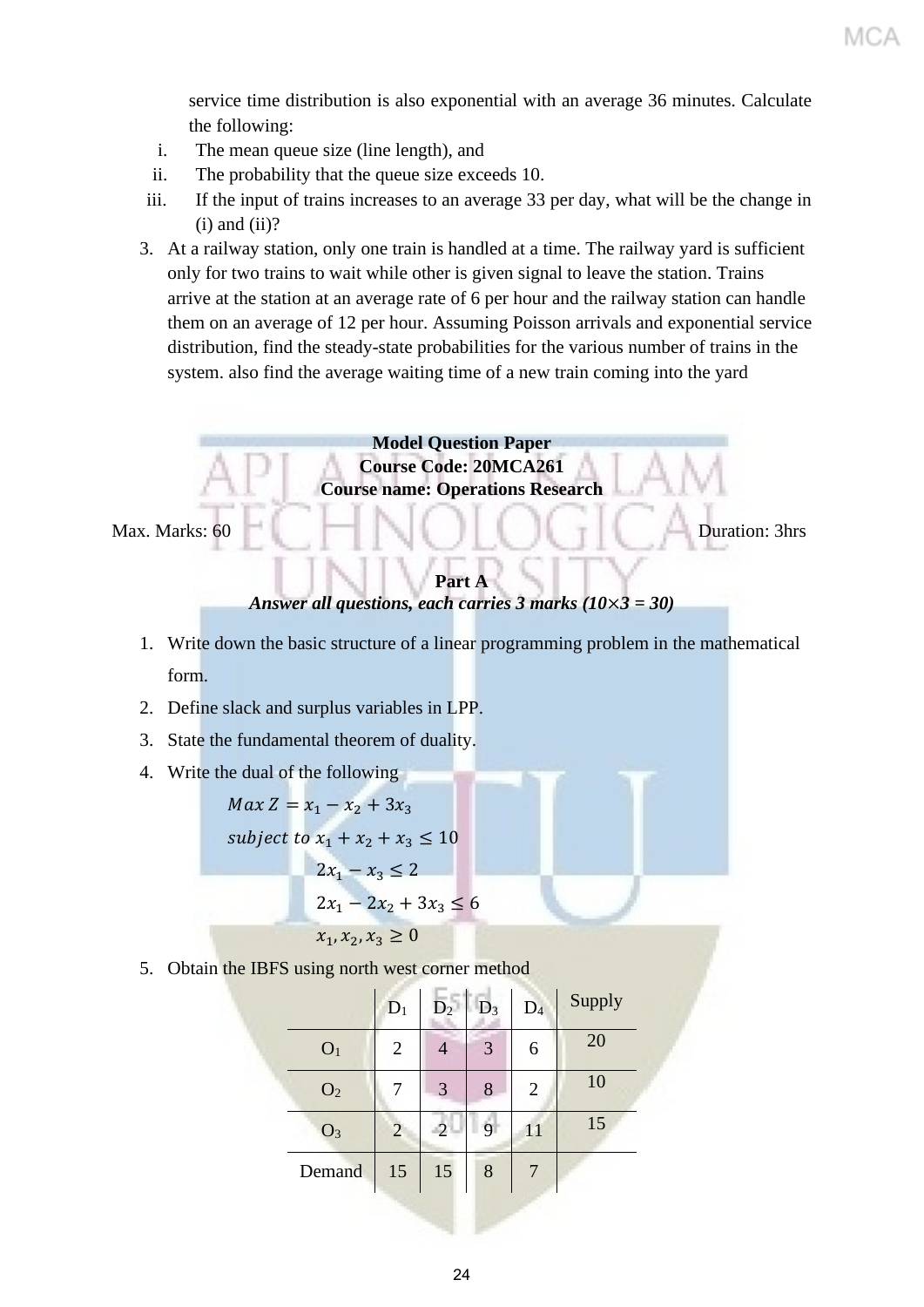- 6. Describe the Matrix Minima method.
- 7. What is queue discipline?
- 8. Explain single serve Poisson queuing model with infinite capacity.
- 9. Activities P, Q and R instantly follow activity M, and their current starting times are 12, 19 and 10. So, what is the latest finishing time for activity M?
- 10. What is the difference between PERT and CPM.

#### **Part B**

MCA

#### *Answer all questions, each carries 6 marks (5*×*6 = 30)*

11. Solve the following problem by Simplex method



|              |                | $\mathbf{I}$ | III            | IV <sub></sub> |
|--------------|----------------|--------------|----------------|----------------|
| $\mathbf{A}$ | $\overline{2}$ | 3            | $\overline{4}$ | 5              |
| $\bf{B}$     |                | 5            | 6              | 7              |
| $\mathbf C$  |                | 8            | 9              | 8              |
| D            | 3              | 5            | 8              | 9              |
|              |                |              |                |                |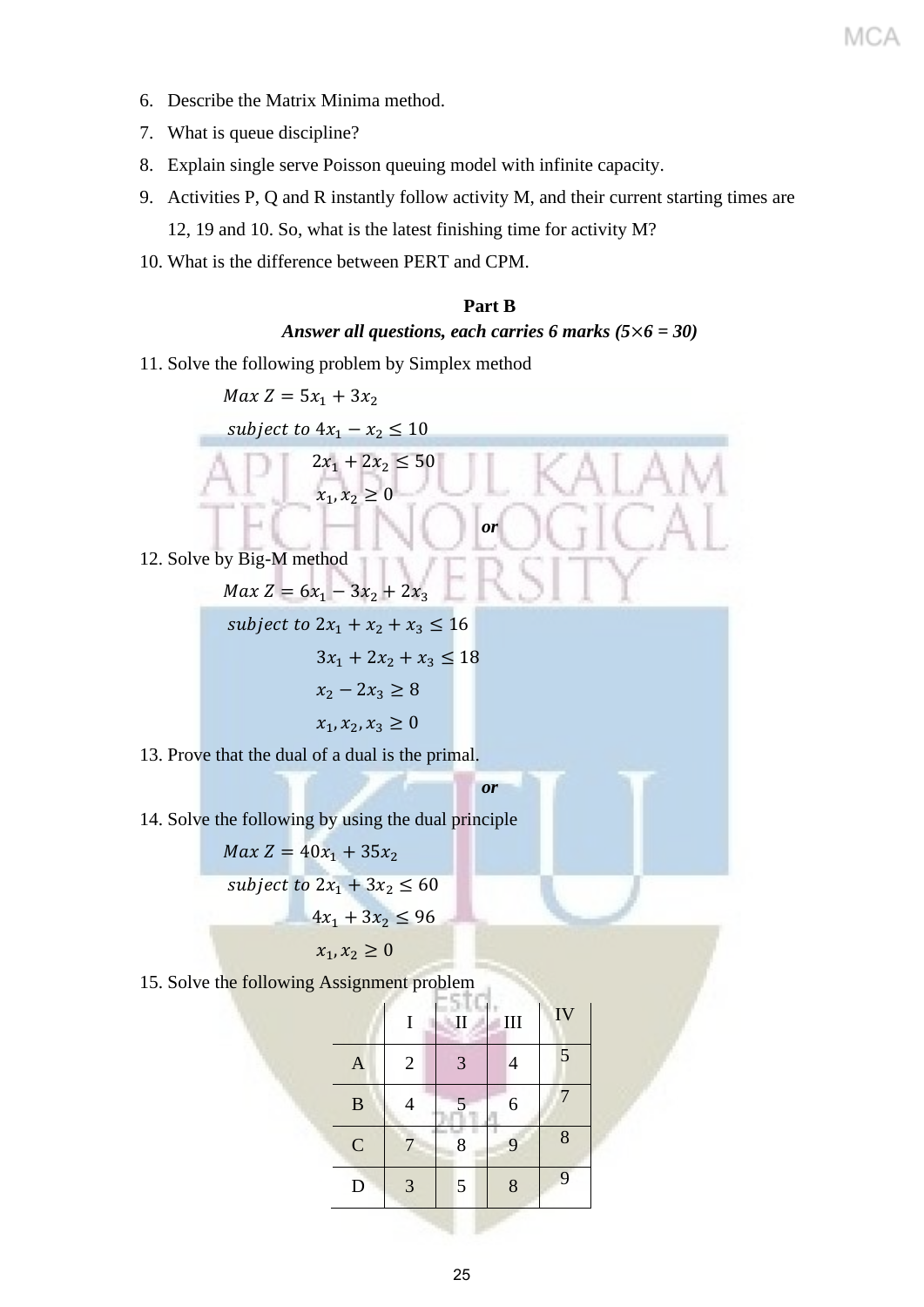#### *or*

16. Solve the following transportation problem

|                | $D_1$ | $D_2$ | $D_3$ | $D_4$ | Supply |
|----------------|-------|-------|-------|-------|--------|
| O <sub>1</sub> | 5     | 2     |       | 3     | 22     |
| O <sub>2</sub> |       | 5     |       | 6     | 15     |
| O <sub>3</sub> |       | 6     |       | 5     | 8      |
| Demand         |       | 12    | 17    | 9     |        |

#### 17. Explain critical path analysis.

|  |  | 18. A project consists of eight activities with the following relevant information. |
|--|--|-------------------------------------------------------------------------------------|

 $\overline{1}$ 

*or*

|          | Immediate                   | <b>Estimated duration (days)</b> |             |  |  |  |  |
|----------|-----------------------------|----------------------------------|-------------|--|--|--|--|
| Activity | predecessor                 | Optimistic   Most likely         | Pessimistic |  |  |  |  |
| A        |                             |                                  |             |  |  |  |  |
| В        |                             |                                  |             |  |  |  |  |
| C        |                             | 2                                |             |  |  |  |  |
| D        | A                           |                                  |             |  |  |  |  |
| E        | B                           |                                  | 14          |  |  |  |  |
| F        | $\mathcal{C}_{\mathcal{C}}$ |                                  | 8           |  |  |  |  |
| G        | D, E                        | 6                                | 15          |  |  |  |  |
| H        | F, G                        | $\mathcal{D}_{\mathcal{A}}$      |             |  |  |  |  |

(iv) Draw the PERT network and find out the expected project completion time.

- (v) What duration will have 95% confidence for project completion?
- (vi) If the average duration for activity F increases to 14 days, what will be its effects on the expected project completion time which will have 95% confidence?

(For standard normal  $Z = 1.645$ , area under the standard normal curve from 0 to Z is  $(0.45)$ 

Estd.

- 19. Explain birth-death process.
- 20. At a railway station, only one train is handled at a time. The railway yard is sufficient only for two trains to wait while other is given signal to leave the station. Trains arrive at the station at an average rate of 6 per hour and the railway station can handle them on an average of 12 per hour. Assuming Poisson arrivals and exponential service distribution, find the steady-state probabilities for the various number of trains in the system. also find the average waiting time of a new train coming into the yard.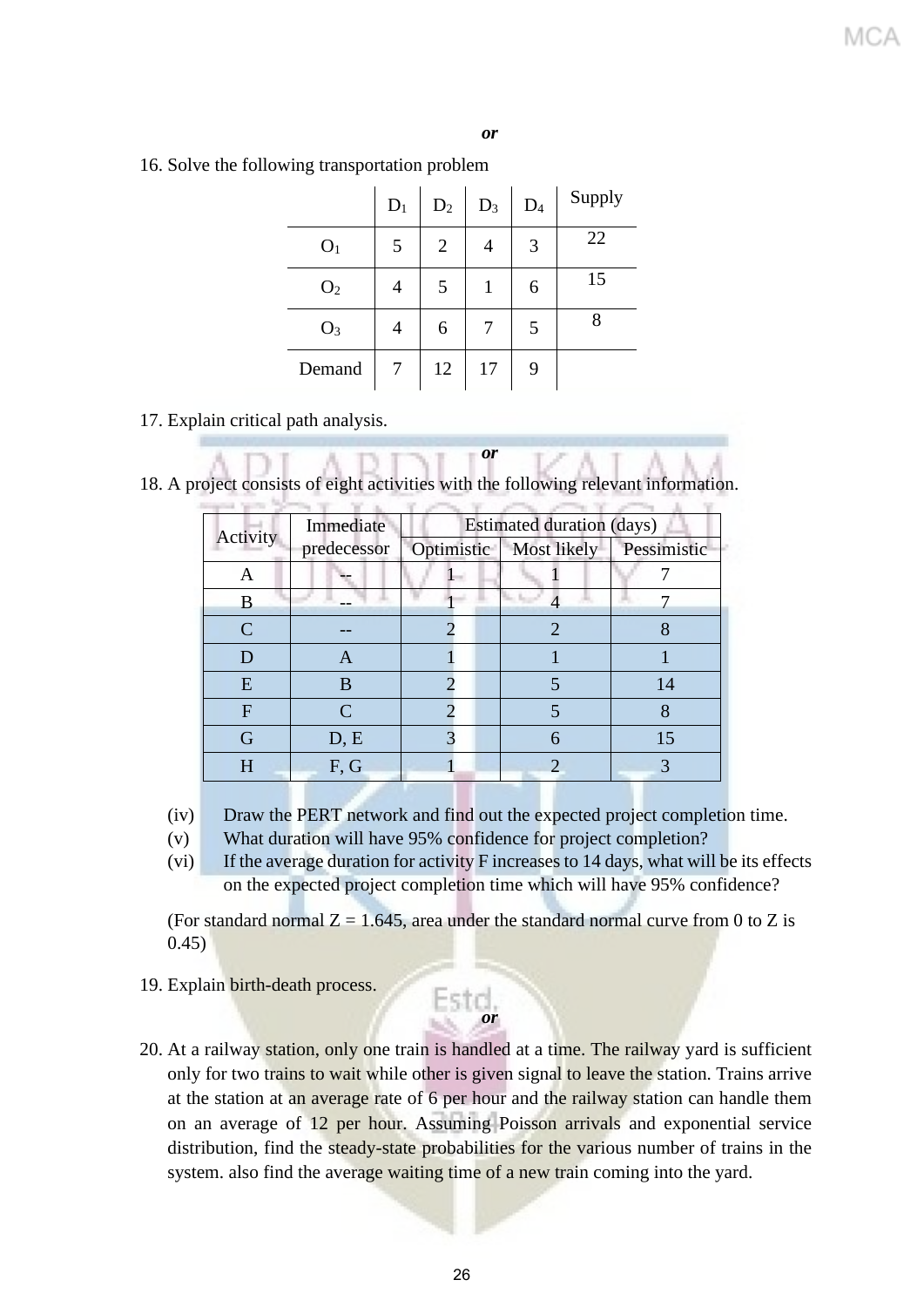#### **Syllabus**

#### **Module 1: (9 Hours)**

Linear programming problem- Slack and surplus variable- Standard form- Solution of Linear programming problem- Basic solution- Basic feasible solution- Degenerate- and Nondegenerate solutions- Optimal solution- Solution by simplex method- Artificial variables-Big- M method.

#### **Module 2: (9 Hours)**

Duality in Linear Programming Problem- Statement of duality theorem- Statement of complementary slackness theorem. The primal- Duality solutions using simplex method-Revised simplex method

#### **Module 3: (9 Hours)**

Transportation problem- Solution of Transportation problem- Finding an initial basic feasible solution- North West Corner method- Matrix minima method- Vogel's Approximation method- Test for Optimality- Modi method- Unbalanced Transportation problem-Maximisation in Transportation problem. Assignment problem- Optimal solution- Hungarian method of assignment- Maximization in assignment problem.

#### **Module 4: (9 Hours)**

Network analysis- Project scheduling- Construction of project networks- Critical path method (CPM)- Identification of critical path using CPM- Estimation of Floats- Total float-Independent float- Project Evaluation and Review Technique (PERT) - Computation of expected completion times by PERT.

#### **Module 5: (9 Hours)**

Queuing theory- Elements of Queuing System- Kendall's notation- Operating characteristics-Poisson process- Exponential distribution- Mean and variance- Birth and Death process. Queuing models based on Poisson process- Single server models with finite and infinite capacity- Multi server model with finite and infinite capacity.

#### **Note:**

• Programming Assignments using Python and appropriate Case Studies may be given at the end of each module.

#### Estal.

• Linear Programming Problems in module 1 and module 2 and Transportation problems in module 3 can be solved using Python library PuLP. Using Numpy, PERT/CPM problems in module 4 can be solved.

#### **Text Book**

91 L 1. KantiSwarup, P.K. Gupta and Man Mohan, Operation Research, Sultan Chand (2010)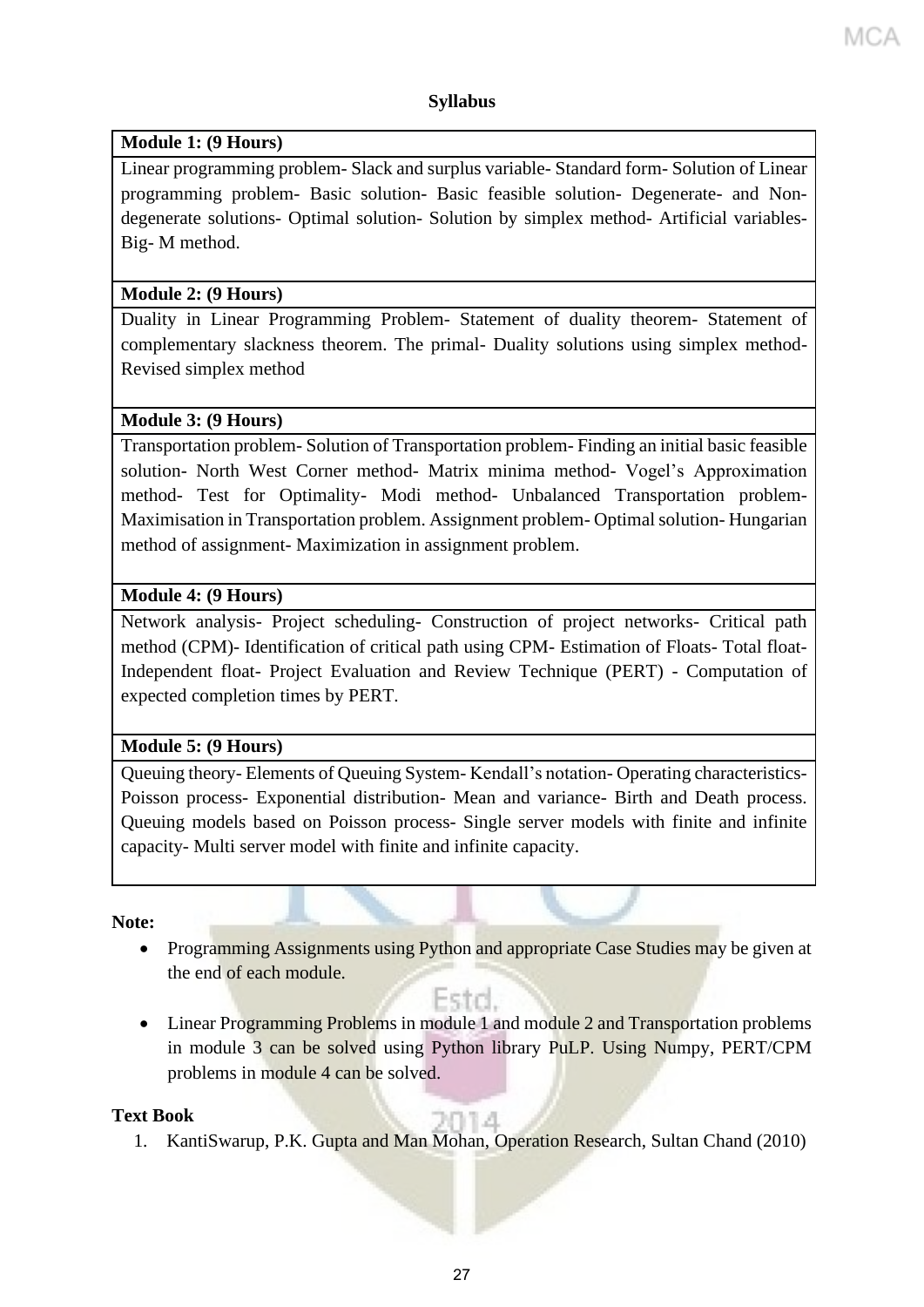### **MCA**

#### **Reference Books**

- 1. Hamdy A Taha, Operations Research- an introduction, Eighth Edition, Prentice Hall of India.
- 2. Ravindran, Philips and Solberg, Wiley, Operation Research, Second edition (2007)

#### **Web References**

- 1. https://pypi.org/project/PuLP/
- 2. https://numpy.org/

#### **Course Contents and Lecture Schedule**

| SI.<br>No.              | <b>Topic</b>                                                                                                                                      | No. of<br><b>Lectures</b> |
|-------------------------|---------------------------------------------------------------------------------------------------------------------------------------------------|---------------------------|
| $\mathbf 1$             | <b>Module 1</b>                                                                                                                                   | <b>9 Hours</b>            |
| 1.1                     | Linear programming problem- Slack and surplus variable- Standard<br>form                                                                          | 1                         |
| 1.2                     | Solution of Linear programming problem- Basic solution- Basic<br>feasible solution- Degenerate- and Non-degenerate solutions-<br>Optimal solution | $\overline{2}$            |
| 1.3                     | Solution by simplex method                                                                                                                        | 3                         |
| 1.4                     | Artificial variables- Big-M method                                                                                                                | 3                         |
| $\boldsymbol{2}$        | <b>Module 2</b>                                                                                                                                   | 9 Hours                   |
| 2.1                     | Duality in Linear Programming Problem                                                                                                             | 1                         |
| 2.2                     | Statement of duality theorem- Statement of complementary<br>slackness theorem                                                                     | $\overline{2}$            |
| 2.3                     | The primal- Duality solutions using simplex method                                                                                                | 3                         |
| 2.4                     | Revised simplex method                                                                                                                            | 3                         |
| $\overline{\mathbf{3}}$ | <b>Module 3</b>                                                                                                                                   | <b>9 Hours</b>            |
| 3.1                     | Transportation problem- Solution of Transportation problem-<br>Finding an initial basic feasible solution- North West Corner method               | $\overline{2}$            |
| 3.2                     | Matrix minima method- Vogel's Approximation method                                                                                                | $\mathbf{1}$              |
| 3.3                     | Test for Optimality- Modi method- Unbalanced Transportation<br>problem-Maximisation in Transportation problem                                     | 3                         |
| 3.4                     | Assignment problem- Optimal solution- Hungarian method of<br>assignment- Maximization in assignment problem                                       | 3                         |
| $\overline{\mathbf{4}}$ | <b>Module 4</b>                                                                                                                                   | 9 Hours                   |
| 4.1                     | Network analysis- Project scheduling- Construction of project<br>networks                                                                         | 1                         |
| 4.2                     | Critical path method (CPM)- Identification of critical path using<br><b>CPM</b>                                                                   | $\overline{2}$            |
| 4.3                     | Estimation of Floats-Total float-Independent float                                                                                                | 3                         |
| 4.4                     | Project Evaluation and Review Technique (PERT)                                                                                                    | $\overline{2}$            |
| 4.5                     | Computation of expected completion times by PERT                                                                                                  | $\mathbf{1}$              |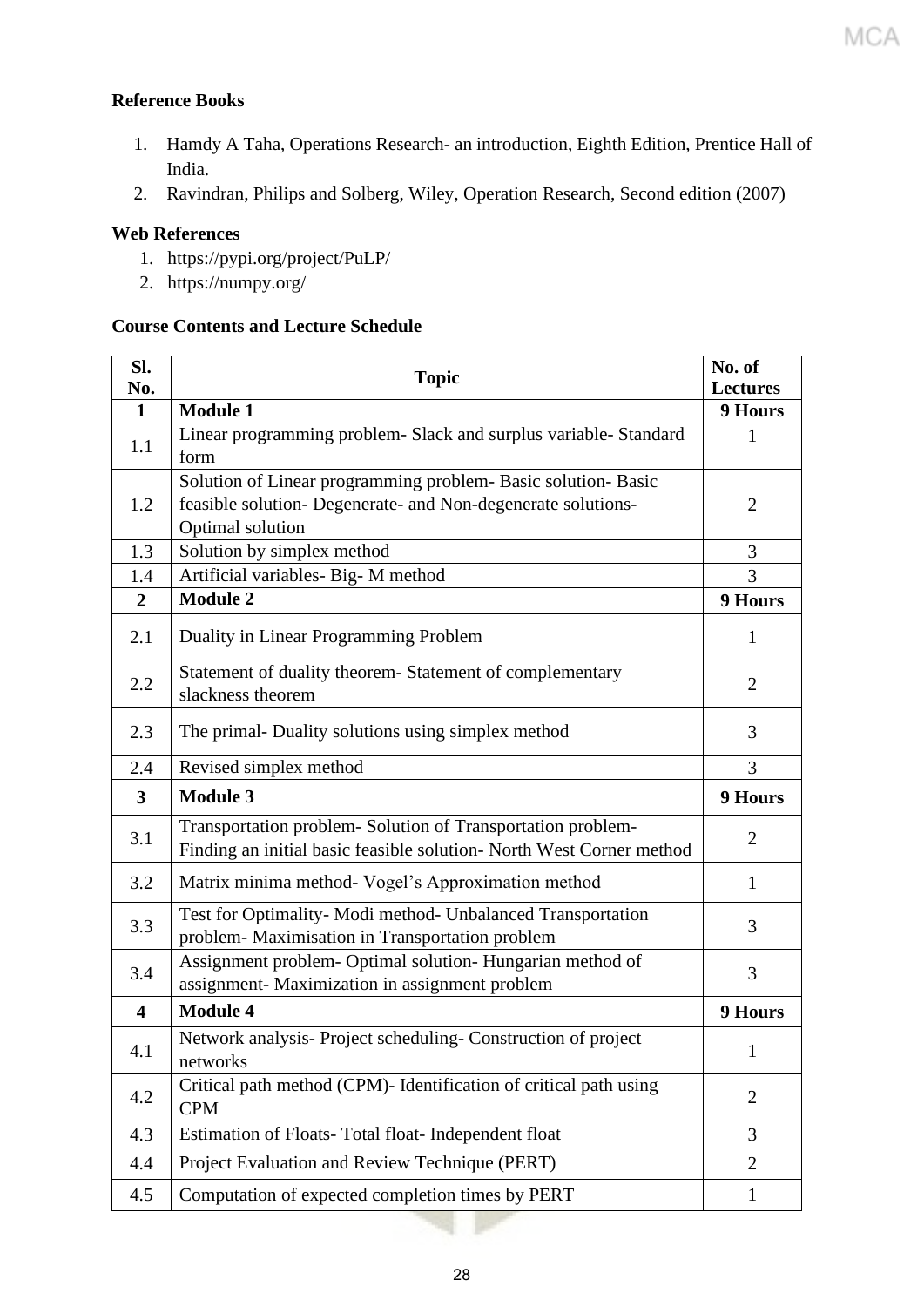|     | <b>Module 5</b>                                               | 9 Hours |
|-----|---------------------------------------------------------------|---------|
|     | Queuing theory-Elements of Queuing System-Kendall's notation- |         |
| 5.1 | Operating characteristics- Poisson process                    |         |
|     | Exponential distribution-Mean and variance-Birth and Death    |         |
| 5.2 | process                                                       |         |
| 5.3 | Queuing models based on Poisson process                       |         |
| 5.4 | Single server models with finite and infinite capacity        |         |
| 5.5 | Multi server model with finite and infinite capacity          |         |

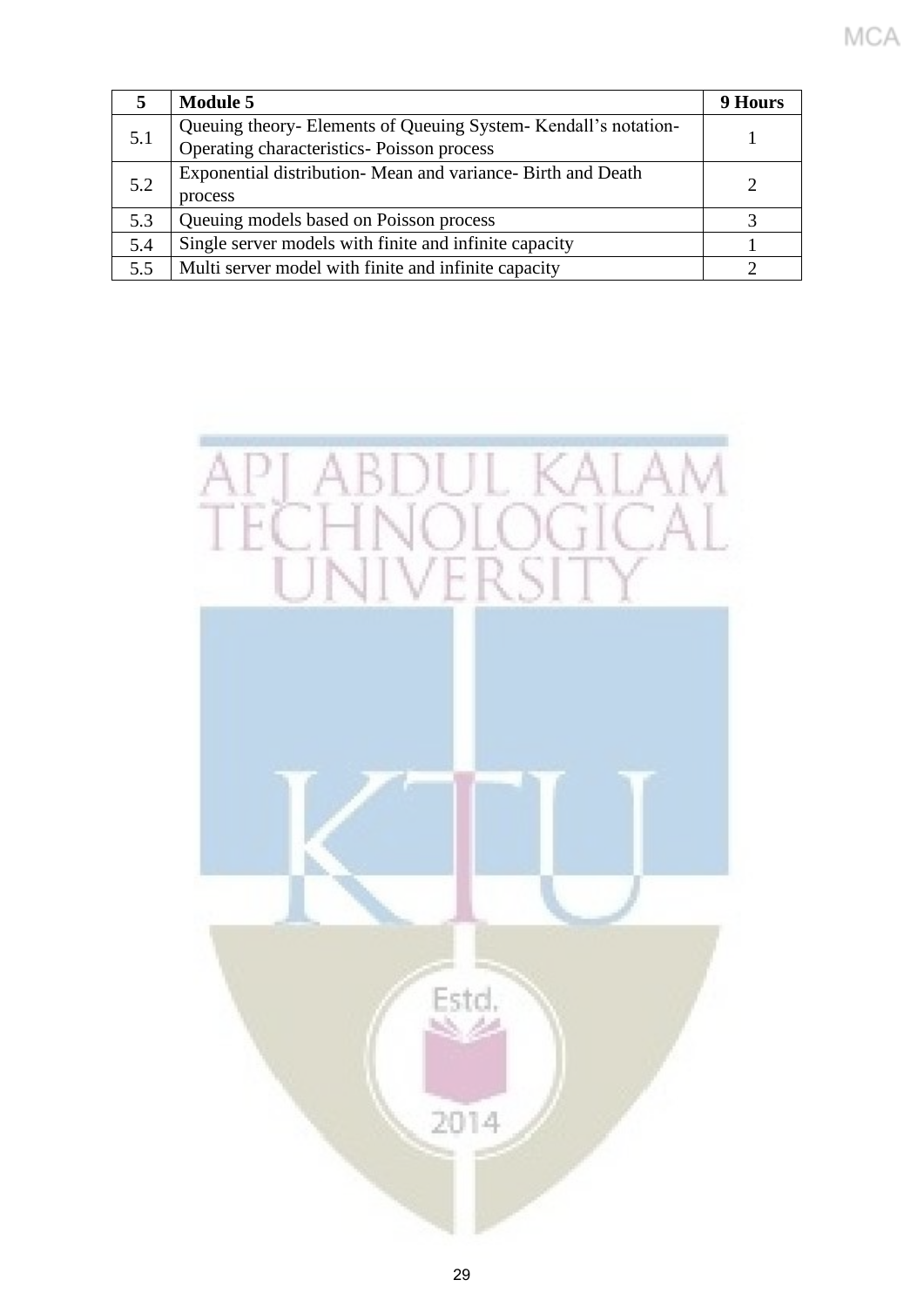| <b>CODE</b> | <b>COURSE NAME</b>                                | <b>CATEGORY</b> | $\sqrt{\mathbf{T}}$ | P | <b>CREDIT</b> |
|-------------|---------------------------------------------------|-----------------|---------------------|---|---------------|
| 20MCA263    | <b>CYBER SECURITY</b><br>&<br><b>CRYPTOGRAPHY</b> | <b>ELECTIVE</b> |                     |   |               |

MCA

Preamble: This course is designed to provide theoretical concepts used in cryptography and to introduce the students to various cryptographic algorithms and techniques used for implementing data security and protection. This course also discusses common web application security vulnerabilities.

**Prerequisite:** Student is expected to have studied mathematics courses that cover Elementary Number Theory, Finite Field, Discrete Logarithm and Euclidean Algorithm.

| CO <sub>No.</sub> | <b>Course Outcome (CO)</b>                                                                                                                   | <b>Bloom's</b><br><b>Category Level</b> |
|-------------------|----------------------------------------------------------------------------------------------------------------------------------------------|-----------------------------------------|
| CO <sub>1</sub>   | Explain various types of security attacks, security<br>mechanisms, security services and classical encryption<br>techniques.                 | Level 2:<br>Understand                  |
| CO <sub>2</sub>   | Make use of Symmetric and Asymmetric encryption<br>techniques to solve cryptographic problems.                                               | Level 3:<br>Apply                       |
| CO <sub>3</sub>   | Describe the concepts of message authentication codes,<br>hash functions and digital signing techniques for ensuring<br>secure transactions. | Level 2:<br>Understand                  |
| CO <sub>4</sub>   | Discuss security services in Application, Transport and<br>Network layers.                                                                   | Level $2$ :<br>Understand               |
| CO <sub>5</sub>   | Explain common web application security vulnerabilities<br>and various prevention mechanisms.                                                | Level 2:<br>Understand                  |

**Course Outcomes:** After completion of the course the student will be able to

#### **Mapping of Course Outcomes with Program Outcomes**

|                 | PO | PO <sub>1</sub> | PO <sub>1</sub>             | PO               | PO <sub>1</sub> | P <sub>O</sub> | PO | <b>PO</b> | PO | PO | PO <sub>1</sub> | P <sub>O</sub> |
|-----------------|----|-----------------|-----------------------------|------------------|-----------------|----------------|----|-----------|----|----|-----------------|----------------|
|                 | 1  | 2               | 3                           | $\boldsymbol{4}$ | 5               | 6              | 7  | 8         | 9  | 10 | 11              | 12             |
| CO <sub>1</sub> | 2  |                 |                             |                  |                 |                |    |           |    |    |                 |                |
| CO <sub>2</sub> | 2  | 2               | $\mathcal{D}_{\mathcal{L}}$ |                  |                 |                |    |           |    |    |                 |                |
| CO <sub>3</sub> | 2  |                 |                             |                  |                 |                |    |           |    |    |                 |                |
| CO <sub>4</sub> | 2  |                 |                             |                  |                 | 2              |    |           |    |    |                 |                |
| CO <sub>5</sub> | 2  |                 |                             |                  |                 | $\overline{2}$ |    |           |    |    |                 |                |

3/2/1: High/Medium/Low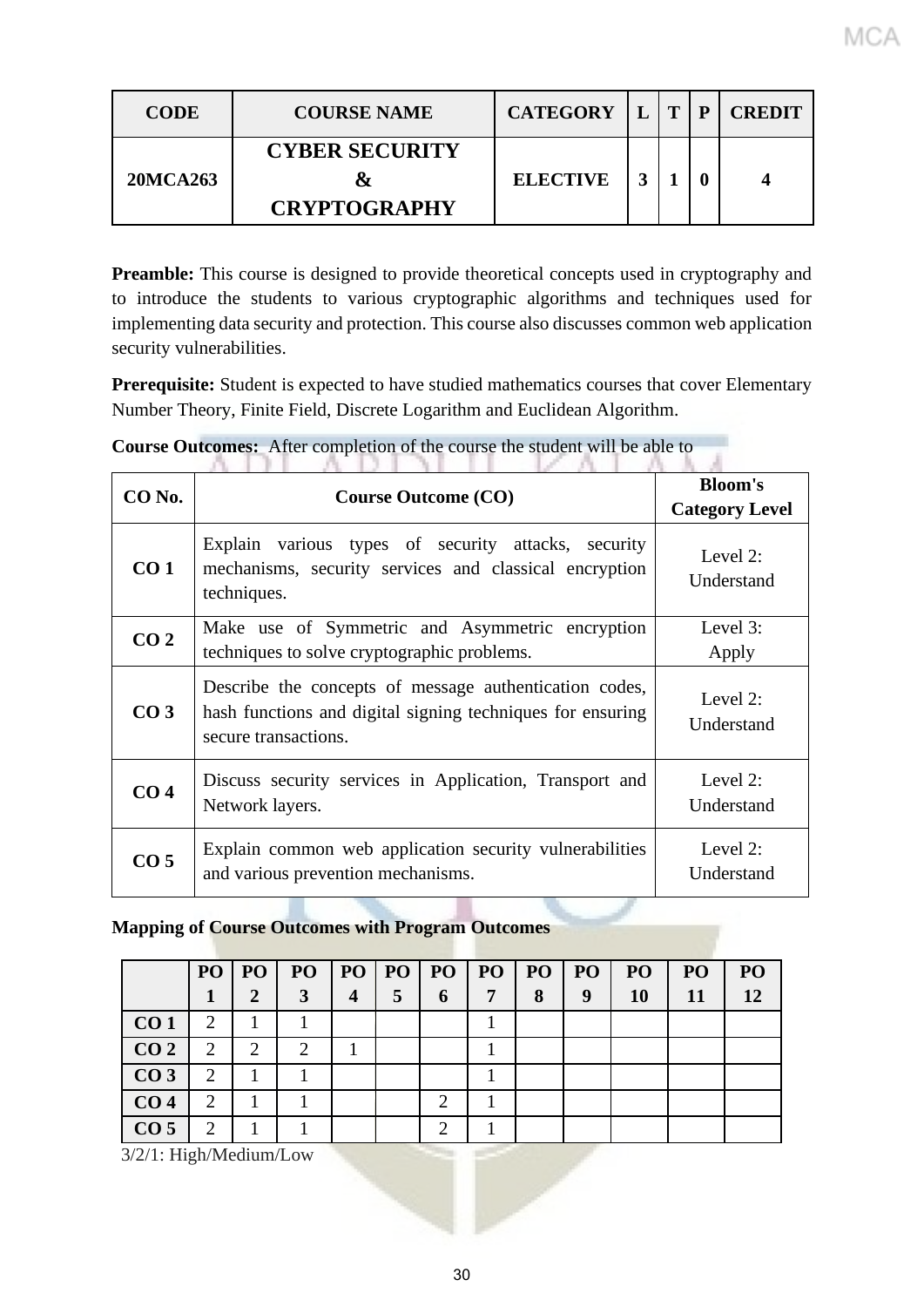#### **Assessment Pattern**

| <b>Bloom's Category</b><br><b>Levels</b> | <b>Continuous</b><br>Assessment<br><b>Tests</b> |             | End<br><b>Semester</b><br><b>Examination</b> |  |  |
|------------------------------------------|-------------------------------------------------|-------------|----------------------------------------------|--|--|
|                                          | 1                                               | $\mathbf 2$ |                                              |  |  |
| Level 1: Remember                        | 15                                              | 15          | 20                                           |  |  |
| Level 2: Understand                      | 35                                              | 35          | 40                                           |  |  |
| Level 3: Apply                           |                                                 |             |                                              |  |  |
| Level 4: Analyse                         |                                                 |             |                                              |  |  |
| Level 5: Evaluate                        |                                                 |             |                                              |  |  |
| Level 6: Create                          |                                                 |             |                                              |  |  |

## Mark distribution | ABDUL KALAM

| <b>Total</b><br><b>Marks</b> | <b>Continuous Internal</b><br><b>Evaluation (CIE)</b> | <b>End Semester</b><br><b>Examination</b><br>(ESE) | <b>ESE Duration</b> |
|------------------------------|-------------------------------------------------------|----------------------------------------------------|---------------------|
| 100                          | 40                                                    | 60                                                 | 3 hours             |

#### **Continuous Internal Evaluation Pattern:**

| Attendance |                                        | $: 8$ marks  |
|------------|----------------------------------------|--------------|
|            | Continuous Assessment Test (2 numbers) | $: 20$ marks |
|            | Assignment/Quiz/Course project         | $: 12$ marks |

**End Semester Examination Pattern:** There will be two parts; Part A and Part B. Part A contains 10 compulsory short answer questions, 2 from each module. Each question carries 3 marks. Part B contains 2 questions from each module of which student should answer any one. Each question can have a maximum of 2 sub-divisions and carry 6 marks.

#### **Sample Course Level Assessment Questions**

#### **Course Outcome 1 (CO 1):**

- 1. Briefly explain each component of OSI security architecture.
- 2. Compare Substitution and Transposition techniques in cryptography.
- 3. Explain how steganography is used in cryptography.

#### **Course Outcome 2 (CO 2):**

- 1. Explain block cipher modes of operation.
- 2. Compare DES and AES

2014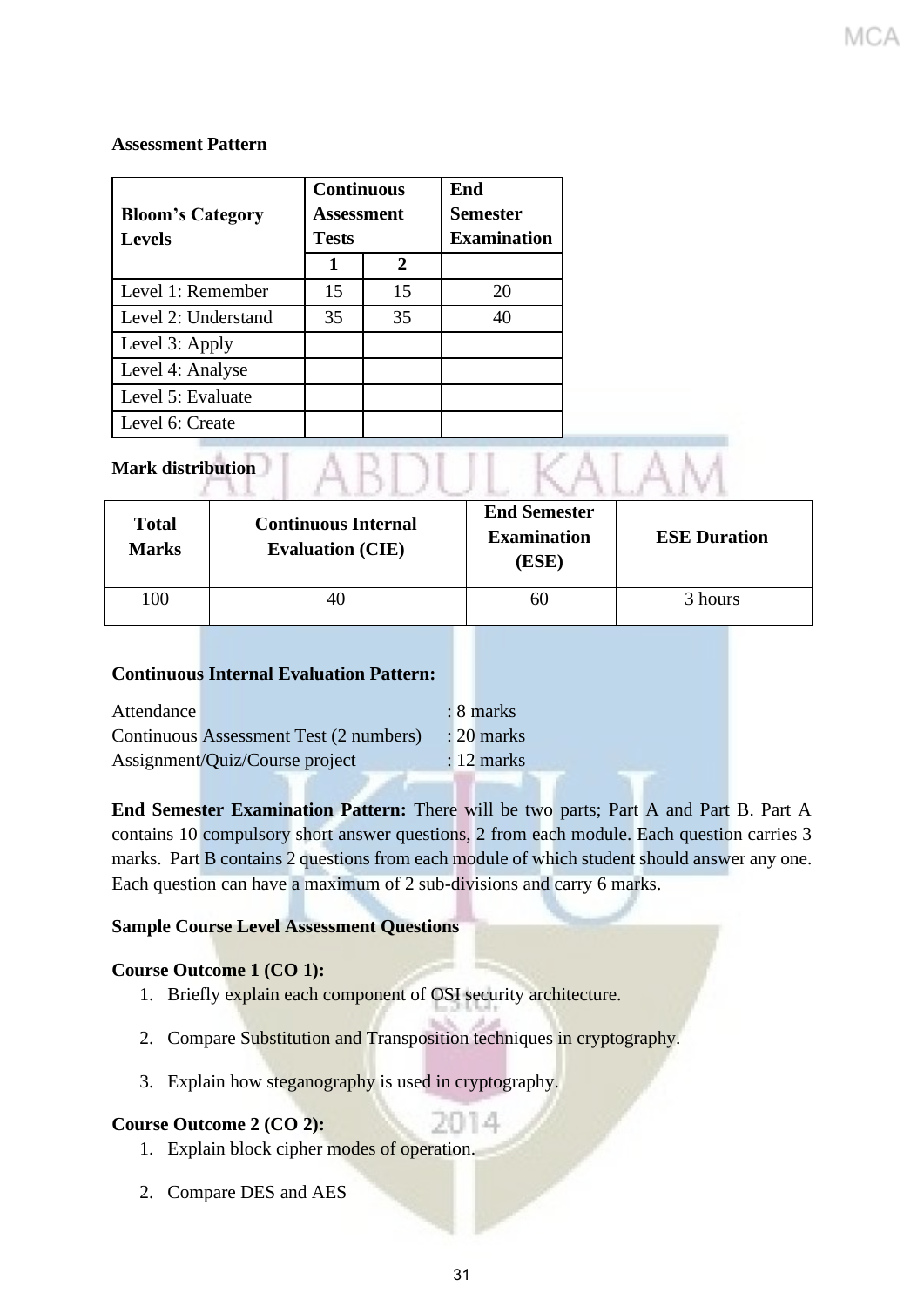3. Perform encryption and decryption using RSA Algorithm with parameters:  $P=17$ ,  $q = 11$ ,  $e = 7$ ,  $M = 88$ .

#### **Course Outcome 3 (CO 3):**

- 1. Compare the features of HMAC and CMAC algorithms.
- 2. Explain important steps in DSS.
- 3. Describe the terms (a) birthday attack (b) hashcash (c) blind signature

#### **Course Outcome 4 (CO 4):**

- 1. Explain any one protocol used in E-mail for security.
- 2. Explain how security is provided in Network Layer using IPsec.
- 3. Describe the process of securing electronic transactions.

#### **Course Outcome 5 (CO 5):**

- 1. Discuss any four Application Security Risks.
- 2. Which are the different forms of XSS and how to prevent these?
- 3. Explain the attack scenario of any four web application security vulnerabilities.

#### **Model Question Paper**

#### **Course Code: 20MCA263**

#### **Course Name: CYBER SECURITY & CRYPTOGRAPHY**

.

**Max. Marks :60 Duration: 3 Hrs**

MC

**Part A**

*Answer all questions. Each question carries 3 marks (10 x 3 = 30 Marks)*

- 1. Compare phishing and ransomware attacks.
- 2. What is OSI security architecture?
- 3. List out the advantages and disadvantages of Output Feed Back mode.
- 4. Explain round functions used in DES.
- 5. Explain important steps in DSS.
- 6. Describe the terms (a) birthday attack (b) hashcash (c) blind signature.
- 7. Describe security association of IPSec.
- 8. Explain about S/MIME.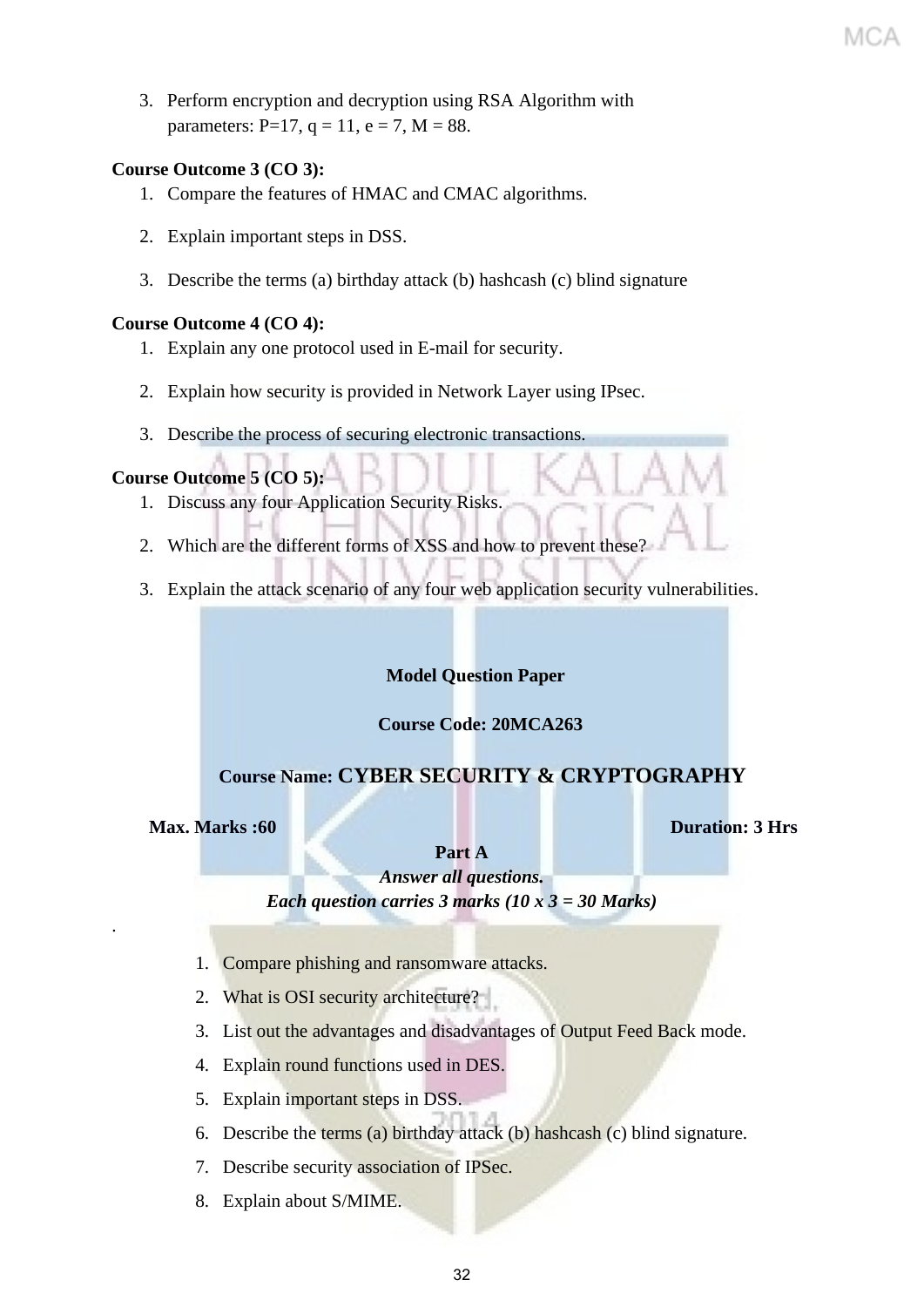- 9. How can we prevent Injection attack?
- 10. What is XXE? How to prevent it?

(10 x 3=30 marks)

#### Part B

#### *Answer all questions. Each question carries 6 marks. (5 \* 6 = 30 Marks)*

| 11. Explain Network security model with the help of a neat diagram                                                                                                        | (6) |
|---------------------------------------------------------------------------------------------------------------------------------------------------------------------------|-----|
| <b>OR</b>                                                                                                                                                                 |     |
| 12. Describe the working of Playfair cipher and Hill cipher.                                                                                                              | (6) |
| 13. Apply Diffie-Hellman key exchange algorithm to compute the shared private key using<br>the values $P = 23$ , $g = 9$ , $a= 4$ , $b= 3$ . Explain the steps in detail. | (6) |
| OR<br>14. Perform encryption and decryption using RSA Algorithm with<br>parameters: P=17, $q = 11$ , e = 7, M = 88. Explain the steps in detail.                          |     |
|                                                                                                                                                                           | (6) |
| 15. Compare HMAC and CMAC protocol with suitable diagrams.                                                                                                                | (6) |
| <b>OR</b><br>16. Compare various signature schemes with suitable diagrams.                                                                                                | (6) |
| 17. Explain PGP cryptographic functions with diagram.<br><b>OR</b>                                                                                                        | (6) |
| 18. Explain Secure Electronic Transaction Protocol.                                                                                                                       | (6) |
| 19. Briefly explain any four Application Security Risks.                                                                                                                  | (6) |
| <b>OR</b>                                                                                                                                                                 |     |
| 20. Explain the attack scenarios of any four web application security vulnerabilities.                                                                                    | (6) |
| Estd.<br>$(5 \times 6=30 \text{ Marks})$<br>2014                                                                                                                          |     |
|                                                                                                                                                                           |     |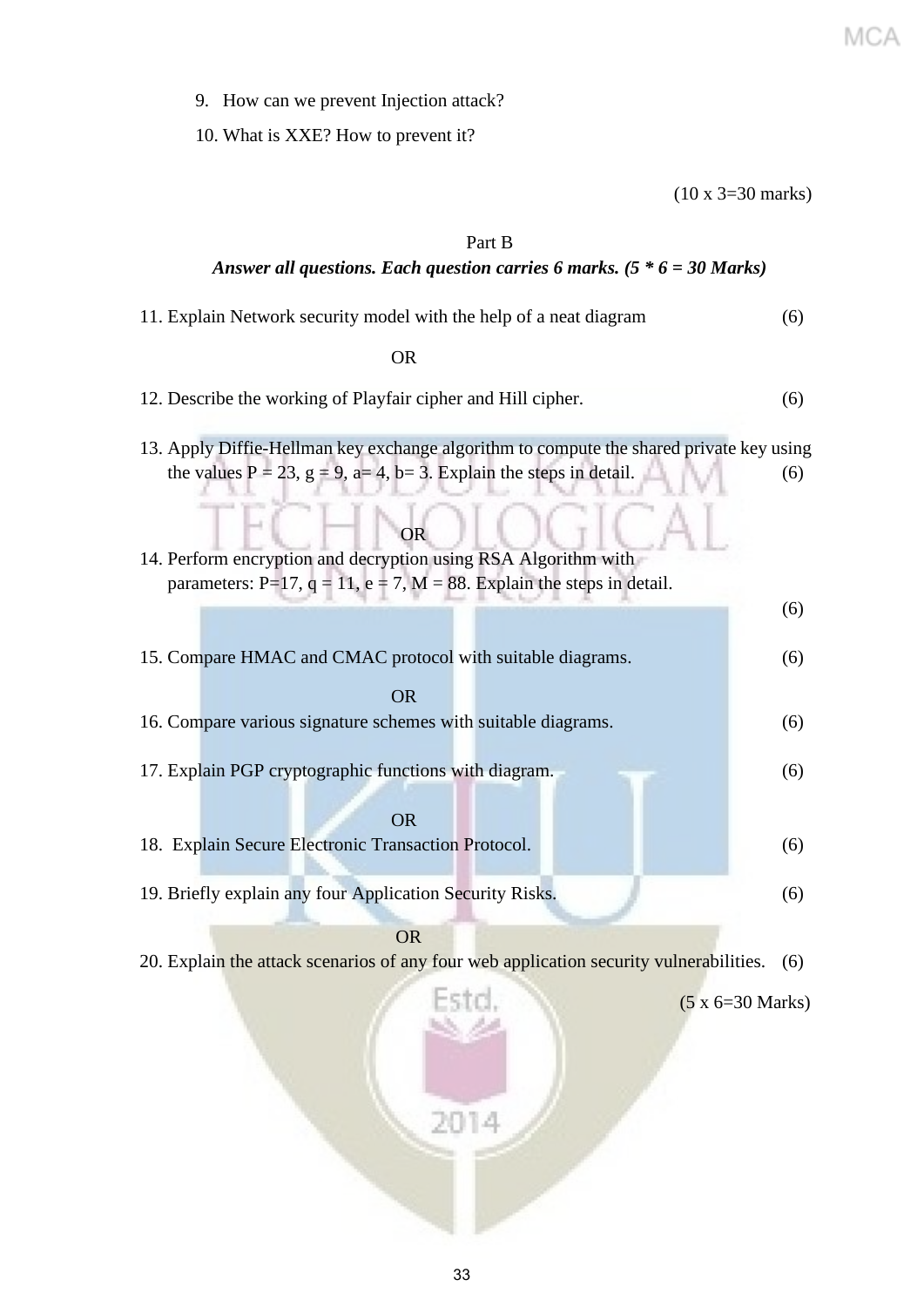#### **Syllabus**

**Module 1: (7 Hours)**

**Introduction to Cryptography, OSI security architecture:** Security Services, Mechanisms and attacks- Phishing, Ransomware, DoS attack. Network security model. Classical Encryption techniques - Symmetric cipher model, substitution techniques, transposition techniques. Steganography.

#### **Module 2: (10 Hours)**

**Conventional Symmetric Key Encryption:** Block ciphers and Stream Ciphers, Block Cipher Design Principles, Modes of operation, Data Encryption Standard, Advanced Encryption Standard (AES), Multiple Encryption, Triple DES.

**Public key cryptography:** Principles of public key cryptosystems-The RSA algorithm-Key management – Diffie Hellman Key exchange - Elliptic curve arithmetic - Elliptic curve cryptography.

**Module 3: (10 Hours)**

**Hash Functions and MAC:** Properties of hash functions, birthday attack, hashcash, Message Authentication Code Algorithms, MAC protocols: HMAC, CMAC.

**Digital Signatures:** Classification of signature schemes: RSA signature, Digital Signature Standard, Overview of ElGamal and Schnorr schemes, One time signature schemes, Attacks on Digital Signatures, Blind Signatures.

#### **Module 4: (10 Hours)**

**Introduction to Cyber Security: Email Security:** Security Services for email, Attacks possible through email, Establishing keys privacy, authentication of the source, Message Integrity, Non-repudiation, Pretty Good Privacy, S/MIME.

**IP Security:** Overview of IPSec, IPv4 and IPv6, Authentication Header, Encapsulation Security Payload (ESP), Internet Key Exchange.

**Transport Level Security:** SSL/TLS Basic Protocol, computing the keys, client authentication, PKI as deployed by SSL, Attacks fixed in v3, Exportability, Encoding, Secure Electronic Transaction (SET).

#### **Module 5: (8 Hours)**

**Common web application security vulnerabilities:** Injection flaws, Broken authentication, Sensitive data exposure, XML External Entities (XXE), Broken access control, Security misconfiguration, Cross-Site Scripting (XSS), Insecure deserialization, Using components with known vulnerabilities, Insufficient logging & monitoring.

Example attack scenarios of each of the vulnerabilities listed; how to prevent them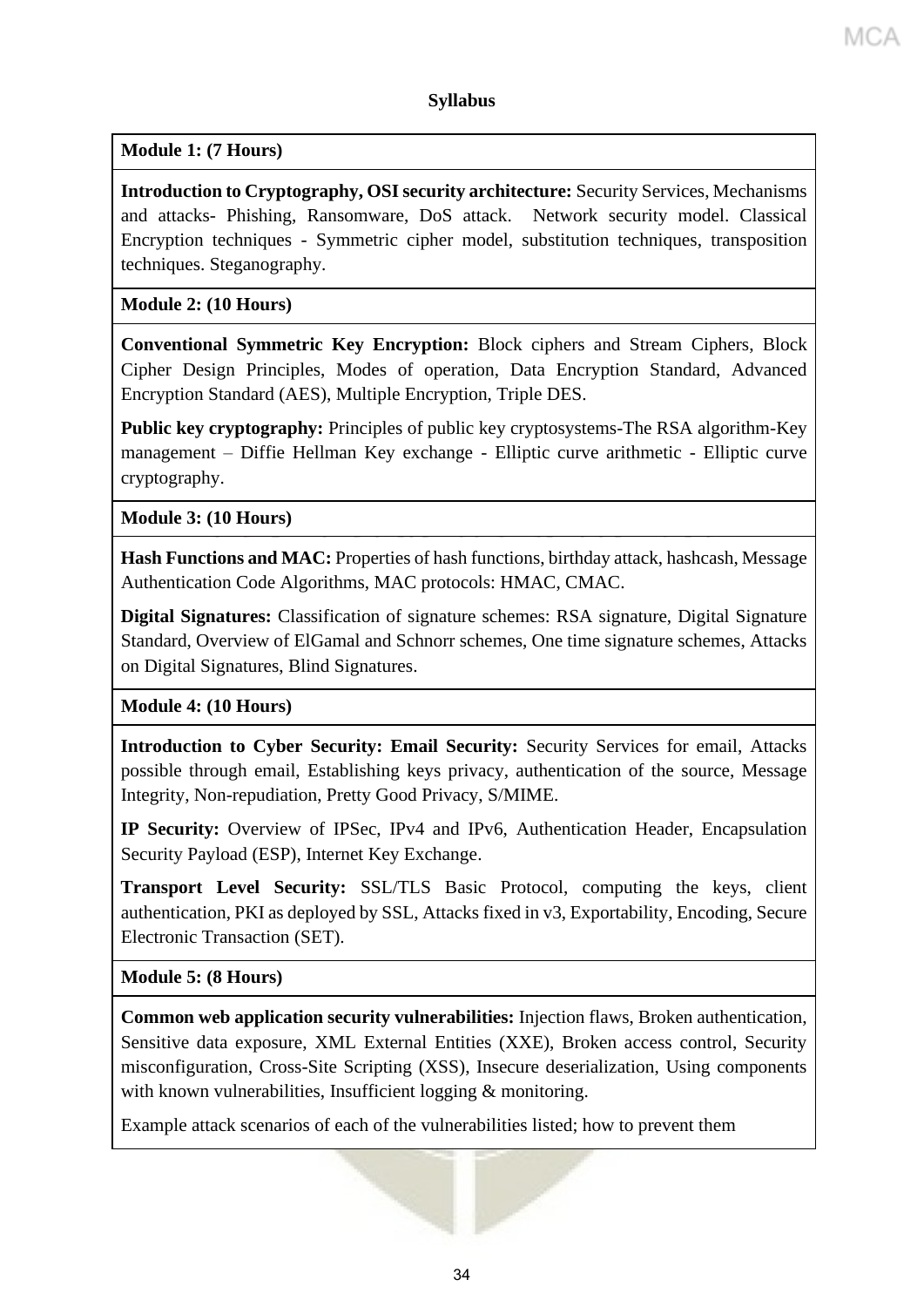#### **Text Book**

- 1. William Stallings, "Cryptography and Network Security," 6th Edition, Pearson Education, March (2013).
- 2. Behrouz A. Forouzan, "Introduction to Cryptography and Network Security", Tata McGraw-Hill Publishing 2nd Edition (2011).

#### **Reference Books**

- 1. Charlie Kaufman, Radia Perlman and Mike Speciner, "Network Security", Prentice Hall of India, 2002.
- 2. Manuel Mogollon, "Cryptography and Security Services Mechanisms and Applications", Cybertech Publishing, 2008
- 3. William R. Cheswick, Steven M. Bellovin, Aviel D. Rubin, "Firewalls and Internet Security" Addison- Wesley, 2003

#### **Web References**

- 1. http://www.hashcash.org/hashcash.pdf [Reference for hashcash]
- 2. https://owasp.org/www-pdf-archive/OWASP\_Top\_10-2017\_%28en%29.pdf. [Reference for Module 5]
- 3. https://www.coursera.org/learn/crypto
- 4. https://www.coursera.org/learn/crypto2

#### **Course Contents and Lecture Schedule**

| SI.            | <b>Topic</b>                                                     |                 |
|----------------|------------------------------------------------------------------|-----------------|
| No.            |                                                                  | <b>Lectures</b> |
| $\mathbf{1}$   | <b>Introduction to Cryptography</b>                              | <b>7 Hours</b>  |
| 1.1            | What is cryptography, Related Terms, Need of cryptosystems       | 1               |
| 1.2            | OSI security architecture: Security Services, Mechanisms         | 1               |
| 1.3            | Security attacks- Phishing, Ransomware, DoS attack.              | 1               |
| 1.4            | Network security model                                           | 1               |
| 1.5            | Classical Encryption techniques, Symmetric cipher model          | 1               |
| 1.6            | Substitution techniques                                          | 1               |
| 1.7            | Transposition techniques, Steganography                          | 1               |
| $\overline{2}$ | <b>Conventional Symmetric and Public Key Encryption</b>          | 10 Hours        |
| 2.1            | Block ciphers and Stream Ciphers, Block Cipher Design Principles | 1               |
| 2.2            | Modes of operation                                               | 1               |
| 2.3            | Data Encryption Standard                                         | 1               |
| 2.4            | <b>Advanced Encryption Standard (AES)</b>                        | 1               |
| 2.5            | Multiple Encryption, Triple DES                                  | 1               |
| 2.6            | Public key cryptography: Principles of public key cryptosystems  | 1               |
| 2.7            | The RSA algorithm                                                | 1               |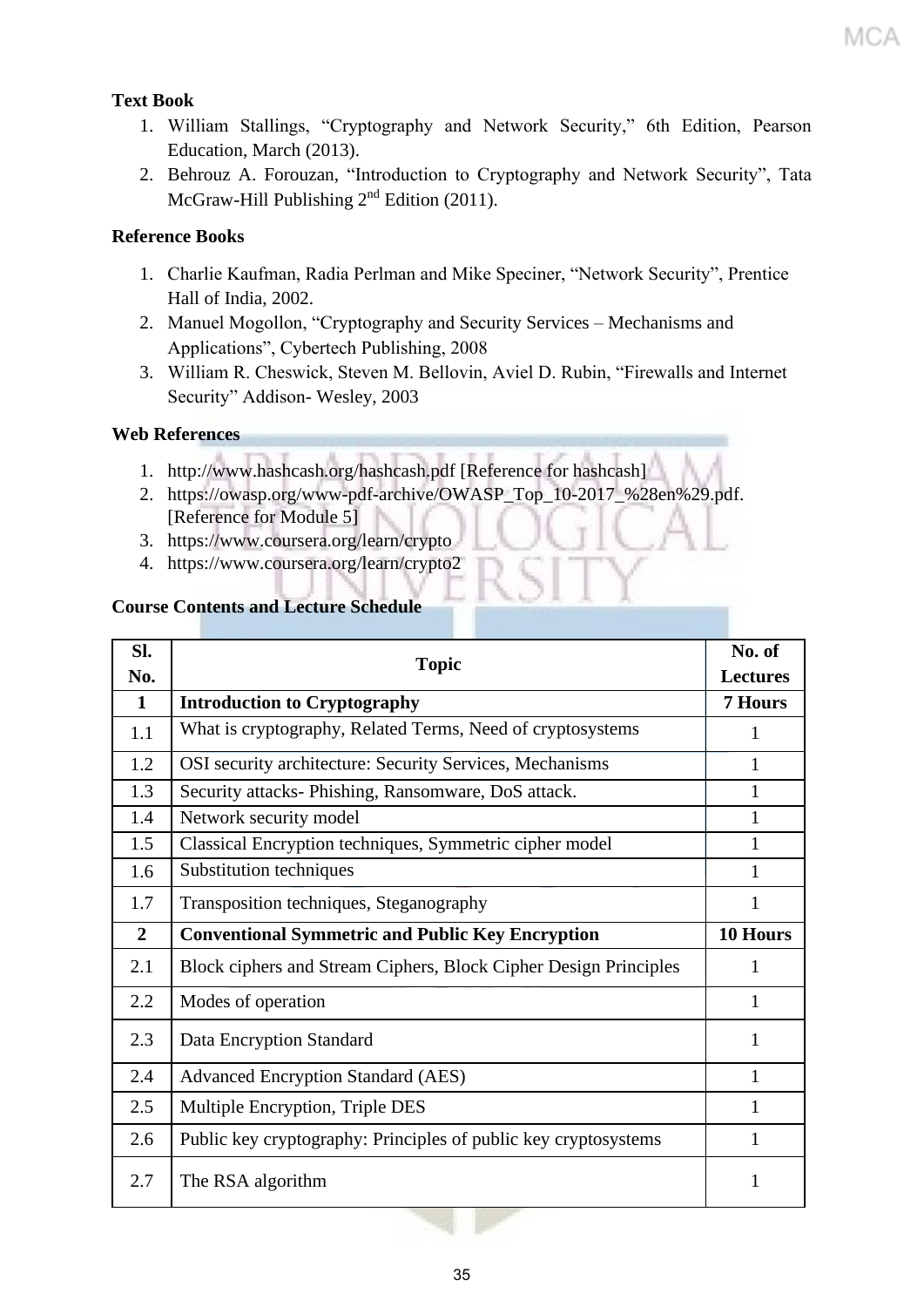| 2.8                     | Key management                                                                                 | 1            |
|-------------------------|------------------------------------------------------------------------------------------------|--------------|
| 2.9                     | Diffie Hellman Key exchange                                                                    | 1            |
| 2.10                    | Elliptic curve arithmetic - Elliptic curve cryptography.                                       | $\mathbf{1}$ |
| 3                       | <b>Hash Functions and MAC</b>                                                                  | 10 Hours     |
| 3.1                     | Properties of hash functions, birthday attack                                                  | 1            |
| 3.2                     | Hashcash, Message Authentication Code Algorithms                                               | $\mathbf{1}$ |
| 3.3                     | MAC protocols: HMAC, CMAC                                                                      | $\mathbf{1}$ |
| 3.4                     | Digital Signatures: Classification of signature schemes                                        | $\mathbf{1}$ |
| 3.5                     | RSA signature                                                                                  | 1            |
| 3.6                     | <b>Digital Signature Standard</b>                                                              | $\mathbf{1}$ |
| 3.7                     | Overview of ElGamal and Schnorr schemes                                                        | $\mathbf{1}$ |
| 3.8                     | One time signature schemes                                                                     | $\mathbf{1}$ |
| 3.9                     | <b>Attacks on Digital Signatures</b>                                                           | $\mathbf{1}$ |
| 3.10                    | <b>Blind Signatures</b>                                                                        | 1            |
| $\overline{\mathbf{4}}$ | <b>Introduction to Cyber Security</b>                                                          | 10 Hours     |
| 4.1                     | Email Security: Security Services for email, Attacks possible through<br>email                 | 1            |
| 4.2                     | Establishing keys privacy, authentication of the source, Message<br>Integrity, Non-repudiation | 1            |
| 4.3                     | Pretty Good Privacy, S/MIME                                                                    | $\mathbf{1}$ |
| 4.4                     | IP Security: Overview of IPSec                                                                 | $\mathbf{1}$ |
| 4.5                     | IPv4 and IPv6, Authentication Header                                                           | $\mathbf{1}$ |
| 4.6                     | Encapsulation Security Payload (ESP), Internet Key Exchange                                    | $\mathbf{1}$ |
| 4.7                     | Transport Level Security: SSL/TLS Basic Protocol                                               | $\mathbf{1}$ |
| 4.8                     | computing the keys, client authentication, PKI as deployed by SSL                              |              |
| 4.9                     | Attacks fixed in v3, Exportability, Encoding                                                   | 1            |
| 4.10                    | <b>Secure Electronic Transaction (SET)</b>                                                     | 1            |
| 5                       | Common web application security vulnerabilities                                                | 8 Hours      |
| 5.1                     | Common web application security vulnerabilities                                                | 1            |
| 5.2                     | Injection flaws, Broken authentication                                                         | $\mathbf{1}$ |
| 5.3                     | Sensitive data exposure, XML External Entities (XXE)                                           | $\mathbf{1}$ |
| 5.4                     | Broken access control, Security misconfiguration                                               | $\mathbf{1}$ |
| 5.5                     | Cross-Site Scripting (XSS), Insecure deserialization                                           | $\mathbf{1}$ |
| 5.6                     | Using components with known vulnerabilities, Insufficient logging &<br>monitoring.             | $\mathbf{1}$ |
| 5.7                     | Example attack scenarios of each of the vulnerabilities listed                                 | 1            |
| 5.8                     | How to prevent each of the vulnerabilities.                                                    | $\mathbf{1}$ |

MCA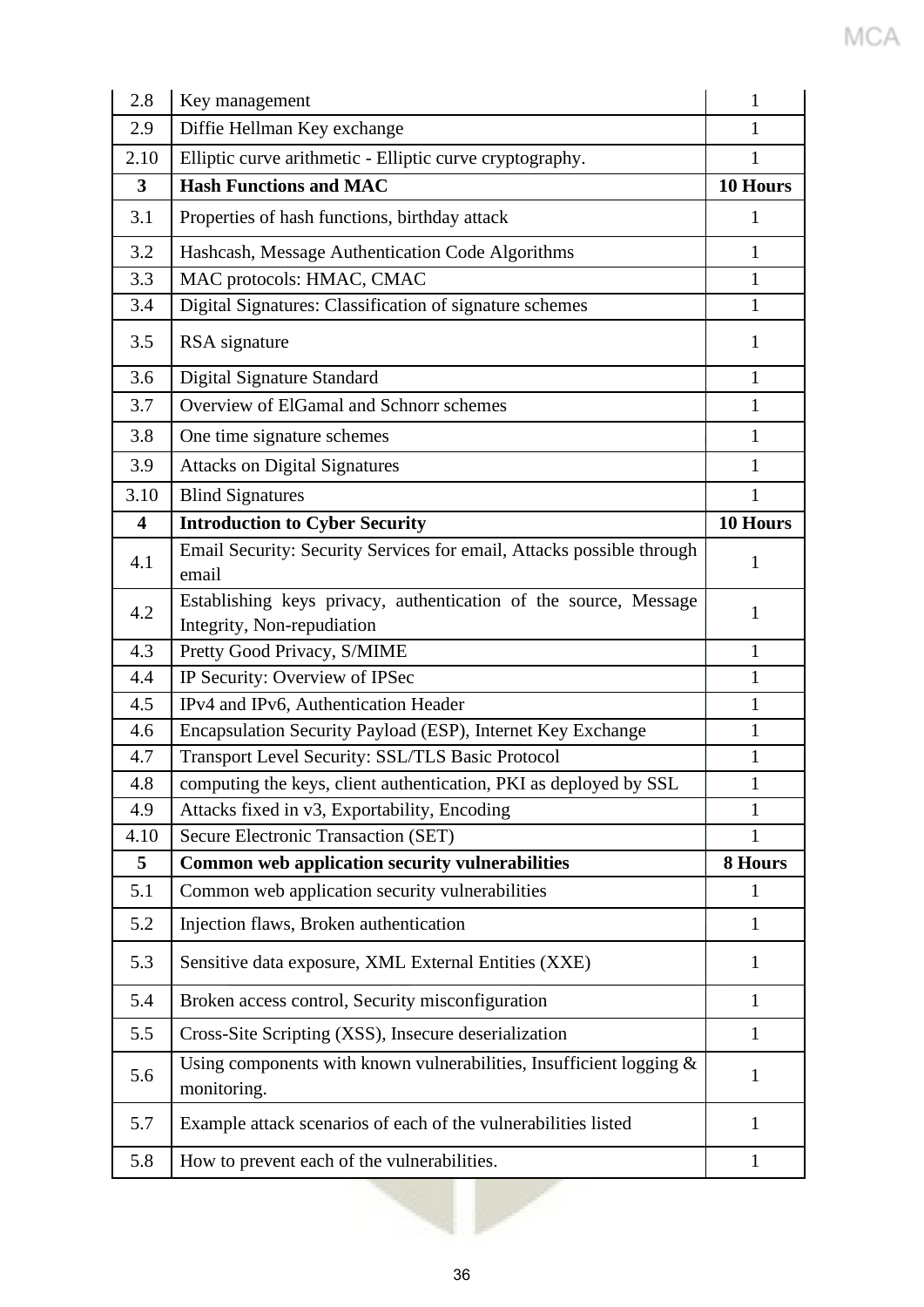| <b>CODE</b> | <b>COURSE NAME</b>     | <b>CATEGORY</b> | $T$   $P$ | <b>CREDIT</b> |
|-------------|------------------------|-----------------|-----------|---------------|
| 20MCA265    | <b>Cloud Computing</b> | <b>ELECTIVE</b> |           | 4             |

MCA

**Preamble:** The syllabus is prepared with a view to equip the students to learn basic concepts in cloud computing - compute, storage, networking. They should gain basic understanding of orchestration, HA and failover.

**Prerequisite:** Awareness in Virtualisation and Containers is desirable.

**Course Outcomes:** After completion of the course the student will be able to

| CO <sub>No.</sub> | <b>Course Outcome (CO)</b>                                                             | <b>Bloom's</b><br><b>Category Level</b> |
|-------------------|----------------------------------------------------------------------------------------|-----------------------------------------|
| CO <sub>1</sub>   | Understand the basic concepts in cloud computing and<br>OpenStack logical architecture | Level 2:<br>Understand                  |
| CO <sub>2</sub>   | Discuss OpenStack cloud controller and common services                                 | Level 3:<br>Apply                       |
| CO <sub>3</sub>   | Compare different OpenStack compute service components<br>and storage types            | Level 2:<br>Understand                  |
| CO <sub>4</sub>   | Describe the OpenStack Networking-Connection types and<br>networking services          | Level 2:<br>Understand                  |
| CO <sub>5</sub>   | Discuss orchestration, HA and failover in OpenStack                                    | Level 2:<br>Understand                  |

**Mapping of Course Outcomes with Program Outcomes**

|                        | PO             | PO | PO | PO                      | PO | PO | PO <sub>1</sub> | PO | PO | PO        | PO | PO |
|------------------------|----------------|----|----|-------------------------|----|----|-----------------|----|----|-----------|----|----|
|                        | 1              | 2  | 3  | $\overline{\mathbf{4}}$ | 5  | 6  | 7               | 8  | 9  | <b>10</b> | 11 | 12 |
| CO <sub>1</sub>        | $\overline{2}$ |    |    |                         | 3  |    | $\overline{2}$  |    |    |           |    |    |
| CO <sub>2</sub>        | $\overline{2}$ |    |    |                         | 3  |    | $\overline{2}$  |    |    |           |    | 1  |
| CO <sub>3</sub>        | $\overline{2}$ |    |    |                         | 3  |    | $\overline{2}$  |    |    |           |    |    |
| CO <sub>4</sub>        | $\overline{2}$ |    |    |                         | 3  |    | $\overline{2}$  |    |    |           |    |    |
| CO <sub>5</sub>        | $\overline{2}$ |    |    |                         | 3  |    | $\overline{2}$  |    |    |           |    |    |
| 3/2/1: High/Medium/Low |                |    |    |                         |    |    |                 |    |    |           |    |    |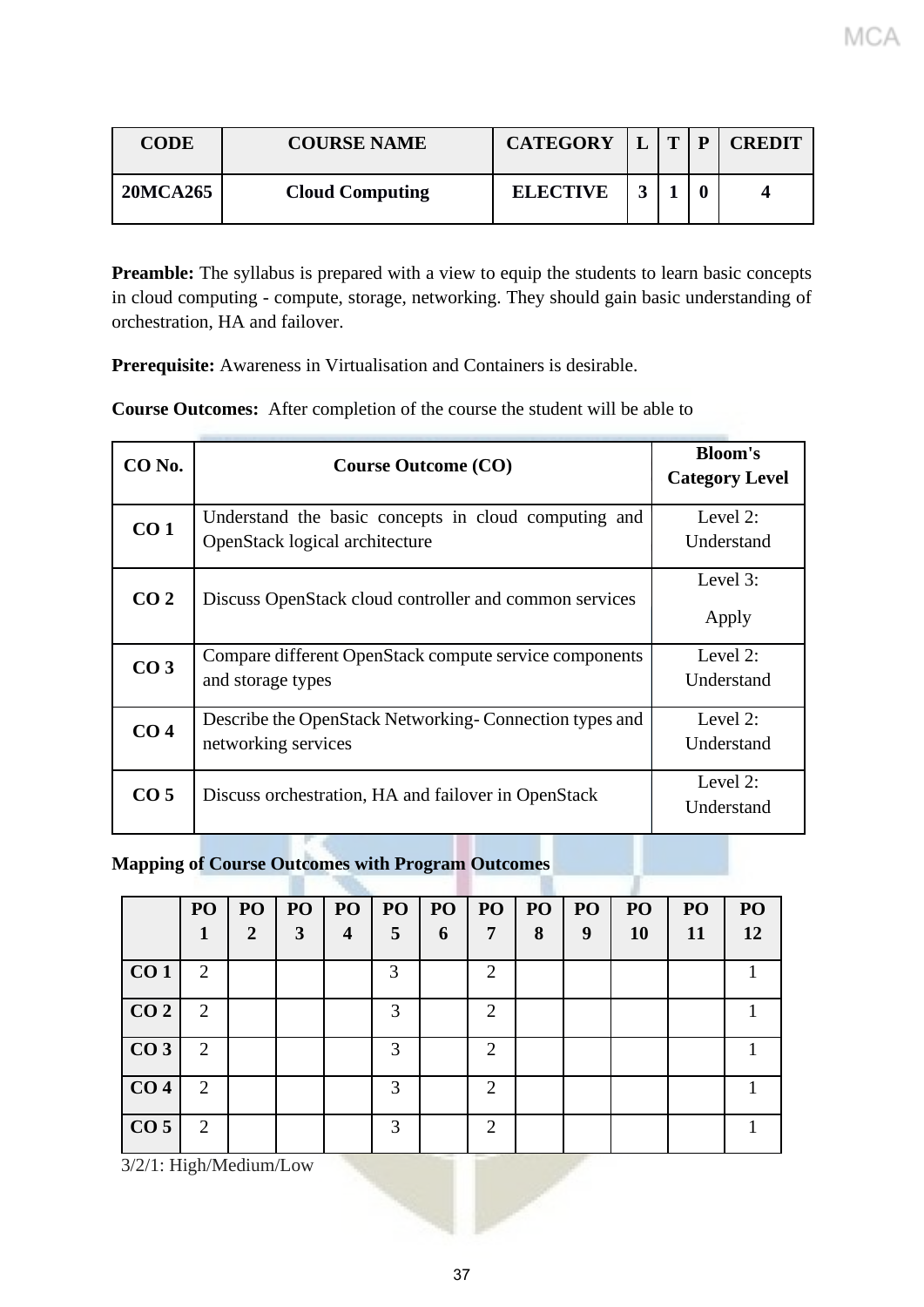## **Assessment Pattern**

| <b>Bloom's Category</b><br><b>Levels</b> | <b>Continuous</b><br><b>Tests</b> | <b>Assessment</b> | End<br><b>Semester</b><br><b>Examination</b> |  |
|------------------------------------------|-----------------------------------|-------------------|----------------------------------------------|--|
|                                          | $\mathbf{1}$                      | $\overline{2}$    |                                              |  |
| Level 1: Remember                        | 20                                | 15                | 20                                           |  |
| Level 2: Understand                      | 20                                | 35                | 30                                           |  |
| Level 3: Apply                           | 10                                |                   | 10                                           |  |
| Level 4: Analyse                         |                                   |                   |                                              |  |
| Level 5: Evaluate                        |                                   |                   |                                              |  |
| Level 6: Create                          |                                   |                   |                                              |  |
|                                          |                                   |                   |                                              |  |
| <b>Mark distribution</b>                 |                                   |                   |                                              |  |

# **Mark distribution**

| <b>Total</b><br><b>Marks</b> | <b>Continuous Internal</b><br><b>Evaluation (CIE)</b> | <b>End Semester</b><br><b>Examination</b><br>(ESE) | <b>ESE Duration</b> |  |  |  |  |
|------------------------------|-------------------------------------------------------|----------------------------------------------------|---------------------|--|--|--|--|
| 100                          | 40                                                    | 60                                                 | 3 hours             |  |  |  |  |
|                              | <b>Continuous Internal Evaluation Pattern:</b>        | $\Omega$                                           |                     |  |  |  |  |

| Attendance                             | $: 8$ marks  |
|----------------------------------------|--------------|
| Continuous Assessment Test (2 numbers) | $: 20$ marks |
| Assignment/Quiz/Course project         | $: 12$ marks |

**End Semester Examination Pattern:** There will be two parts; Part A and Part B. Part A contains 10 compulsory short answer questions, 2 from each module. Each question carries 3 marks. Part B contains 2 questions from each module of which student should answer any one. Each question can have a maximum 2 subdivisions and carry 6 marks.

# **Sample Course Level Assessment Questions**

# **Course Outcome 1 (CO 1):**

- 1. List and explain various components of Nova compute service.
- 2. Explain the neutron architecture?
- 3. Briefly describe keystone identity management.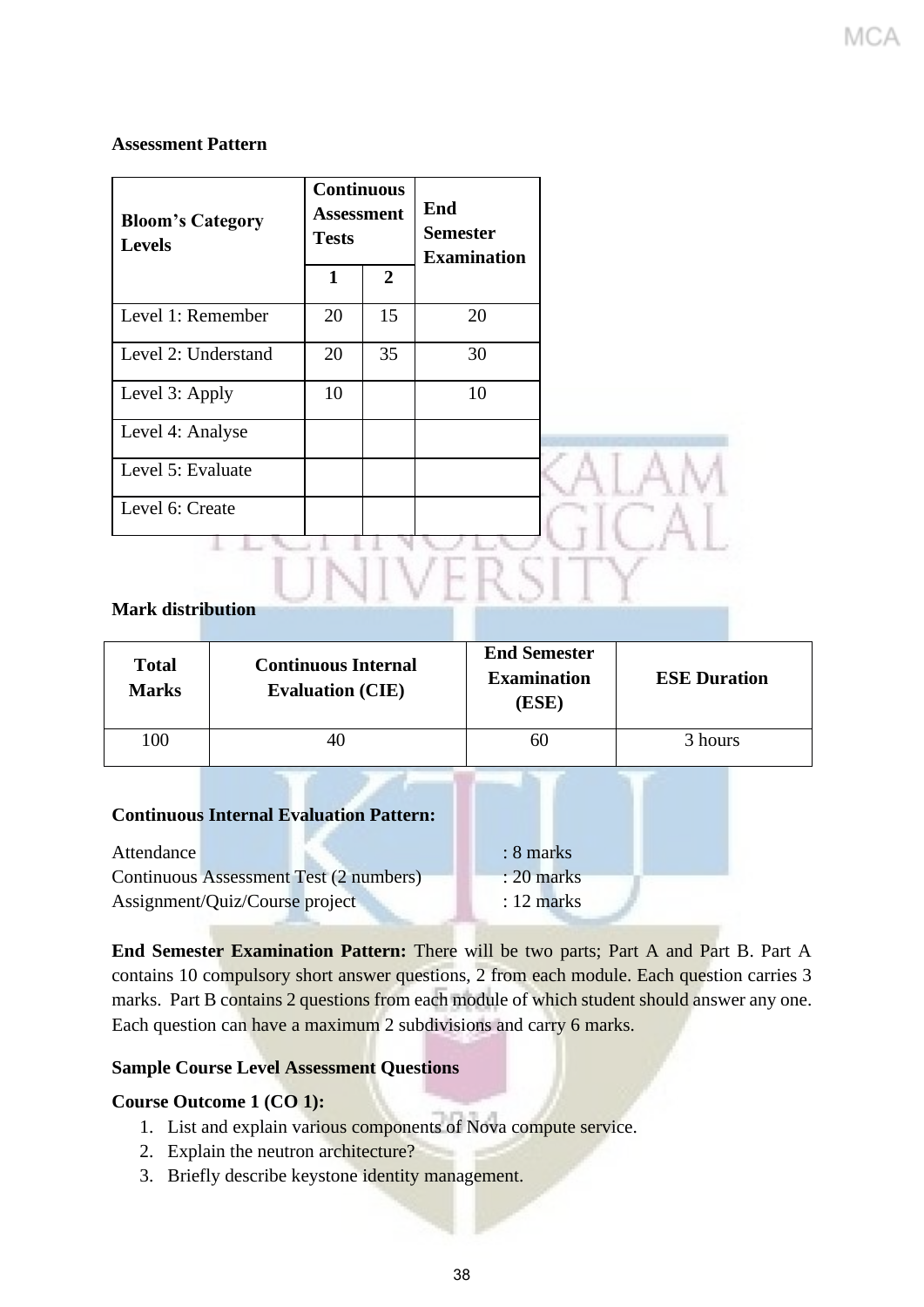# **Course Outcome 2 (CO 2):**

- 1. Explain the telemetry services in OpenStack.
- 2. Explain the steps involved in bringing up a working OpenStack Ansible on the deployment host.
- 3. Explain the steps in network configuration

# **Course Outcome 3 (CO 3):**

- 1. Explain briefly swift architecture
- 2. Briefly explain how data is handled in the cluster by swift
- 3. What is meant by CPU over commitment?

# **Course Outcome 4 (CO 4):**

- 1. Explain steps in associating a floating IP to a virtual machine.
- 2. Briefly explain the steps in creating a virtual network with two subnets
- 3. Briefly explain Linux bridge-based connectivity?

# **Course Outcome 5 (CO 5):**

- 1. Briefly explain the major components in heat?
- 2. Explain the different metrics that can be measured in a highly available infrastructure?
- 3. Explain the need for Service level agreement.

# **Model Question Paper Course Code: 20MCA265 Course Name: Cloud Computing**

# **Max. Marks :60 Duration: 3 Hrs**

**Part A**

# *Answer all questions. Each question carries 3 marks (10 \* 3 = 30 Marks)*

75 I O .

- 1. What are the different components in OpenStack logical architecture?
- 2. Differentiate between private cloud and public cloud.
- 3. Explain asymmetric clustering and symmetric clustering.
- 4. List out the functionalities handled by the cloud controller.
- 5. Briefly explain docker containers.
- 6. Compare object storage with NAS/SAN based storage.
- 7. Describe the steps in connecting two networks using a virtual router.
- 8. Write a short note on firewall as a service
- 9. List the HA levels in OpenStack.
- 10. Explain the purpose of HA proxy.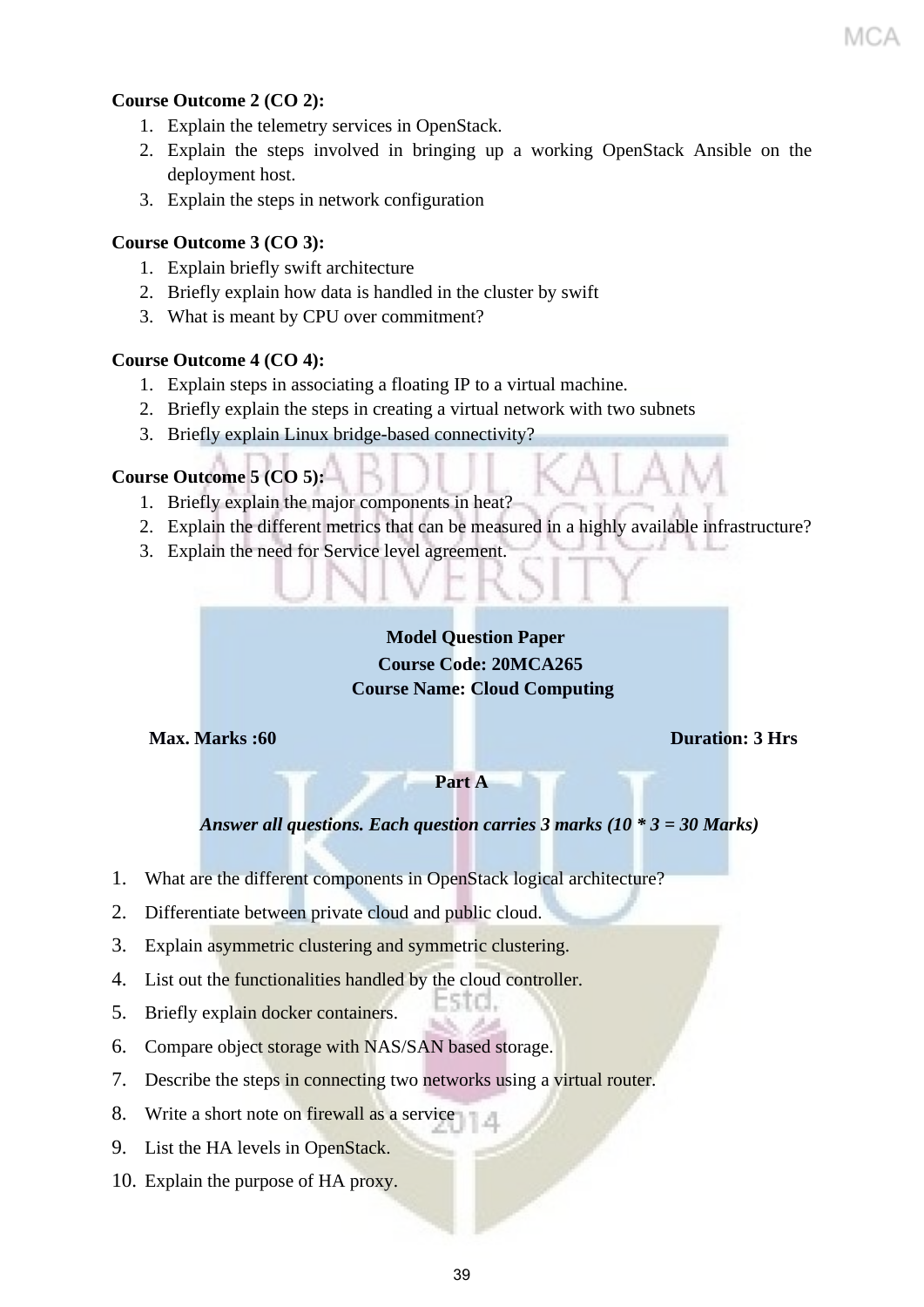MCA

# **Part B**

*Answer all questions. Each question carries 6 marks. (5 \* 6 = 30 Marks)*

|    | 11 List and explain the different components in OpenStack Architecture.                                                       | 6                                |
|----|-------------------------------------------------------------------------------------------------------------------------------|----------------------------------|
|    | <b>OR</b>                                                                                                                     |                                  |
| 12 | a. Explain the provisioning of VM in OpenStack using a diagram<br>b. Describe the best practices used in Physical mode design | $\overline{4}$<br>$\overline{2}$ |
| 13 | Explain the keystone architecture                                                                                             | 6                                |
|    | <b>OR</b>                                                                                                                     |                                  |
|    | 14 Explain the steps involved in running OpenStack playbooks                                                                  | 6                                |
| 15 | Explain in detail the multiple services involved in launching an instance<br><b>OR</b>                                        | 6                                |
|    | 16 Explain the steps in deploying swift service                                                                               | 6                                |
| 17 | Explain the architecture of neutron in detail<br><b>OR</b>                                                                    | 6                                |
| 18 | Explain the categorization of neutron virtual networks in detail                                                              | 6                                |
| 19 | Explain stacking in OpenStack                                                                                                 | 6                                |
|    | <b>OR</b>                                                                                                                     |                                  |
| 20 | Explain in detail steps involved in setting a database with high availability                                                 | 6                                |

# **Syllabus**

# **Module 1: Overview of OpenStack (7 Hours)**

Introduction to cloud computing, private cloud, public cloud, hybrid cloud architecture. Cloud Services - Infrastructure as a Service, Platform as a Service, Storage as a Service. Designing OpenStack Cloud Architectural Consideration - OpenStack - The new data centre paradigm - OpenStack logical architecture - Nova - Compute Service-Neutron - Networking services - Gathering the pieces and building a picture - A sample architecture setup.

# **Module 2: OpenStack cluster - Controller and common services (6 Hours)**

OpenStack Cluster – The Cloud Controller and Common Services- Asymmetric clustering, Symmetric clustering, The cloud controller - The keystone service.

The nova-conductor service, The nova-scheduler service, The API services, Image management, The network service, The horizon dashboard, The telemetry services.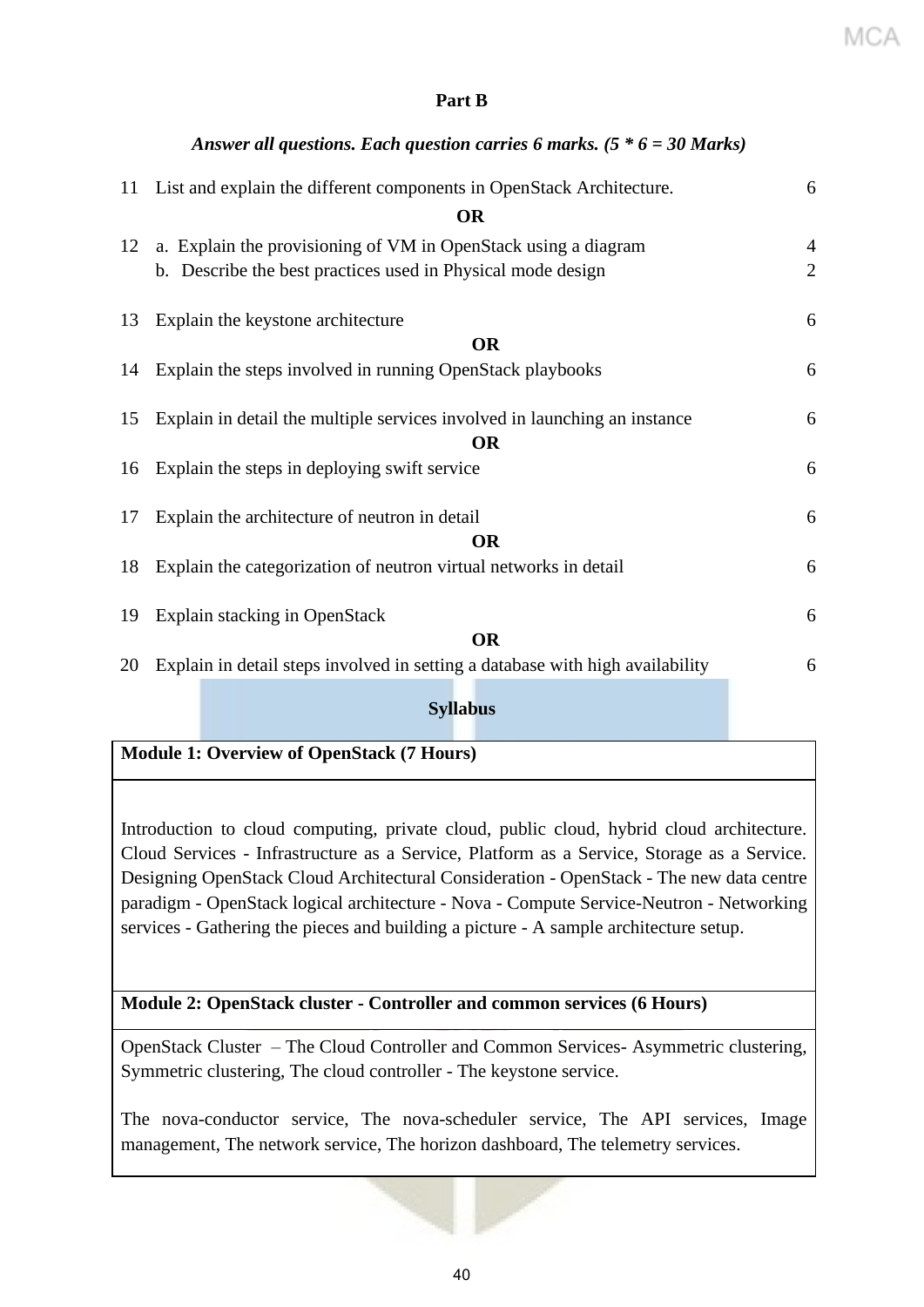# **Module 3: OpenStack compute and Storage (12 Hours)**

OpenStack Compute -The compute service components - Deciding on the hypervisor - OpenStack Magnum Project - Segregating the compute cloud - Overcommitment considerations - Storing instances' alternatives - Understanding instance booting - Planning for service recovery.

OpenStack Storage - Block, Object, and File Share - Understanding the storage types - Ephemeral Storage - Persistent storage - A spotlight on Swift - Deploying Swift service - Using block storage service: Cinder.

# **Module 4: OpenStack Networking (10 Hours)**

The architecture of Neutron - Implementing virtual networks - Connecting virtual networks with routers - Implementing network security in OpenStack.

OpenStack Networking - The architecture of Neutron - Implementing virtual networks - VLAN, Tunnel based, Virtual Switches, The ML2 Plugin. Neutron Subnets - Connecting virtual networks with routers - Configuring the routing service - connecting networks using a virtual router, connecting to the external world, connectivity from the external world, associating a floating IP - Implementing network security in OpenStack

# **Module 5: OpenStack Orchestration, HA and failover (10 Hours)**

Orchestration in OpenStack - Heat and its Components, stacking in OpenStack, OpenStack Orchestration with Terraform. OpenStack HA and failover: Scope of HA in OpenStack, HA in the database, HA in the Queue, Implementing HA on RabbitMQ.

# **Text Book**

1. Omar Khedher, Chandan Datta Chowdhury, Mastering OpenStack, 2nd Edition, Packt Publishing, 2017

# **Reference Books**

- 1. Tom Fifield, Diane Fleming, Anne Gentle,Lorin Hochstein, Jonathan Proulx, Everett Toews, and Joe Topjian, OpenStack Operations Guide, O'REILY,1/e, 2014.
- 2. Uchit Vyas, Applied OpenStack Design Patterns, Apress, 1/e, 2016.
- 3. V. K. Cody Bumgardner, OpenStack in action, Manning, 2016.
- 4. Amar Kapadia, Sreedhar Varma, Kris Rajana, Implementing Cloud Storage with OpenStack Swift, Packt Publishing, 2014.
- 5. https://docs.openstack.org/wallaby/?\_ga=2.231002015.1428061357.1620834394- 1139122985.1620834394

2014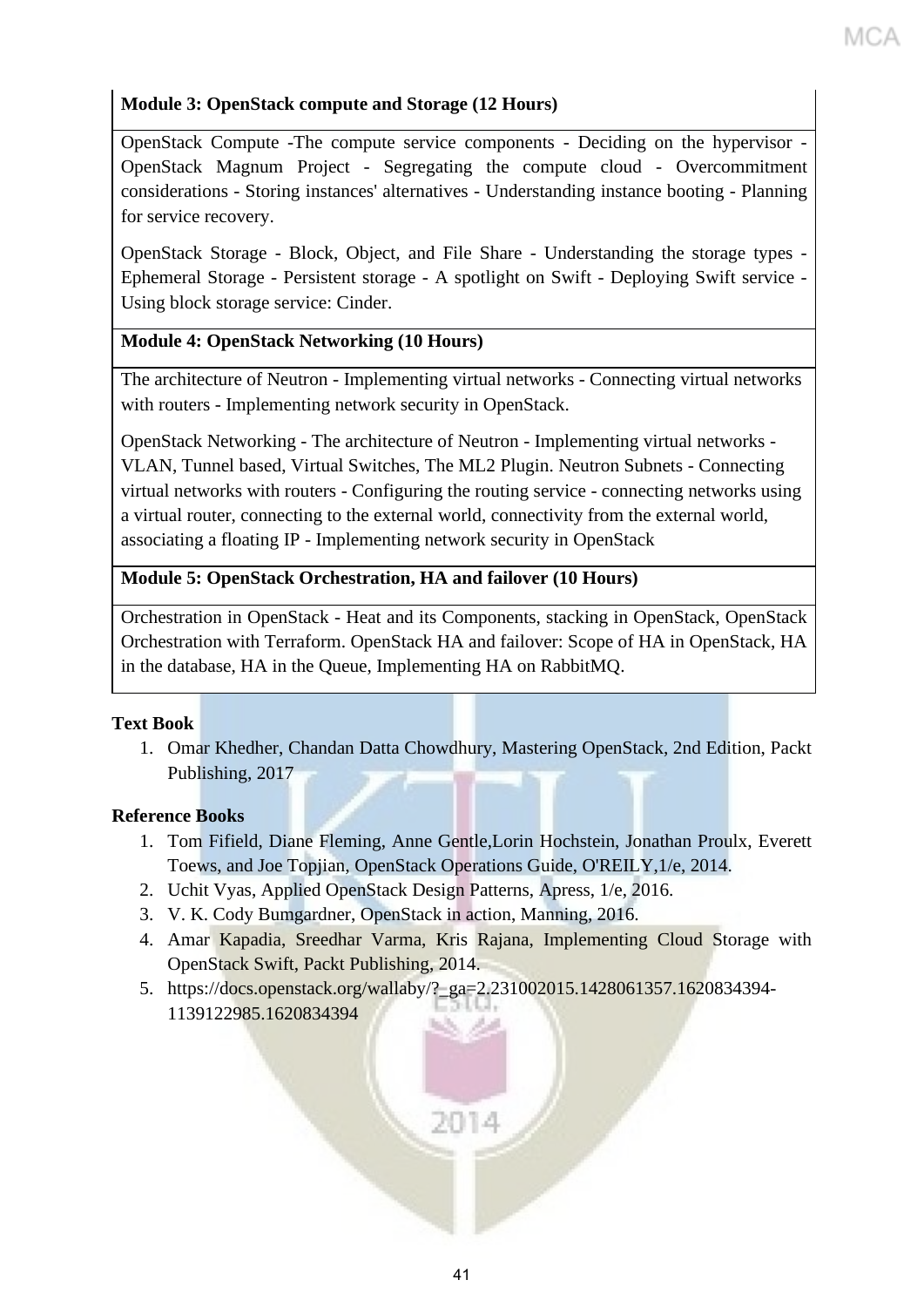# **Course Contents and Lecture Schedule**

| SI.<br>No.     | <b>Topic</b>                                                                                                                        |                |  |  |  |  |  |
|----------------|-------------------------------------------------------------------------------------------------------------------------------------|----------------|--|--|--|--|--|
| $\mathbf{1}$   | <b>Overview of OpenStack</b>                                                                                                        | <b>7 Hours</b> |  |  |  |  |  |
| 1.1            | Introduction to cloud computing, private cloud, public cloud, hybrid<br>cloud architecture.                                         |                |  |  |  |  |  |
| 1.2            | Cloud Services - Infrastructure as a Service, Platform as a Service,<br>Storage as a Service                                        | $\mathbf{1}$   |  |  |  |  |  |
| 1.3            | Designing OpenStack Cloud Architectural Consideration - OpenStack<br>- The new data center paradigm -OpenStack logical architecture | 1              |  |  |  |  |  |
| 1.4            | Nova - Compute service                                                                                                              | $\mathbf{1}$   |  |  |  |  |  |
| 1.5            | Neutron - Networking services                                                                                                       | $\mathbf{1}$   |  |  |  |  |  |
| 1.6            | Gathering the pieces and building a picture                                                                                         | $\mathbf{1}$   |  |  |  |  |  |
| 1.7            | A sample architecture setup                                                                                                         | $\mathbf{1}$   |  |  |  |  |  |
| $\overline{2}$ | <b>OpenStack cluster - Controller and common services</b>                                                                           | <b>6 Hours</b> |  |  |  |  |  |
| 2.1            | OpenStack Cluster - The Cloud Controller and Common Services-<br>Asymmetric clustering, Symmetric clustering                        | $\mathbf{1}$   |  |  |  |  |  |
| 2.2            | The cloud controller - The keystone service                                                                                         | $\overline{2}$ |  |  |  |  |  |
| 2.3            | The nova-conductor service, The nova-scheduler service, The API<br>services, Image management.                                      | 1              |  |  |  |  |  |
| 2.4            | The network service, The horizon dashboard, The telemetry services                                                                  | $\overline{2}$ |  |  |  |  |  |
| $\mathbf{3}$   | <b>OpenStack compute and Storage</b>                                                                                                | 12 Hours       |  |  |  |  |  |
| 3.1            | The compute service components-Deciding on the hypervisor-<br>OpenStack Magnum project                                              | 1              |  |  |  |  |  |
| 3.2            | Segregating the compute cloud                                                                                                       | $\mathbf{1}$   |  |  |  |  |  |
| 3.3            | Overcommitment considerations                                                                                                       | $\mathbf{1}$   |  |  |  |  |  |
| 3.4            | Storing instances' alternatives                                                                                                     | $\mathbf{1}$   |  |  |  |  |  |
| 3.5            | Understanding instance booting                                                                                                      | $\mathbf{1}$   |  |  |  |  |  |
| 3.6            | Planning for service recovery                                                                                                       | $\mathbf{1}$   |  |  |  |  |  |
| 3.7            | OpenStack Storage - Block, Object, and File Share-Understanding<br>the storage types                                                | $\mathbf{1}$   |  |  |  |  |  |
| 3.8            | A spotlight on swift                                                                                                                | $\overline{2}$ |  |  |  |  |  |
| 3.9            | Deploying swift service                                                                                                             | 1              |  |  |  |  |  |

MCA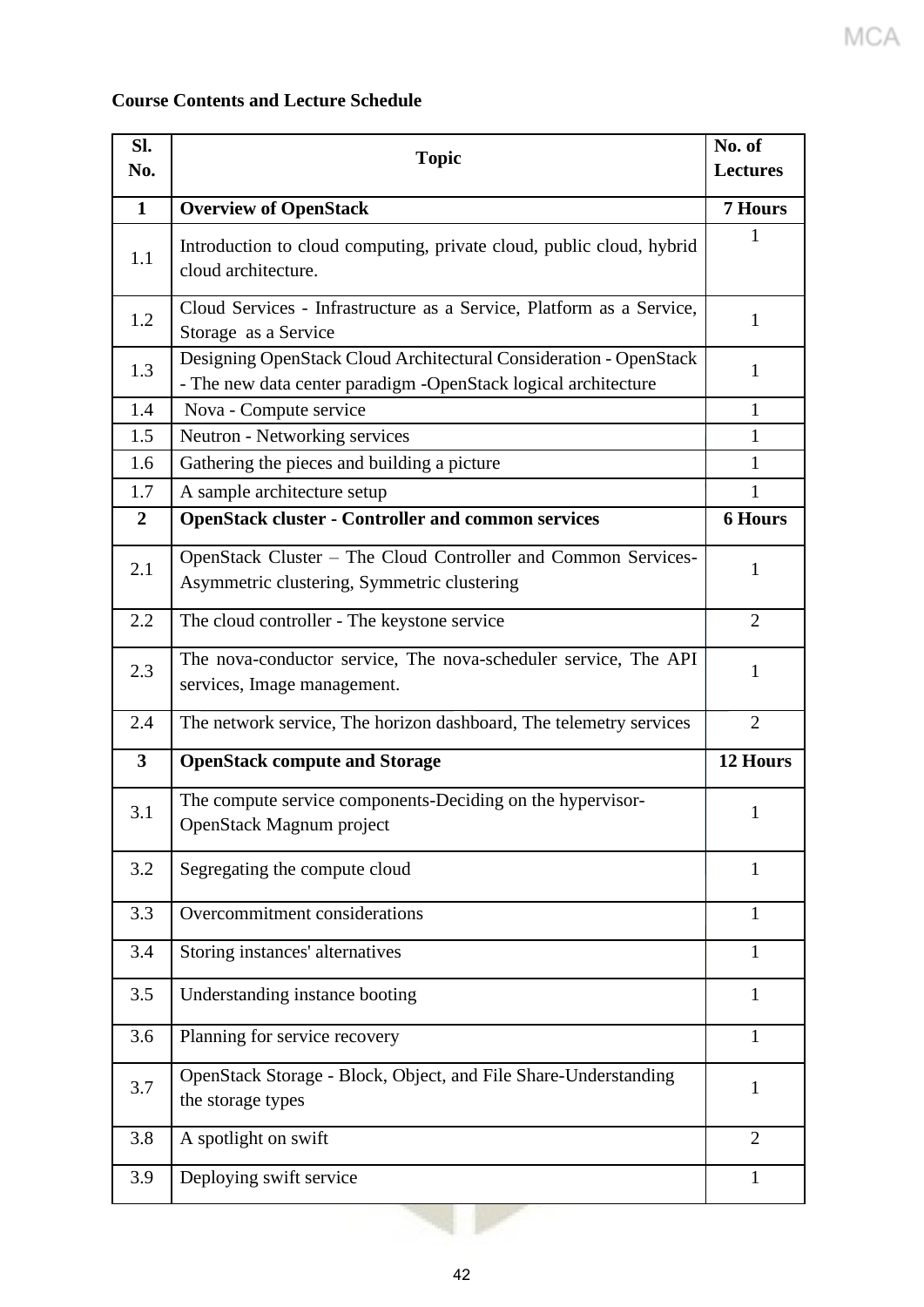| 3.10                    | <b>Using Block Storage Service Cinder</b>                                       | $\overline{2}$ |
|-------------------------|---------------------------------------------------------------------------------|----------------|
| $\overline{\mathbf{4}}$ | <b>OpenStack Networking</b>                                                     | 10 Hours       |
| 4.1                     | The architecture of Neutron                                                     | 1              |
| 4.2                     | Implementing virtual networks - VLAN, Tunnel based                              | 1              |
| 4.3                     | Virtual Switches, The ML2 Plugin                                                | $\mathbf{1}$   |
| 4.4                     | <b>Neutron Subnets</b>                                                          | $\overline{2}$ |
| 4.5                     | Connecting virtual networks with routers - Configuring the routing<br>service   | 1              |
| 4.6                     | Connecting networks using a virtual router, Connecting to the<br>external world | $\mathbf{1}$   |
| 4.7                     | Connectivity from the external world, Associating a floating IP                 | $\mathbf{1}$   |
| 4.8                     | Implementing network security in OpenStack                                      | $\overline{2}$ |
| 5                       | <b>OpenStack Orchestration, HA and Failover</b>                                 | 10 Hours       |
| 5.1                     | Orchestration in OpenStack, Heat and its Components                             | $\mathbf{1}$   |
| 5.2                     | <b>Stacking in OpenStack</b>                                                    | $\overline{2}$ |
| 5.3                     | <b>OpenStack Orchestration with Terraform</b>                                   | $\overline{2}$ |
| 5.4                     | Scope of HA in OpenStack                                                        | $\overline{2}$ |
| 5.5                     | HA in the database                                                              | $\mathbf{1}$   |
| 5.6                     | HA in the Queue, Implementing HA on RabbitMQ                                    | $\overline{2}$ |

MCA

# **Suggested Assignments**

- 1) Create VMs in your physical machine using OpenStack to set up the following services: Moodle, MySQL Server, Samba. Design the desired configuration of the physical machine to handle the requirements of the entire college.
- 2) Set up storage services for storing external files for Moodle.
- 3) Set up firewall rules for samba, MySQL server, allow the connection to MySQL server SIG. only to Moodle VM.

2014

- 4) Set up recovery plans for the above services
- 5) Convert the MySQL server to HA MySQL server.
- 6) Setup a load balancer for the Moodle server.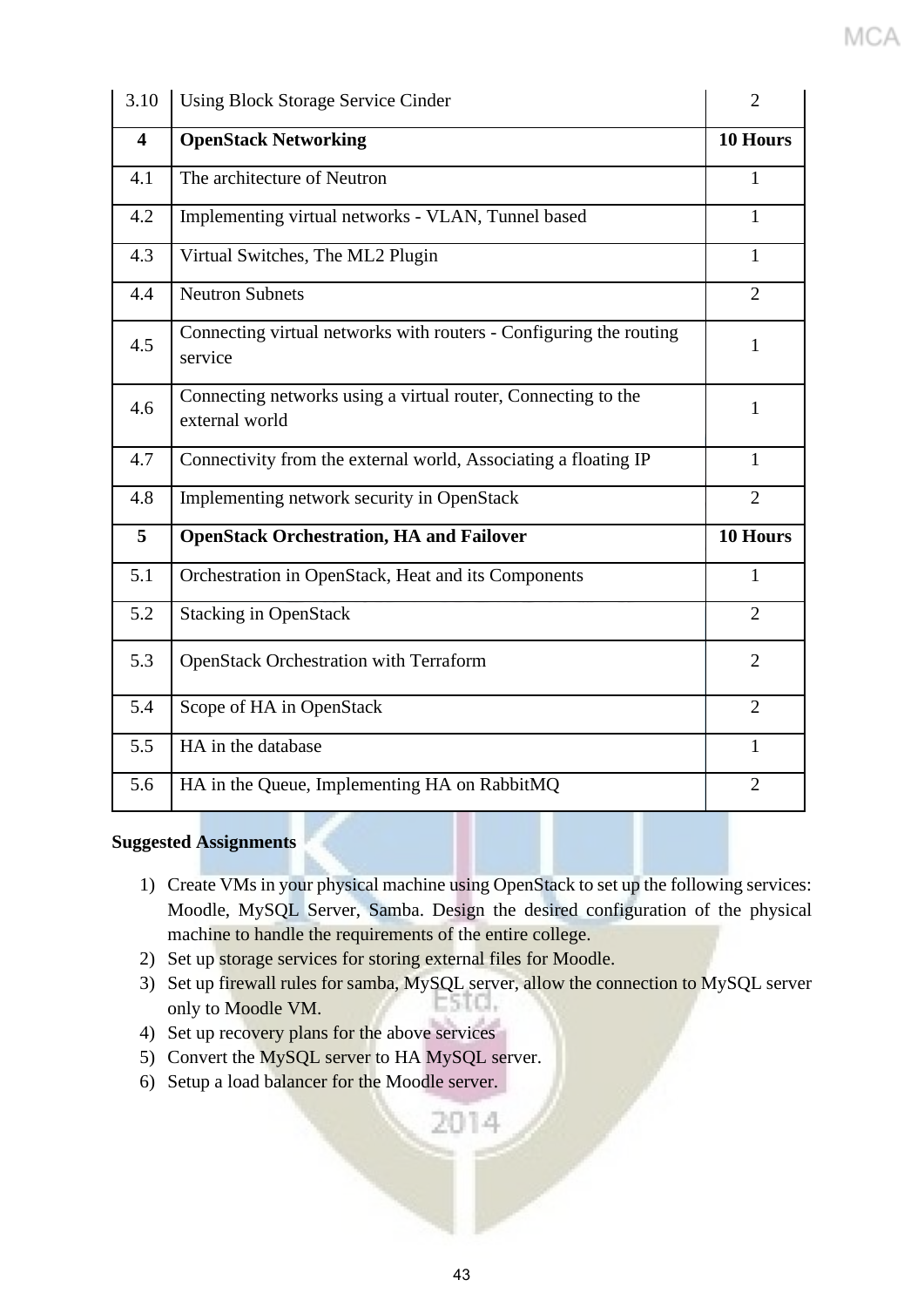| <b>CODE</b> | <b>COURSE NAME</b>     | <b>CATEGORY</b> | $\mathbf{T}$ | D | <b>CREDIT</b> |
|-------------|------------------------|-----------------|--------------|---|---------------|
| 20MCA267    | <b>CYBER FORENSICS</b> | <b>ELECTIVE</b> |              |   |               |

Preamble: This course helps the learner to understand the fundamentals of cyber forensics. Student will learn common approaches, practices and techniques used for collecting and preserving digital evidences in this course.

Prerequisite: Basic knowledge in operating systems & computer networks.

**Course Outcomes:** After completion of the course the student will be able to

| CO No.          | <b>Course Outcome (CO)</b>                                                                                               | <b>Bloom's</b><br><b>Category Level</b> |
|-----------------|--------------------------------------------------------------------------------------------------------------------------|-----------------------------------------|
| CO <sub>1</sub> | Explain a computer crime and the concept of rules or policy<br>violations.                                               | Level 2:<br>Understand                  |
| CO <sub>2</sub> | Gather evidences and preserve the collected evidence with<br>the required knowledge on various storage format choices.   | Level 3:<br>Apply                       |
| CO <sub>3</sub> | Describe digital storage and file systems and extract data<br>using Autopsy.                                             | Level 3:<br>Apply                       |
| CO <sub>4</sub> | Explain mobile device forensics and practice data<br>acquisition procedures for network forensics<br>using<br>Wireshark. | Level 3:<br>Apply                       |
| CO <sub>5</sub> | Prepare forensics reports both using tools and manually and<br>explain ethics and code for expert witness.               | Level 2:<br>Understand                  |

# **Mapping of Course Outcomes with Program Outcomes**

|                 | PO                          | P <sub>O</sub> | PO <sub>1</sub> |                | PO   PO                     | P <sub>O</sub>              | PO | <b>PO</b> | PO               | P <sub>O</sub> | PO | PO |
|-----------------|-----------------------------|----------------|-----------------|----------------|-----------------------------|-----------------------------|----|-----------|------------------|----------------|----|----|
|                 |                             | 2              | 3               | $\overline{4}$ | 5                           | 6                           | 7  | 8         | $\boldsymbol{9}$ | <b>10</b>      | 11 | 12 |
| CO <sub>1</sub> | 2                           |                |                 |                |                             | $\mathcal{D}_{\mathcal{L}}$ |    |           | ⌒                |                |    |    |
| CO <sub>2</sub> | 2                           |                |                 |                | 2                           |                             |    |           |                  |                |    |    |
| CO <sub>3</sub> | 2                           |                |                 |                | 2                           |                             |    |           |                  |                |    |    |
| CO <sub>4</sub> | $\mathcal{D}_{\mathcal{L}}$ |                |                 |                | $\mathcal{D}_{\mathcal{L}}$ |                             |    |           |                  |                |    |    |
| CO <sub>5</sub> | $\mathcal{D}_{\mathcal{A}}$ |                |                 |                | 2                           | 3                           |    |           |                  |                |    |    |

 $2014$ 

3/2/1: High/Medium/Low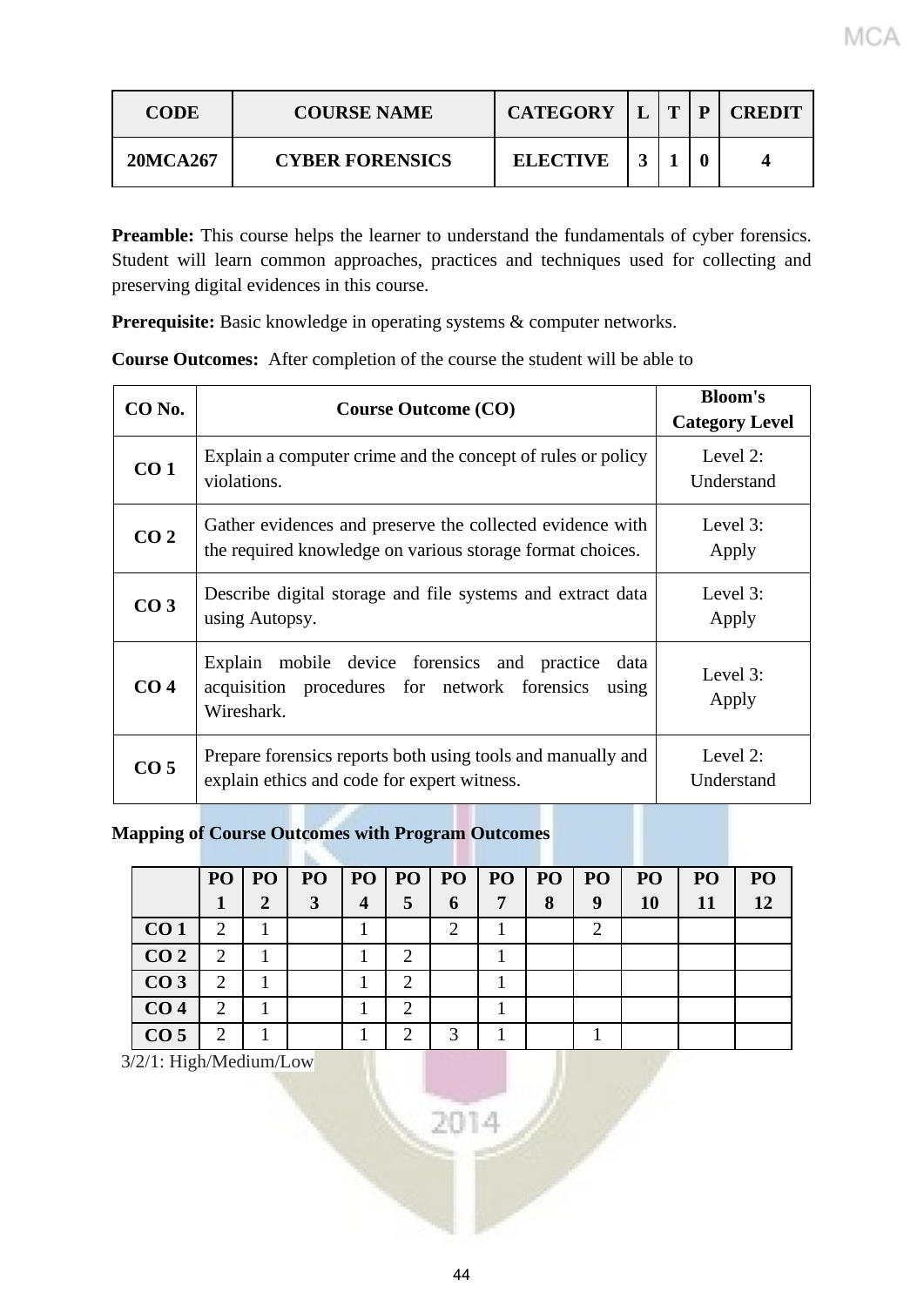# **Assessment Pattern**

| <b>Bloom's Category</b><br><b>Levels</b> |    | <b>Continuous</b><br><b>Assessment</b><br><b>Tests</b> | End<br>Semester<br><b>Examination</b> |  |  |
|------------------------------------------|----|--------------------------------------------------------|---------------------------------------|--|--|
|                                          | 1  | 2                                                      |                                       |  |  |
| Level 1: Remember                        | 15 | 15                                                     | 20                                    |  |  |
| Level 2: Understand                      | 35 | 35                                                     | 40                                    |  |  |
| Level 3: Apply                           |    |                                                        |                                       |  |  |
| Level 4: Analyse                         |    |                                                        |                                       |  |  |
| Level 5: Evaluate                        |    |                                                        |                                       |  |  |
| Level 6: Create                          |    |                                                        |                                       |  |  |

# **Mark distribution**

| <b>Total</b> | <b>Continuous Internal</b> | <b>End Semester</b>      | <b>ESE Duration</b> |
|--------------|----------------------------|--------------------------|---------------------|
| <b>Marks</b> | <b>Evaluation (CIE)</b>    | <b>Examination (ESE)</b> |                     |
| 100          |                            |                          | 3 hours             |

# **Continuous Internal Evaluation Pattern:**

| Attendance |                                        | $: 8$ marks  |
|------------|----------------------------------------|--------------|
|            | Continuous Assessment Test (2 numbers) | $: 20$ marks |
|            | Assignment/Quiz/Course project         | $: 12$ marks |

**End Semester Examination Pattern:** There will be two parts; Part A and Part B. Part A contains 10 compulsory short answer questions, 2 from each module. Each question carries 3 marks. Part B contains 2 questions from each module of which student should answer any one. Each question can have a maximum of 2 sub-divisions and carry 6 marks.

## **Sample Course Level Assessment Questions**

## **Course Outcome 1 (CO 1):**

- 1. How to perform industrial espionage investigation?
- 2. Explain the various steps involved in cyber forensics investigation.
- 3. Identify real-time scenarios that is considered as company policy violation.

## **Course Outcome 2 (CO 2):**

- 1. What are the advantages of proprietary evidence format over row format?
- 2. Differentiate static acquisitions from live acquisitions.
- 3. How to ensure the integrity of collected digital evidence? List the techniques employed to validate the collected evidence.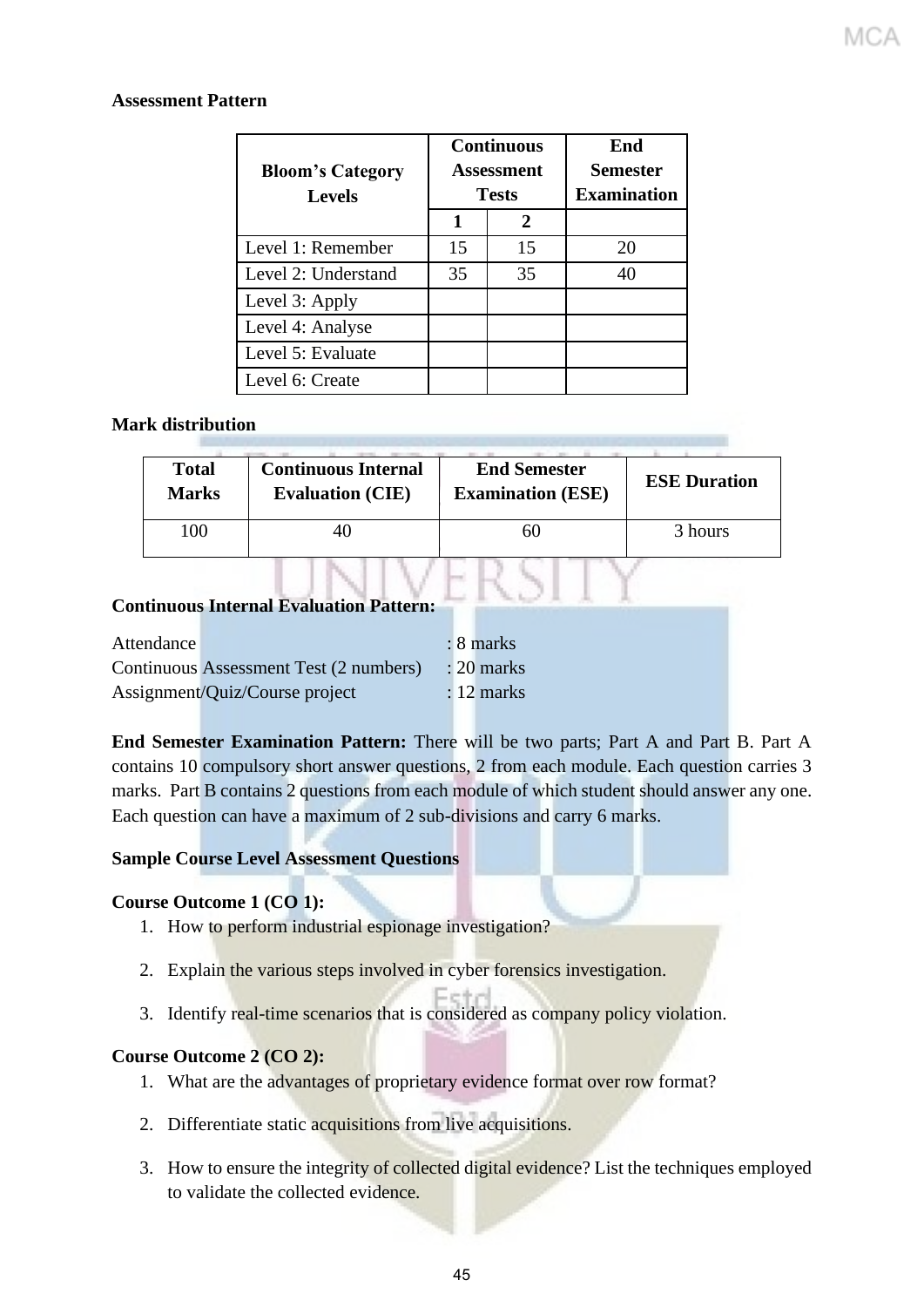# **Course Outcome 3 (CO 3):**

- 1. Describe the various activities involved while starting a windows operating system.
- 2. Explain the various file system organization used in windows operating system.
- 3. What is the importance of windows registry analysis in forensic investigation?
- 4. How to ensure the integrity of collected evidences?
- 5. Differentiate the forensics procedure in Linux and MacOS.

## **Course Outcome 4 (CO 4):**

- 1. Explain the mobile forensics procedure in detail.
- 2. Illustrate the use of Wireshark packet analyser.
- 3. How the forensics acquisition method in mobile differs from that in computer system?

# **Course Outcome 5 (CO 5):**

- 1. How to write an investigation report that can sustain in court of law?
- 2. Discuss how Autopsy tool is used to generate forensics report.
- 3. Address the difficulties that occurred while preparing an Expert Testimony.

# **Model Question Paper Course Code: 20MCA267**

# **Course Name: Cyber Forensics**

Max. Marks :60 Duration: 3 Hrs

# **Part A**

*Answer all questions. Each question carries 3 marks (10 x 3 = 30 Marks)*

# Fstd.

- 1. Categorize the formats used to store the collected digital evidences.
- 2. What do you mean by a computer crime? Which activities are considered as company policy violations?
- 3. Enumerate the features of Resilient File System.
- 4. Write down the operations involved in boot sequence.
- 5. Differentiate between soft link and hard link.
- 6. Which are the data acquisition tools available in Linux that is forensically sound?
- 7. List the features of Wireshark tool.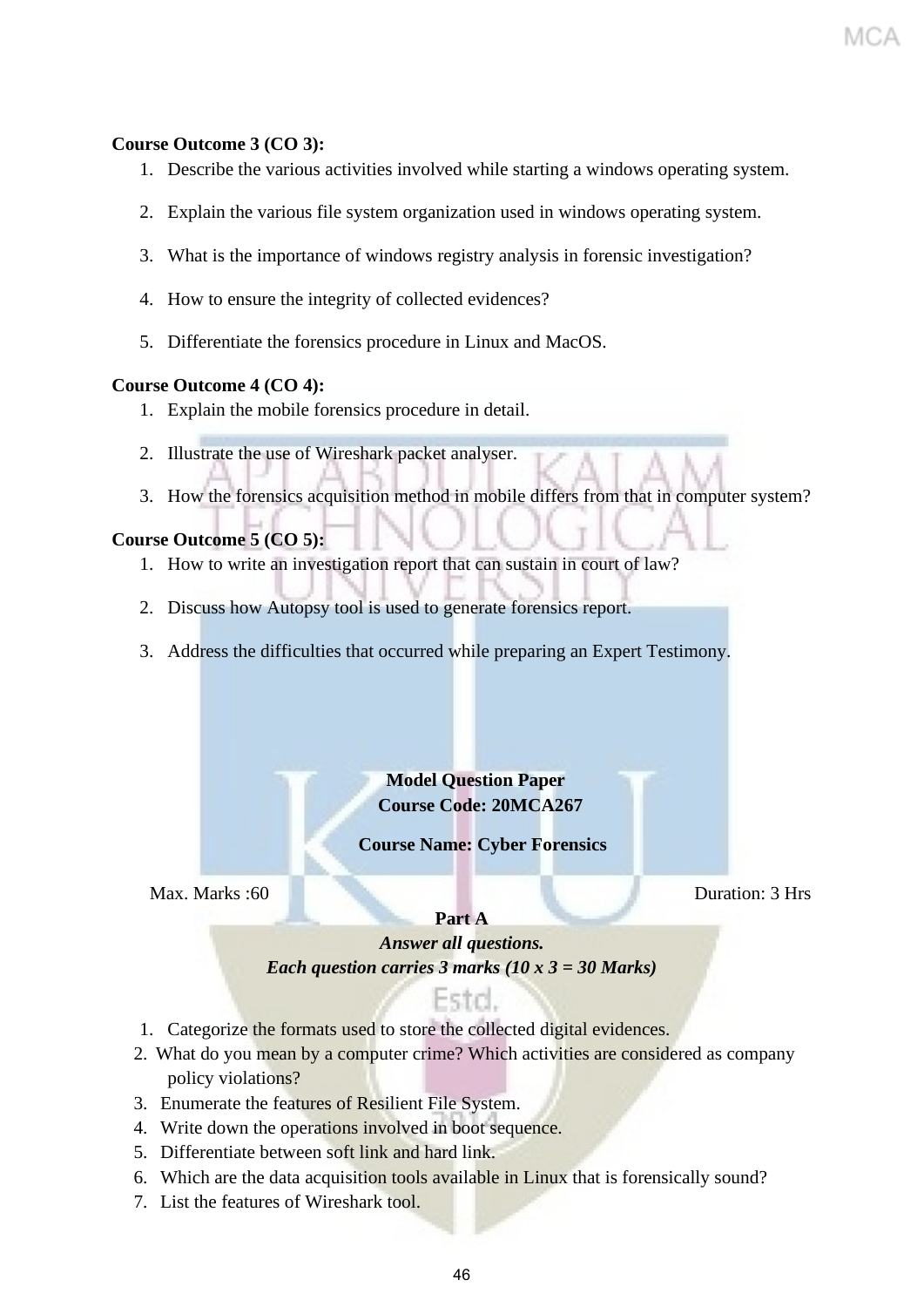- 8. List different types of mobile forensic acquisition procedures.
- 9. State the guidelines for writing a report which is admissible in a court of law.

10. What are the different types of forensics reports?

(10 x 3=30 marks)

# Part B *Answer all questions. Each question carries 6 marks. (5 \* 6 = 30 Marks)* 11. What is evidence bag? Describe standard operating procedures for securing evidence before transporting it to forensic lab. (6) *OR* 12. How the retention policy of evidence related to evidence storage mediums? (6) 13. Explain the importance of Windows Registry in forensics analysis. (6) **CORPORE LA CORPORA** 14. What is a solid-state storage device? Discuss the usage of Microsoft BitLocker tool. (6) 15. Explain the file structures of Linux and MacOS. (6) OR 16. Define write blocker? Explain the use of Sleuth Kit tool. (6) 17. Explain the standard operating procedures used for mobile forensics. (6) OR 18. Discuss the standard operating procedures used for network forensics. (6) 19. List and explain the steps involved in generating forensics report using Autopsy tool. (6) **OR** Service Service Service Service Service Service Service Service Service Service Service Service Service Service Service Service Service Service Service Service Service Service Service Service Service Service Service S 20. What are the responsibilities of a Computer Forensic Investigator? (6) (5 x 6=30 Marks) 2014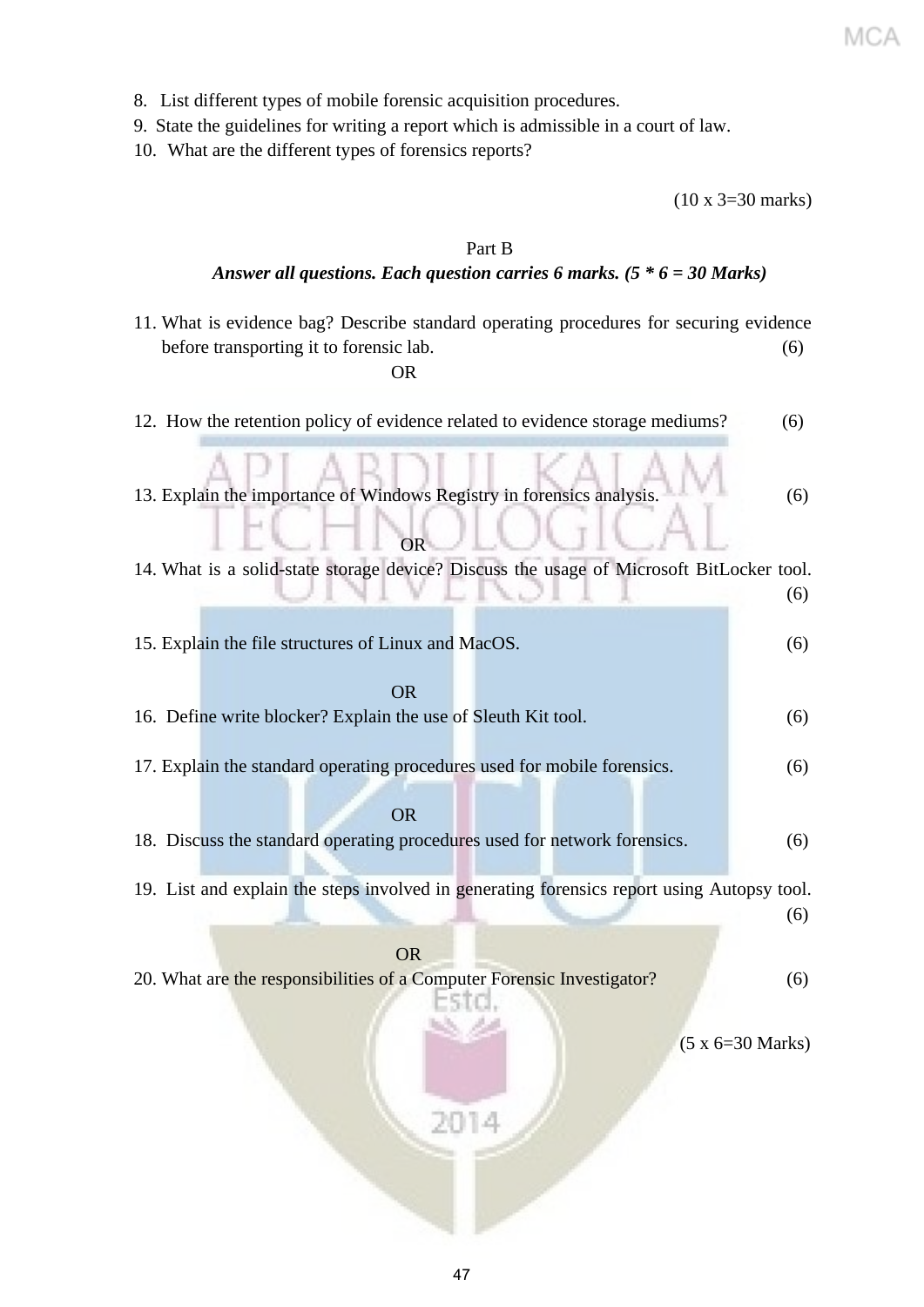# **Syllabus**

# **Module 1: (8 Hours)**

Overview of computer crime, Overview of company policy violation, Preparing a case - Planning an investigation, Securing evidence. Industrial espionage investigation.

Conducting an investigation: Gathering evidence, Bit-stream copy of evidence.

Storage formats for storing collected digital evidence - Raw format, Proprietary formats, Advanced Forensic Format (AFF). Acquisition tools and methods. Digital evidence validation methods and tools.

Storing Digital evidence- Evidence Retention.

Familiarizing Autopsy for Windows - a free forensics tool.

# **Module 2: (10 Hours)**

Understanding Digital data and storage systems: Understanding boot sequence, Understanding Disk Drives - Solid-state Storage Devices (SSDs).

Microsoft File Systems - Disk partitions, Understanding FAT, Understanding NTFS, MFT file attributes, file data, NTFS compressed files, NTFS encrypted file system, Deleting NTFS file system, ReFS.

Whole disk encryption, Microsoft BitLocker. Understanding Windows Registry. Microsoft Windows startup tasks.

*A practical assignment may be given in encrypting a partition of your computer hard disk drive/ encrypting USB flash drive to avoid firm-level attack.* 

# **Module 3: (10 Hours)**

Linux file structures - File structures in Ext4, Hard links and Symbolic links.

Macintosh (MacOS) file structures - Forensic procedures in MacOS.

Setting up Sleuth Kit and Autopsy - Examining a case with Sleuth Kit and Autopsy, Importance of Write-blocker.

Acquiring data with a Linux boot CD - Preparing a target drive for data acquisition, Using dd and dcfldd commands.

Validating data acquisitions - Linux validation methods, Windows validation methods.

Following practical assignments may be given:

- *i. Recover deleted files from pen drive*
- *ii. Extract camera information from recovered images*
- *iii. Extract deleted internet browsing history*
- iv. *Recover deleted files from unallocated space using Autopsy*

# **Module 4: (10 Hours)**

Understanding Mobile Device forensics - Mobile phone basics, Understanding Mobile phone hardware.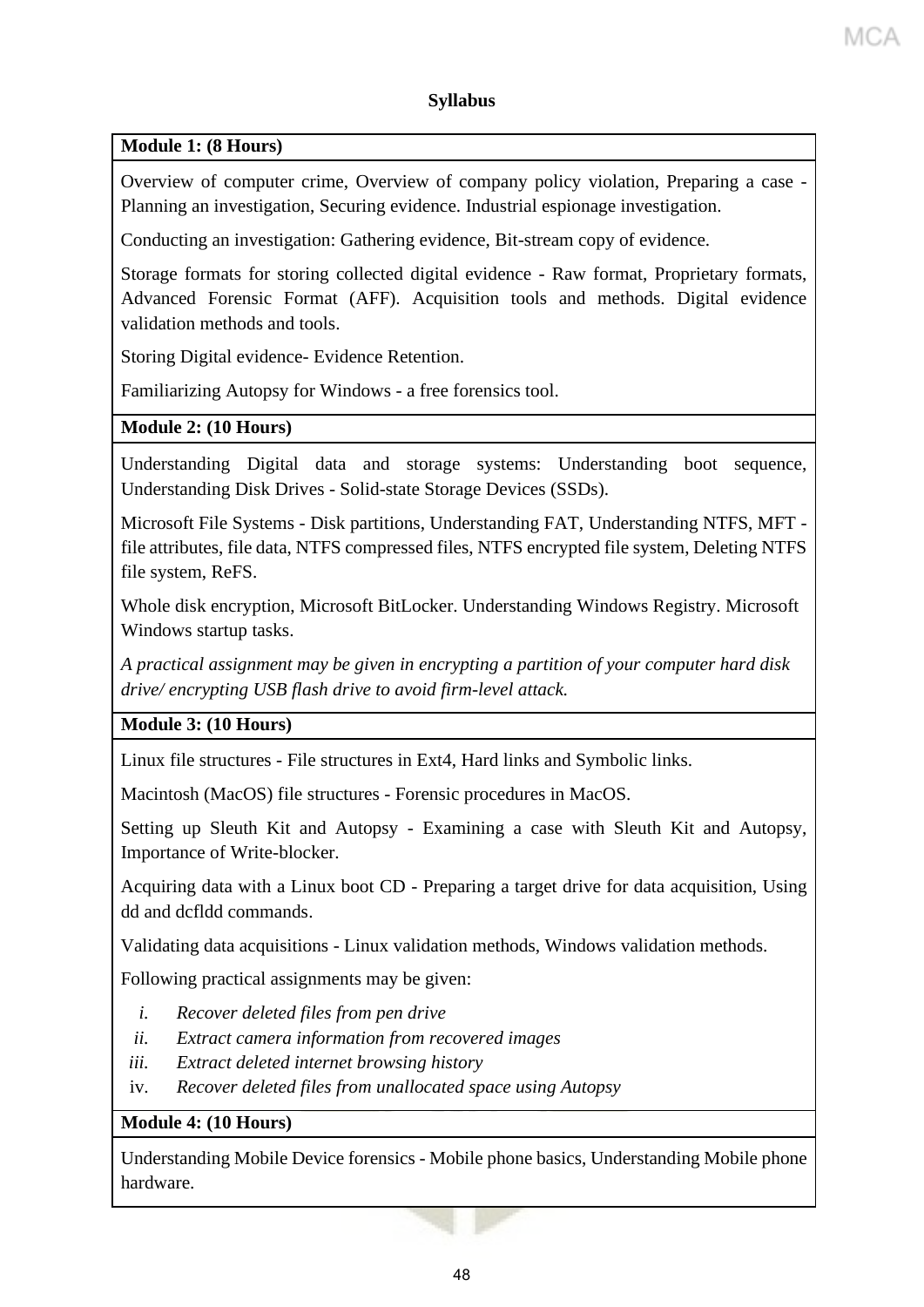Acquisition procedures for Mobile devices, Mobile Forensic equipment, SIM card readers, Mobile phone Forensics tools and methods.

Network Forensics - The Need for Established Procedures, Securing a Network, Developing Procedures for Network Forensics, Wireshark packet analyser.

Practical assignments may be given:

- *i. Identify students who use college lab facility to browse shopping websites*
- *ii. Identify the hacking attempt on a closed port using ping sweep*
- iii. *Using Wireshark retrieve the username and password of users who browse less secure website with Wi- Fi connection*

# **Module 5: (7 Hours)**

Understand the importance of Forensics Reports, Types of reports, Guidelines for writing reports, Layout and presentation of reports, Generating reports with Autopsy.

Ethics and codes for Expert Witness - Forensics Examiner's role in testifying, Considerations in disqualification, Determining admissibility of evidence. Ethical difficulties in Expert Testimony, Ethical responsibilities.

# **Text Book**

1. Bill Nelson, Amelia Phillips, Christopher Steuart, "Guide to Computer Forensics and Investigations", Cengage Learning, 6th Edition.

## **Reference Books**

- 1. Marjie T. Britz, "Computer Forensics and Cyber Crime", Pearson Third Edition 2013.
- 2. Marie Helen Maras "Computer Forensics: Cybercriminals, Laws, and Evidence", Jones & Bartlett Learning, Second Edition 2015.

## **Web References**

- 1. https://www.wireshark.org/download/docs/user-guide.pdf (Reference for Wireshark)
- 2. http://www.open.edu/openlearn/futurelearn/cyber-security

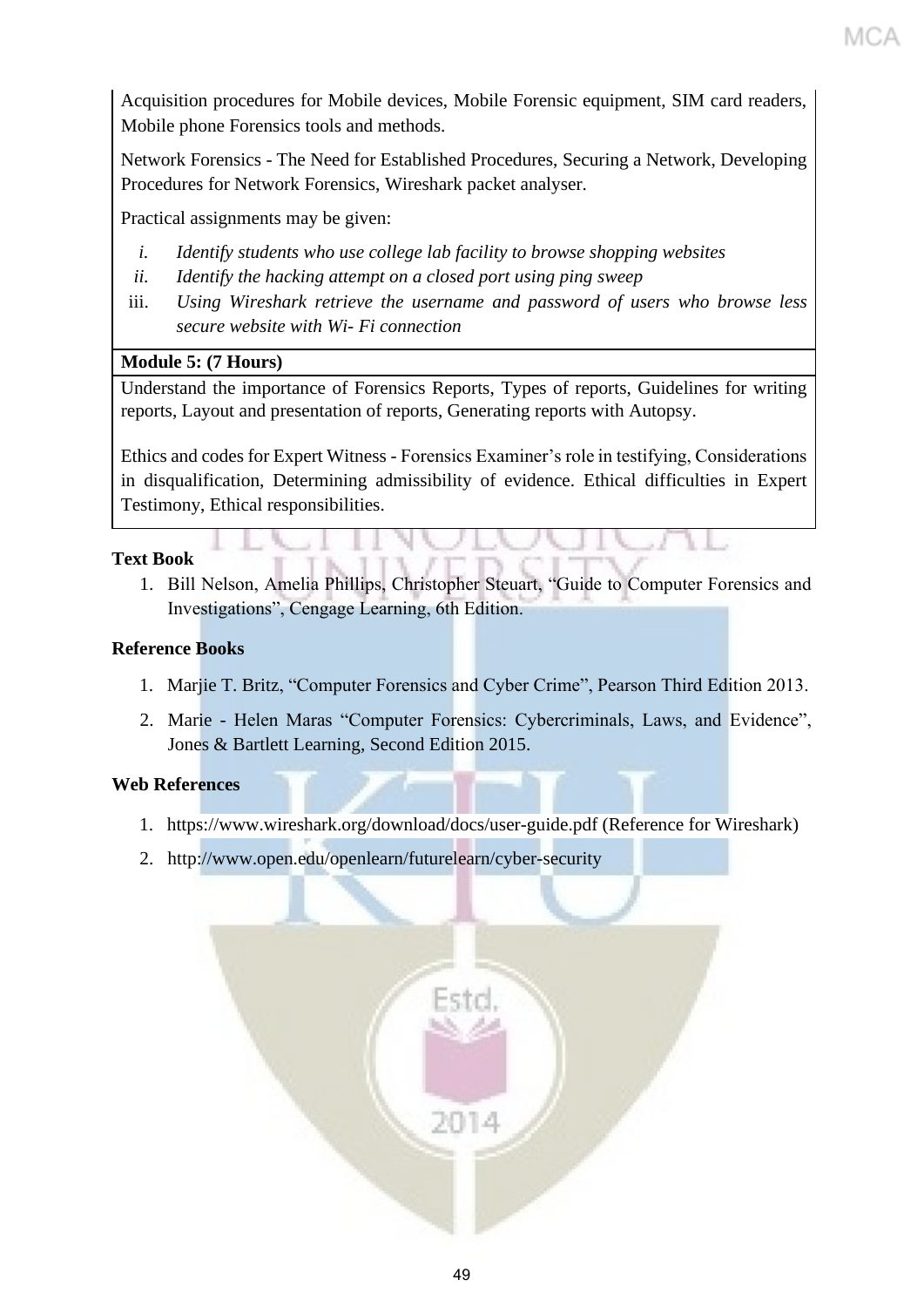# **Course Contents and Lecture Schedule**

| SI.                     | <b>Topic</b>                                                                                                                |                 |  |  |  |  |
|-------------------------|-----------------------------------------------------------------------------------------------------------------------------|-----------------|--|--|--|--|
| No.                     |                                                                                                                             | <b>Lectures</b> |  |  |  |  |
| $\mathbf{1}$            | <b>Module 1</b>                                                                                                             | 8 Hours         |  |  |  |  |
| 1.1                     | An overview of computer crimes and company policy violations                                                                | 1               |  |  |  |  |
| 1.2                     | Preparing a case - Planning an investigation, Securing evidence.<br>Industrial espionage investigation                      | $\mathbf{1}$    |  |  |  |  |
| 1.3                     | Conducting an investigation: Gathering evidence, Bit-stream copy of<br>evidence                                             | 1               |  |  |  |  |
| 1.4                     | Storage formats for storing collected digital evidence - Raw format,<br>Proprietary formats, Advanced Forensic Format (AFF) | $\mathbf{1}$    |  |  |  |  |
| 1.5                     | Acquisition tools and methods                                                                                               | $\mathbf{1}$    |  |  |  |  |
| 1.6                     | Digital evidence validation methods and tools                                                                               | $\mathbf{1}$    |  |  |  |  |
| 1.7                     | Storing Digital evidence - Evidence Retention                                                                               | 1               |  |  |  |  |
| 1.8                     | Familiarizing Autopsy for Windows - a free forensics tool                                                                   | $\mathbf{1}$    |  |  |  |  |
| $\overline{2}$          | <b>Module 2</b>                                                                                                             | 10 Hours        |  |  |  |  |
| 2.1                     | Understanding Digital data and storage systems, Understanding boot<br>sequence                                              | 1               |  |  |  |  |
| 2.2                     | <b>Understanding Disk Drives</b>                                                                                            | $\mathbf{1}$    |  |  |  |  |
| 2.3                     | Solid-state Storage Devices (SSDs)                                                                                          | 1               |  |  |  |  |
| 2.4                     | Microsoft File Systems - Disk partitions                                                                                    | $\mathbf{1}$    |  |  |  |  |
| 2.5                     | <b>Understanding FAT</b>                                                                                                    | $\mathbf{1}$    |  |  |  |  |
| 2.6                     | Understanding NTFS, MFT - file attributes, file data                                                                        | $\mathbf{1}$    |  |  |  |  |
| 2.7                     | NTFS compressed files, NTFS encrypted file system                                                                           | 1               |  |  |  |  |
| 2.8                     | Deleting NTFS file system, ReFS                                                                                             | 1               |  |  |  |  |
| 2.9                     | Whole disk encryption, Microsoft BitLocker                                                                                  | $\mathbf{1}$    |  |  |  |  |
| 2.10                    | Understanding Windows Registry, Microsoft Windows startup tasks                                                             | $\mathbf{1}$    |  |  |  |  |
| $\overline{\mathbf{3}}$ | <b>Module 3</b>                                                                                                             | 10 Hours        |  |  |  |  |
| 3.1                     | Linux file structures - File structures in Ext4                                                                             | 1               |  |  |  |  |
| 3.2                     | Hard links and Symbolic links                                                                                               | 1               |  |  |  |  |
| 3.3                     | Macintosh (MacOS) file structures - Forensic procedures in MacOS                                                            | 1               |  |  |  |  |
| 3.4                     | Setting up Sleuth Kit and Autopsy - Examining a case with Sleuth Kit<br>and Autopsy                                         | 1               |  |  |  |  |
| 3.5                     | Importance of Write-blocker                                                                                                 | $\mathbf{1}$    |  |  |  |  |

**MCA**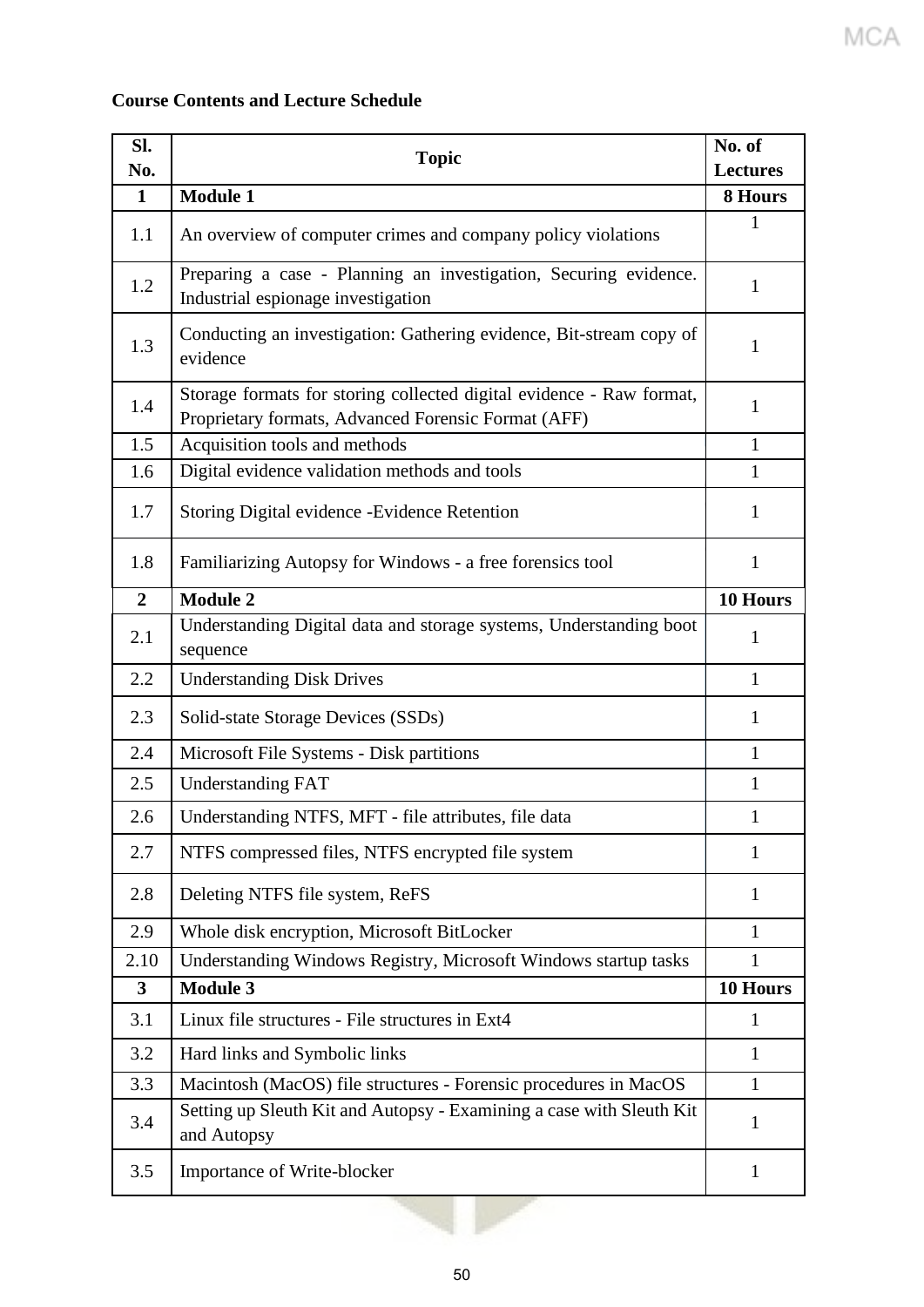| 3.6                     | Acquiring data with a Linux boot CD                                              | 1              |
|-------------------------|----------------------------------------------------------------------------------|----------------|
| 3.7                     | Preparing a target drive for data acquisition                                    | 1              |
| 3.8                     | Using dd and dcfldd commands                                                     | 1              |
| 3.9                     | Validating data acquisitions - Linux validation methods                          | $\mathbf{1}$   |
| 3.10                    | Windows validation methods                                                       | 1              |
| $\overline{\mathbf{4}}$ | <b>Module 4</b>                                                                  | 10 Hours       |
| 4.1                     | Understanding Mobile Device forensics - Mobile phone basics                      | 1              |
| 4.2                     | Understanding Mobile phone hardware                                              | $\mathbf{1}$   |
| 4.3                     | Acquisition procedures for Mobile devices                                        | $\mathbf{1}$   |
| 4.4                     | Mobile Forensic equipment                                                        | $\mathbf{1}$   |
| 4.5                     | SIM card readers                                                                 | 1              |
| 4.6                     | Mobile phone Forensics tools and methods                                         | $\mathbf{1}$   |
| 4.7                     | Network Forensics - The Need for Established Procedures                          | $\mathbf{1}$   |
| 4.8                     | Securing a Network                                                               | $\mathbf{1}$   |
| 4.9                     | Developing Procedures for Network Forensics                                      | $\mathbf{1}$   |
| 4.10                    | Wireshark packet analyser                                                        | 1              |
| 5                       | <b>Module 5</b>                                                                  | <b>7 Hours</b> |
| 5.1                     | Understand the importance of Forensics Reports, Types of reports                 | 1              |
| 5.2                     | Guidelines for writing reports, Layout and presentation of reports               | $\mathbf{1}$   |
| 5.3                     | Generating reports with Autopsy                                                  | $\mathbf{1}$   |
| 5.4                     | Ethics and codes for Expert Witness - Forensics Examiner's role in<br>testifying | $\mathbf{1}$   |
| 5.5                     | Considerations in disqualification, Determining admissibility of<br>evidence     | $\mathbf{1}$   |
| 5.6                     | Ethical difficulties in Expert Testimony                                         | $\mathbf{1}$   |
| 5.7                     |                                                                                  |                |

MCA

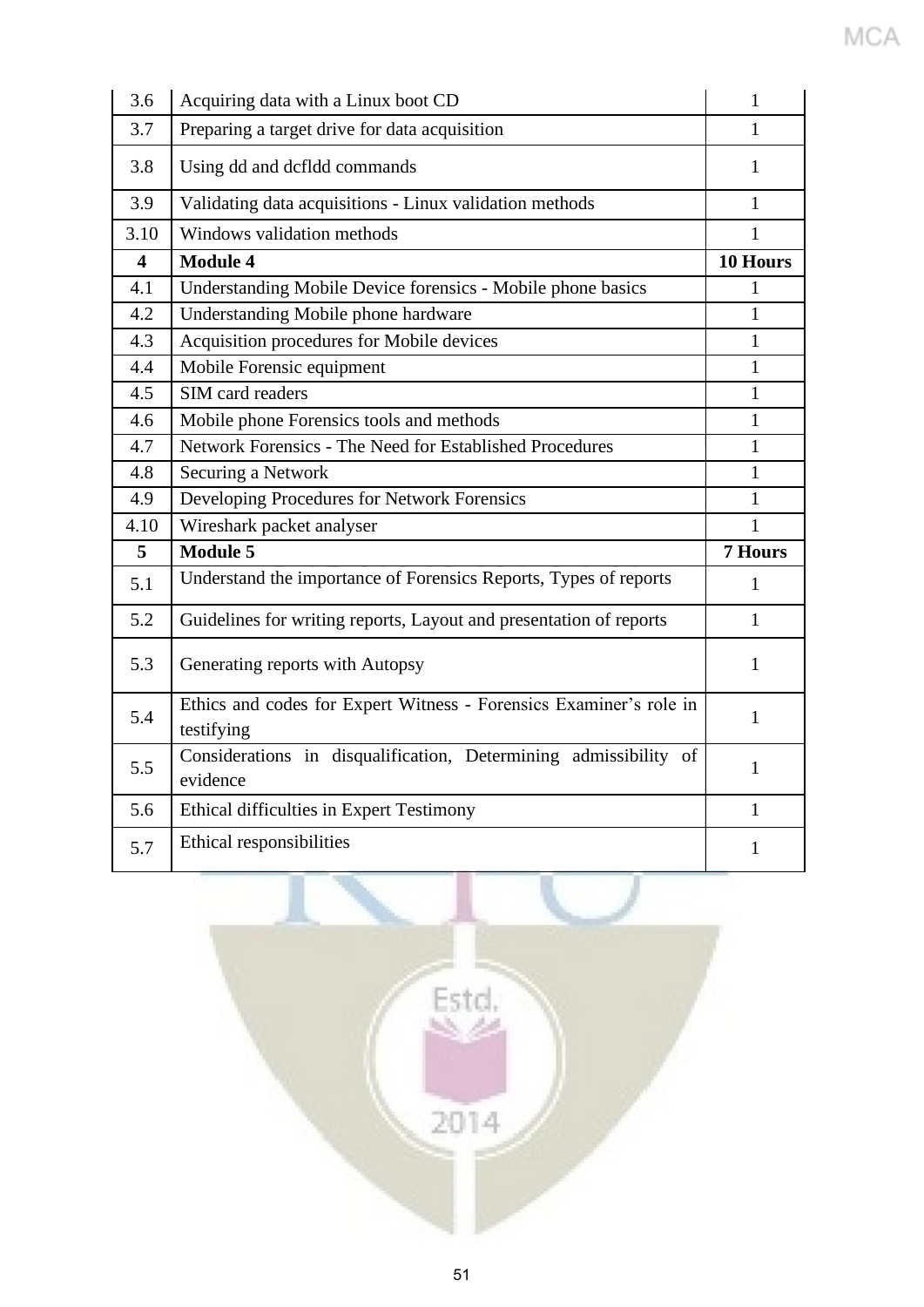| CODE            | <b>COURSE NAME</b>     | <b>CATEGORY</b> | $\mathbf{m}$ | <b>CREDIT</b> |
|-----------------|------------------------|-----------------|--------------|---------------|
| <b>20MCA269</b> | <b>COMPILER DESIGN</b> | <b>ELECTIVE</b> |              | 4             |

Preamble: The objective of this course is to explore the principles, algorithms and data structures involved in the design of compilers. It includes lexical analysis, parsing techniques, generating grammars, intermediate code generation, code optimization and code generation phases.

# **Prerequisite:** Nil

**Course Outcomes:** After completion of the course the student will be able to

| CO<br>No.       | <b>Course Outcome (CO)</b>                                                                                                          | <b>Bloom's</b><br><b>Category Level</b> |
|-----------------|-------------------------------------------------------------------------------------------------------------------------------------|-----------------------------------------|
| CO <sub>1</sub> | Explain different phases of compiler and perform lexical analysis<br>using the concepts of regular expressions and finite automata. | Level 2:<br>Understand                  |
| CO <sub>2</sub> | Develop top down and bottom-up parsers to perform syntax<br>analysis using context free grammar.                                    | Level 3:<br>Apply                       |
| CO <sub>3</sub> | Explain syntax directed translation schemes and type checking<br>for a given grammar.                                               | Level 2:<br>Understand                  |
| CO <sub>4</sub> | Distinguish different intermediate code representations and<br>generate intermediate code for statements in high level languages.   | Level 2:<br>Understand                  |
| CO <sub>5</sub> | Describe various code optimization techniques and generate<br>machine dependent code.                                               | Level 2:<br>Understand                  |

# **Mapping of Course Outcomes with Program Outcomes**

|                           | PO             | PO | PO | PO                      | PO | PO | PO                          | PO | PO | PO        | PO | PO |
|---------------------------|----------------|----|----|-------------------------|----|----|-----------------------------|----|----|-----------|----|----|
|                           | 1              | 2  | 3  | $\overline{\mathbf{4}}$ | 5  | 6  | 7                           | 8  | 9  | <b>10</b> | 11 | 12 |
| CO <sub>1</sub>           | 2              | 2  |    |                         |    |    | 2                           |    |    |           |    |    |
| CO <sub>2</sub>           | 2              | 2  | 2  |                         |    |    | 2                           |    |    |           |    |    |
| CO <sub>3</sub>           | 2              | 2  |    |                         |    |    | $\mathcal{D}_{\mathcal{L}}$ |    |    |           |    |    |
| CO <sub>4</sub>           | $\overline{2}$ |    |    |                         |    |    | $\overline{2}$              |    |    |           |    |    |
| CO <sub>5</sub>           | 2              | 3  |    |                         |    |    | $\overline{2}$              |    |    |           |    |    |
| $3/2/1$ : High/Medium/Low |                |    |    |                         |    |    |                             |    |    |           |    |    |

3/2/1: High/Medium/Low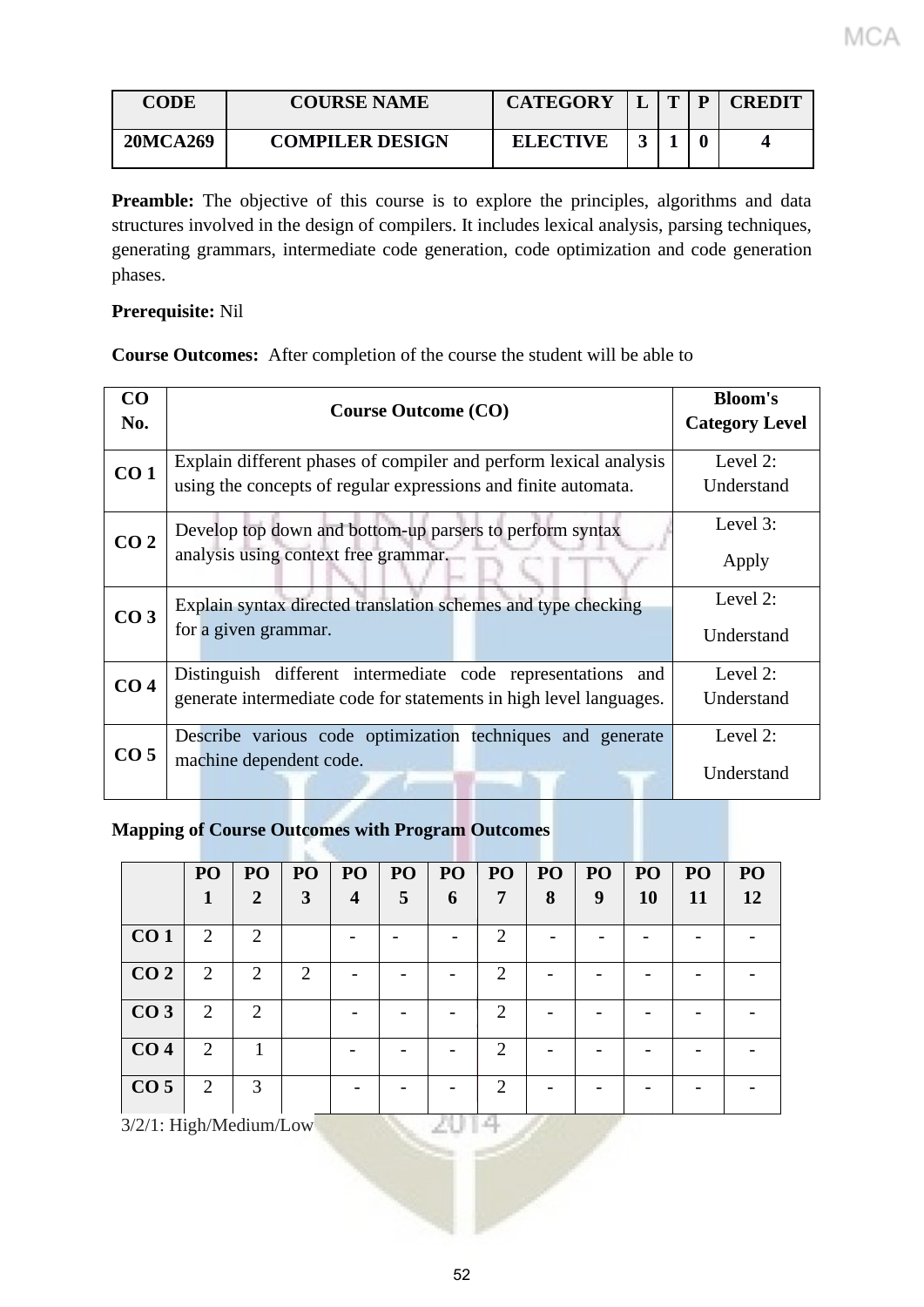# **Assessment Pattern**

| <b>Bloom's Category</b><br><b>Levels</b> |              | <b>Continuous</b><br>Assessment<br><b>Tests</b> | <b>End Semester</b><br><b>Examination</b> |
|------------------------------------------|--------------|-------------------------------------------------|-------------------------------------------|
|                                          | $\mathbf{1}$ | $\overline{2}$                                  |                                           |
| Level 1: Remember                        | 15           | 15                                              | 20                                        |
| Level 2: Understand                      | 25           | 35                                              | 30                                        |
| Level 3: Apply                           | 10           |                                                 | 10                                        |
| Level 4: Analyse                         |              |                                                 |                                           |
| Level 5: Evaluate                        |              |                                                 |                                           |
| Level 6: Create                          |              |                                                 |                                           |

# **Mark distribution**

| <b>Total</b><br><b>Marks</b> | <b>Continuous Internal</b><br><b>Evaluation (CIE)</b> | <b>End Semester</b><br><b>Examination</b><br>(ESE) | <b>ESE Duration</b> |
|------------------------------|-------------------------------------------------------|----------------------------------------------------|---------------------|
| 100                          | 40                                                    | 60                                                 | 3 hours             |

**IOLOGICA** 

## **Continuous Internal Evaluation Pattern:**

| Attendance |                                        | $: 8$ marks          |
|------------|----------------------------------------|----------------------|
|            | Continuous Assessment Test (2 numbers) | $: 20$ marks         |
|            | Assignment/Quiz/Course project         | $: 12 \text{ marks}$ |

# **End Semester Examination Pattern:** There will be *two* parts; **Part A** and **Part B**. Part A contain 10 questions with 2 questions from each module, having 3 marks for each question. Students should answer *all* questions. Part B contains 2 questions from each module of which student should answer *any one*. Each question carries 6 marks.

ESTO.

# **Sample Course Level Assessment Questions**

# **Course Outcome 1 (CO 1):**

- 1. Explain how the regular expressions and finite automata are used for specification and recognition of tokens.
- 2. State the role of lexical analyser. Identify the lexemes and their corresponding tokens in the following statement: printf ("Simple Interest=%f\n", si);
- 3. Draw the DFA for the regular expression  $(a | b) * (abb | a+b)$ .
- 4. Trace the output after each phase of the compiler for the assignment statement:  $a = b + c$  \* 10, if variables given are of float type.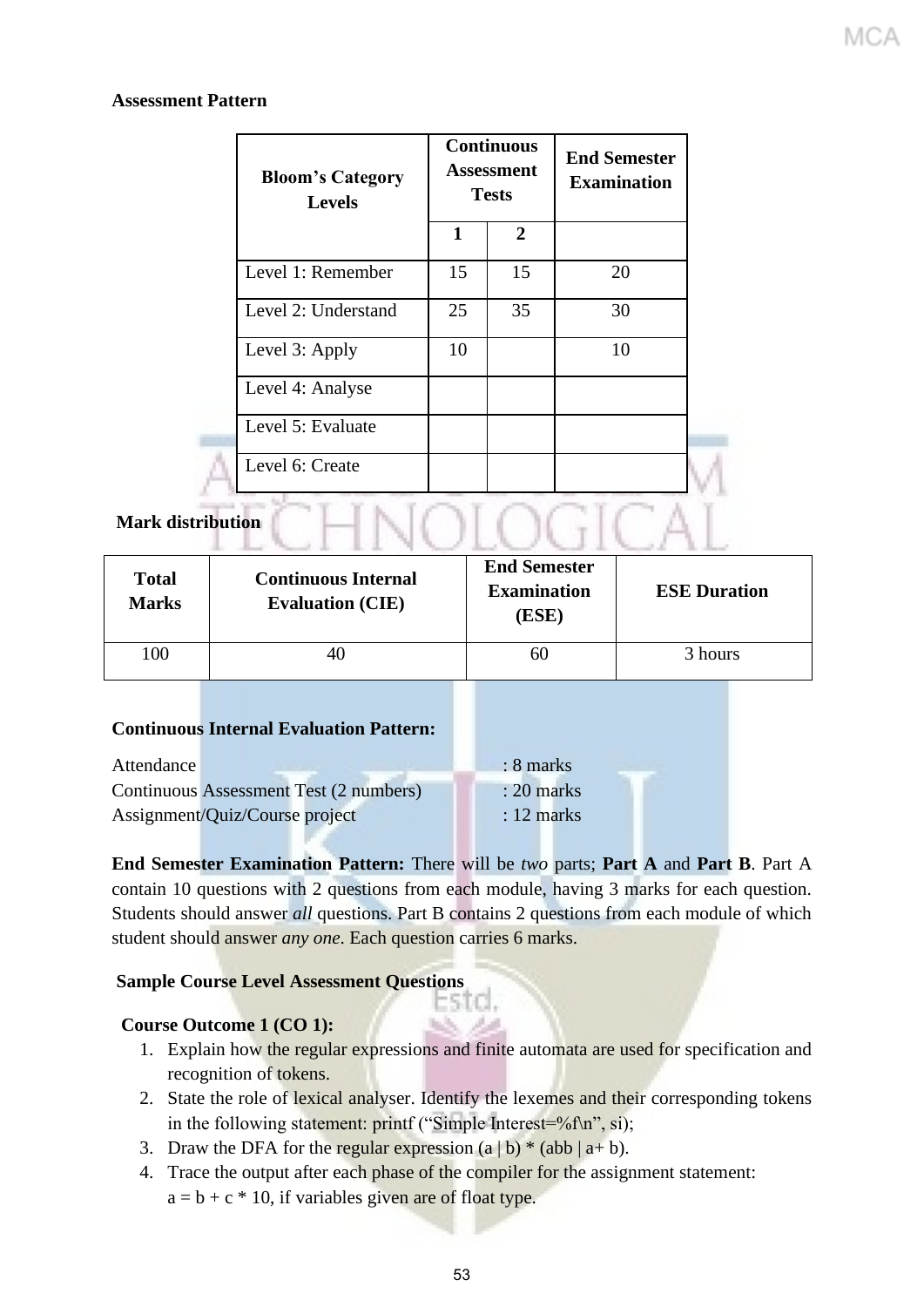# **Course Outcome 2 (CO 2):**

- 1. Find the LR (0) items for the grammar S- $>$ SS | a|  $\epsilon$ .
- 2. Show the steps involved in recursive descent parsing with backtracking for the string cad with the given grammar:  $S \rightarrow cAd$ ,  $A \rightarrow ab \mid a$
- 3. Construct the predictive parsing table for the following grammar:

 $S \rightarrow (L) | a$  $L > L, S \mid S$ 

# **Course Outcome 3 (CO 3):**

- 1. Write the S-attributed SDD of a simple desk calculator and show annotated parse tree for the expression  $(3+4)$  \*(5+6).
- 2. Explain bottom- up evaluation of S- attributed definitions.
- 3. Explain the specification of a simple type checker

# **Course Outcome 4 (CO 4):**

- 1. Draw DAG for the expression  $(a/10 + (b-10))^*(a/10 + (b-10))$ . Also write the sequence of instructions used for the DAG construction.
- 2. Write the three-address code sequence for the statement  $x=y^*z + y^*-z$ . Also give its triple representation.
- 3. Write syntax directed definitions to construct syntax tree and three address code for assignment statements.

# **Course Outcome 5 (CO 5):**

- 1. Using code generation algorithm generate code sequence for the expression  $x = (a b)$  $+ (a + c).$
- 2. With suitable example of a basic block, explain the code-improving transformations of a basic block.
- 3. Explain common sub expression elimination with an example.

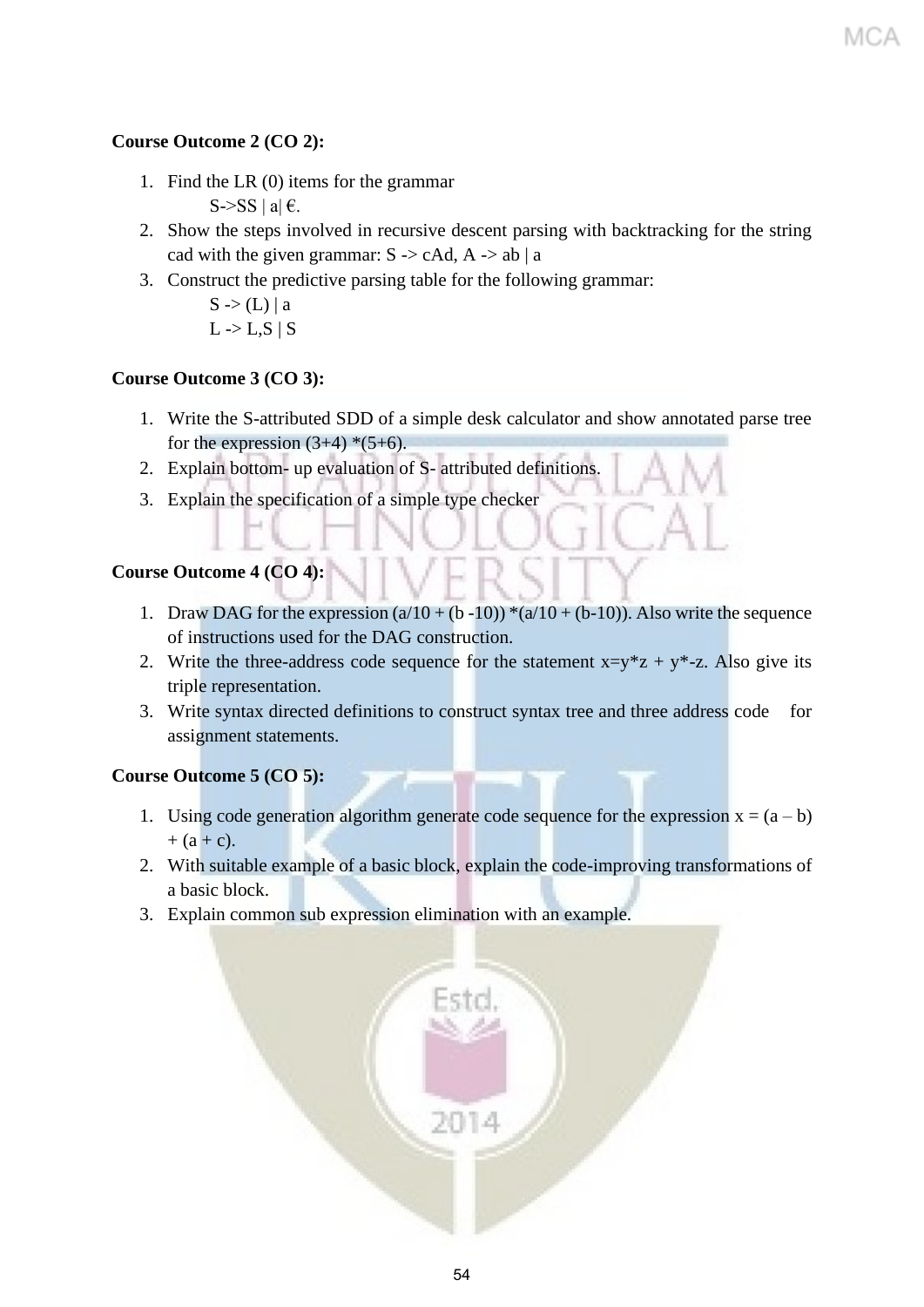# **Model Question Paper Course Code: 20MCA269**

# **Course Name: COMPILER DESIGN**

#### **Max. Marks :60 Duration: 3 Hrs**

#### **Part A**

#### *Answer all questions. Each question carries 3 marks (10 \* 3 = 30 Marks)*

1 State the role of lexical analyzer. Identify the lexemes and their corresponding tokens in the following statement: printf ("Simple Interest=% $f\$ <sup>n</sup>", si); (3) 2 Draw the transition diagram for the regular definition,  $relon \rightarrow \leq \mid \leq \mid = \mid \leq \mid \geq = \mid >$ (3) 3 Find the FIRST and FOLLOW of the non-terminals in the grammar S-> aABe A-> Abc|b  $B \geq d$ (3) 4 Demonstrate the identification of handles in operator precedence parsing? (3) 5 What is a Syntax Directed Definition? Show an example. (3) 6 Distinguish between synthesized and inherited attributes. (3) 7 Write the three-address code sequence for the statement  $x=y^*z + y^*-z$ . Also give its triple representation. (3) 8 Discuss about the getreg() function in code generator algorithm (3) 9 Identify any two issues in the design of a Code Generator. (3) 10 Explain common sub expression elimination with an example. (3)

# **Part B**

# *Answer all questions. Each question carries 6 marks. (5 \* 6 = 30 Marks)*

**11** Explain the working of different phases of a compiler. Illustrate with a (6) source language statement. 014

# **OR**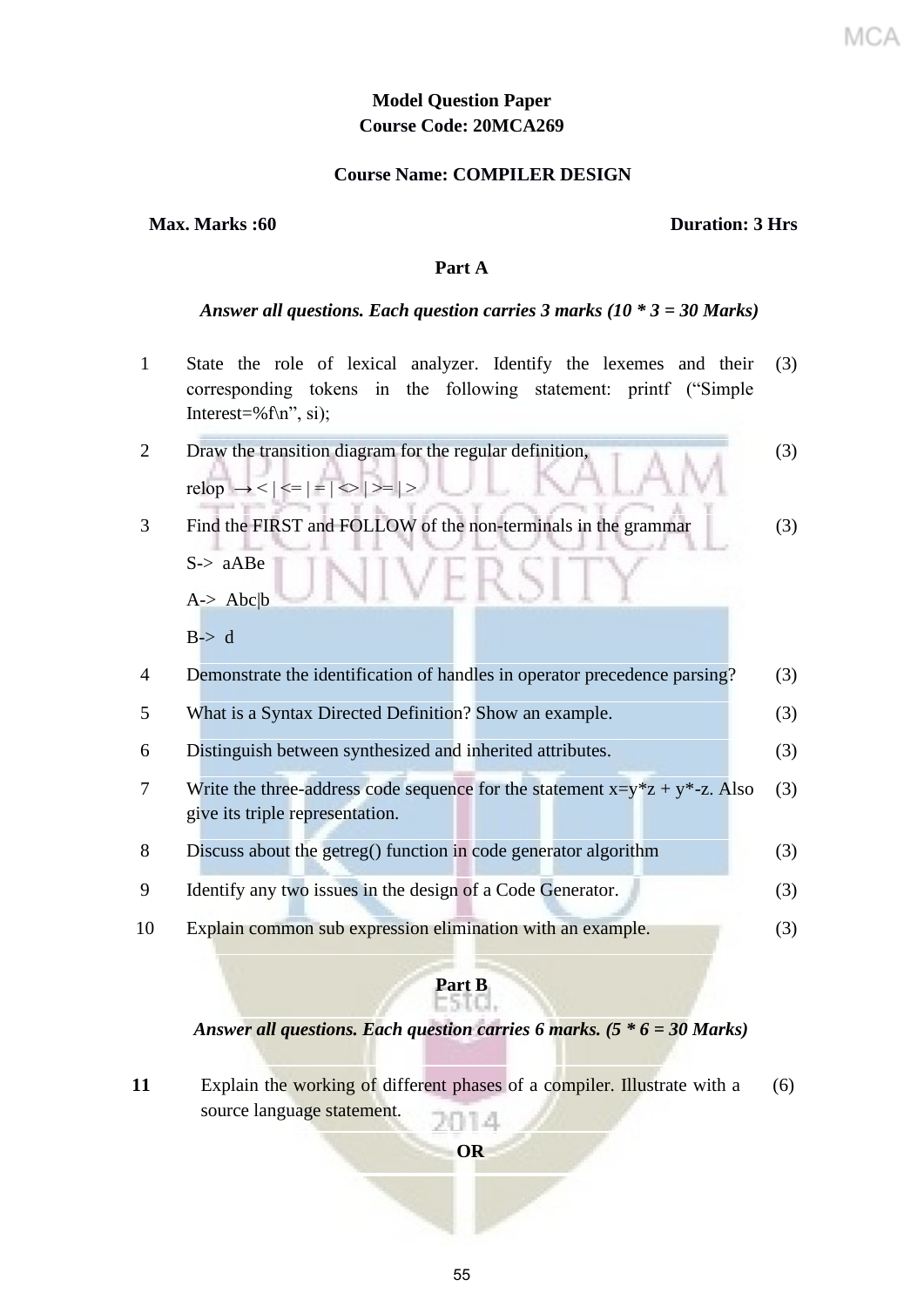**12** Explain how the regular expressions and finite state automata are used for the specification and recognition of tokens? (6) **13** Construct LALR parse table for the grammar  $S \rightarrow C$  $C\rightarrow cC|d$ (6) **OR 14** Design a recursive descent parser for the grammar  $E > E + T$  | T  $T\rightarrow T*F \mid F$  $F\rightarrow(E)$  | id (6) **15** Differentiate between S-attributed and L-attributed definitions with suitable examples (6) **OR 16** Write the Syntax Directed Definition for a simple type declaration and draw the annotated parse tree for the declaration float a, b, c. (6) **17** Explain the following and show an example for each. i). Three-address code iii). Triples ii). Quadruples iv). Indirect triples (6) **OR 18** Write Syntax Directed Definition to produce three-address code for Boolean expressions and obtain the three-address code for the statement given below: while  $a < b$  do if  $c < d$  then  $x = y + z$  else  $x = y - z$ (6) **19** Explain different code optimization techniques available in local and global optimizations? (6) **OR 20** Write the code generation algorithm. Using this algorithm generate code sequence for the expression  $x = (a - b) + (a + c)$ . (6) MCA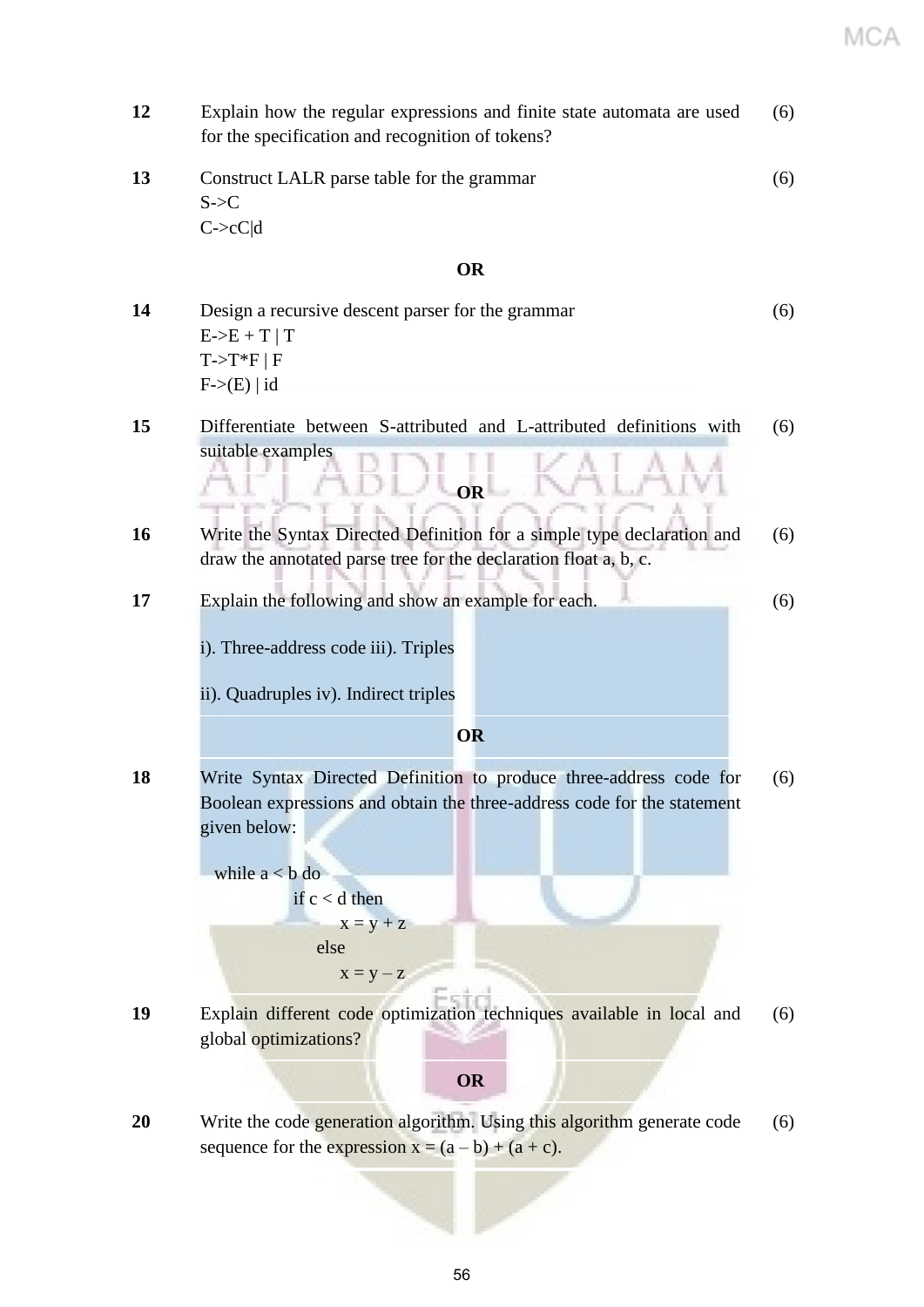# **Module 1 (8 Hours)**

Introduction to compilers: Analysis of the source program, Phases of a compiler, Grouping of phases

Lexical analysis: role of lexical analyser, input buffering, specification of tokens, recognition of tokens, Deterministic and Non-Deterministic Finite automata, Regular expression to NFA and DFA

# **Module 2 (12 Hours)**

Syntax analysis: Role of parser, Context free grammars

Top down parsing: Recursive Descent parsing, Predictive parsing, LL(1) Grammars.

Bottom-up parsing: Shift Reduce Parsing, Operator Precedence Parsing (concepts only),

LR parsing – Constructing SLR parsing tables, Constructing Canonical LR parsing tables and Constructing LALR parsing tables.

# **Module 3 (8 Hours)**

Syntax directed translation: Syntax directed definitions, Bottom-up evaluation of Sattributed definitions, L- attributed definitions, Top-down translation, Bottom-up evaluation of inherited attributes.

Type Checking: Type systems, Specification of a simple type checker.

# **Module 4 (7 Hours)**

Intermediate code generation: Graphical representations, Three address code - Quadruples triples - Indirect triples, Assignment Statements, Boolean Expressions, Control flow statements

# **Module 5 (10 Hours)**

Code Optimization: Principal sources of optimization, Optimization of Basic blocks, Global data flow analysis.

Code generation: Issues in the design of a code generator, The target machine, Basic blocks and flow graphs, A simple code generator, Peephole optimization.

Note : Programming assignments using lexical analyser generator, using parser generator.

# **Text Books**

1. Alfred V.Aho , Monica S. Lam, Ravi Sethi, Jeffrey D. Ullman, Compilers – Principles, Techniques and Tools, Addison Wesley, 2<sup>nd</sup> Edition, 2006.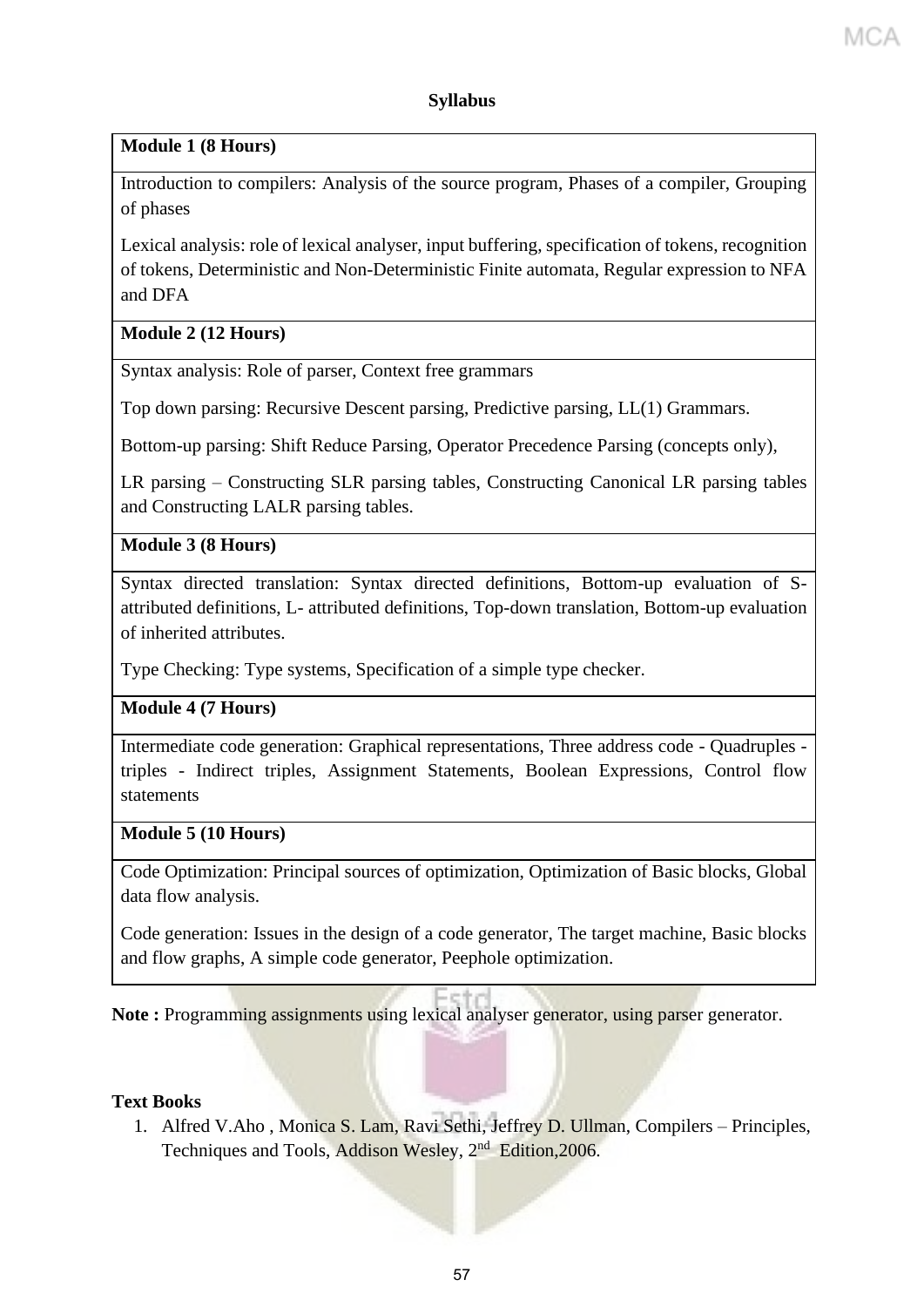# **Reference Books**

- 1. V Raghavan- Principles of Compiler Design Tata McGraw Hill, 2nd edition,2011
- 2. Jean Paul Tremblay and Sorenson., The Theory and Practice of Compiler Writing ,McGraw Hill,2nd Edition,2006
- 3. Nandini Prasad, Principles of compiler design, Elsevier, 2nd Edition,2012
- 4. Kenneth C. Louden, Compiler Construction-Principles and Practice, 2nd Edition, Cengage, 2010.
- 5. Keith Cooper and Linda Torczon, Engineering a Compiler, 2nd Edition, Elsevier, 2011

# **Course Contents and Lecture Schedule**

| SI.<br>No.     | <b>Topic</b>                                                | No. of<br><b>Lectures</b> |
|----------------|-------------------------------------------------------------|---------------------------|
| $\mathbf{1}$   | <b>Lexical Analysis</b>                                     | <b>8 Hours</b>            |
| 1.1            | Lexical Analysis: Analysis of the source program            |                           |
| 1.2            | Phases of a compiler, Grouping of phases                    | 1                         |
| 1.3            | Lexical analysis: role of lexical analyser, input Buffering | $\mathbf{1}$              |
| 1.4            | specification of tokens, recognition of tokens              | $\mathbf{1}$              |
| 1.5            | Deterministic and Non-Deterministic Finite automata         | $\overline{2}$            |
| 1.6            | Regular expression to NFA and DFA                           | $\overline{2}$            |
| $\overline{2}$ | <b>Syntax Analysis</b>                                      | <b>12 Hours</b>           |
| 2.1            | Syntax analysis: Role of parser, Context free grammars      | $\mathbf{1}$              |
| 2.2            | Top-down parsing: Recursive Descent parsing                 | $\overline{2}$            |
| 2.3            | Predictive parsing, LL(1) Grammars                          | $\overline{2}$            |
| 2.4            | Bottom-up parsing: Shift Reduce Parsing                     | 1                         |
| 2.5            | <b>Operator Precedence Parsing</b>                          | 1                         |
| 2.6            | LR parsing – Constructing SLR parsing tables                | $\overline{2}$            |
| 2.7            | <b>Constructing Canonical LR parsing tables</b>             | $\overline{2}$            |
| 2.8            | Constructing LALR parsing tables.                           | $\mathbf{1}$              |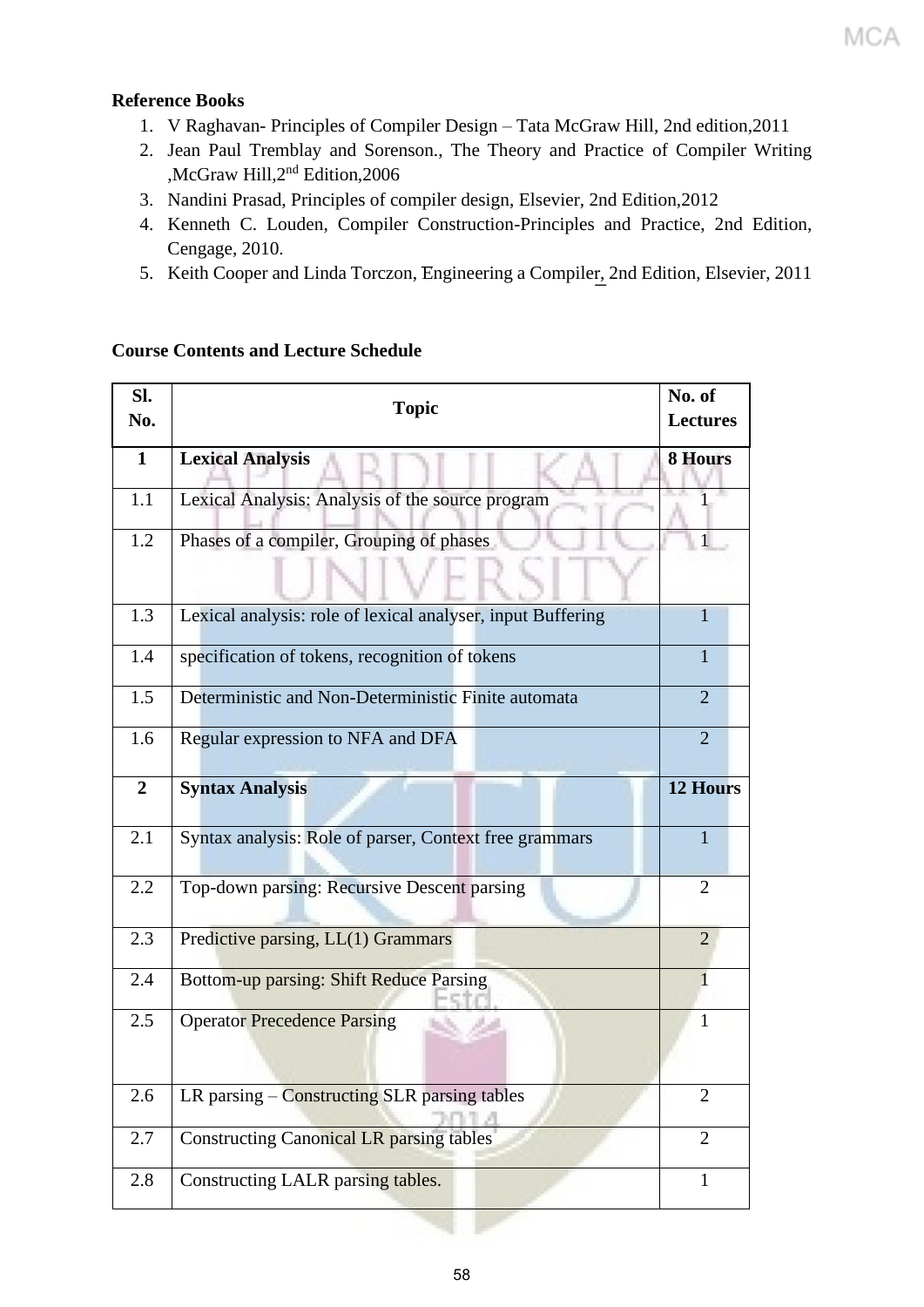| $\overline{\mathbf{3}}$ | <b>Syntax directed translation and Type Checking</b>                            | 8 Hours         |
|-------------------------|---------------------------------------------------------------------------------|-----------------|
| 3.1                     | Syntax directed translation: Syntax directed definitions                        | $\mathbf{1}$    |
| 3.2                     | Bottom- up evaluation of S attributed definitions, L- attributed<br>definitions | $\overline{2}$  |
| 3.3                     | Top-down translation, Bottom-up evaluation of inherited<br>attributes.          | $\overline{2}$  |
| 3.4                     | Type Checking: Type systems                                                     | $\mathbf{1}$    |
| 3.5                     | Specification of a simple type checker.                                         | 2               |
|                         |                                                                                 |                 |
| $\overline{\mathbf{4}}$ | Intermediate code generation                                                    | <b>7 Hours</b>  |
| 4.1                     | Intermediate code generation: Graphical representations                         | $\overline{2}$  |
| 4.2                     | Three address code-quadruples -triples-Indirect triples                         | $\overline{2}$  |
| 4.3                     | Assignment Statements, Boolean Expressions, Control flow<br>statements          | $\overline{2}$  |
| 4.4                     | Control flow statements                                                         | $\mathbf{1}$    |
| 5                       | <b>Code Optimization and Code Generation</b>                                    | <b>10 Hours</b> |
| 5.1                     | Code Optimization: Principal sources of optimization                            | $\overline{2}$  |
| 5.2                     | Optimization of Basic blocks,                                                   | I.              |
| 5.3                     | Global data flow analysis                                                       | $\overline{2}$  |
| 5.4                     | Code generation: Issues in the design of a code generator.                      | $\overline{2}$  |
| 5.5                     | The target machine, Basic blocks and Flow graphs                                | $\overline{2}$  |
| 5.6                     | Peephole optimization                                                           | $\mathbf{1}$    |

# MCA

 $\frac{1}{2014}$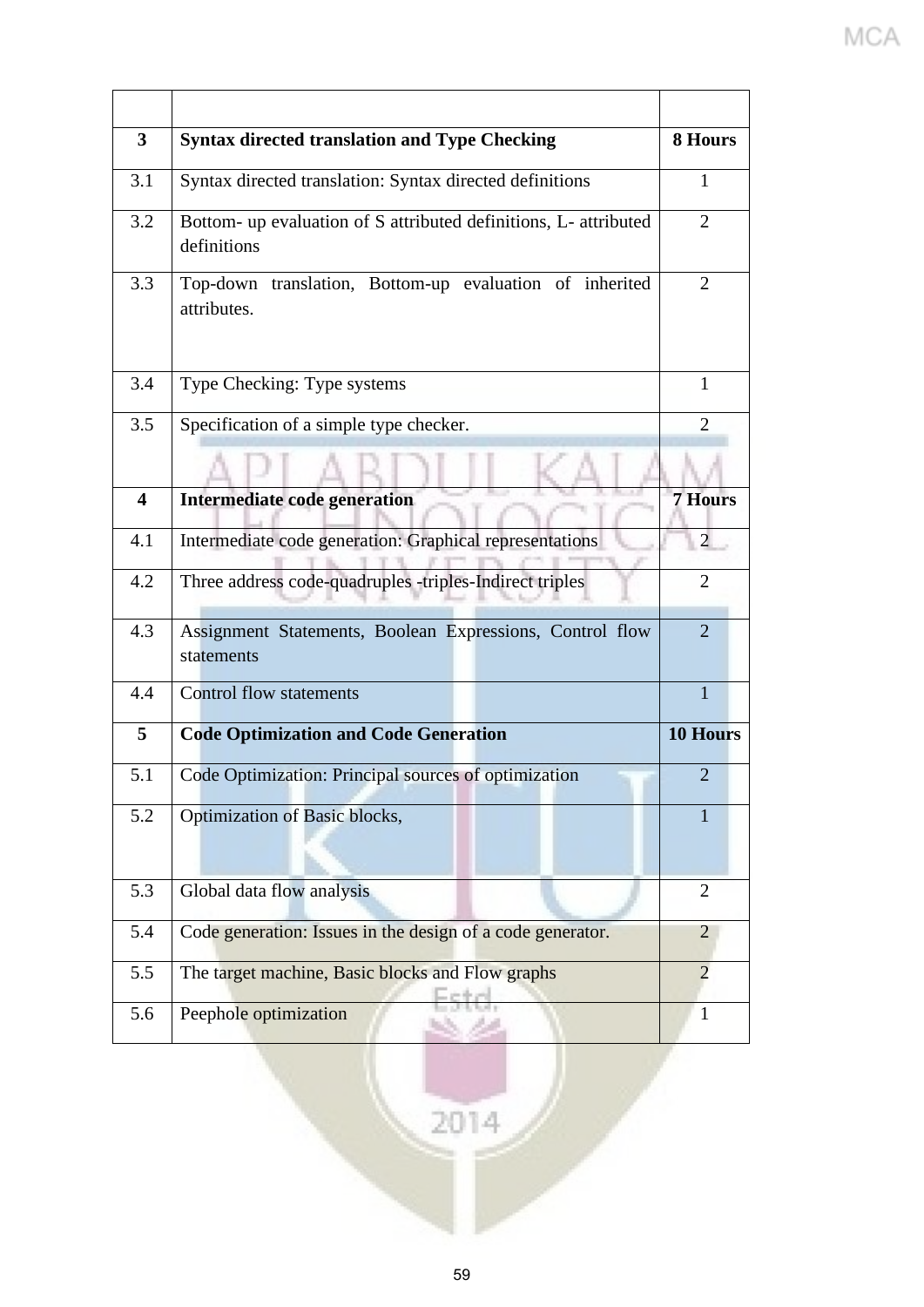| CODE            | <b>COURSE NAME</b>        | <b>CATEGORY</b> |  | P | <b>CREDIT</b> |
|-----------------|---------------------------|-----------------|--|---|---------------|
| <b>20MCA281</b> | <b>INTERNET OF THINGS</b> | <b>ELECTIVE</b> |  |   |               |

**Preamble:** This course intends to provide insight into new innovations that will build novel type of interactions among things and humans, and enables the realization of smart cities, infrastructures, and services for enhancing the quality of life and utilization of resources. An overview of IOT and its related concepts, different IOT architectures and their components, emerging paradigms such as Fog computing, Platforms and solutions supporting development and deployment of IOT applications, message passing mechanisms such as RPC, REST, and CoAP, data and knowledge management, data confidentiality, data integrity, and operation control issues faced by IOT are included in the course.

**Prerequisite:** Basic concepts of Information Technology and Internet.

| CO No:          | <b>Course Outcome (CO)</b>                                                 | <b>Blooms Category</b><br><b>Level</b> |
|-----------------|----------------------------------------------------------------------------|----------------------------------------|
| CO <sub>1</sub> | Describe the main concepts and features of the IOT paradigm.               | Level 2:<br>Understand                 |
| CO <sub>2</sub> | Discuss Fog computing, TinyOS - nesC and programming<br>frameworks for IOT | Level 2:<br>Understand                 |
| CO <sub>3</sub> | Describe the data management techniques applied to the IOT<br>environment. | Level 2<br>Understand                  |
| CO <sub>4</sub> | Explain security, and privacy in IOT environments                          | Level 2<br>Understand                  |
| CO <sub>5</sub> | Discuss key enablers and solutions to enable practical IoT<br>systems      | Level 2<br>Understand                  |

**Course Outcomes:** After completion of the course the student will be able to

# **Mapping of course outcomes with program outcomes**

|                 | PO          | PO | PO | PO <sub>1</sub> | PO | PO      | PO <sub>1</sub> | PO <sub>1</sub> | P <sub>O</sub> | PO | PO | PO |
|-----------------|-------------|----|----|-----------------|----|---------|-----------------|-----------------|----------------|----|----|----|
|                 |             |    | 3  | 4               |    | 6       |                 | 8               |                | 10 | 11 | 12 |
| CO <sub>1</sub> | ◠           |    |    |                 |    |         |                 |                 |                |    |    |    |
| CO <sub>2</sub> | 2           |    |    |                 |    |         |                 |                 |                |    |    |    |
| CO <sub>3</sub> | $\mathbf 2$ |    |    |                 |    |         |                 |                 |                |    |    |    |
| CO <sub>4</sub> |             |    |    |                 |    |         |                 |                 |                |    |    |    |
| CO <sub>5</sub> |             |    |    |                 |    | $-0.00$ |                 |                 |                |    |    |    |

3/2/1: High/Medium/Low

# **Assessment Pattern**

| <b>Bloom's Category</b> | <b>Continuous</b><br><b>Tests</b> | <b>Assessment</b>   End Semester Examination |
|-------------------------|-----------------------------------|----------------------------------------------|
|                         |                                   |                                              |
| Remember                | 20                                |                                              |
| Understand              | 30                                | 40                                           |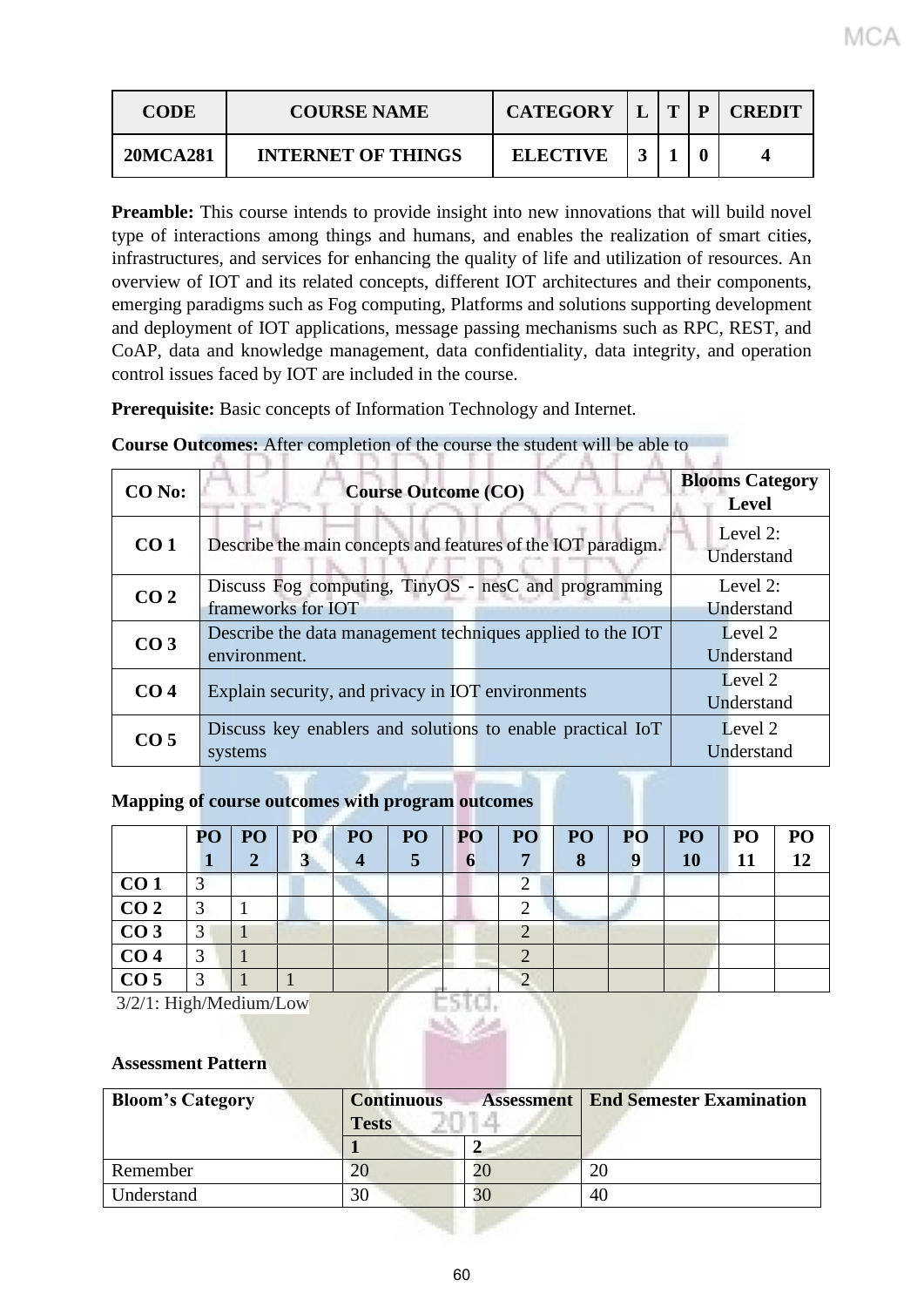| Apply    |  |  |
|----------|--|--|
| Analyse  |  |  |
| Evaluate |  |  |
| Create   |  |  |

MCJ

# **Mark Distribution**

| <b>Total</b><br><b>Marks</b> | CIE | <b>ESE</b> | ESE<br><b>Duration</b> |
|------------------------------|-----|------------|------------------------|
| .00                          |     | hU         | 3 hours                |

# **Continuous Internal Evaluation Pattern:**

| Attendance                             | $\therefore$ 8 marks |
|----------------------------------------|----------------------|
| Continuous Assessment Test (2 numbers) | $: 20$ marks         |
| Assignment/Quiz/Course project         | $: 12$ marks         |

**End Semester Examination Pattern:** There will be two parts; Part A and Part B. Part A contain 10 compulsory short answer questions, 2 from each module. Each question carries 3 marks. Part B contains 2 questions from each module of which student should answer any one. Each question can have a maximum of 2 subdivisions and carry 6 marks.

# **Course Level Assessment Questions**

# **Course Outcome 1 (CO1):**

- 1. Compare SOA-based architecture and API-oriented architecture.
- 2. Neatly sketch the open IOT architecture for IOT/CLOUD convergence.
- 3. List and explain the applications of device/cloud collaboration.

# **Course Outcome 2 (CO2)**

- 1. What are the advantages associated with Fog computing?
- 2. Comment on the four broad requirements that motivate the design of TinyOS.
- 3. Summarize the communication paradigms and technologies used in resourceconstrained environments.

# **Course Outcome 3(CO3):**

- 1. Explain stream and stream processing in IOT.
- 2. Write and explain the algorithm for distributed anomaly detection by clustering ellipsoids.
- 3. Discuss the general architecture of a stream-processing system in IOT.

# **Course Outcome 4 (CO4):**

- 1. Give an overview on the security requirements of IOT.
- 2. How can you nullify the impact of fault in high-availability cluster?
- 3. Explain the BCK with pre-shared keys for TinyTO.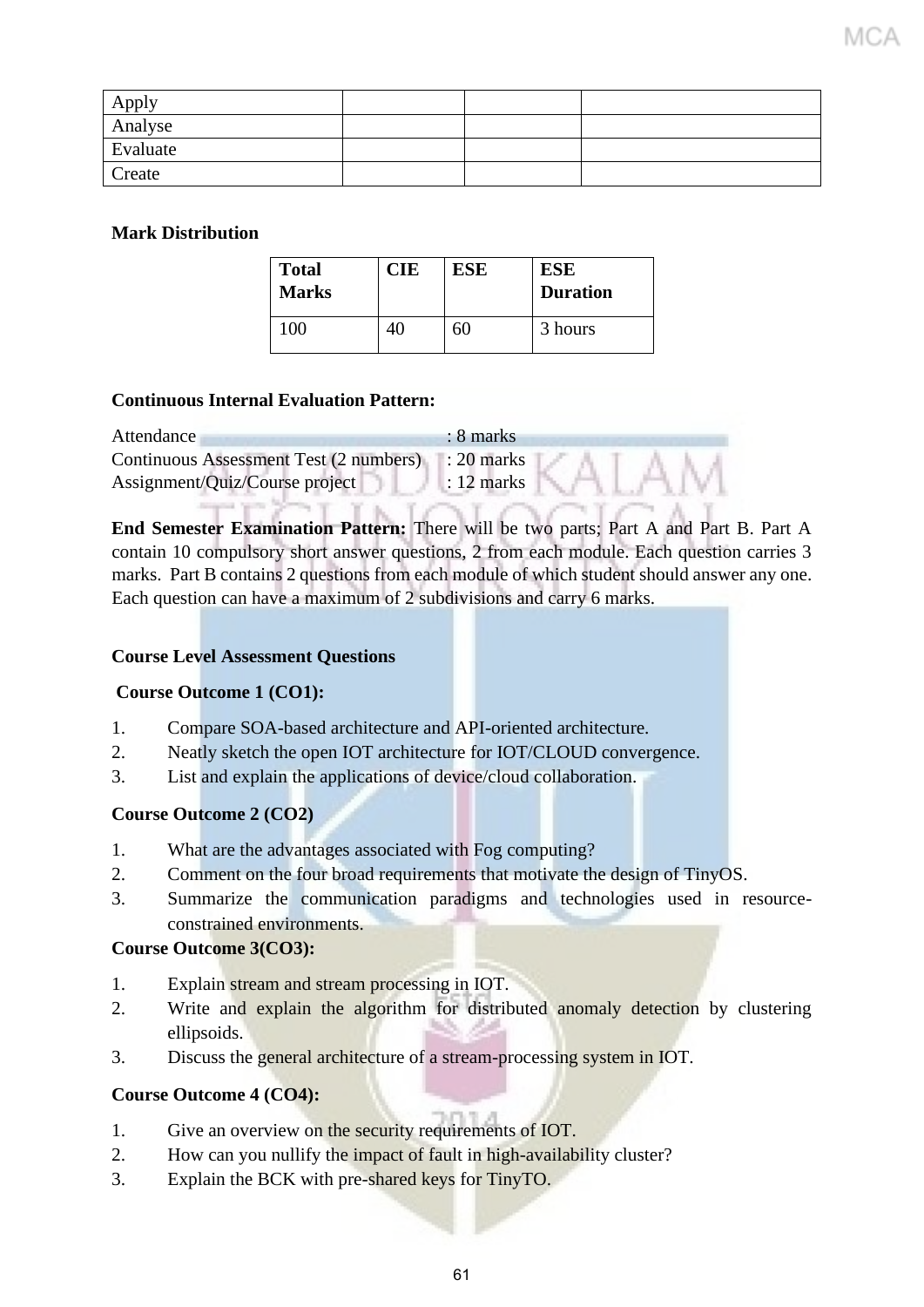# **Course Outcome 5 (CO5):**

- 1. Give an overview on the Wired Gateway Interfaces.
- 2. List the features to select the gateway hardware.
- 3. List the steps to prepare Raspberry Pi for the execution.

# **Model Question Paper Course Code: 20MCA281**

# **Course Name: INTERNET OF THINGS**

## **Max. Marks :60 Duration: 3 Hrs**

#### **Part A**

 *Answer all questions. Each question carries 3 marks (10 \* 3 = 30 Marks)*

- 1. What do you mean by computation offloading?
- 2. Explain the framework that enables collaboration between smart mobile devices and cloud.
- 3. Outline the major challenges faced in the Fog paradigm.
- 4. Explain Polyglot Programming.
- 5. Which are the challenges faced by stream-processing systems?
- 6. Explain anomaly detection and categorize anomalies in the data.
- 7. List the different ways that an IOT gateway can extend connectivity to nodes.
- 8. Write the advantages of obfuscation and diversification techniques.
- 9. Explain Inter-Integrated Circuit  $(I<sup>2</sup>C)$  or Two Wire Interface (TWI).
- 10. Write a short note on Zigbee.

## **Part B**

## *Answer all questions. Each question carries 6 marks. (5 \* 6 = 30 Marks)*

- 11. Explain the taxonomy of Resource Management in IOT. (6 Marks) OR
- 12. Draw and explain the state diagram of the open IOT services life cycle.(6 Marks)
- 13. a. Comment on the four broad requirements that motivate the design of TinyOS

(3 Marks)

b. Describe the design decisions for nesC. (3 Marks)

# OR

14. List the features in coordination languages - Linda, eLinda, Orc, and Jolie

(6 Marks)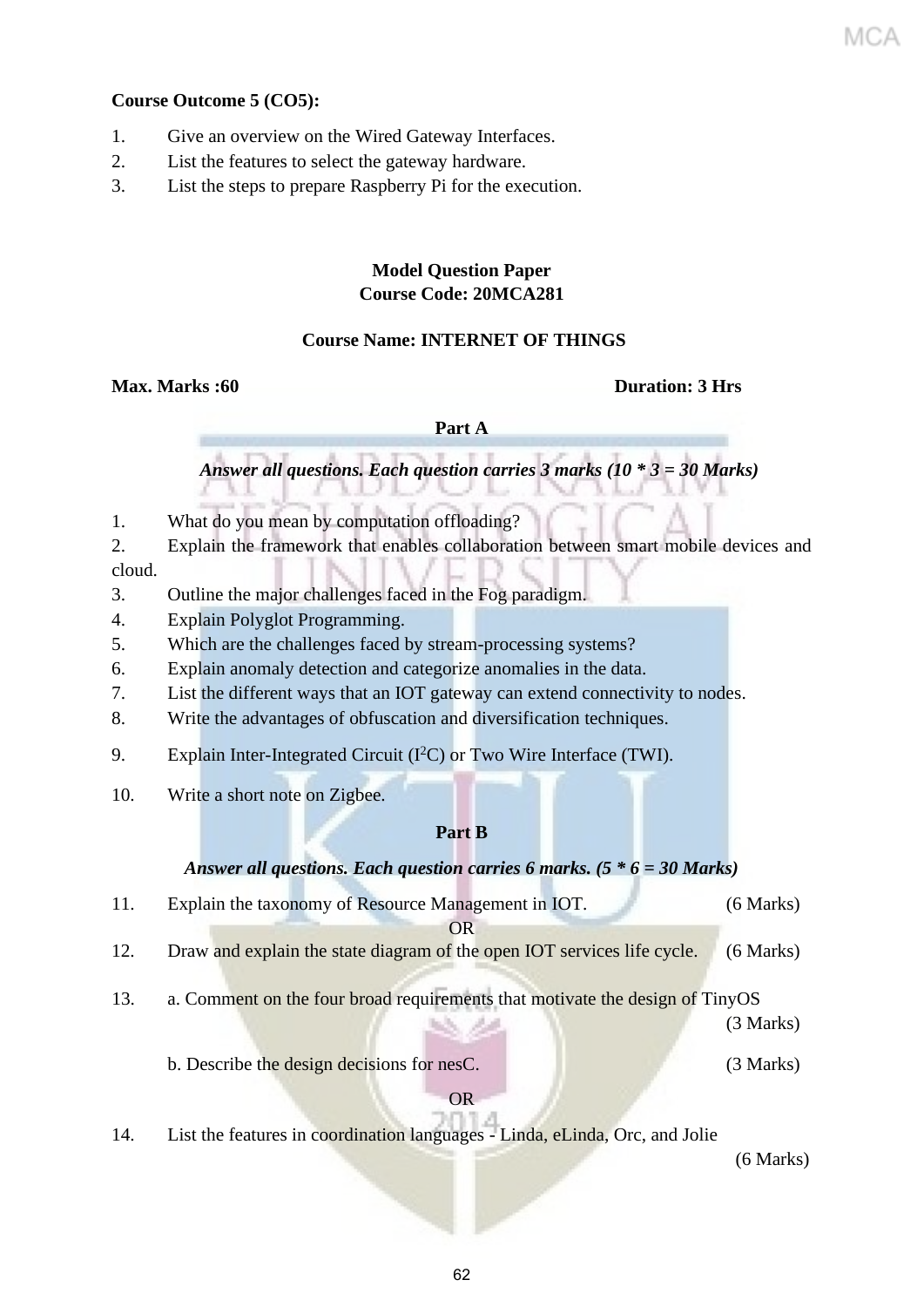15. Compare Stream Management System (DSMS) and Complex Event Processing (CEP). (6 Marks)

# OR

- 16. Describe hyper ellipsoidal model for anomaly detection. (6 Marks)
- 17. Describe the error detection techniques which are applicable in the context of an IOT. (6 Marks)

## OR

18. Explain the Station-to-Station protocol (STS) and the two main shortcomings of STS.

(6 Marks)

19. Discuss the sensors required to build the environmental-sensing IoT gateway device for weather monitoring. (6 Marks)

# 20. List and explain the six steps for the development of a sensor project. (6 Marks)

OR

## **Syllabus**

#### **Module 1 (9 Hours)**

Overview of Internet of Things: Open-source semantic web infrastructure for managing IOT resources in the Cloud - Device/Cloud Collaboration framework for intelligence applications.

**Module 2 (11 Hours)**

Introduction to Fog Computing: principles, architectures, and applications. TinyOS – NesC, Programming frameworks for Internet of Things

## **Module 3 (8 Hours)**

Stream processing in IoT: foundations, state-of-the-art, and future directions - A framework for distributed data analysis for IoT

ESIG.

## **Module 4 (9 Hours)**

Security and privacy in the Internet of Things- Internet of Things - robustness and reliability. TinyTO: two-way authentication for constrained devices in the Internet of Things - Obfuscation and diversification for securing the Internet of Things

A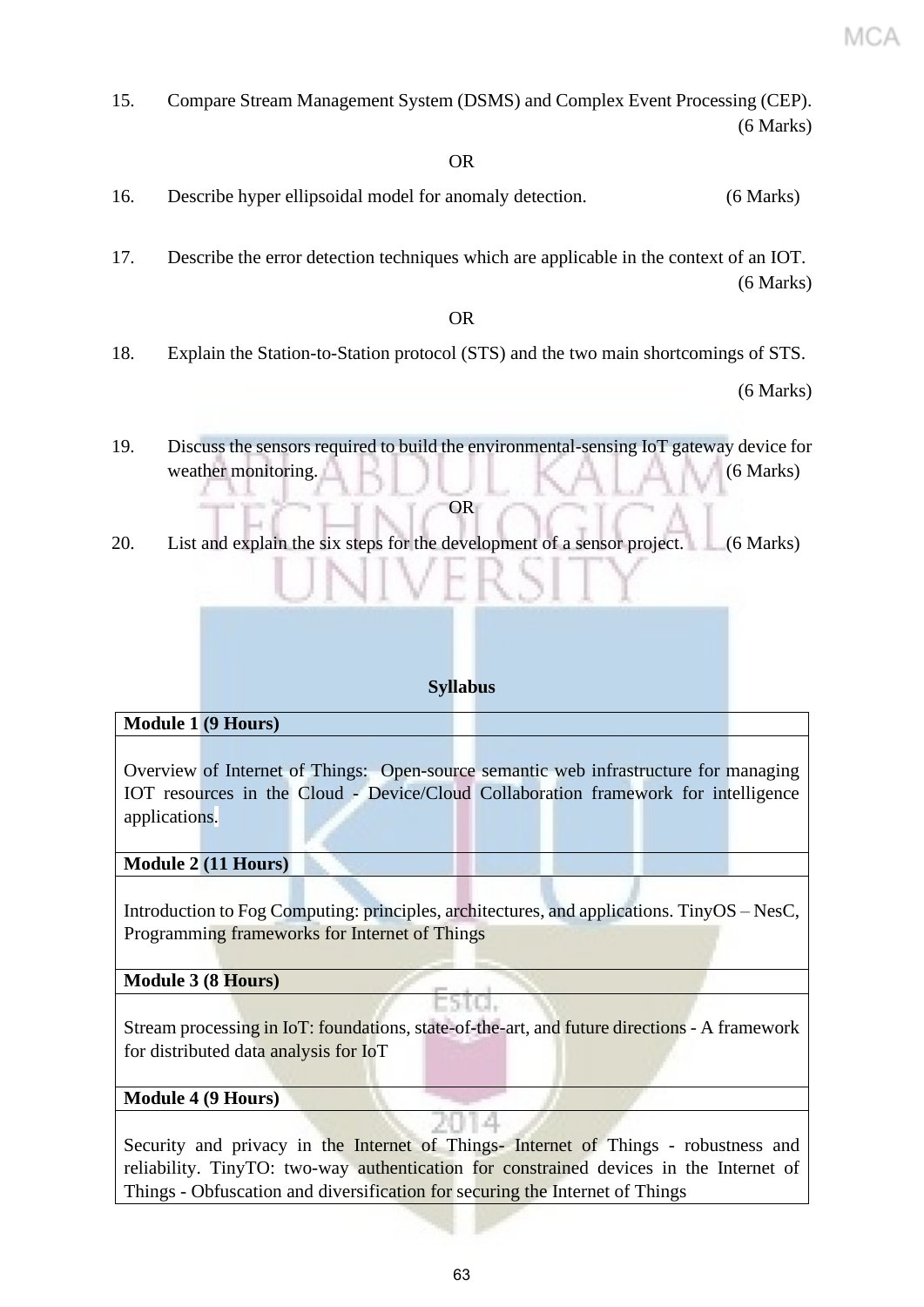**Module 5 (8 Hours)**

Creating a simple IoT project - Preparing Raspberry Pi – Interfacing the hardware - Internal representation of sensor values- Persisting data - Creating the actuator project - Creating a controller.

More detailed knowledge may be acquired through seminars, assignments and talks by eminent external experts and also by implementing a micro project.

Any one of the following or similar micro projects may be given as part of the course.

- 1. Smart Gas Leakage Detector
- 2. Night Patrol at home

# **Text Books**

1. RajkumarBuyya; Amir VahidDastjerdi , "Internet of Things", Morgan Kaufmann, 2016

# **Reference Books**

1. Peter Waher, "Learning Internet of Things", Packt Publishing, 2015

2. S. SitharamaIyengar; Nandan Parameswaran; Vir V. Phoha; N. Balakrishnan; Chuka Okoye, "Fundamentals of Sensor Network Programming: Applications and Technology", Wiley, December 14, 2010

3. Robert Stackowiak, Art Licht, VenuMantha, Louis Nagode, "Big Data and The Internet of Things: Enterprise Information Architecture for A New Age", Apress, 2015

## **Web Resources**

1. https://www.coursera.org/specializations/internet-of-things

2.<http://web.mit.edu/professional/digital-programs/courses/IoT>

# **Course Contents and Lecture Schedule**

| N <sub>0</sub> | <b>Topic</b>                                                                                                                               | No. of<br><b>Lectures</b> |
|----------------|--------------------------------------------------------------------------------------------------------------------------------------------|---------------------------|
|                | <b>Introduction (9 Hours)</b>                                                                                                              |                           |
| 1.1            | Internet of things- definition, evolution. Applications -Smart home<br>applications, Health care, Elder care, Traffic surveillance.        |                           |
|                | SOA -Based Architecture, API oriented Architecture, Resource<br>Management.                                                                |                           |
|                | Computational Offloading, Identification and Resource/Service<br>Discovery, IOT Data Management and Analytics, IOT and the<br><b>CLOUD</b> |                           |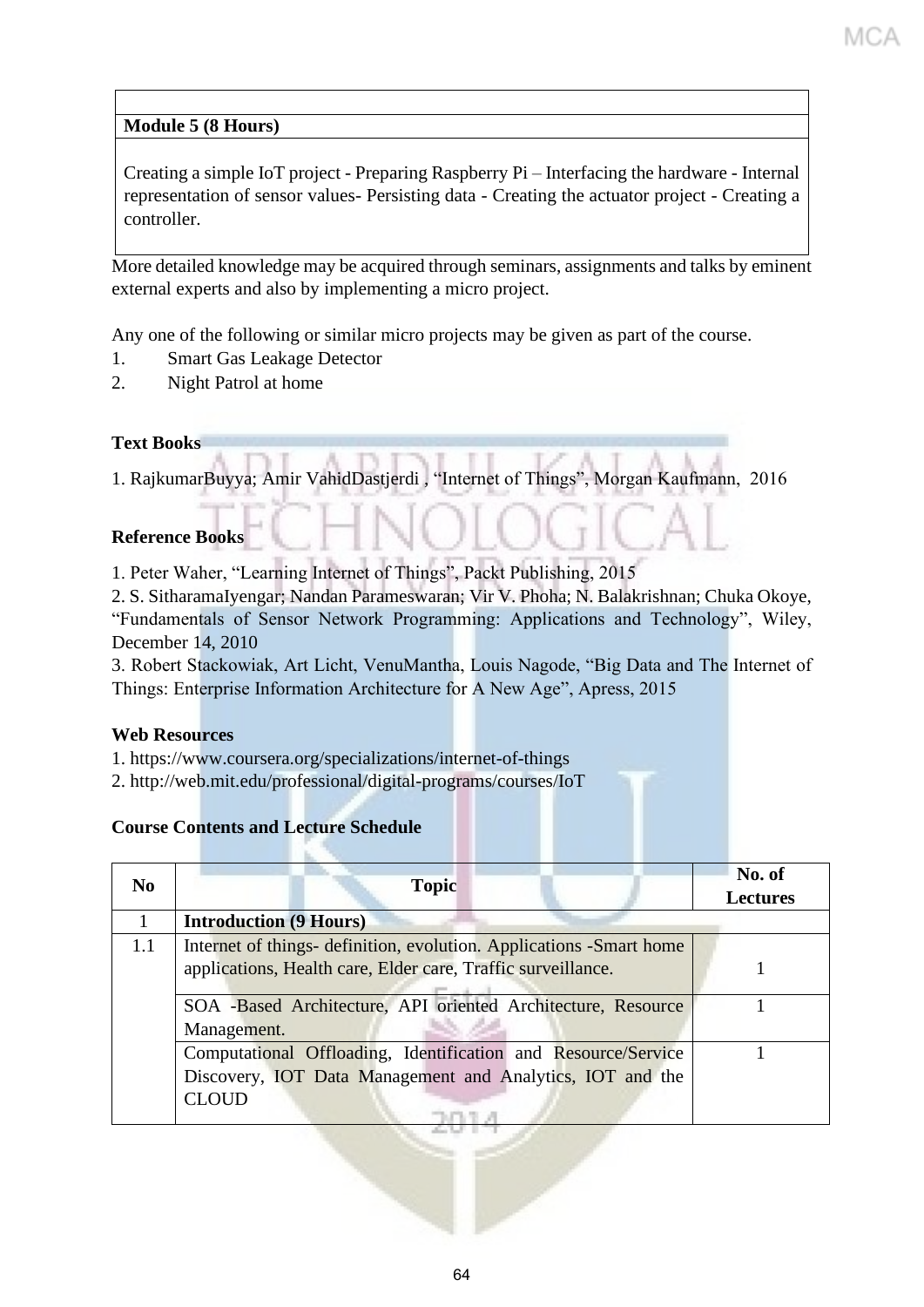| 1.2                   | Open IOT architecture for IOT/Cloud convergence, Sensor<br>middleware, Cloud computing infrastructure, Directory service,<br>Global Scheduler, Local Scheduler component, Service delivery<br>and utility manager |              |
|-----------------------|-------------------------------------------------------------------------------------------------------------------------------------------------------------------------------------------------------------------|--------------|
|                       | Workflow of open IOT platform, Scheduling process and IOT<br>Services lifecycle, State diagram of the Open IOT Services lifecycle<br>within the scheduler module                                                  | 1            |
|                       | Scheduling and resource management, Resource optimization<br>schemes, Caching technique                                                                                                                           | 1            |
|                       | Service creation flowchart, Comparison of cost - with cache server<br>and public cloud data-score                                                                                                                 | $\mathbf{1}$ |
| 1.3                   | Runtime adaptation engine, Device/cloud collaboration framework                                                                                                                                                   | 1            |
|                       | applications of device/cloud collaboration, Semantic QA cache                                                                                                                                                     | 1            |
| $\overline{2}$<br>2.1 | <b>Programming frameworks (11 Hours)</b><br>Introduction to Fog Computing: principles, architectures, and<br><b>Applications</b>                                                                                  | 1            |
|                       | Motivating scenario for Fog Computing, Advantages of Fog<br>Computing, Reference architecture of Fog Computing                                                                                                    | 1            |
|                       | Software-Defined Resource management layer,<br>Services<br>of<br>Software-Defined Resource management layer, Applications of<br>Fog Computing.                                                                    | $\mathbf{1}$ |
| 2.2                   | History of TinyOS, Implementation, Requirements motivating the<br>design of TinyOS, Component Model, Interfaces.<br><b>TinyOS</b><br>computational concepts                                                       | 1            |
|                       | Overview of TinyOS Execution Model, Concurrency, TinyOS<br>Theory of Execution: Events & Tasks, TinyOS Architecture.<br>TinyOS-Programming Model.                                                                 | 1            |
| 2.3                   | nesC design, Component Implementation, Design Decisions for<br>nesC, Module Components, Configuration Components                                                                                                  | 1            |
|                       | Whole-Program Analysis, Detecting Race Conditions, Dealing with<br>Race Conditions, Issues for nesC.                                                                                                              | 1            |
| 2.4                   | Overview of Embedded Programming Languages- nesC, Keil C,<br>Dynamic C, B#, Message Passing in Devices-Remote Procedure<br>Call (RPC), Lightweight RPC (LRPC)                                                     | 1            |
|                       | Representational state transfer (REST), Computational REST<br>(CREST), Constrained Application Protocol(CoAP), Comparison<br>of HTTP and CoAP, Advantages of CoAP                                                 | 1            |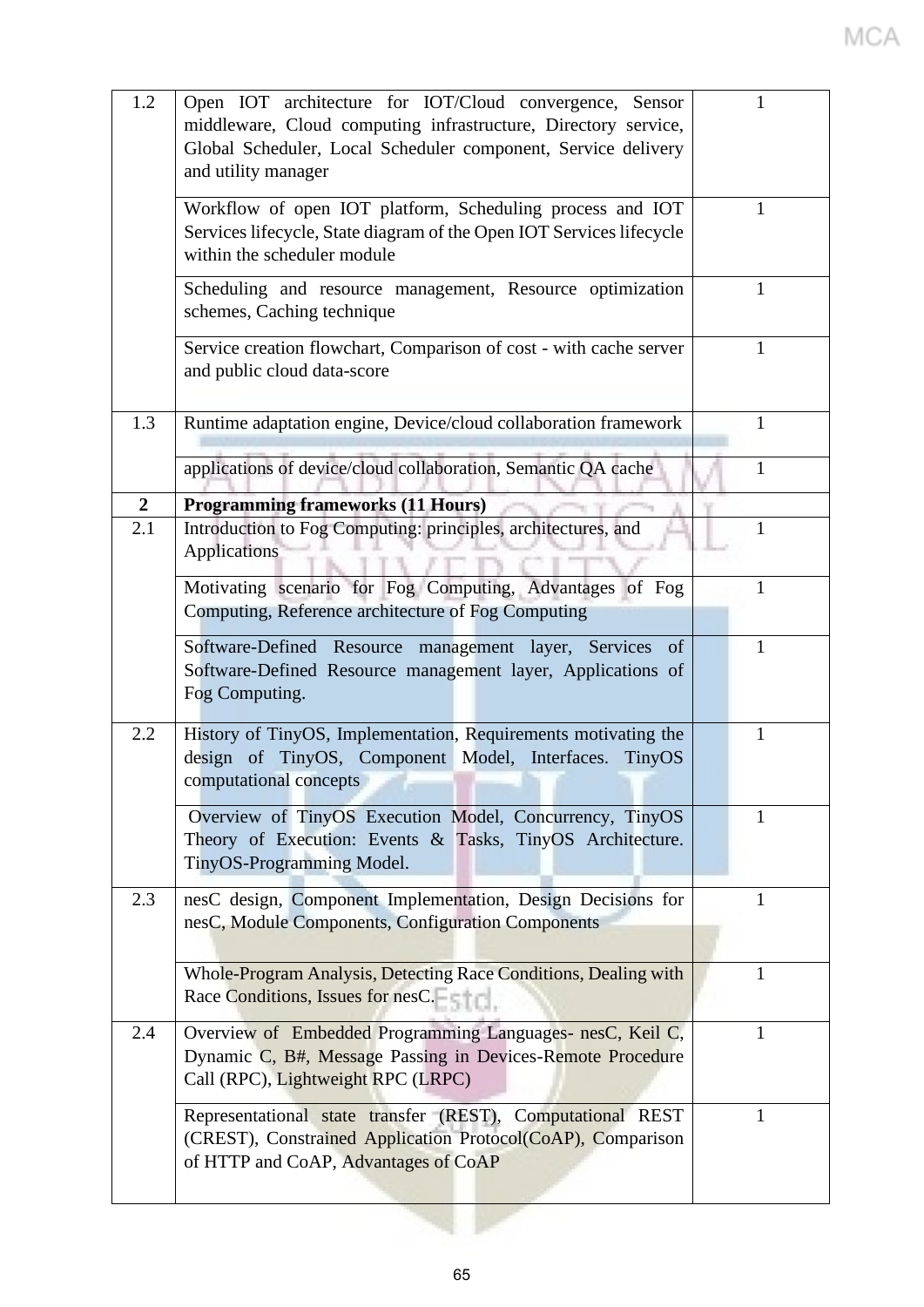|                         | Coordination Languages- Orchestration, Choreography, Linda and<br>eLinda, Orc, Features of Orc, Java Orchestration Language<br>Interpreter Engine (Jolie), Polyglot Programming, Inverse pyramid<br>for Polyglot Programming. |              |
|-------------------------|-------------------------------------------------------------------------------------------------------------------------------------------------------------------------------------------------------------------------------|--------------|
|                         |                                                                                                                                                                                                                               |              |
|                         | Features of programming frameworks for IOT, IOT programming<br>approaches, Existing IOT frameworks                                                                                                                            | 1            |
| $\overline{\mathbf{3}}$ | Data management techniques (8 Hours)                                                                                                                                                                                          |              |
| 3.1                     | Stream, Stream Processing, Data Stream Management System<br>(DSMS)                                                                                                                                                            | 1            |
|                         | Complex Event Processing (CEP), differences between two use-<br>cases of Stream Processing: DSMS and CEP                                                                                                                      | 1            |
|                         | The characteristics of stream data in IOT, general architecture of a<br>stream-processing system in IOT                                                                                                                       | 1            |
|                         | Continuous logic processing system, challenges in stream-<br>processing systems.                                                                                                                                              | 1            |
| 3.2                     | Anomaly detection, problem statement and definitions                                                                                                                                                                          | 1            |
|                         | Hyper ellipsoidal anomaly detection                                                                                                                                                                                           | 1            |
|                         | Distributed anomaly detection                                                                                                                                                                                                 | 1            |
|                         | Clustering ellipsoids, incremental local modeling                                                                                                                                                                             | $\mathbf{1}$ |
| $\overline{\mathbf{4}}$ | <b>Security and privacy (9 Hours)</b>                                                                                                                                                                                         |              |
| 4.1                     | security<br>threats, IOT security requirements,<br><b>IOT</b><br>security<br>frameworks for IOT, IOT security overview, IOT gateways and<br>security, IOT routing attacks                                                     | 1            |
|                         | Security frameworks for IOT - Lightweight cryptography,<br>asymmetric LWC algorithms, privacy in IOT networks                                                                                                                 | 1            |
| 4.2                     | IOT characteristics and reliability issues, reliability challenges                                                                                                                                                            | 1            |
|                         | Addressing reliability, security aspects and solutions                                                                                                                                                                        | 1            |
| 4.3                     | TinyTO: Two-way authentication for constrained devices in the<br><b>Internet of Things</b>                                                                                                                                    | 1            |
|                         | TinyTO protocol                                                                                                                                                                                                               | 1            |
|                         | BCK with pre-shared keys for TinyTO, handshake implementation                                                                                                                                                                 | 1            |
| 4.4                     | network stack and access protocols, Obfuscation and<br><b>IOT</b><br>diversification techniques                                                                                                                               | $\mathbf{1}$ |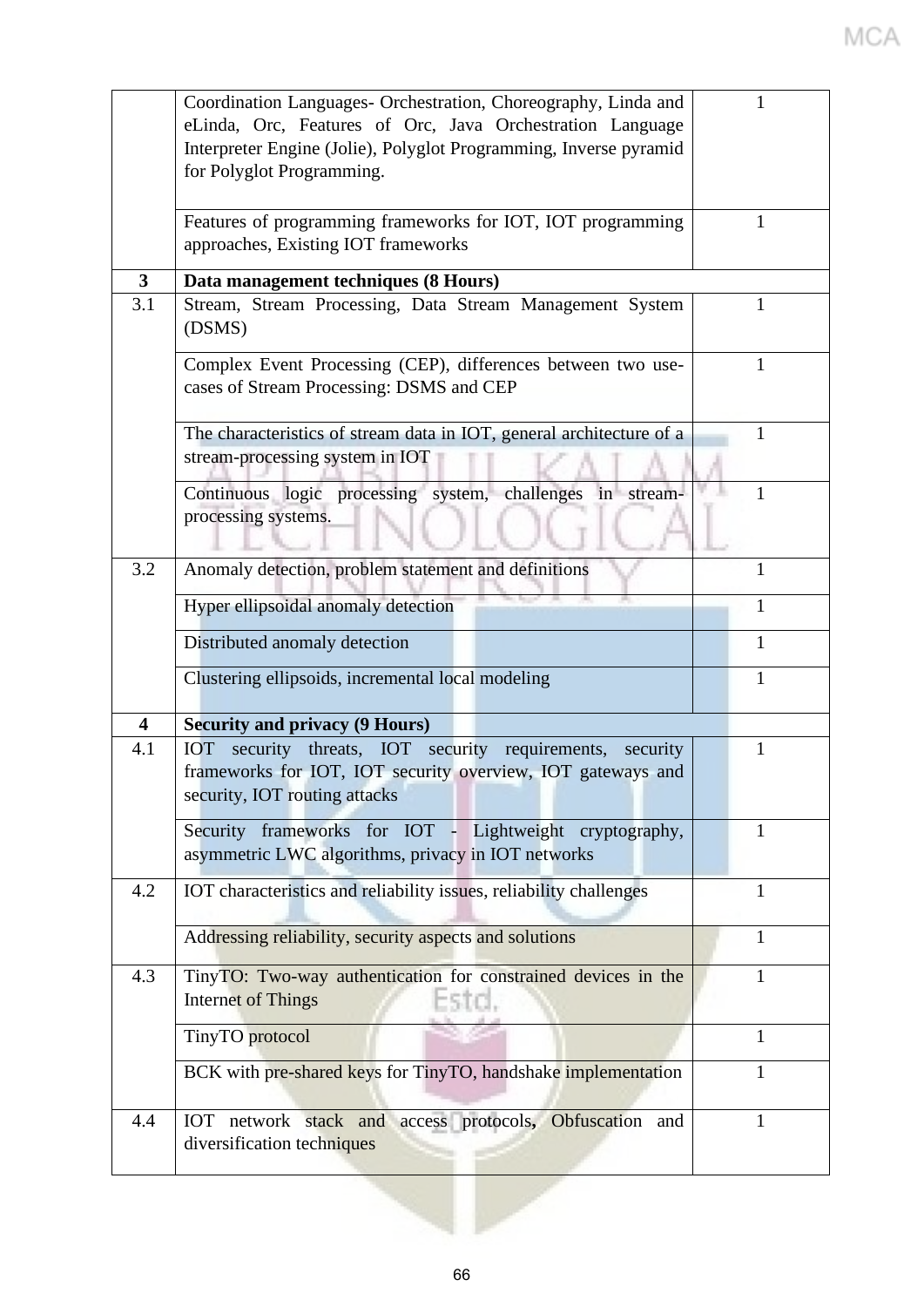|                | Enhancing the security in IOT using obfuscation and diversification<br>techniques, motivations and limitations, different use-case<br>scenarios on software diversification and obfuscation. |   |
|----------------|----------------------------------------------------------------------------------------------------------------------------------------------------------------------------------------------|---|
| 5 <sup>5</sup> | <b>IoT</b> Implementation (8 Hours)                                                                                                                                                          |   |
| 5.1            | Three key components to an IOT architecture, Sensor to gateway<br>communication - wired gateway interfaces, wireless gateway<br>interfaces                                                   | 1 |
|                | Sensors - sensors required to build the environmental-sensing IOT<br>gateway device for weather monitoring                                                                                   | 1 |
|                | Gateway, Gateway hardware, Gateway software                                                                                                                                                  | 1 |
|                | Data transmission - advanced message queuing protocol, backend<br>processing, to CLOUD or not to cloud                                                                                       | 1 |
| 5.2            | Creating a simple sensor project - Preparing Raspberry Pi - Clayster<br>libraries                                                                                                            | 1 |
|                | Hardware, Interfacing the hardware - Internal representation of<br>sensor values- Persisting data                                                                                            | 1 |
|                | External representation of sensor values, Exporting sensor data                                                                                                                              | 1 |
|                | Creating the actuator project – Hardware, Interfacing the hardware,<br>Creating a controller                                                                                                 | 1 |

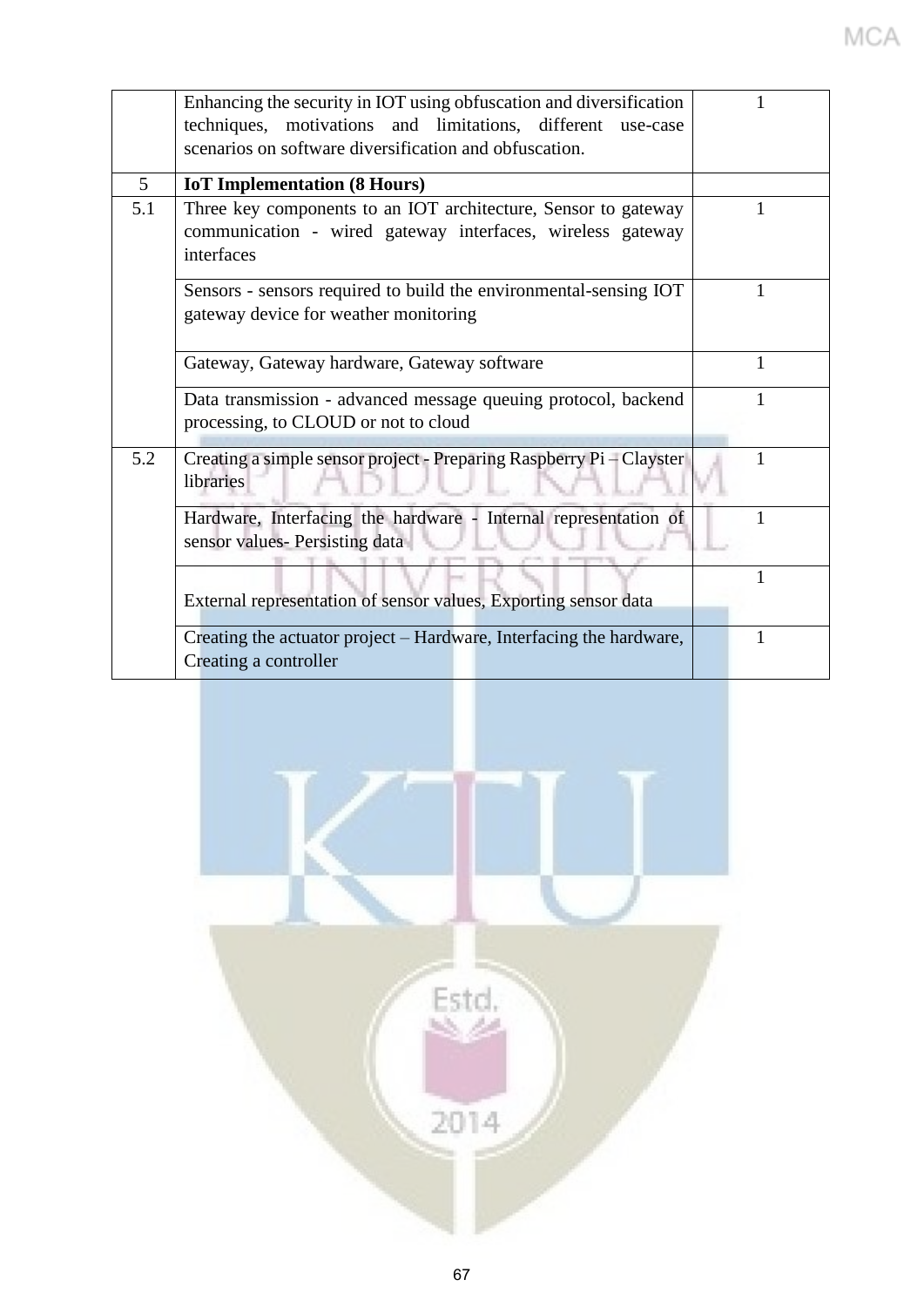| <b>20MCA283</b> | <b>DEEP LEARNING</b> | <b>CATEGORY</b> | m | <b>CREDIT</b> |
|-----------------|----------------------|-----------------|---|---------------|
|                 |                      | <b>ELECTIVE</b> |   |               |

MG.

**Preamble:** This course intends to provide insight into deep learning. This topic is currently a much sought-after skill and is under active research.Students have to refer appropriate research papers and multiple books to get in-depth knowledge about the topics**.** Instructors may give suitable programming assignments to augment the material covered in the classroom.

Prerequisite: Basic concepts of linear algebra, probability and optimization.

**Course Outcomes:** After the completion of the course the student will be able to

| CO No.          | <b>Course Outcome (CO)</b>                   | <b>Bloom's Category Level</b> |  |  |
|-----------------|----------------------------------------------|-------------------------------|--|--|
| CO <sub>1</sub> | Explain the basic concepts of deep learning. | Level 2:                      |  |  |
|                 |                                              | Understand                    |  |  |
| CO <sub>2</sub> | Design neural networks using TensorFlow      | Level 3:                      |  |  |
|                 |                                              | Apply                         |  |  |
| CO <sub>3</sub> | Solve real world problems with CNN.          | Level 3:                      |  |  |
|                 |                                              | Apply                         |  |  |
| CO <sub>4</sub> |                                              | Level 3:                      |  |  |
|                 | Solve real world problems with RNN.          | Apply                         |  |  |
| CO <sub>5</sub> | Describe the concepts of GAN.                | Level 2:                      |  |  |
|                 |                                              | Understand                    |  |  |

# **Mapping of course outcomes with program outcomes**

|                 | PO | PO <sub>1</sub> | PO <sub>1</sub>   | PO <sub>1</sub> | PO | PO | PO | P <sub>O</sub> | PO       | <b>PO</b> | P <sub>O</sub> | PO |
|-----------------|----|-----------------|-------------------|-----------------|----|----|----|----------------|----------|-----------|----------------|----|
|                 |    |                 | 2                 |                 |    | 6  |    | $\bullet$      | $\bf{Q}$ | 10        |                |    |
| CO <sub>1</sub> |    |                 |                   |                 |    |    |    |                |          |           |                |    |
| CO <sub>2</sub> |    |                 |                   |                 |    |    |    |                |          |           |                |    |
| CO <sub>3</sub> | 3  |                 | っ                 |                 |    |    |    |                |          |           |                |    |
| CO <sub>4</sub> |    |                 | $\mathbf{\Omega}$ |                 |    |    |    |                |          |           |                |    |
| CO <sub>5</sub> | ◠  |                 |                   |                 |    |    |    |                |          |           |                |    |

3/2/1: High/Medium/Low

## **Assessment Pattern**

| <b>Bloom's</b>  | <b>Continuous Assessment</b><br><b>Tests</b> | <b>End Semester</b> |                    |  |  |  |  |
|-----------------|----------------------------------------------|---------------------|--------------------|--|--|--|--|
| <b>Category</b> |                                              | $\mathbf 2$         | <b>Examination</b> |  |  |  |  |
| Remember        | 15                                           | 15                  | 10                 |  |  |  |  |
| Understand      | 25                                           | 25                  | 30                 |  |  |  |  |
| Apply           | 10                                           | 10                  | 20                 |  |  |  |  |
| Analyze         |                                              |                     |                    |  |  |  |  |
| Evaluate        |                                              |                     |                    |  |  |  |  |
| Create          |                                              |                     |                    |  |  |  |  |
|                 |                                              |                     |                    |  |  |  |  |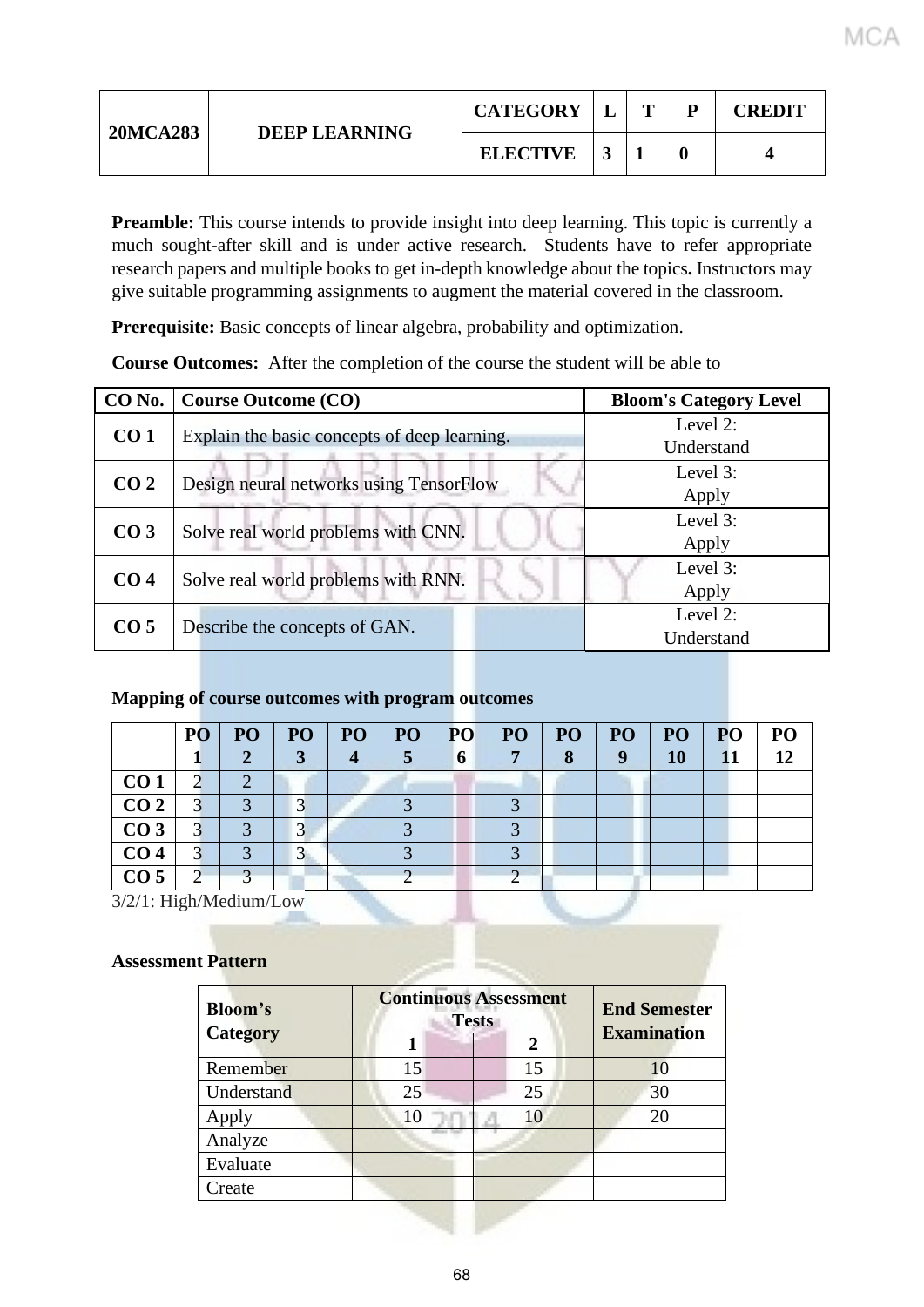# **Mark distribution**

| <b>Total</b><br><b>Marks</b> | CIE | <b>ESE</b> | ESE<br><b>Duration</b> |
|------------------------------|-----|------------|------------------------|
| $100^{\circ}$                |     | 60         | 3 hours                |

# **Continuous Internal Evaluation Pattern:**

| Attendance                                        | $: 8$ marks |
|---------------------------------------------------|-------------|
| Continuous Assessment Test (2 numbers) : 20 marks |             |
| Assignment/Quiz/Course project                    | : 12 marks  |

**End Semester Examination Pattern:** There will be two parts; Part A and Part B. Part A contains 10 compulsory short answer questions, 2 from each module. Each question carries 3 marks. Part B contains 2 questions from each module of which student should answer any one. Each question can have maximum 2 sub-divisions and carry 6 marks

# **Course Level Assessment Questions**

# **Course Outcome 1 (CO1):**

- 1. Describe the model of a biological neuron.
- 2. Explain Perceptron learning algorithm.
- 3. Explain the role of batch normalization in training a neural network.

## **Course Outcome 2 (CO2)**

- 1. Draw and demonstrate the VGG-16 architecture.
- 2. Sketch the AlexNet architecture and explain its functionalities.

# **Course Outcome 3(CO3):**

- 1. Design a convolutional neural network which can classify MNIST handwritten data.
- 2. An input image has been converted into a matrix of size 12 X 12 along with a filter of size 3 X 3 with a Stride of 1. Determine the size of the convoluted matrix.
- 3. Why do we prefer Convolutional Neural networks (CNN) over Artificial Neural networks (ANN) for image data as input?

# **Course Outcome 4 (CO4):**

1. You are given an image data set with 10 classes. Describe how you will use deep learning to build a classifier.

Estd.

2014

2. Design a system to generate deep fakes from an image.

# **Course Outcome 5 (CO5):**

- 1. Describe auto encoders and how they help in dimensionality reduction.
- 2. Explain how GANS work.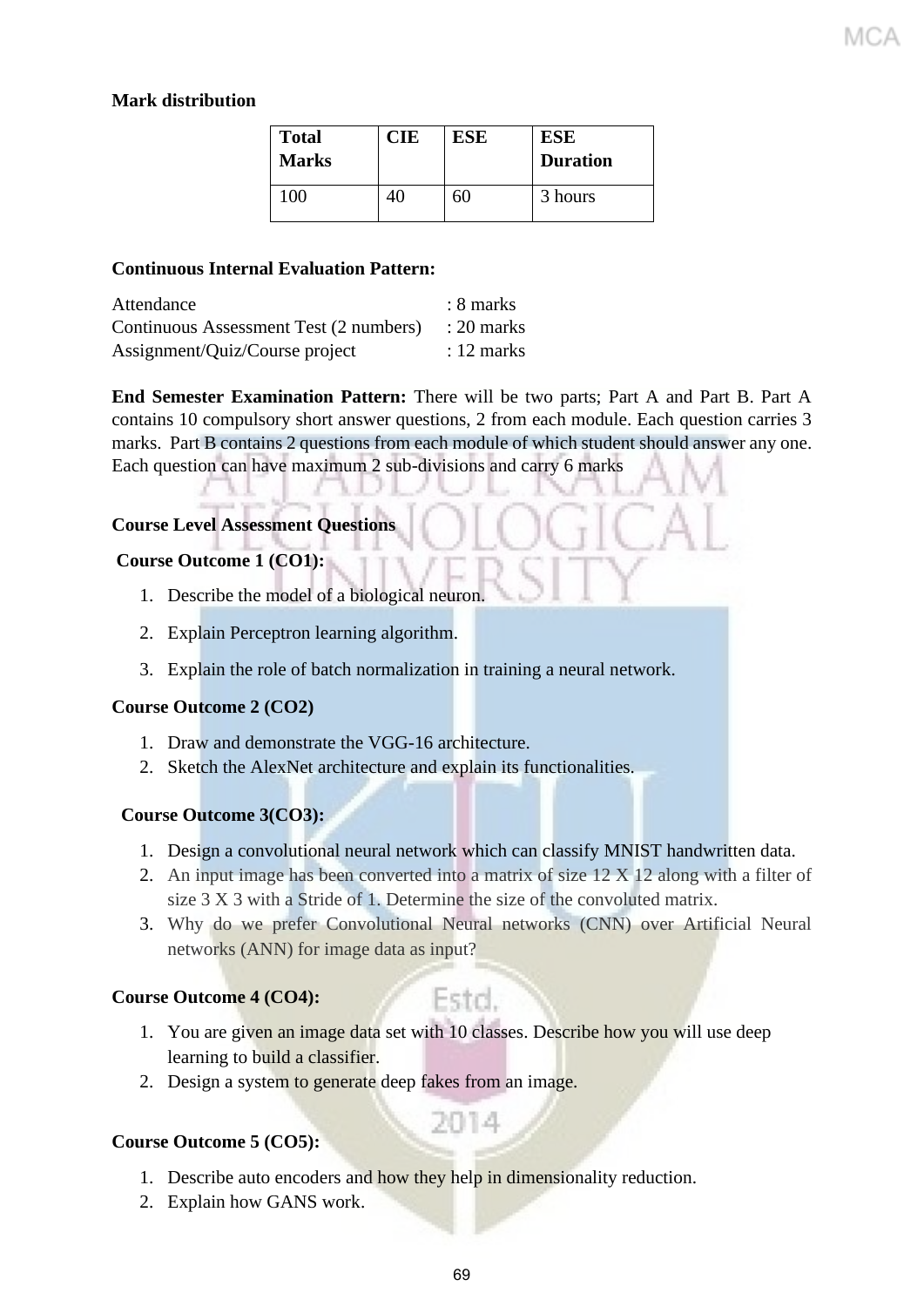# **Model Question Paper Course Code: 20MCA283**

#### **Course Name: DEEP LEARNING**

# **Max. Marks :60 Duration: 3 Hrs**

#### **Part A**

#### *Answer all questions. Each question carries 3 marks (10 \* 3 = 30 Marks)*

- 1. Describe sigmoid activation functions.
- 2. Write the gradient descent algorithm.
- 3. Explain with an example how graphs are stored and represented in TensorFlow.
- 4. Discuss how graph representation can accelerate computing models.
- 5. Describe the VGG 16 architecture.
- 6. What is max pooling in the context of CNN?
- 7. Explain ReLU.
- 8. Explain the problem of vanishing gradients.
- 9. Write a note on auto encoders.
- 10. Explain the idea behind cross entropy.

## **Part B**

| 11. (a) Describe the model of a biological neuron.                           | 3 marks        |
|------------------------------------------------------------------------------|----------------|
| (b) Explain perceptron learning algorithm.                                   | 3 marks        |
| <b>OR</b>                                                                    |                |
| 12. With a suitable example explain how backpropagation works                | <b>6</b> marks |
|                                                                              |                |
| 13. Explain the role of batch normalization in training a neural network and |                |
| describe how to find out overfitting from training and validation curves     | 6 marks        |
| <b>OR</b>                                                                    |                |
| 14. Explain the ideas of Rank, Shape and Type with an example in the         |                |
| context of a Tensor Data Structure                                           | 6 marks        |
| 15. With a suitable numerical example illustrate convolution operation.      | 6 marks        |
| <b>OR</b>                                                                    |                |
| 16. Explain the architecture of AlexNet.                                     | 6 marks        |
|                                                                              |                |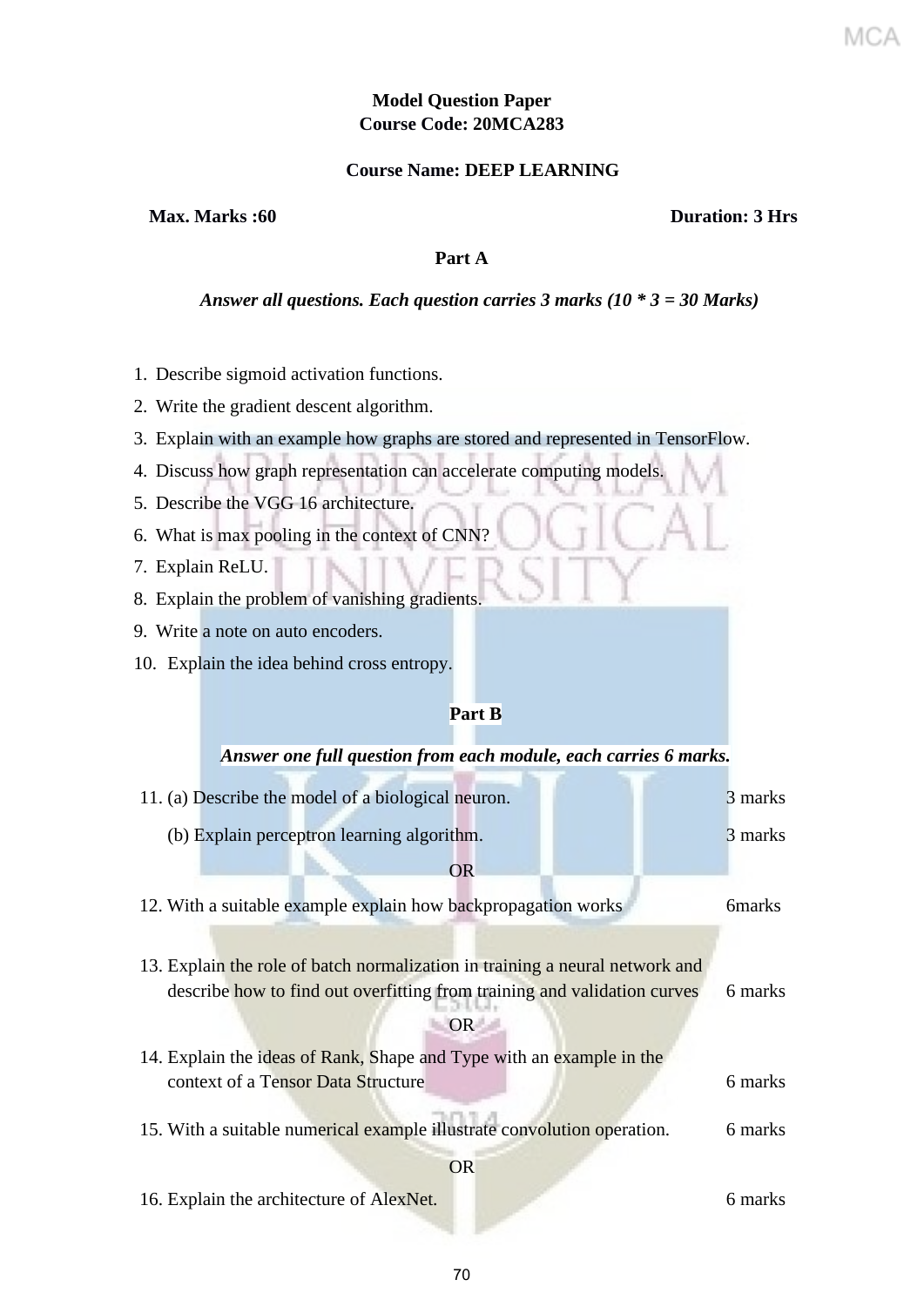| 17. Explain the idea of Truncated backpropagation through time. |         |  |
|-----------------------------------------------------------------|---------|--|
| OR                                                              |         |  |
| 18. Describe how LSTM works.                                    | 6 marks |  |
| 19. Distinguish between generative and discriminative models    | 6 marks |  |
| OR.                                                             |         |  |
| 20. Explain how a GAN is trained.                               | 6 marks |  |

# **Syllabus**

# **Module I (8 Hours)**

Review of Neural Networks: Model of a biological neuron, McCulloch Pitts Neuron, Activation Functions, Perceptron, Perceptron Learning Algorithm and Convergence, Multilayer Perceptron, Back propagation, Learning XOR, Sigmoid Neurons, Gradient Descent, Feed forward Neural Networks.

# **Module II (10 Hours)**

Training Neural Networks: Initialization, dropout, batch normalization and dropout, overfitting, underfitting, training and validation curves.

Data Visualization: Feature and weight visualization, tSNE.

Introduction to TensorFlow: graphs, nodes, Tensor data structures - rank, shape, type, Building neural networks with TensorFlow, Introduction to Keras.

# **Module III (10 Hours)**

Convolutional Neural Networks: Convolution operation, Convolutional layers in neural network, pooling, fully connected layers.

Case study: Architecture of Lenet, Alexnet and VGG 16

**Module IV (8 Hours)**

Recurrent Neural Networks: Back propagation, vanishing gradients, exploding gradients, truncated backpropagation through time, Gated Recurrent Units (GRUs), Long Short-Term Memory (LSTM) cells, solving the vanishing gradient problem with LSTMs.

# **Module V (9 Hours)**

Autoencoders, variational autoencoders.

Generative Adversarial Networks (GAN): Discriminative and generative models, GAN discriminator, GAN generator, upsampling, GAN Training, GAN challenges, loss functions, cross entropy, minimax loss, Wasserstein loss.

 *Programming assignments using TensorFlow maybe given at the end of each module to get hands on experience.*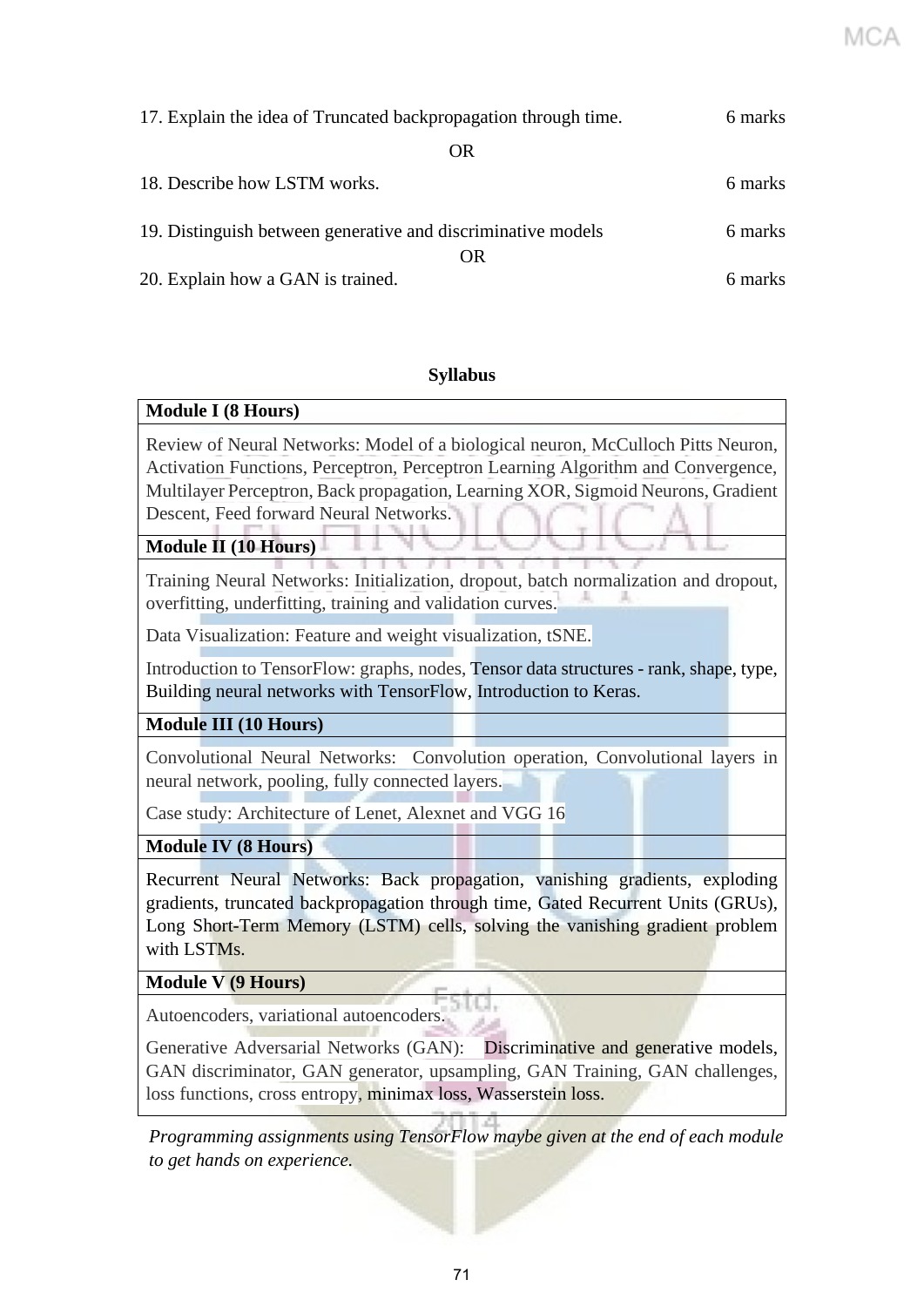# **Textbooks.**

- 1. Generative Deep Learning: David Foster, OReily, (2019)
- 2. [Deep Learning,](https://www.deeplearningbook.org/front_matter.pdf) Ian Goodfellow, Yoshua Bengio and Aaron Courville, MIT press (2016)
- 3. Hands on Machine Learning with Scikit Learn and TensorFlow, Aurélien Géron (2019)
- 4. Deep Learning Illustrated, Jon Krohn, Grant Beyleveld, Aglae Bassens, Pearson, 1<sup>st</sup> Edn., (2020)
- 5. Online book Dive Deep into Machine Learning at https://d2l.ai/

# **References**

# Module 1

- a. https://www.cse.iitm.ac.in/~miteshk/CS6910/Slides/Lecture2.pdf
- b. https://www.cse.iitm.ac.in/~miteshk/CS6910/Slides/Lecture3.pdf

## Module 2

- a. http://neuralnetworksanddeeplearning.com
- b. Hands on Machine Learning with Scikit Learn and TensorFlow, Aurélien Géron
- c. Probabilistic Machine Learning: An Introduction, Kevin Murphy
- d. https://www.researchgate.net/publication/228339739 Viualizing data using t-SNE

# Module 3

- a. https://www.cse.iitm.ac.in/~miteshk/CS7015/Slides/Teaching/pdf/Lecture11.pdf
- b. Convolutional neural networks for visual computing (Chapter 4), Ragav Venkatesan and Baoxin Li CRC press

# Module 4

- a. [On the difficulty of training RNNs:](https://arxiv.org/pdf/1211.5063.pdf) https://arxiv.org/pdf/1211.5063.pdf
- b. LSTM: A Search Space Odyssey: https://arxiv.org/abs/1503.04069
- c. Understanding Deriving and Extending the LSTM: https://r2rt.com/writtenmemories-understanding-deriving-and-extending-the-lstm.html
- d. Understanding LSTM Networks: http://colah.github.io/posts/2015-08- Understanding-LSTMs/
- e. https://www.cse.iitm.ac.in/~miteshk/CS7015/Slides/Teaching/pdf/Lecture14.pdf
- f. https://www.cse.iitm.ac.in/~miteshk/CS7015/Slides/Teaching/pdf/Lecture15.pdf

## Module 5

- a. GANs in Action: Deep Learning with Generative Adversarial Network Jakub Langgr, Vladimir Bok Fetd
- b. Generative Deep Learning: Teaching Machines to Paint, Write, Compose, and Play David Foster
- c. https://developers.google.com/machine-learning/gan

2014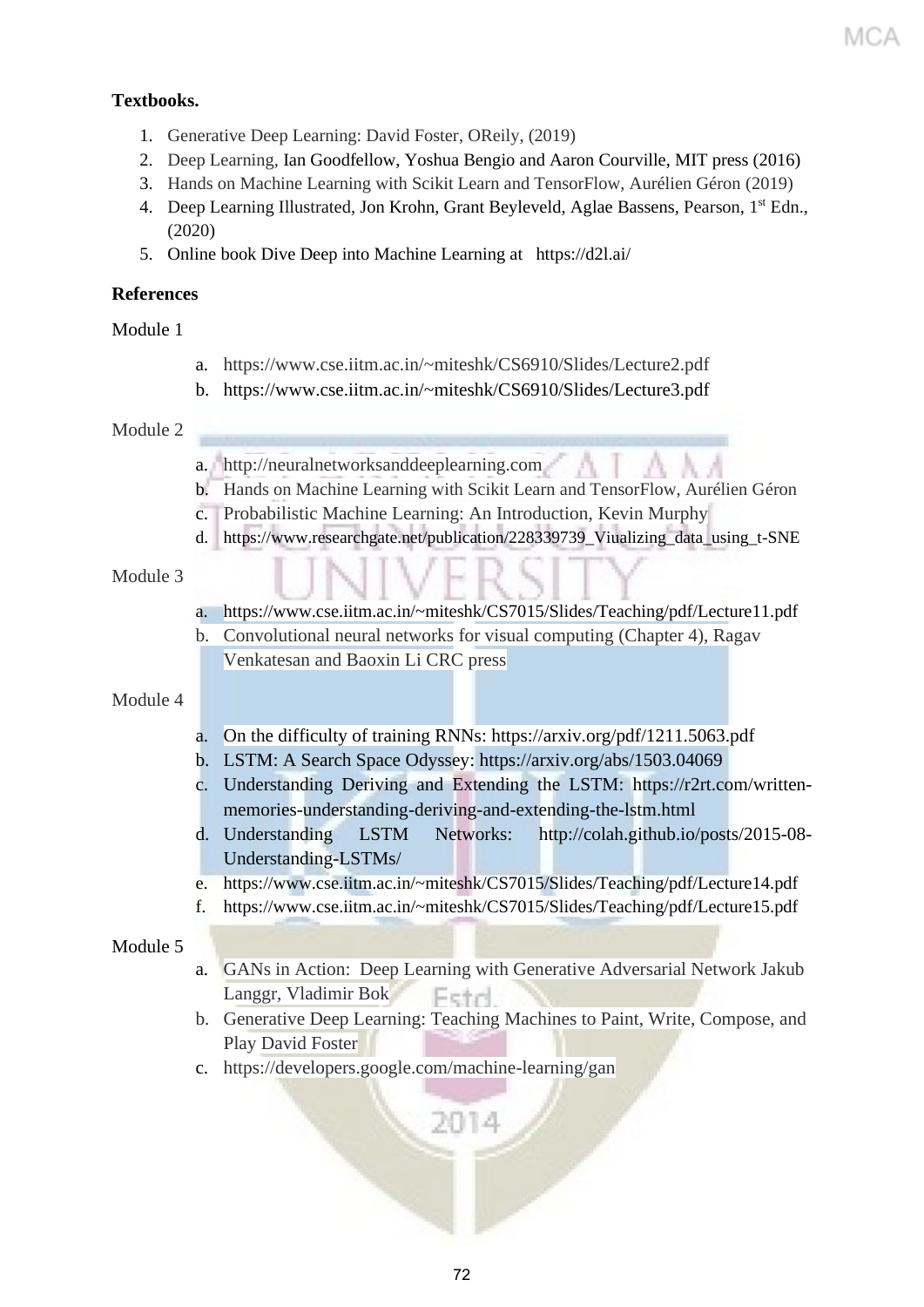#### **Course Contents and Lecture Schedule**

| N <sub>0</sub> | <b>Topic</b>                                                                     | No. of<br><b>Lectures</b> |
|----------------|----------------------------------------------------------------------------------|---------------------------|
| 1              | <b>Module 1</b>                                                                  | 8 Hours                   |
| 1.1            | Review of Neural Networks: Model of a biological neuron                          | 1                         |
| 1.2            | McCulloch Pitts Neuron, Activation functions                                     | 1                         |
| 1.3            | Perceptron, Perceptron Learning Algorithm                                        | 1                         |
| 1.4            | Convergence, Multilayer Perceptron                                               | 1                         |
| 1.5            | <b>Back</b> propagation                                                          | 1                         |
| 1.6            | Learning XOR, Sigmoid Neurons                                                    | 1                         |
| 1.7            | Gradient Descent, Feed forward Neural Networks                                   | $\overline{2}$            |
| 2              | <b>Module 2</b>                                                                  | 10 Hours                  |
| 2.1            | <b>Training Neural Networks</b>                                                  | 1                         |
| 2.2            | Initialization, Dropout                                                          | 1                         |
| 2.3            | Batch normalization and drop out                                                 | $\mathbf{1}$              |
|                | Over fitting, under fitting, training and validation curves, data                |                           |
| 2.4            | visualization, feature and weight visualization, tSNE                            | $\overline{2}$            |
|                | Introduction to TensorFlow, graphs, nodes, Tensor Data                           |                           |
| 2.5            | Structures - rank, shape, type                                                   | $\overline{2}$            |
| 2.6            | Building neural networks with tensor flow                                        | $\overline{2}$            |
| 2.7            | Introduction to Keras                                                            | 1                         |
| 3              | <b>Module 3</b>                                                                  | 10 Hours                  |
| 3.1            | Convolutional neural networks                                                    | 1                         |
| 3.2            | Convolution operation                                                            | $\overline{2}$            |
| 3.3            | Back propagation in multilayer neural networks                                   | $\mathbf{1}$              |
| 3.4            | Convolutional layers in neural network, pooling                                  | $\overline{2}$            |
| 3.5            | Fully connected layers                                                           | $\overline{2}$            |
| 3.6            | Case study: Architecture of Lenet, Alexnet and VGG 16                            | $\overline{2}$            |
| $\overline{4}$ | <b>Module 4</b>                                                                  | <b>8 Hours</b>            |
| 4.1            | <b>Recurrent neural networks</b>                                                 | 1                         |
| 4.2            | Back propagation: vanishing gradients, exploding gradients                       | 1                         |
| 4.3            | <b>Truncated Backpropagation Through Time</b>                                    | 1                         |
| 4.4            | <b>LSTM</b>                                                                      | 1                         |
| 4.5            | Gated Recurrent Units (GRUs)                                                     | $\mathbf{1}$              |
| 4.6            | Long Short-Term Memory (LSTM) Cells                                              | 1                         |
| 4.7            | Solving the vanishing gradient problem with LSTMs                                | $\overline{2}$            |
| 5              | <b>Module 5</b>                                                                  | 9 Hours                   |
| 5.1            | Autoencoders, Variational autoencoders                                           | $\overline{c}$            |
| 5.2            | Generative Adversarial Networks (GAN)                                            | 1                         |
| 5.3            | Discriminative and generative models                                             | $\overline{2}$            |
| 5.4            | GAN Discriminator, GAN Generator, upsampling,                                    | 1                         |
| 5.5            | <b>GAN Training</b>                                                              | 1                         |
| 5.6            | GAN challenges, Loss functions, cross entropy, minimax loss,<br>Wasserstein loss | $\overline{2}$            |
|                |                                                                                  |                           |

**MCA**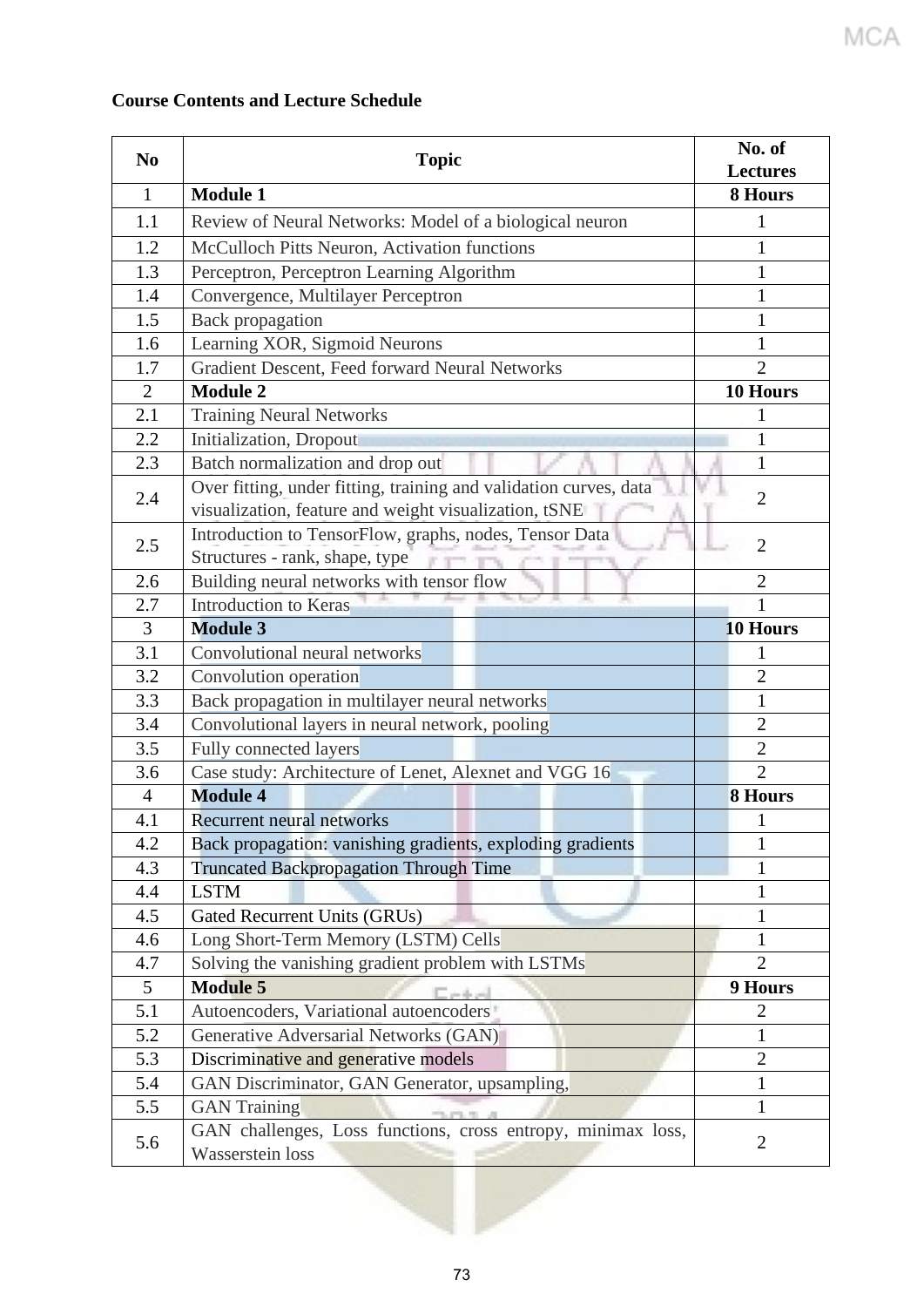| <b>CODE</b>     | <b>COURSE NAME</b>                        | <b>CATEGORY</b> | $\mathbf{r}$ | <b>CREDIT</b> |
|-----------------|-------------------------------------------|-----------------|--------------|---------------|
| <b>20MCA285</b> | <b>DIGITAL IMAGE</b><br><b>PROCESSING</b> | <b>ELECTIVE</b> |              |               |

**Preamble:** This course introduces the techniques of simulating human vision into computer vision based on feature extraction to develop applications in different areas. The concept of enhancement, transforms, smoothing, restoration, compression, morphological image analysis, classification & segmentation in two-dimensional space are introduced. This course serves as a prerequisite for many advanced courses in computer vision areas.

#### **Prerequisite:** Nil

|  | <b>Course Outcomes:</b> After completion of the course the student will be able to |
|--|------------------------------------------------------------------------------------|
|  |                                                                                    |

| CO <sub>No.</sub> | <b>Course Outcome (CO)</b>                                                                                                | <b>Bloom's</b><br><b>Category Level</b> |  |  |  |
|-------------------|---------------------------------------------------------------------------------------------------------------------------|-----------------------------------------|--|--|--|
| CO <sub>1</sub>   | Discuss the fundamental concepts of digital<br>image                                                                      | Level $2$ :                             |  |  |  |
|                   | processing, image formation and representation of images.                                                                 | Understand                              |  |  |  |
| CO <sub>2</sub>   | Summarise image enhancement methods in the spatial                                                                        | Level 2:                                |  |  |  |
|                   | domain.                                                                                                                   |                                         |  |  |  |
| CO <sub>3</sub>   | Explain image transforms and image<br>smoothing $\&$<br>sharpening using various kinds of filters in frequency<br>domain. | Level $2$ :<br>Understand               |  |  |  |
| CO <sub>4</sub>   | methods in image restoration<br>Describe various<br>and                                                                   | Level $2$ :                             |  |  |  |
|                   | compression.                                                                                                              | Understand                              |  |  |  |
| CO <sub>5</sub>   | Discuss morphological basics and image segmentation                                                                       | Level 2:                                |  |  |  |
|                   | methods.                                                                                                                  | Understand                              |  |  |  |

#### **Mapping of Course Outcomes with Program Outcomes**

|                 | PO <sub>1</sub> | PO                          | P <sub>O</sub> | PO <sub>1</sub>         | PQ | PO | P()            | P <sub>O</sub> | <b>PO</b> | PO <sub>1</sub> | PO | PO |
|-----------------|-----------------|-----------------------------|----------------|-------------------------|----|----|----------------|----------------|-----------|-----------------|----|----|
|                 | 1               | 2                           | 3              | $\overline{\mathbf{4}}$ | 5  | 6  | $\overline{7}$ | 8              | 9         | <b>10</b>       | 11 | 12 |
| CO <sub>1</sub> | 2               | 2                           |                |                         |    |    | 2              |                |           |                 |    |    |
| CO <sub>2</sub> | 2               | $\overline{2}$              |                |                         |    |    | 2              |                |           |                 |    |    |
| CO <sub>3</sub> | 2               | $\overline{2}$              |                |                         |    |    | $\mathcal{D}$  |                |           |                 |    |    |
| CO <sub>4</sub> | 2               | 2                           |                |                         |    |    | ⌒              |                |           |                 |    |    |
| CO <sub>5</sub> | 2               | $\mathcal{D}_{\mathcal{L}}$ |                |                         |    |    | ◠              |                |           |                 |    |    |

3/2/1: High/Medium/Low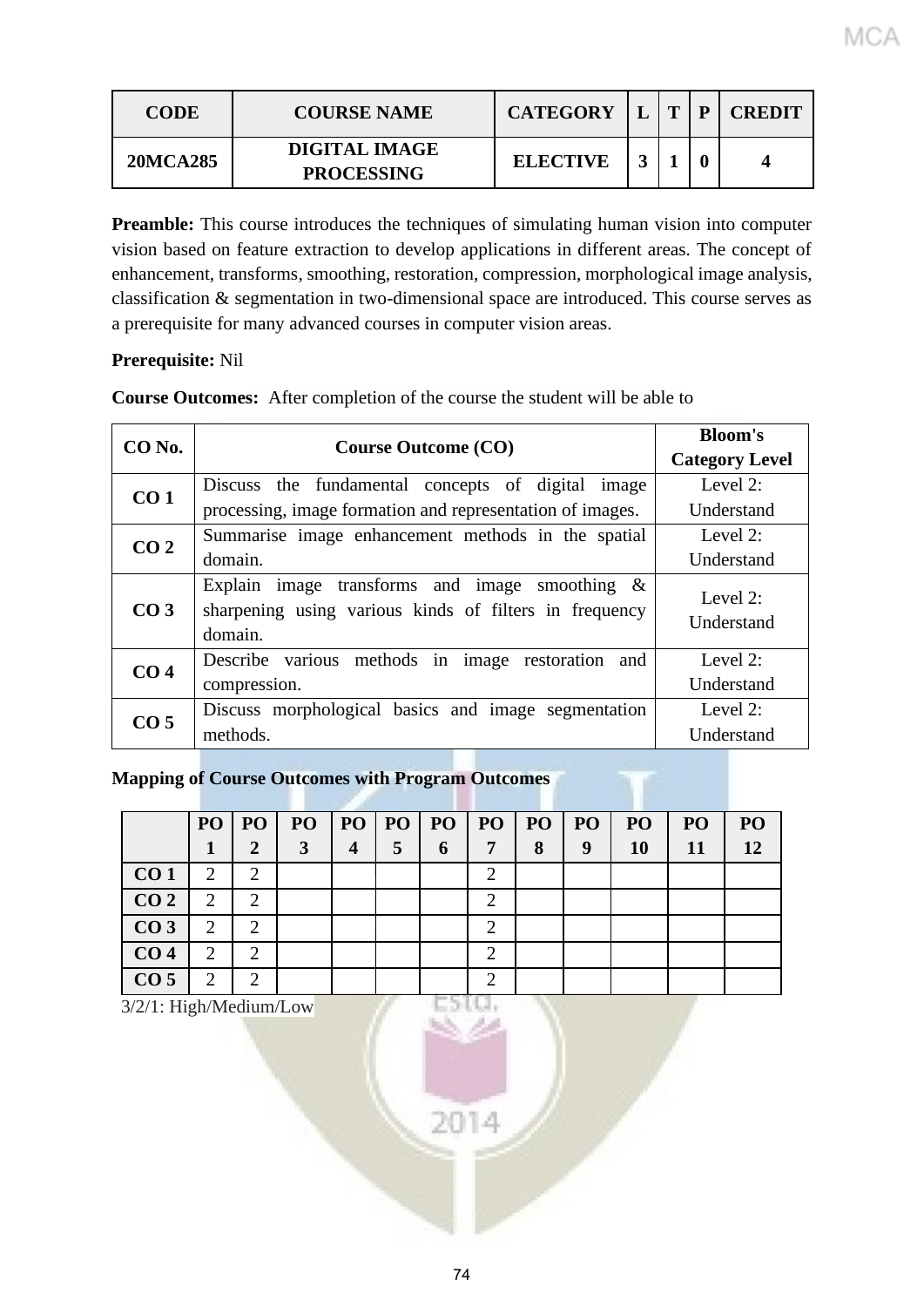#### **Assessment Pattern**

| <b>Bloom's Category</b><br><b>Levels</b> | <b>Continuous</b><br>Assessment<br><b>Tests</b> |    | End<br>Semester<br><b>Examination</b> |
|------------------------------------------|-------------------------------------------------|----|---------------------------------------|
|                                          | 1                                               | 2  |                                       |
| Level 1: Remember                        | 15                                              | 15 | 20                                    |
| Level 2: Understand                      | 35                                              | 35 | 40                                    |
| Level 3: Apply                           |                                                 |    |                                       |
| Level 4: Analyse                         |                                                 |    |                                       |
| Level 5: Evaluate                        |                                                 |    |                                       |
| Level 6: Create                          |                                                 |    |                                       |

#### **Mark distribution**

| <b>Total</b><br><b>Marks</b> | <b>Continuous Internal</b><br><b>Evaluation (CIE)</b> | <b>End Semester</b><br><b>Examination</b><br>(ESE) | <b>ESE Duration</b> |
|------------------------------|-------------------------------------------------------|----------------------------------------------------|---------------------|
| 100                          | 40                                                    | 60                                                 | 3 hours             |
|                              |                                                       |                                                    |                     |

#### **Continuous Internal Evaluation Pattern:**

| Attendance |                                        | $: 8$ marks  |
|------------|----------------------------------------|--------------|
|            | Continuous Assessment Test (2 numbers) | $: 20$ marks |
|            | Assignment/Quiz/Course project         | $: 12$ marks |

**End Semester Examination Pattern:** There will be two parts; Part A and Part B. Part A contains 10 compulsory short answer questions, 2 from each module. Each question carries 3 marks. Part B contains 2 questions from each module of which student should answer any one. Each question can have a maximum of 2 sub-divisions and carry 6 marks.

#### **Sample Course Level Assessment Questions**

#### **Course Outcome 1 (CO 1):**

- 1. List out various components of an Image Processing System.
- 2. Define Electromagnetic Spectrum.
- 3. Illustrate the image formation in the eye. Calculate the size of the retinal image of a tree, if the observer is looking at a tree 20 m high at a distance of 100.

#### **Course Outcome 2 (CO 2):**

- 4. Describe the basic relationships and distance measures between pixels in a digital image.
- 5. List and explain steps in Histogram Processing.
- 6. List and explain various Intensity transformation functions used in grey scale images.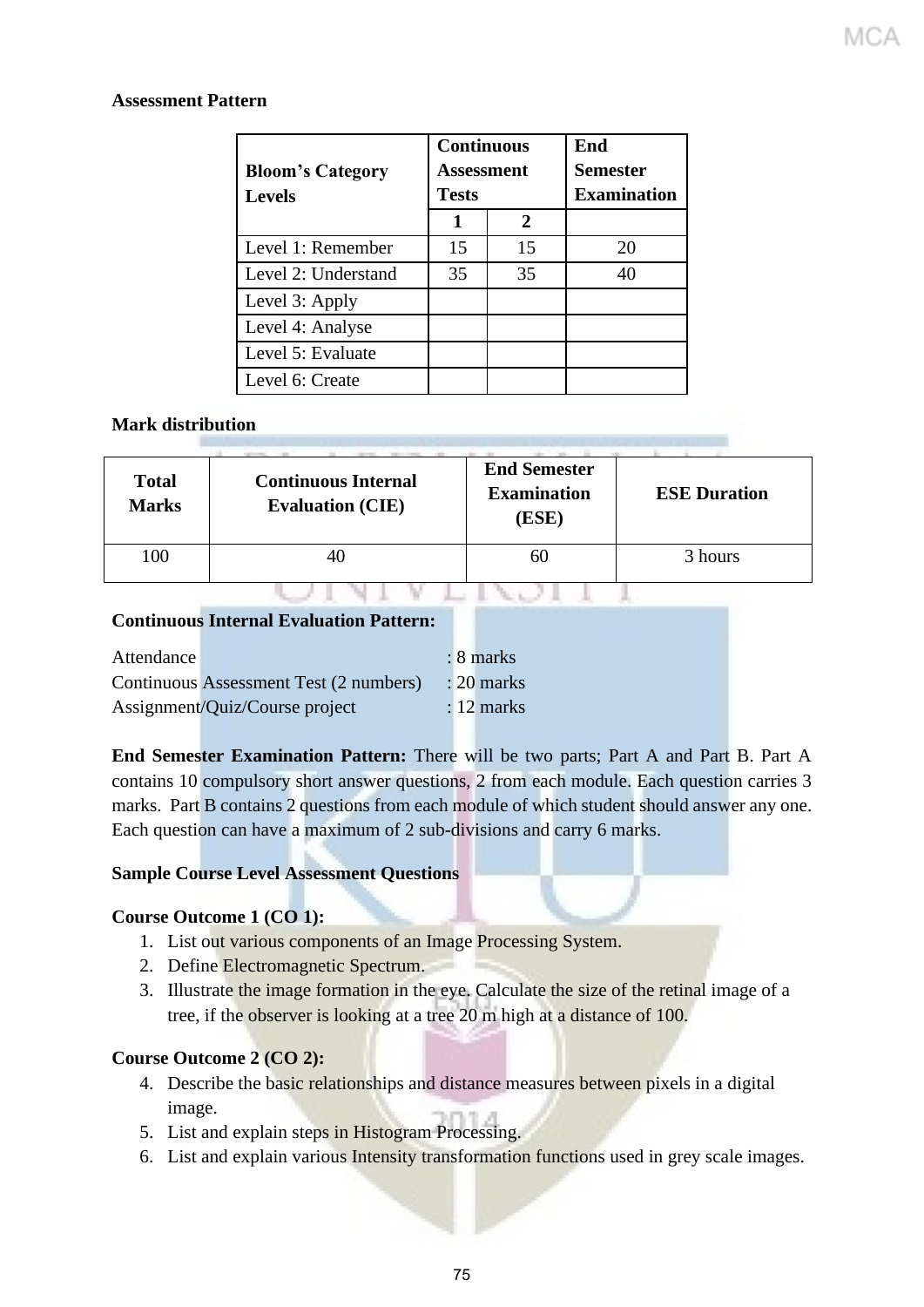7. Explain the process of Unsharp masking?

#### **Course Outcome 3 (CO 3):**

- 1. Explain the properties of Unitary transform.
- 2. Compare and contrast 1D-DFT and 2D-DFT.
- 3. Design a basic Laplacian filter using first order and second order derivatives.
- 4. Describe various image smoothing techniques using frequency domain filters.

#### **Course Outcome 4 (CO 4):**

- 1. Explain image noise models and list out different noise probability density functions used in image processing applications.
- 2. Describe Wiener filtering technique.
- 3. Draw the functional block diagram of image compression system. List various types of redundancy in compression?

#### **Course Outcome 5 (CO 5):**

- 1. Differentiate erosion and dilation in morphological processing.
- 2. Compare Global thresholding and Otsu's method.
- 3. Explain how does Hough transform works.

#### **Model Question Paper**

#### **Course Code: 20MCA285**

#### **Course Name: Digital Image Processing**

#### **Max. Marks :60 Duration: 3 Hrs**

.

MC

#### **Part A** *Answer all questions. Each question carries 3 marks (10 x 3 = 30 Marks)*

- 1. Describe the elements of visual perception.
- 2. Define Toeplitz & Circulant matrices
- 3. Explain histogram equalization in detail.
- 4. Differentiate linear spatial filter and non-linear spatial filter.
- 5. Explain the properties of 2D DFT.  $\Box$
- 6. List the steps involved in frequency domain filtering.
- 7. Write note on Point Spread Function.
- 8. List the components of a compression system.
- 9. Compare opening and closing in morphological processing of images.
- 10. Explain the merits and demerits of edge thresholding in segmentation.

(10 x 3=30 marks)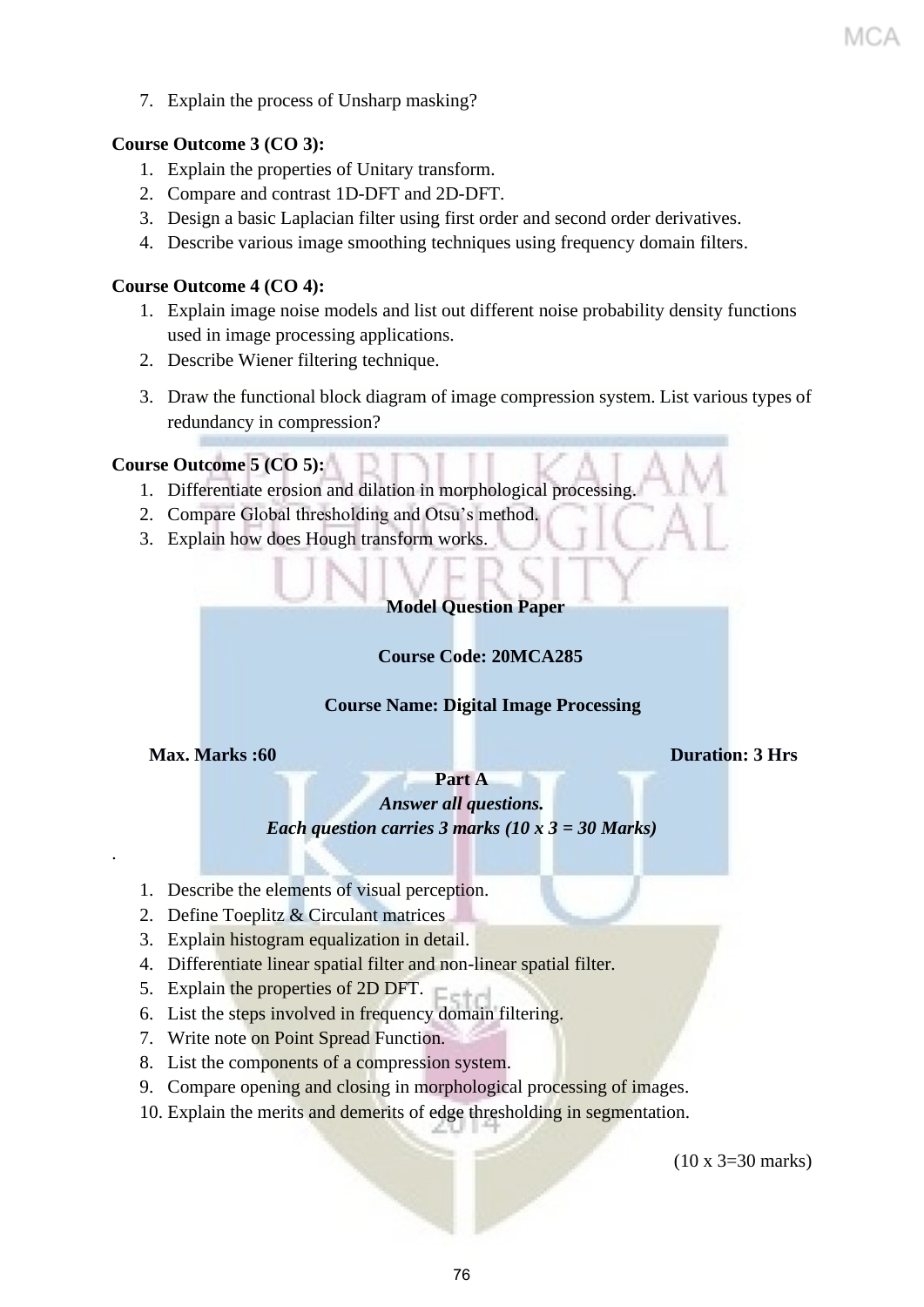# Part B *Answer all questions. Each question carries 6 marks. (5 \* 6 = 30 Marks)* 11. Explain fundamental steps in Digital Image Processing. (6) **OR** OR 12. Differentiate sampling and quantization in image processing. (6) 13. Explain basic grey level transformation in spatial domain. (6) **OR** OF THE STATE OF THE STATE OF THE STATE OF THE STATE OF THE STATE OF THE STATE OF THE STATE OF THE STATE OF THE STATE OF THE STATE OF THE STATE OF THE STATE OF THE STATE OF THE STATE OF THE STATE OF THE STATE OF THE ST 14. Compare Unsharp masking and High-boost filtering in Spatial filtering (6) 15. Explain Discrete Cosine Transform and its properties. (6) OR 16. Explain the working of Homomorphic filtering with an example. (6) 17. Explain image restoration process in detail. (6) OR 18. Differentiate lossy and lossless image compression methods (6) 19. Compare erosion and dilation in Morphological image analysis (6) **OR** Service Service Service Service Service Service Service Service Service Service Service Service Service Service Service Service Service Service Service Service Service Service Service Service Service Service Service S 20. Explain canny edge detector in detail (6) (5 x 6=30 Marks) 2014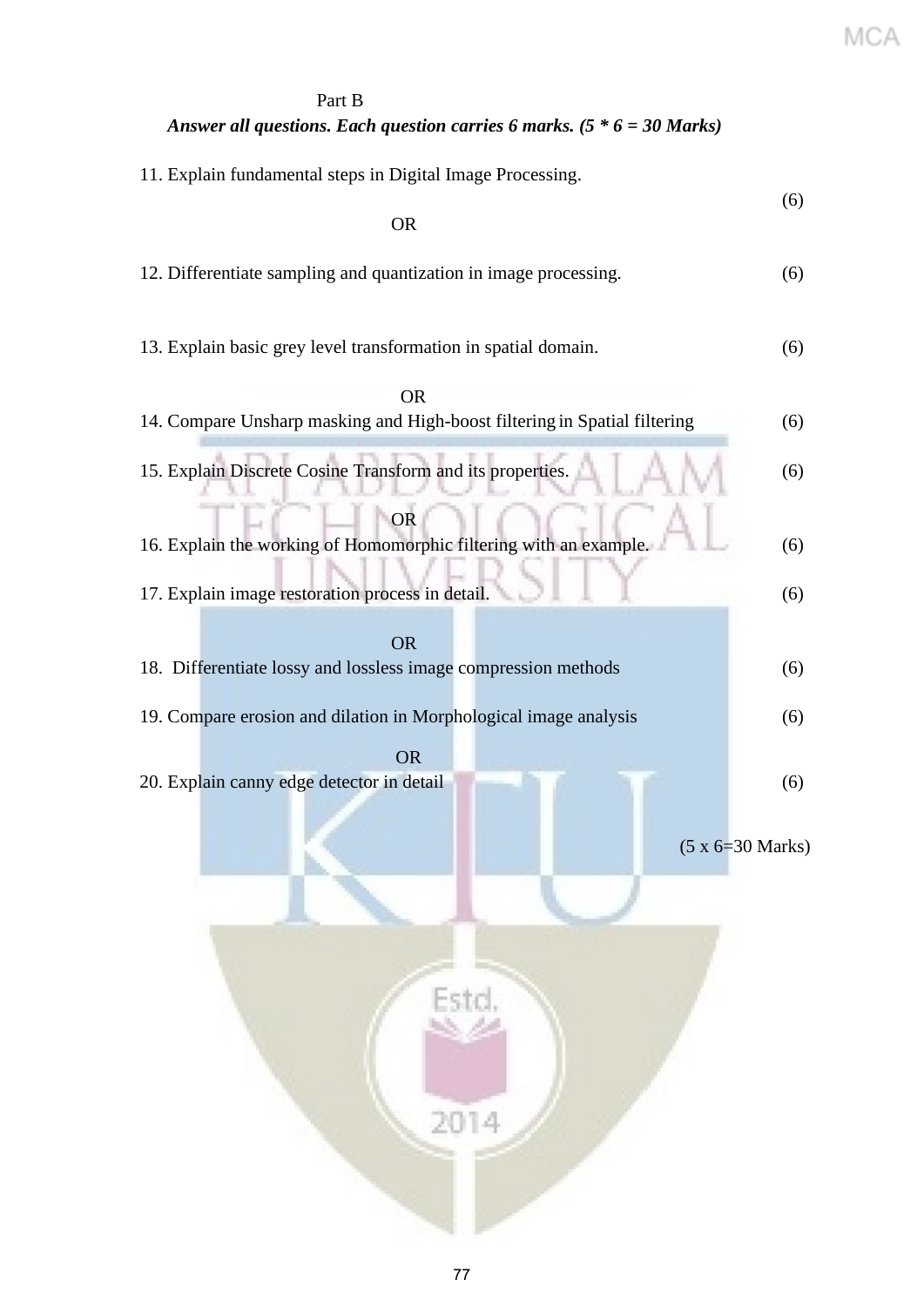#### **Syllabus**

#### **Module 1: Overview of Digital Image Processing (9 Hours)**

Digital Image Processing: Basic concepts, Difference between image processing and computer vision, Components of an image processing system. Image processing applications.

Mathematical preliminaries: Basic Vector and Matrix operations, Toeplitz, Circulant, Unitary & Orthogonal matrices.

Elements of Visual Perception: Structure of the human eye and image formation, Brightness adaptation and discrimination. Types of Images: Binary, Gray scale and Color Images. Image Sampling and Quantization: Digital image as a 2D array, Spatial and Intensity resolution, 2D-sampling theorem. RGB and HSI color models.

#### **Module 2: Concept of Image enhancement & Spatial filtering (10 Hours)**

Concept of Image enhancement, Basic grey level transformation functions: Image negative, Log transformation, Power-law transformation, Piecewise linear transformations. Histogram of an Image, Histogram equalization with illustration.

Fundamentals of Spatial Filtering: Mechanics of Spatial filtering, 2D correlation and convolution.

Smoothing spatial filters: Linear and Nonlinear types.

Sharpening spatial filters: Laplacian operator, Unsharp masking and High-boost filtering, Gradient based operators for image sharpening.

#### **Module 3: Image Transform & Filtering in frequency domain (8 Hours)**

Image Transform-representation of an image in frequency domain, Unitary transformation of an Image-transform pair equations in matrix form, Properties of unitary transforms. 1D-DFT, 2D-DFT of an image- Properties of 2D-DFT. DCT and its properties, Filtering an Image in the Frequency Domain– Steps of frequency domain filtering. Basic concept and illustration of frequency domain image smoothing and sharpening.

#### **Module 4: Image Restoration & Compression (8 Hours)**

Image Restoration: Concept of Image restoration, A Model of the Image Degradation/Restoration Process, Image Noise Models, Point Spread Function, Restoration using Inverse filtering, Wiener filtering.

Image compression: Need for compression, redundancy, classification of image compression schemes, A general image compression system, Huffman coding, Transform based compression, JPEG standard, Digital image watermarking-basic concept.

#### **Module 5: Basics of morphological image processing & image segmentation (10 Hours)**

Morphological image processing basics: erosion and dilation, opening and closing, Hit or Miss transformation.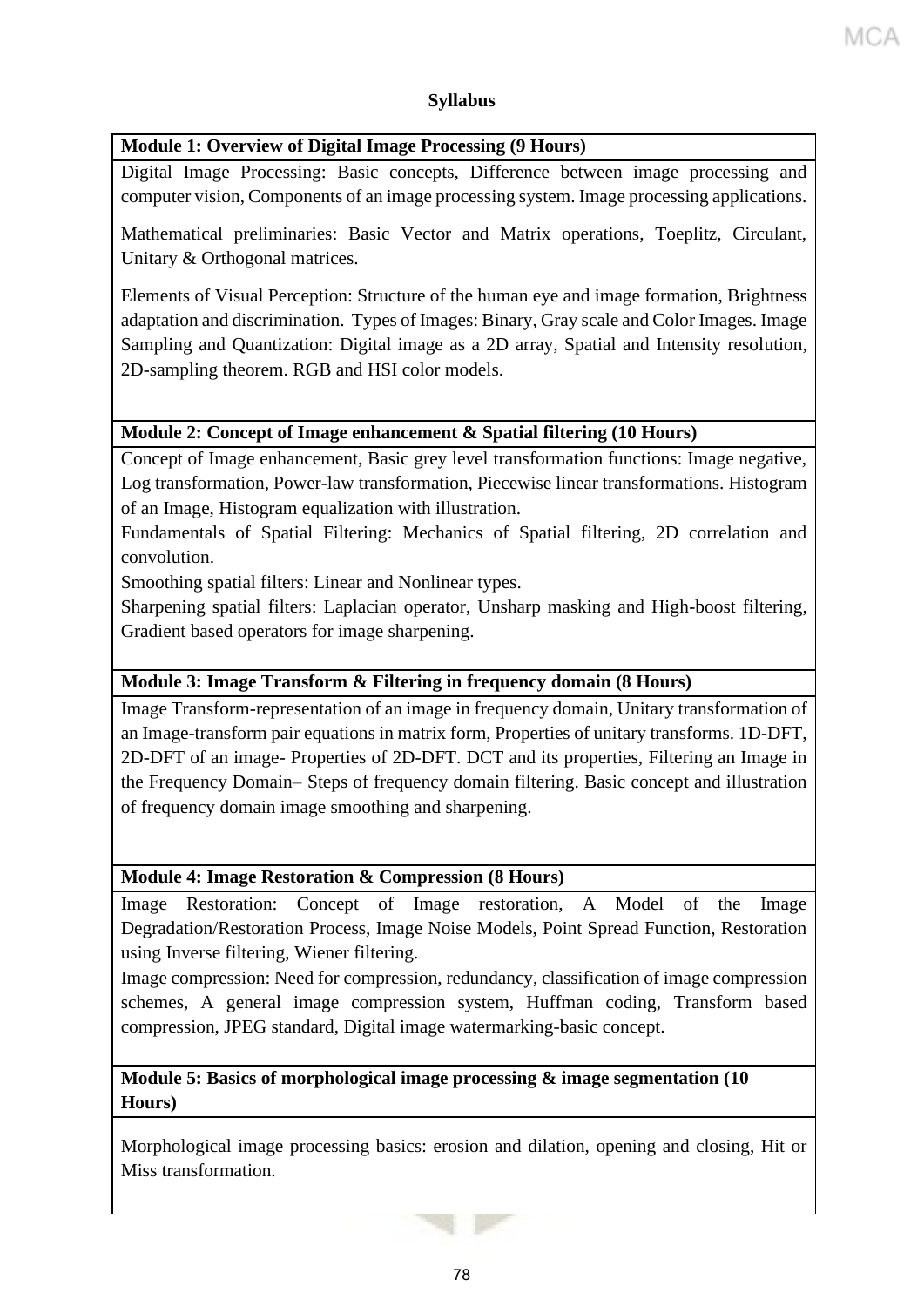Image segmentation: Fundamentals, Point detection, Line detection, Basic steps of edge detection, Hough transform, Edge detectors - Marr-Hildreth edge detector & Canny edge detector. Thresholding: Basics of intensity thresholding, Global thresholding and Otsu's method. Region-based segmentation: Region growing, Region Splitting and Merging.

MCA

#### **Text Books**

1. Rafael C., Gonzalez & Woods R.E., "Digital Image Processing", Pearson Education.

2. Jain A.K, "Fundamentals of Digital Image Processing", Prentice Hall, Eaglewood Cliffs, NJ.

#### **Reference Books**

1.Schalkoff R. J., "Digital Image Processing and Computer Vision", John Wiley 5. Pratt W.K., "Digital Image Processing", John Wiley

2.Al Bovick , "Handbook of Image and Video Processing" , Academic Press, 2000

#### **Course Contents and Lecture Schedule**

| SI.            | <b>Topic</b>                                                                                                                                                                          | No. of          |
|----------------|---------------------------------------------------------------------------------------------------------------------------------------------------------------------------------------|-----------------|
| No.            |                                                                                                                                                                                       | <b>Lectures</b> |
| $\mathbf{1}$   | <b>Overview of Data Image Processing</b>                                                                                                                                              | 9 Hours         |
| 1.1            | Basic concepts of digital image processing, Image processing<br>application                                                                                                           | $\mathfrak{D}$  |
| 1.2            | Mathematical preliminaries: Basic Vector and Matrix operations                                                                                                                        | 1               |
| 1.3            | Toeplitz, Circulant, Unitary & Orthogonal matrices                                                                                                                                    | 1               |
| 1.4            | Elements of Visual Perception, Structure of human eye                                                                                                                                 |                 |
| 1.5            | Brightness adaptation and discrimination, Types of Images                                                                                                                             |                 |
| 1.6            | Sampling and Quantization                                                                                                                                                             | 1               |
| 1.7            | Spatial and Intensity resolution, 2D-sampling theorem.                                                                                                                                | 1               |
| 1.8            | RGB and HSI color models.                                                                                                                                                             | 1               |
| $\overline{2}$ | Concept of Image enhancement & Spatial filtering                                                                                                                                      | 10 Hours        |
| 2.1            | Concepts of Image enhancement, Basic grey level transformation<br>negative, Log transformation, Power-law<br>functions:<br>Image<br>transformation, Piecewise linear transformations. | $\overline{2}$  |
| 2.2            | Histogram of an Image, Histogram equalization with illustration                                                                                                                       |                 |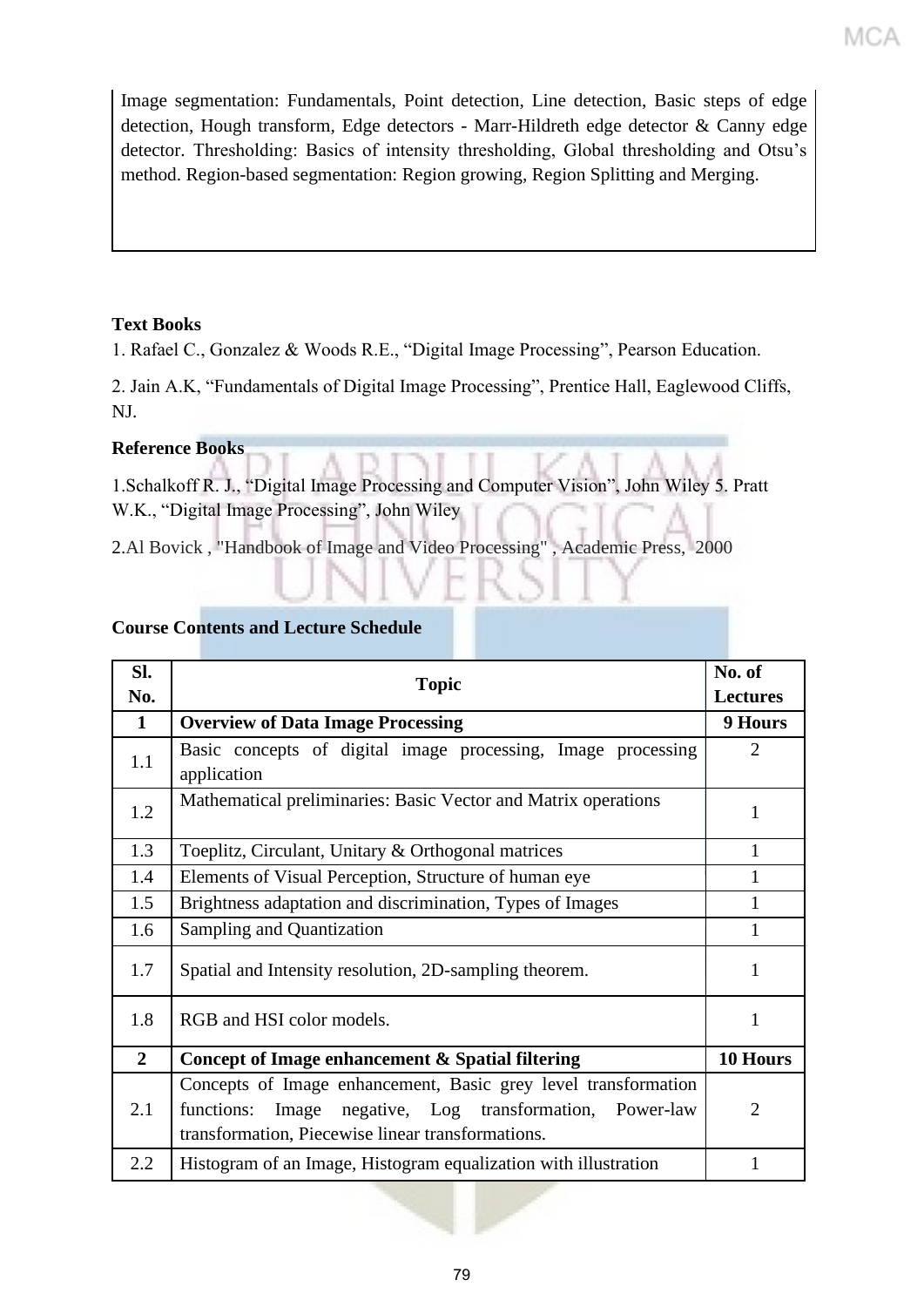| 2.3                     | Fundamentals of Spatial Filtering: Mechanics of Spatial filtering                                                                    | 1              |
|-------------------------|--------------------------------------------------------------------------------------------------------------------------------------|----------------|
| 2.4                     | 2D correlation and convolution                                                                                                       | $\mathbf{1}$   |
| 2.5                     | Smoothing spatial filters: Linear and Nonlinear types                                                                                | $\mathbf{1}$   |
| 2.6                     | Sharpening spatial filters: Laplacian operator                                                                                       | $\mathbf{1}$   |
| 2.7                     | Unsharp masking                                                                                                                      | 1              |
| 2.8                     | High-boost filtering                                                                                                                 | $\mathbf{1}$   |
| 2.9                     | Gradient based operators for image sharpening                                                                                        | 1              |
| $\overline{\mathbf{3}}$ | Image Transform & Filtering in frequency domain                                                                                      | 8 Hours        |
| 3.1                     | Image Transform-representation of an image in the transform domain.                                                                  | 1              |
| 3.2                     | Unitary transformation of an Image, Properties of unitary transforms                                                                 | 1              |
| 3.3                     | 1D-DFT                                                                                                                               | $\mathbf{1}$   |
| 3.4                     | 2D-DFT and its properties                                                                                                            | $\mathbf{1}$   |
| 3.5                     | DCT and its properties                                                                                                               | $\mathbf{1}$   |
| 3.6                     | Filtering an Image in the Frequency Domain- Steps of frequency<br>domain filtering                                                   | 1              |
| 3.7                     | Image smoothing using frequency domain filters - Ideal Lowpass<br>Filters, Butterworth Lowpass filter & Gaussian Lowpass filter.     | 1              |
| 3.8                     | Image sharpening using frequency domain filters - Ideal Highpass<br>Filters, Butterworth Highpass filter & Gaussian Highpass filter. | 1              |
| $\overline{\mathbf{4}}$ | <b>Image Restoration &amp; Image compression</b>                                                                                     | 8 Hours        |
| 4.1                     | Image Restoration: Concept of Image restoration                                                                                      | 1              |
| 4.2                     | A Model of the Image Degradation/Restoration Process                                                                                 | $\mathbf{1}$   |
| 4.3                     | <b>Image Noise Models</b>                                                                                                            | $\mathbf{1}$   |
| 4.4                     | <b>Point Spread Function</b>                                                                                                         | $\mathbf{1}$   |
| 4.5                     | Restoration using Inverse filtering, Wiener filtering                                                                                | $\mathbf{1}$   |
| 4.6                     | Image compression: Need for compression, redundancy, classification<br>of image compression schemes                                  | 1              |
| 4.7                     | A general image compression system Huffman coding, Transform<br>based compression.                                                   | $\mathbf{1}$   |
| 4.8                     | JPEG standard, Digital image watermarking-basic concept.                                                                             | $\mathbf{1}$   |
| 5                       | Basics of morphological image processing & image segmentation                                                                        | 10 Hours       |
| 5.1                     | Morphological image processing basics: erosion and dilation, opening<br>and closing, Hit or Miss transformation.                     | 1              |
| 5.2                     | Image segmentation: Fundamentals, Point detection, Line detection                                                                    | $\mathbf{1}$   |
| 5.3                     | Basic steps of edge detection - Hough transform                                                                                      | $\overline{2}$ |
| 5.4                     | Edge detectors: Marr-Hildreth edge detector                                                                                          | $\mathbf{1}$   |

MCA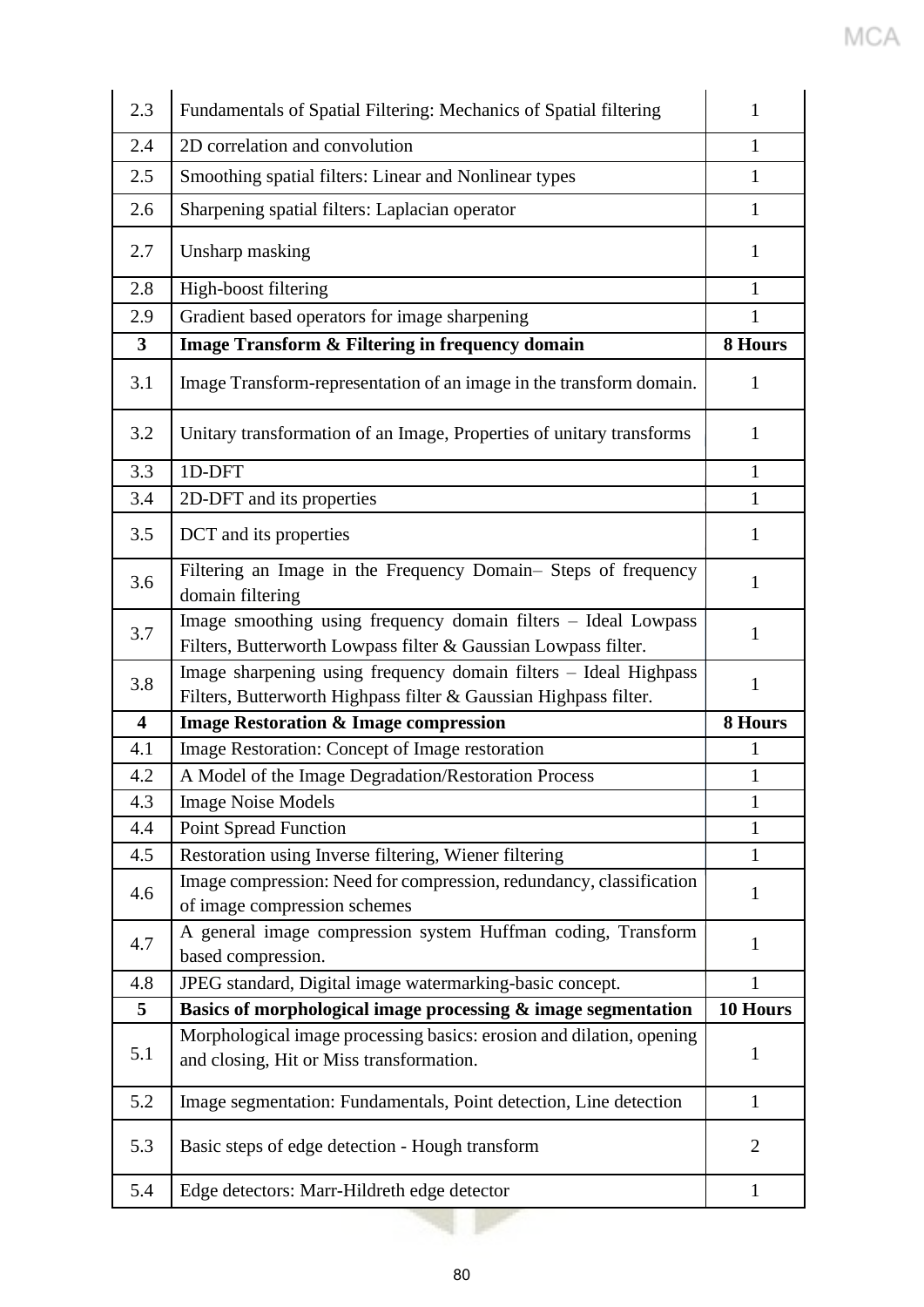| 5.5 | Canny edge detector                                                         |  |
|-----|-----------------------------------------------------------------------------|--|
| 5.6 | Thresholding: Basics of intensity thresholding.                             |  |
| 5.7 | Global thresholding                                                         |  |
| 5.8 | Otsu's method                                                               |  |
| 5.9 | Region-based segmentation: Region growing, Region Splitting and<br>Merging. |  |

MCA

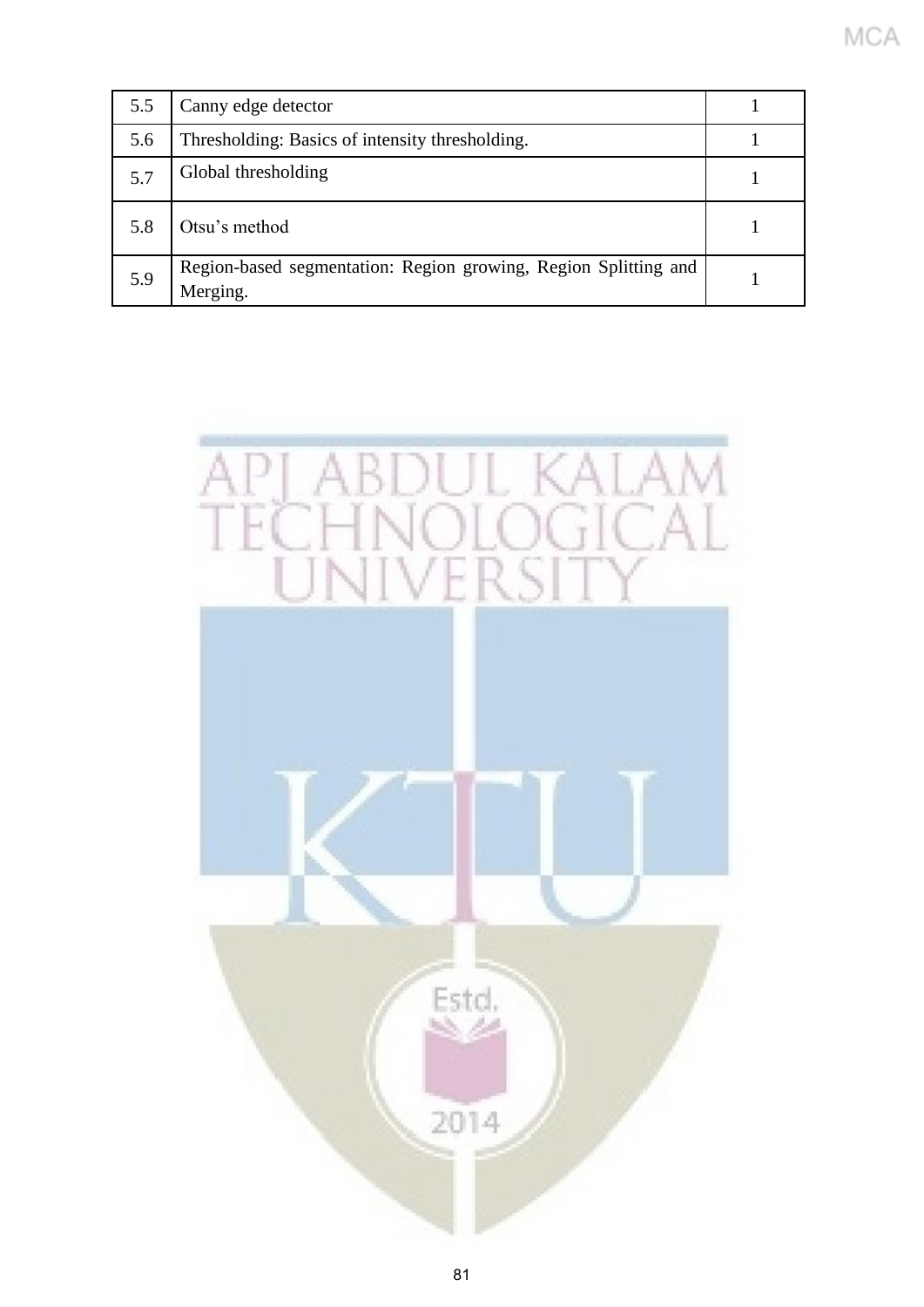| <b>CODE</b>      | <b>COURSE NAME</b>    | <b>CATEGORY</b> | $\mathbf{r}$ | D | <b>CREDIT</b> |
|------------------|-----------------------|-----------------|--------------|---|---------------|
| <b>S20MCA287</b> | <b>BIOINFORMATICS</b> | <b>ELECTIVE</b> |              |   |               |

**Preamble:** This course helps to understand the concepts of computational biology and bioinformatics. The students will learn Database tools and their uses, various algorithms for biological sequence analysis, Genomics and Gene Recognition, Protein structure and to use various visualization techniques, data mining & machine learning in bioinformatics.

#### **Prerequisite:** Nil

**Course Outcomes:** After completion of the course the student will be able to

| CO No.          | <b>Course Outcome (CO)</b>                                                                        | <b>Bloom's</b><br><b>Category Level</b> |
|-----------------|---------------------------------------------------------------------------------------------------|-----------------------------------------|
| CO <sub>1</sub> | Explain the fundamentals of Computational Biology<br>and<br>Bioinformatics.                       | Level 2:<br>Understand                  |
| CO <sub>2</sub> | Classify various biological databases.                                                            | Level 2:<br>Understand                  |
| CO <sub>3</sub> | Use suitable algorithm for Biological Sequence Analysis and<br>make use of database search tools. | Level 3:<br>Apply                       |
| CO <sub>4</sub> | Discuss Gene structure and expression of Prokaryotic and<br>Eukaryotes.                           | Level 2:<br>Understand                  |
| CO <sub>5</sub> | Apply data mining $\&$ machine learning methods to analyse and<br>visualize biological data.      | Level 3:<br>Apply                       |

#### **Mapping of Course Outcomes with Program Outcomes**

|                 | PO<br>1        | PO <sub>1</sub><br>2 | PO<br>3                     | PO <sub>1</sub><br>$\boldsymbol{4}$ | PO <sub>1</sub><br>5 <sup>5</sup> | P <sub>O</sub><br>6 | <b>PO</b><br>7        | PO<br>8 | PO<br>9 | PO <sub>1</sub><br><b>10</b> | PO<br><b>11</b> | PO<br>12 |
|-----------------|----------------|----------------------|-----------------------------|-------------------------------------|-----------------------------------|---------------------|-----------------------|---------|---------|------------------------------|-----------------|----------|
| CO <sub>1</sub> | 3              |                      |                             |                                     |                                   |                     |                       |         |         |                              |                 |          |
| CO <sub>2</sub> | $\overline{3}$ | 3                    |                             |                                     |                                   |                     | $\overline{2}$        |         |         |                              |                 |          |
| CO <sub>3</sub> | 3              | 3                    | $\mathcal{D}_{\mathcal{L}}$ |                                     |                                   |                     | 2                     |         |         |                              |                 |          |
| CO <sub>4</sub> | 3              | $\overline{2}$       |                             |                                     |                                   |                     |                       |         |         |                              |                 |          |
| CO <sub>5</sub> | 3              | 3                    | $\mathcal{D}_{\mathcal{L}}$ |                                     | $\mathcal{D}_{\mathcal{L}}$       |                     | $\mathcal{D}_{\cdot}$ |         |         |                              |                 |          |

3/2/1: High/Medium/Low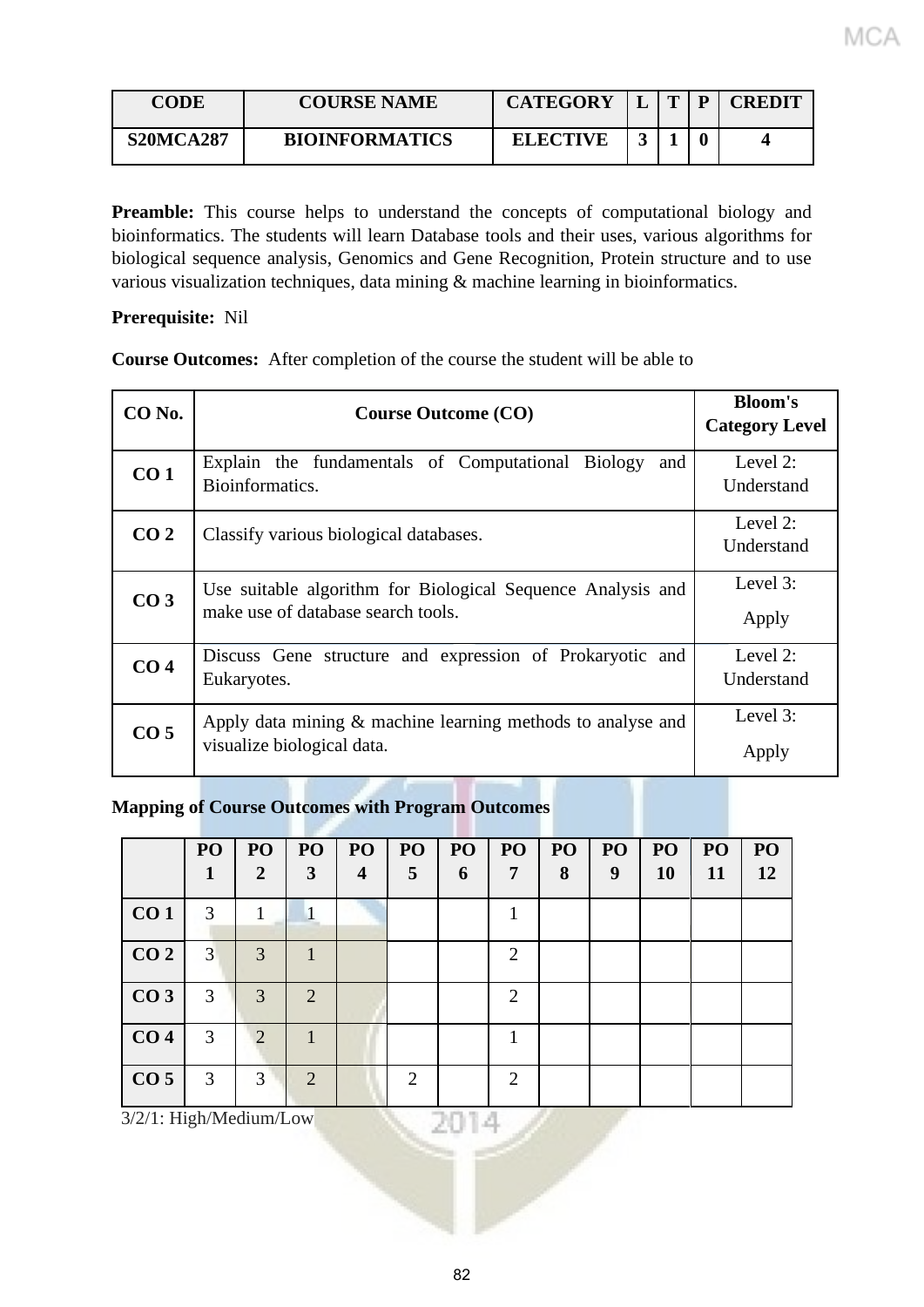#### **Assessment Pattern**

| <b>Bloom's Category</b><br><b>Levels</b> | <b>Continuous</b><br><b>Assessment</b><br><b>Tests</b> |              | End<br><b>Semester</b><br><b>Examination</b> |  |
|------------------------------------------|--------------------------------------------------------|--------------|----------------------------------------------|--|
|                                          | 1                                                      | $\mathbf{2}$ |                                              |  |
| Level 1: Remember                        | 10                                                     | 10           | 10                                           |  |
| Level 2: Understand                      | 30                                                     | 30           | 30                                           |  |
| Level 3: Apply                           | 10                                                     | 10           | 20                                           |  |
| Level 4: Analyse                         |                                                        |              |                                              |  |
| Level 5: Evaluate                        |                                                        |              |                                              |  |
| Level 6: Create                          |                                                        |              |                                              |  |
|                                          |                                                        |              |                                              |  |

MC

### Mark distribution<br>  $\Box \Box \Box \Box \Box \Box \Box \Box \Box \Box \Box \Box \Box \Box$

| <b>Total</b><br><b>Marks</b> | <b>Continuous Internal</b><br><b>Evaluation (CIE)</b> | <b>End Semester</b><br><b>Examination</b><br>(ESE) | <b>ESE Duration</b> |  |
|------------------------------|-------------------------------------------------------|----------------------------------------------------|---------------------|--|
| 100                          | 40                                                    | 60                                                 | 3 hours             |  |

#### **Continuous Internal Evaluation Pattern:**

| Attendance |                                        | $\therefore$ 8 marks |
|------------|----------------------------------------|----------------------|
|            | Continuous Assessment Test (2 numbers) | $: 20$ marks         |
|            | Assignment/Quiz/Course project         | $: 12 \text{ marks}$ |

**End Semester Examination Pattern:** There will be *two* parts; **Part A** and **Part B**. Part A contain 10 questions with 2 questions from each module, having 3 marks for each question. Students should answer *all* questions. Part B contains 2 questions from each module of which student should answer *any one*. Each question can have a maximum 2 subdivisions and carry 6 marks.

#### **Sample Course Level Assessment Questions**

#### **Course Outcome 1 (CO 1):**

- 1. Explain the concept of DNA
- 2. Explain the concept of RNA.
- 3. Illustrate the concept of translation and transcription.
- 4. Discuss Gnome project and its impact on bioinformatics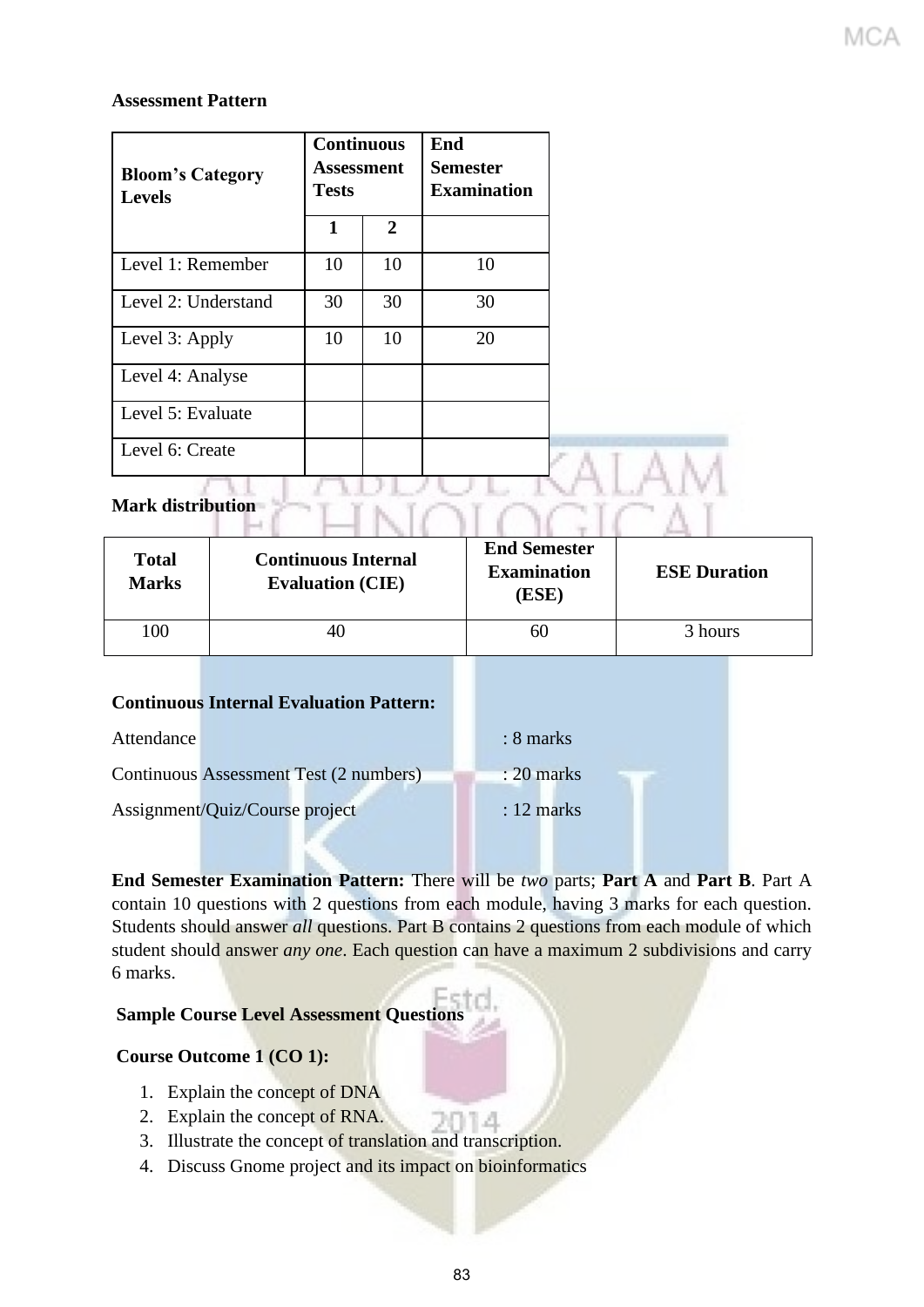### MC

#### **Course Outcome 2 (CO 2):**

- 1. Explain the features of biological databases?
- 2. Discuss primary sequence databases and secondary sequence databases.
- 3. Classify the two important classification schemes of structure classification databases.
- 4. Retrieve the sequence from primary / secondary databases.
- 5. Use of BLAST for comparing sequences.

#### **Course Outcome 3 (CO 3):**

- 1. Explain the importance of scoring matrices in sequence alignment.
- 2. Explain the different algorithms used for sequence alignment .
- 3. Illustrate Local and global alignment Algorithm for the sequence CGTGAATTCAT (sequence#1 or A) GACTTAC (sequence #2 or B)
- 4. Compute the best alignment of these two sequences: ACTGATTCA ACGCATCA Using -2 as a gap penalty, -3 as a mismatch penalty, and 2 as the score for a match.

#### **Course Outcome 4 (CO 4):**

- 1. Explain the Prokaryotic gene structure
- 2. Explain the Eukaryotic gene structure
- 3. Demonstrate the usage of Open Reading Frame with an example
	- a. 5′-ATCTAAAATGGGTGCC-3′
- 4. Explain the working principle of microarray

#### **Course Outcome 5 (CO 5):**

- 1. Differentiate between the different protein molecular structure visualizations.
- 2. Use Web-based Map Viewer program, RasMol, PyMol data visualization techniques in bioinformatics .
- 3. Use PubMed to search for a particular pattern to specify the importance of mining the biomedical literature for data on functions to complement the sequence and structure data mined from nucleotide and protein databases.
- 4. Compare any three machine learning technologies and their applicability to data mining methods.

#### **Model Question Paper**

**Course Code: S20MCA287** 

#### **Course Name: BIOINFORMATICS**

Max. Marks :60 **Duration: 3 Hrs** 

#### **Part A**

#### *Answer all questions. Each question carries 3 marks (10 \* 3 = 30 Marks)*

- 1. Write short note on "how genome carries hereditary data from organisms."
- 2. What is antisense RNA?
- 3. Write a short note on primary database.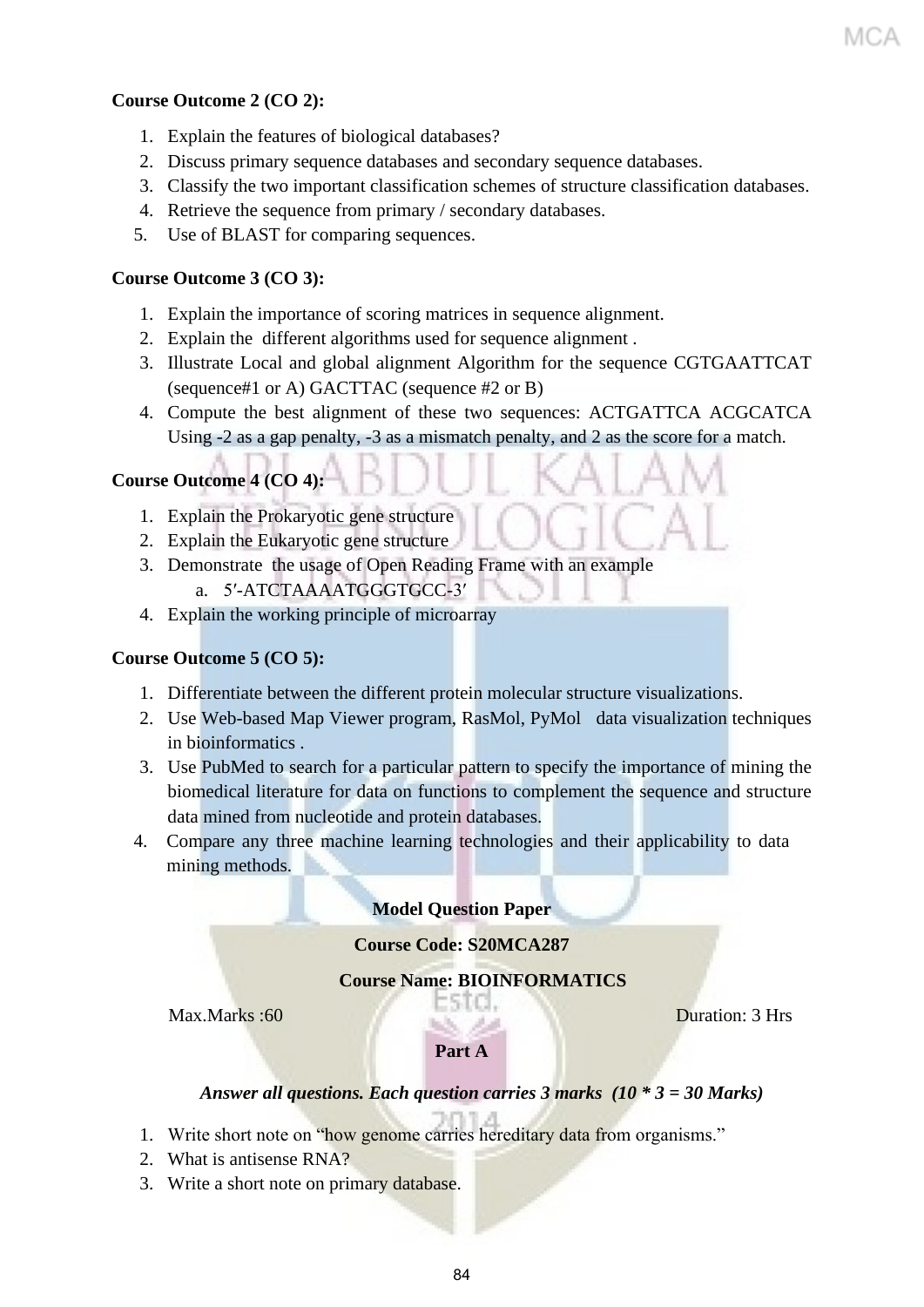- 4. Write note on : (a) SCOP (b) CATH.
- 5. How many times faster is to find the best alignment for the sequences "RQQEPURSTC"

and "QQESGPVRST" using N\_W algorithm compared to assessing each possible alignment one by one?

- 6. Define raw score, bit score and e-value in BLAST.
- 7. Write a short note on of process is gene expression in Prokaryotic.

N. 17

- 8. Justify the reasons for the high Prokaryotic gene density compared to Eukaryotes.
- 9. Differentiate between centralized and distributed data mining Infrastructure. Use diagrams if necessary.
- 10. Explain the significance of Hidden Markov Model in bioinformatics. Draw a sample Markov chain which is the basis of HMM, also mention how HMM is different from Markov chain.

**Part B** 

*Answer all questions. Each question carries 6 marks. (5 \* 6 = 30 Marks)*

11 What is the Central dogma of Molecular biology? How can Molecular biology be 6 considered as an information science?

OR

- 12 With a neat diagram describe the structural and functional differences between DNA and RNA? 6
- 13 Explain different types of protein databases and its applications in bioinformatics. 6

OR

- 14 Differentiate between Composite protein sequence database and secondary databases . 6
- 15 Align the following sequence using Needleman and Wunch algorithm for global alignment ATTGC and AGGC with match +1, mismatch -1 and gap penalty -2. What is the score of the optimal global alignment? 6

#### OR

16 Find the best local alignment between ACCTAGG and GGCTCAATCA with +2 for a match, -1 for a mismatch and -2 for a gap using Smith Waterman Algorithm. 6

Explain Prokaryotic Gene structure with neat diagram.

17 What is GC content? How it differs in eukaryotic and prokaryotic genomes. 6

OR

18 Describe with the help of a diagram the generation of cDNAs. Mention its use and 6 also write notes on ESTs.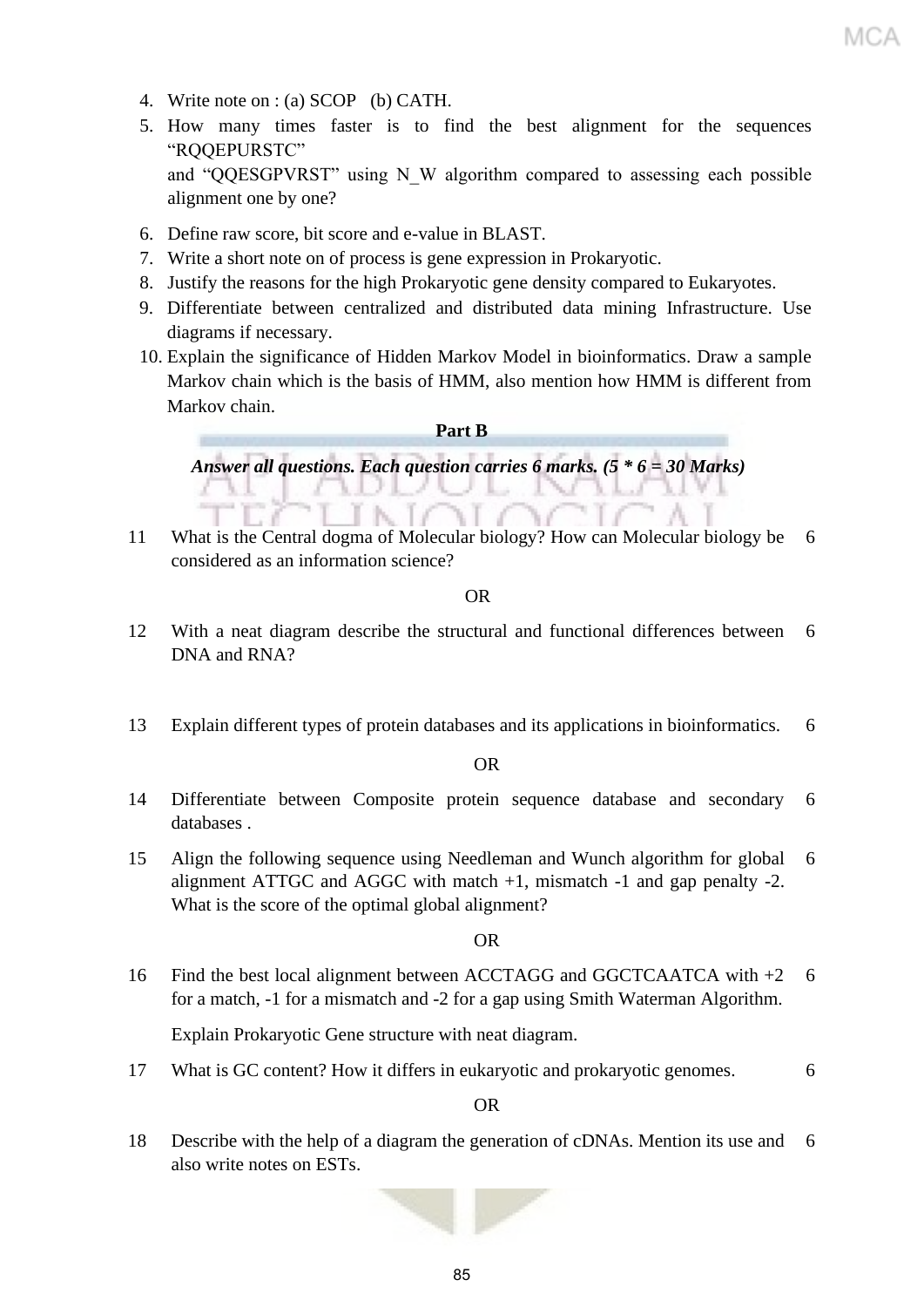19 Illustrate with the help of a neat diagram the pattern recognition and the label 6 discovery process.

#### OR

20 Justify the importance of user interfaces in data visualization. With the support of a representative block diagram explain the structure of a 3D protein visualization tool. Also explain the UI components of the same. 6

#### **Syllabus**

#### **Module 1: Computational Biology and Bioinformatics (7 Hours)**

Computational Biology: Cell - Central Dogma of Molecular Biology - Structure of DNA, RNA and Protein - Coding and Non-coding RNAs - mRNA, tRNA, miRNA and siRNA.

Bioinformatics: Nature & Scope of Bioinformatics, Gnome projects, Importance of bioinformatics, Pattern recognition and prediction.

#### **Module 2: Biological Databases (8 Hours)**

Biological Databases, Primary Sequence Databases, Composite protein sequence databases, Secondary Databases, Composite protein pattern databases, Structure classification databases.

//Tutorial class may be arranged to the introduction and use of sequence retrieval from the databases.

#### **Module 3: Data Searches and pairwise Alignment (10 Hours)**

Dot Plots, Concept of Simple Alignment, Scoring matrices: Introduction to PAM & Blosum, Needleman and Wunsch Algorithm, Global and Local Alignments, Smith Waterman Algorithm, Multiple Sequence Alignment. Familiarize Database search tools: BLAST & FastA

//Tutorial class may be arranged to the introduction and use of sequence alignment and BLAST.

#### **Module 4: Genomics and Gene recognition (10 Hours)**

Introduction to Gene expression in prokaryotes, Prokaryotic Gene structure, GC content in prokaryotic genomes, Gene Density. Eukaryotic Genomes: Gene structure, GC content in eukaryotic genomes, Gene Expression – Introduction to Microarrays.

#### **Module 5: Data Visualization, Data mining and Machine learning (10 Hours)**

Data Visualization - Introduction, Sequence Visualization, Structure Visualization, User Interface, Animation Versus Simulation, General-Purpose Technologies.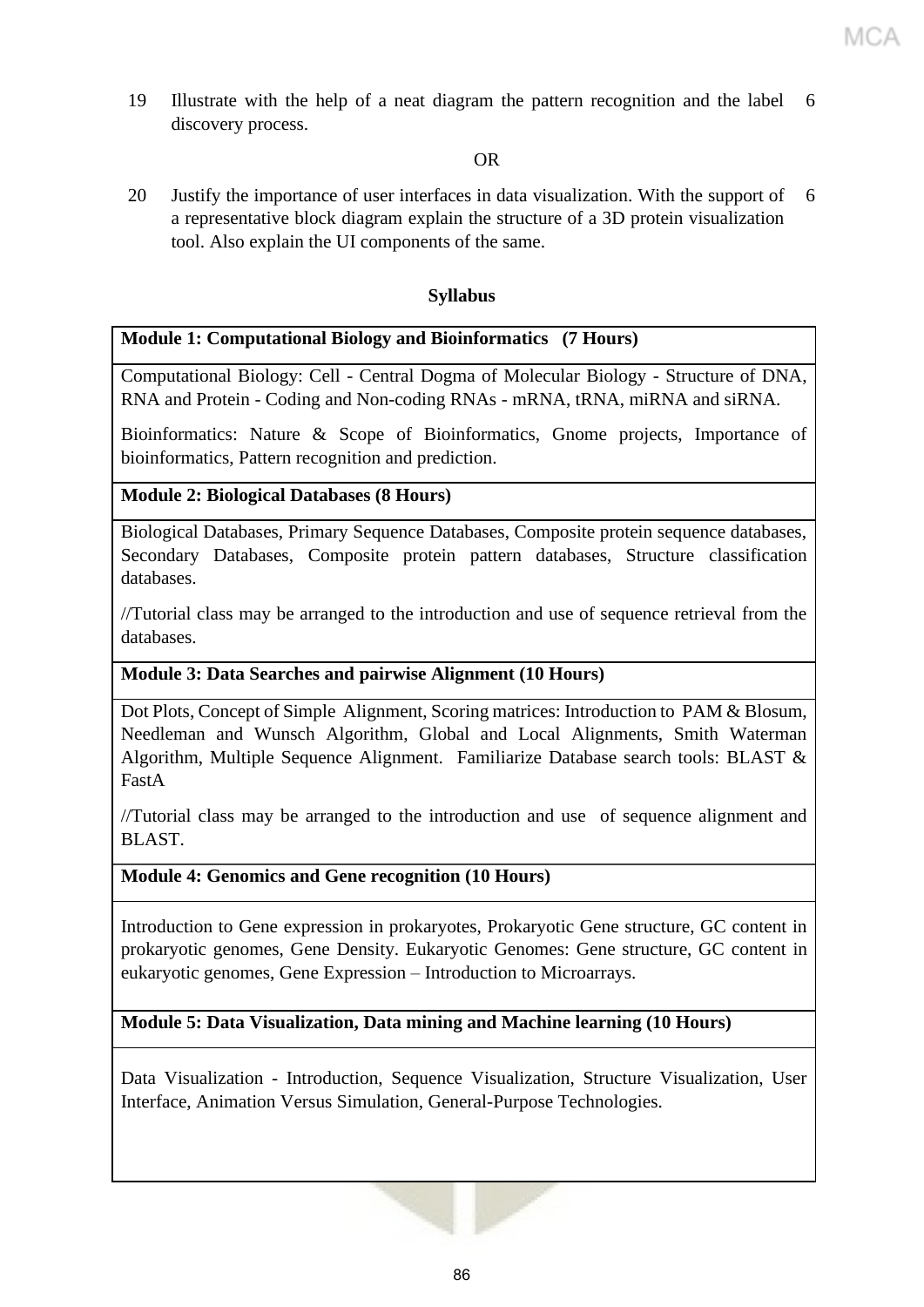Data Mining using biological data, Methods, Infrastructure, Pattern recognition and discovery, Genetic Algorithms, Neural networks using biological data, Statistical methods using biological data, Introduction to Hidden Markov Models and Text mining.

//Tutorial class may be arranged to introduce and use - RasMol and PyMol .

#### **Text Books**

1. Dan. E. Krane and M. L. Raymer, "Fundamental Concepts of Bioinformatics", Pearson Education, 2003(Module 4)

2. Bryan Bergeron, M.D, "Bioinformatics Computing", Pearson Education, 2015. (Module 1,5)

- 3. Attwood T. K. and D. J. Parry-Smith," Introduction to Bioinformatics", Pearson Education, 2003 (Module 2,3)
- 4. Neil C Jones and Pavel A Pevzner, "An Introduction to Bioinformatics Algorithms", MIT Press, 2004

#### **Reference Books**

- 1. Jean-Michel Claverie and Cedric Notredame, "Bioinformatics For Dummies" , 2nd Edition,Wiley Publishing
- 2. David W Mount, "Bioinformatics- Sequence and Genome Analysis " , 2/e, Cold Spring Harbor
- 3. Laboratory Press, New York.
- 4. "Bioinformatics for Dummies" J. Claverie & C. Notredame ,Wiley India..

#### **Web Reference**

1. https://nptel.ac.in/courses/102/106/102106065/

#### **Course Contents and Lecture Schedule**

| N <sub>0</sub> | <b>Topic</b>                                                     | No. of<br><b>Lectures</b> |
|----------------|------------------------------------------------------------------|---------------------------|
| $\mathbf{1}$   | <b>Computational Biology and Bioinformatics</b>                  | (7 Hours)                 |
| 1.1            | Cell - Central Dogma of Molecular Biology, Structure of DNA      |                           |
| 1.2            | RNA and Protein: Coding and Non-coding RNAs -mRNA                |                           |
| 1.3            | tRNA, miRNA and siRNA                                            |                           |
| 1.4            | Nature & Scope of Bioinformatics, Gnome projects                 |                           |
| 1.5            | Importance of bioinformatics, Pattern recognition and prediction |                           |
| 1.6            | Folding problem                                                  |                           |
| 1.7            | Sequence analysis, homology and analogy                          |                           |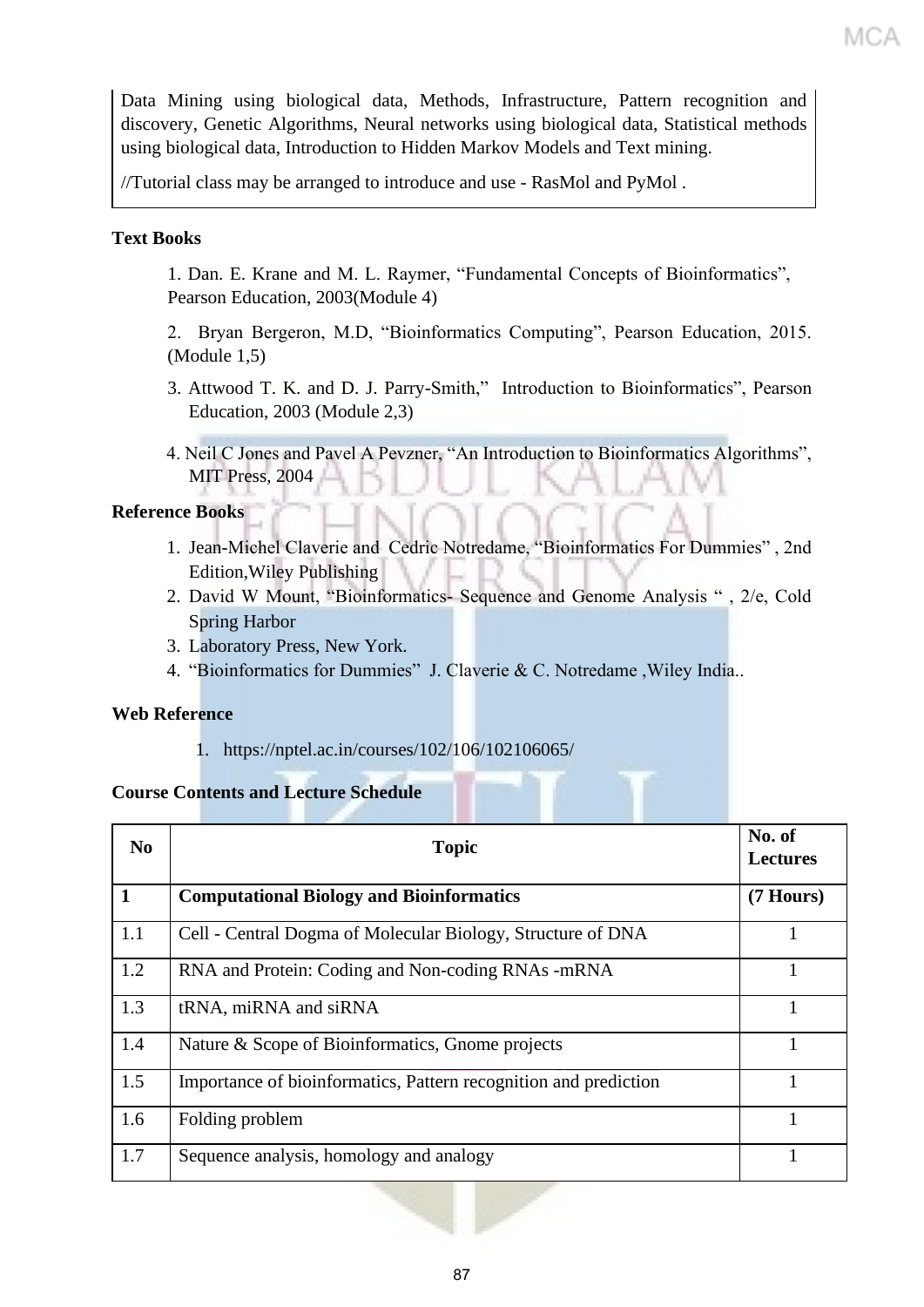| $\overline{2}$          | <b>Biological Databases</b>                                                                       | (8 Hours)    |
|-------------------------|---------------------------------------------------------------------------------------------------|--------------|
| 2.1                     | Primary Sequence databases: Nucleic acid and Protein sequence: PIR,<br>MIPS, SWIS-PROT            | 1            |
| 2.2                     | Protein sequence: TrEMBL, NRL-3D                                                                  | 1            |
| 2.3                     | Composite protein sequence Databases: NRDB, OWL, MIPSX and<br>SWISS-PROT+TrEMBL                   | 1            |
| 2.4                     | Secondary Databases, Need for Secondary databases                                                 | $\mathbf{1}$ |
| 2.5                     | Prosite                                                                                           | 1            |
| 2.6                     | Prints                                                                                            | 1            |
| 2.7                     | Blocks, Profile, Pfam, Identify                                                                   | 1            |
| 2.8                     | <b>Composite Protein Pattern Database and Structure Classification</b><br>Databases               | 1            |
| 3                       | Data Searches and pairwise Alignment                                                              | $(10$ Hours) |
| 3.1                     | Dot Plots                                                                                         | 1            |
| 3.2                     | Concept of Simple Alignment, GAPS                                                                 | 1            |
| 3.3                     | Scoring matrices                                                                                  | 1            |
| 3.4                     | Introduction to PAM                                                                               | 1            |
| 3.5                     | <b>Introduction to Blosum</b>                                                                     | 1            |
| 3.6                     | Needleman and Wunsch Algorithm                                                                    | 1            |
| 3.7                     | Global and Local Alignments: Semiglobal alignment                                                 | 1            |
| 3.8                     | Smith Waterman Algorithm                                                                          | 1            |
| 3.9                     | Alignment scores and statistical significance of database search, Multiple<br>Sequence Alignment. | 1            |
| 3.10                    | Familiarize Database search tools: BLAST & FastA                                                  | $\mathbf{1}$ |
| $\overline{\mathbf{4}}$ | Gene structure and expression of Prokaryotic and Eukaryotes.                                      | $(10$ Hours) |
| 4.1                     | Introduction to Gene expression in Prokaryotes                                                    | $\mathbf{1}$ |
| 4.2                     | Prokaryotic Gene structure                                                                        | $\mathbf{1}$ |
| 4.3                     | GC content in prokaryotic genomes                                                                 | $\mathbf{1}$ |
| 4.4                     | Prokaryotic<br>Genomes - Gene Density                                                             | $\mathbf{1}$ |
| 4.5                     | Eukaryotic Genomes                                                                                | 1            |
| 4.6                     | Gene structure, ORF in Prokaryotic                                                                | $\mathbf{1}$ |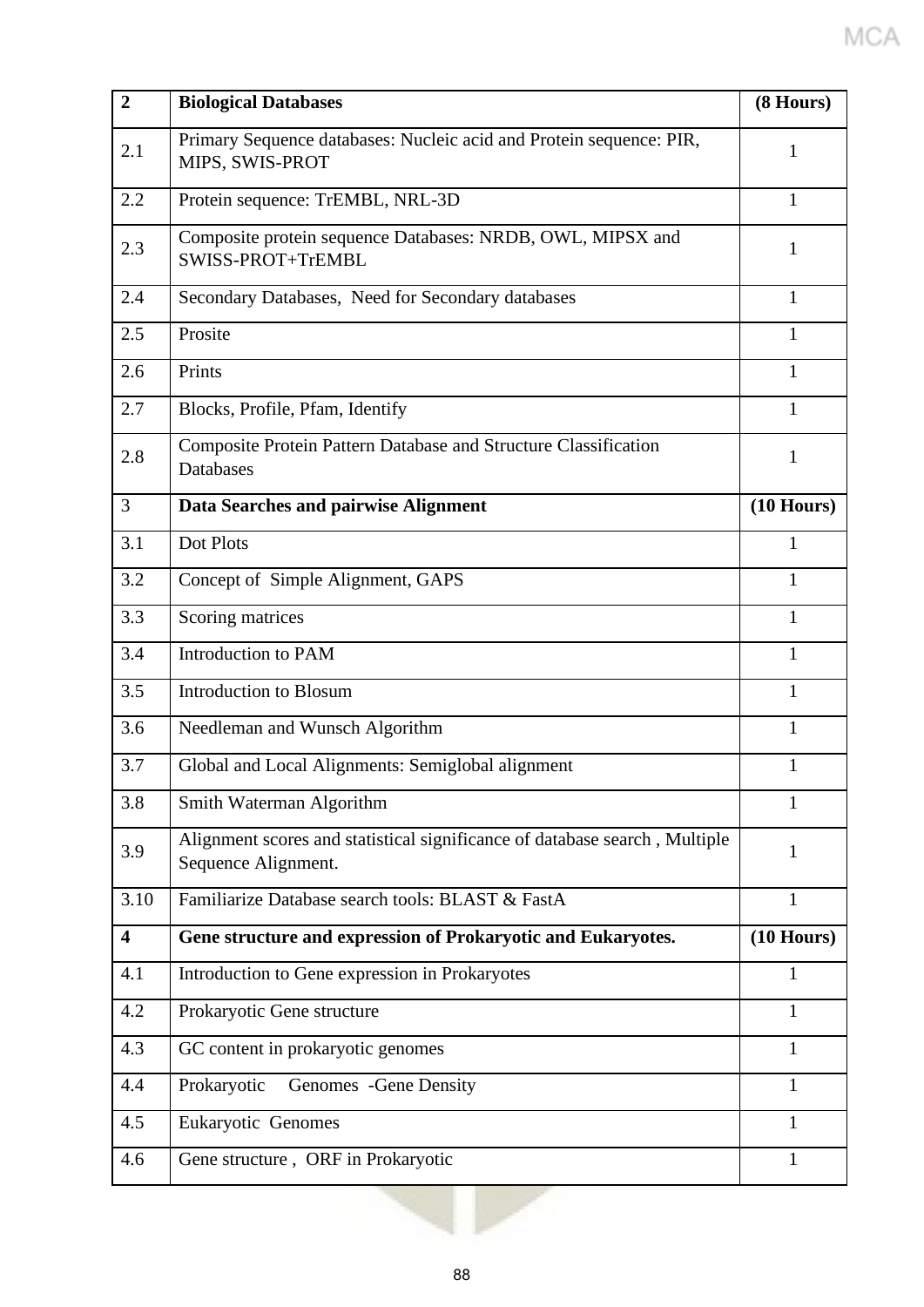| 4.7  | GC content in Eukaryotic Genomes                                                           |              |  |  |  |  |  |
|------|--------------------------------------------------------------------------------------------|--------------|--|--|--|--|--|
| 4.8  | Gene Expression - cDNAs & ESTs,                                                            |              |  |  |  |  |  |
| 4.9  | Serial Analysis of Gene Expression                                                         | 1            |  |  |  |  |  |
| 4.10 | Introduction to Microarrays.                                                               | $\mathbf{1}$ |  |  |  |  |  |
| 5    | Data Visualization, Data mining & Machine learning                                         | $(10$ Hours) |  |  |  |  |  |
| 5.1  | Data Visualization Introduction                                                            | 1            |  |  |  |  |  |
| 5.2  | Sequence Visualization- Sequence Map                                                       | 1            |  |  |  |  |  |
| 5.3  | <b>Structure Visualization-Rendering tools</b>                                             | 1            |  |  |  |  |  |
| 5.4  | User Interface - User Interface Components, Alternative Metaphors,<br>Display Architecture | 1            |  |  |  |  |  |
| 5.5  | Animation Versus Simulation, General-Purpose Technologies.                                 | 1            |  |  |  |  |  |
| 5.6  | Data Mining, Methods, Infrastructure                                                       | 1            |  |  |  |  |  |
| 5.7  | Pattern recognition and discovery                                                          | 1            |  |  |  |  |  |
| 5.8  | Genetic Algorithms                                                                         | $\mathbf{1}$ |  |  |  |  |  |
| 5.9  | Neural networks, Statistical methods                                                       | 1            |  |  |  |  |  |
| 5.10 | Hidden Markov Models and Text mining                                                       | 1            |  |  |  |  |  |

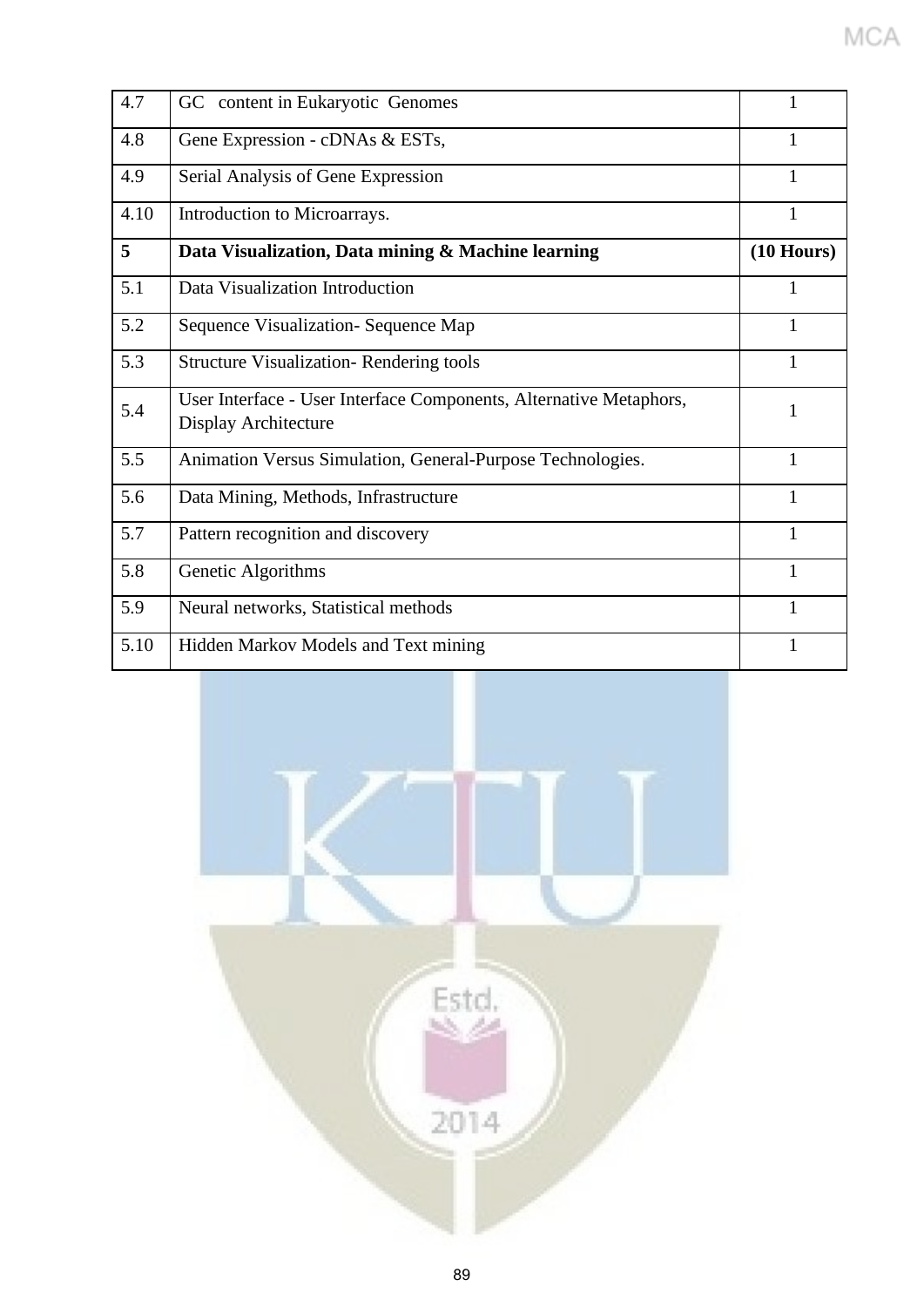| <b>20MCA289</b> | <b>SOCIAL NETWORK</b> | <b>CATEGORY</b> | m | D | <b>CREDIT</b> |
|-----------------|-----------------------|-----------------|---|---|---------------|
|                 | <b>ANALYSIS</b>       | <b>ELECTIVE</b> |   | 0 |               |

MCA

**Preamble:** This course intends to provide insight into social network analysis. The objective of this course is to enable students analyse and visualize network data. This course will create an understanding about the semantic web, structure of various social networks and the structure of search engines.

**Prerequisite:** Basic concepts of graph theory and networks

**Course Outcomes:** After the completion of the course the student will be able to

| CO No.          | <b>Course Outcome (CO)</b>                                                                                              | <b>Bloom's</b><br><b>Category Level</b> |
|-----------------|-------------------------------------------------------------------------------------------------------------------------|-----------------------------------------|
| CO <sub>1</sub> | Explain the basic concepts of semantic web and social network<br>analysis.                                              | Level $2$ :<br>Understand               |
| CO <sub>2</sub> | ontology-based knowledge representation<br>Describe<br>the<br>techniques in social network.                             | Level 2:<br>Understand                  |
| CO <sub>3</sub> | Discuss aggregation of social network information and<br>representation of social individuals and social relationships. | Level 2:<br>Understand                  |
| CO <sub>4</sub> | Describe the structure of the Web and Facebook as a graph and<br>the algorithms for searching and community discovery.  | Level 2:<br>Understand                  |
| CO <sub>5</sub> | Explain the general architecture of a search engine and<br>specifically the Google search engine architecture.          | Level 2:<br>Understand                  |

#### **Mapping of course outcomes with program outcomes**

|                 | PO        | PO | PO | PO | PO <sub>1</sub> | PO | PO | PO <sub>1</sub> | PO          | PO <sub>1</sub> | P <sub>O</sub> | PO |
|-----------------|-----------|----|----|----|-----------------|----|----|-----------------|-------------|-----------------|----------------|----|
|                 |           | 2  | 3  |    |                 | 6  |    | 8               | $\mathbf Q$ | 10              | 11             | 12 |
| CO <sub>1</sub> | ◠         |    |    |    |                 |    |    |                 |             |                 |                |    |
| CO <sub>2</sub> | ◠         |    |    |    |                 |    |    |                 |             |                 |                |    |
| CO <sub>3</sub> | $\bigcap$ |    |    |    |                 |    |    |                 |             |                 |                |    |
| CO <sub>4</sub> | ◠         |    |    |    |                 |    |    |                 |             |                 |                |    |
| CO <sub>5</sub> | ↑         |    |    |    |                 |    |    |                 |             |                 |                |    |

3/2/1: High/Medium/Low



**Assessment Pattern**

| Bloom's  | <b>Continuous Assessment</b><br><b>Tests</b> | <b>End Semester</b> |                    |
|----------|----------------------------------------------|---------------------|--------------------|
| Category |                                              |                     | <b>Examination</b> |
| Remember |                                              |                     |                    |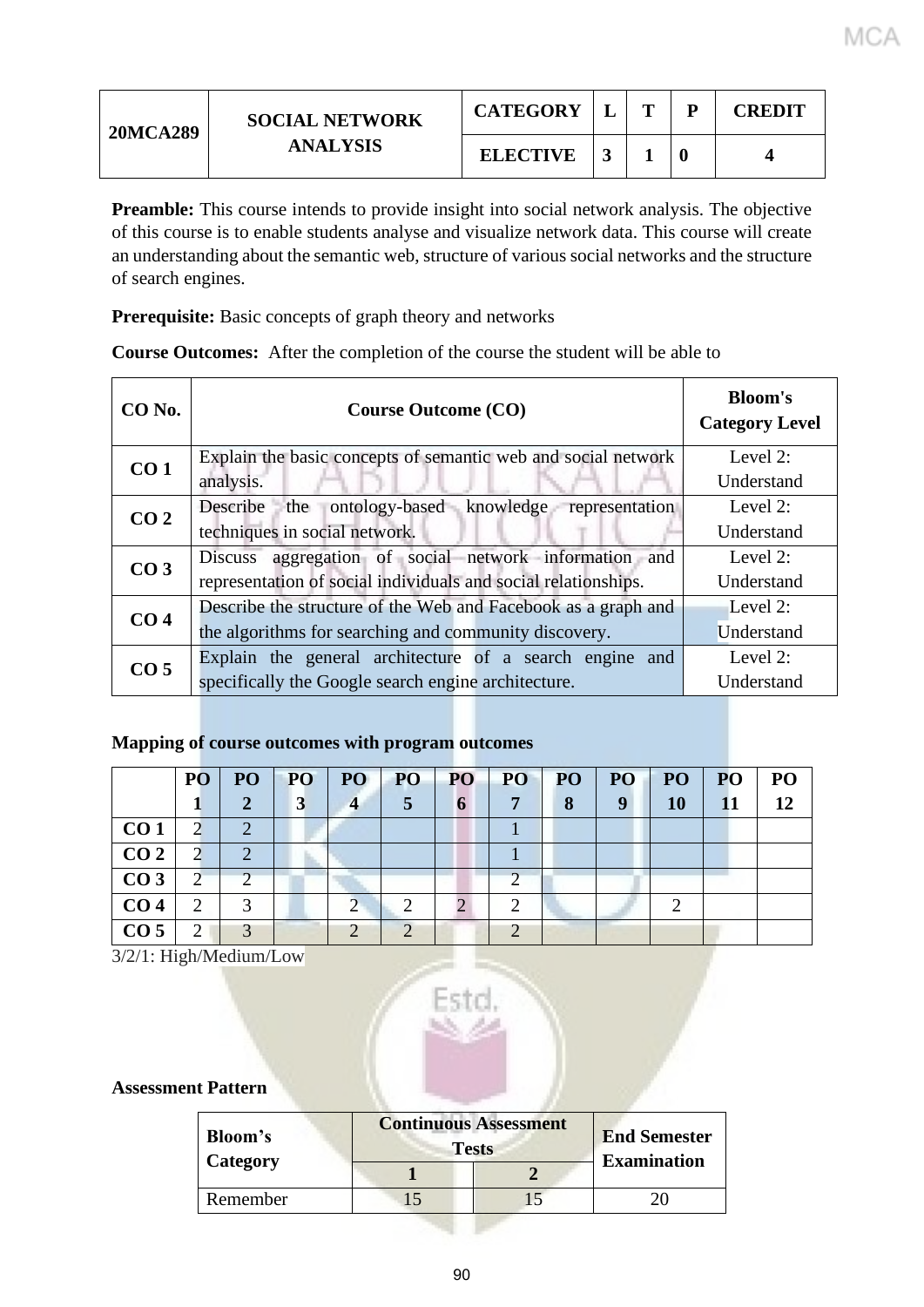| Understand | 35 |  |
|------------|----|--|
| Apply      |    |  |
| Analyze    |    |  |
| Evaluate   |    |  |
| Create     |    |  |

#### **Mark distribution**

| <b>Total Marks</b> | <b>CIE</b> | ESE | <b>ESE Duration</b> |
|--------------------|------------|-----|---------------------|
| 100.               | 40         | 60  | 3 hours             |

| <b>Continuous Internal Evaluation Pattern:</b> |                      |  |
|------------------------------------------------|----------------------|--|
| Attendance                                     | $\therefore$ 8 marks |  |
| Continuous Assessment Test (2 numbers)         | $: 20$ marks         |  |
| Assignment/Quiz/Course project                 | $: 12$ marks         |  |
|                                                |                      |  |

**End Semester Examination Pattern:** There will be two parts; Part A and Part B. Part A contains 10 compulsory short answer questions, 2 from each module. Each question carries 3 marks. Part B contains 2 questions from each module of which student should answer any one. Each question can have maximum 2 sub-divisions and carry 6 marks.

#### **Course Level Assessment Questions**

#### **Course Outcome 1 (CO1):**

- 1. Explain the development of semantic Web and the emergence of Social Web.
- 2. Describe the global structure social networks.
- 3. Discuss in detail about the macro-structure of social networks.
- 4. "Most network analysis methods work on an abstract, graph-based representation of real-world networks". Justify this statement.

#### **Course Outcome 2 (CO2)**

- 1. Describe the characteristics of Resource Description Framework (RDF).
- 2. Compare the features of Web Ontology Language (WOL) and Unified Modeling Language (UML).
- 3. Compare the features of Web Ontology Language (WOL) and Entity Relationship (ER) Model.

2014

#### **Course Outcome 3(CO3):**

- 1. Describe the ontological representation of social individuals.
- 2. Explain the generic architecture of Semantic Web applications.
- 3. Discuss how semantic web applications can be built with social network features?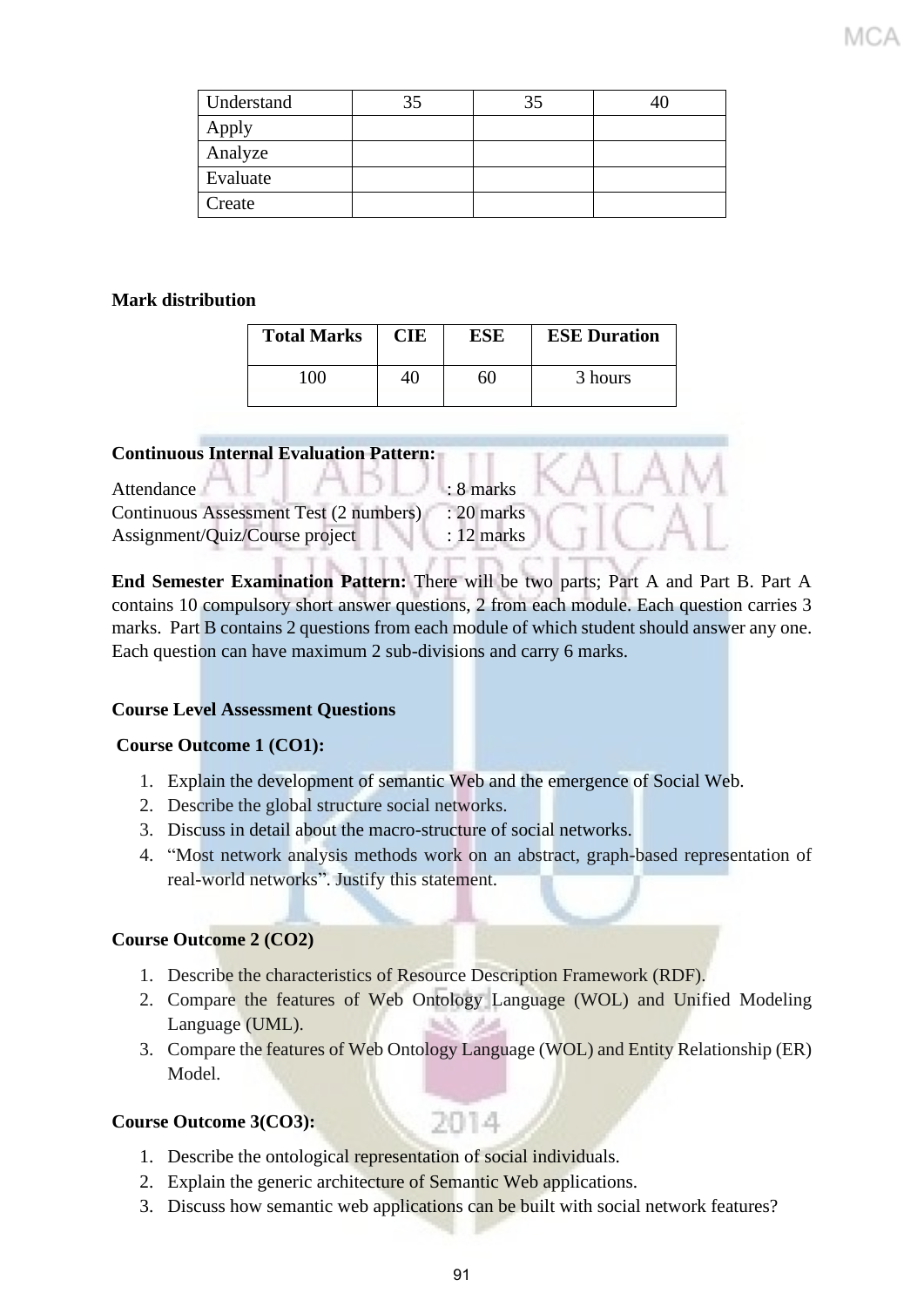#### **Course Outcome 4 (CO4):**

- 1. Describe Zipf's Law.
- 2. Write the limitations of HyperANF Algorithm and explain how it can be sorted out using the Iterative Fringe Upper Bound (iFUB) Algorithm.
- 3. What is meant by Degree Assortativity? What is the use of this measure?
- 4. "A user who logs in more generally has more friends on Facebook", describe how can we conclude this statement.

#### **Course Outcome 5 (CO5):**

- 1. Draw the architecture of a general search engine and explain how it works.
- 2. Explain how the HITS Algorithm works to assign ranks to web pages.
- 3. Compare the HITS Algorithm and the Page Rank Algorithm.

#### **Model Question Paper Course Code: 20MCA289**

**Course Name: SOCIAL NETWORK ANALYSIS**

Max. Marks :60 **Duration: 3 Hrs** 

#### **Part A**

#### *Answer all questions. Each question carries 3 marks (10 \* 3 = 30 Marks)*

- 1. What is meant by semantic web?
- 2. Write notes on personal networks.
- 3. Define Electronic discussion networks.
- 4. List out the features of blogs that can be used for social network extraction.
- 5. Explain how the reasoning with instance equality is done in social network data?
- 6. What is meant by Evaluating Smushing?
- 7. Define "Power Law".
- 8. What is "Spid"? How it is used to differentiate between web-network and social network? Esto.
- 9. What are the basic functions of the storage repository of a search engine?
- 10. How can we identify web spam pages?

#### **Part B** 6 H 4

#### *Answer all questions. Each question carries 6 marks. (5 \* 6 = 30 Marks)*

11. List and explain various measures in network analysis. 6 marks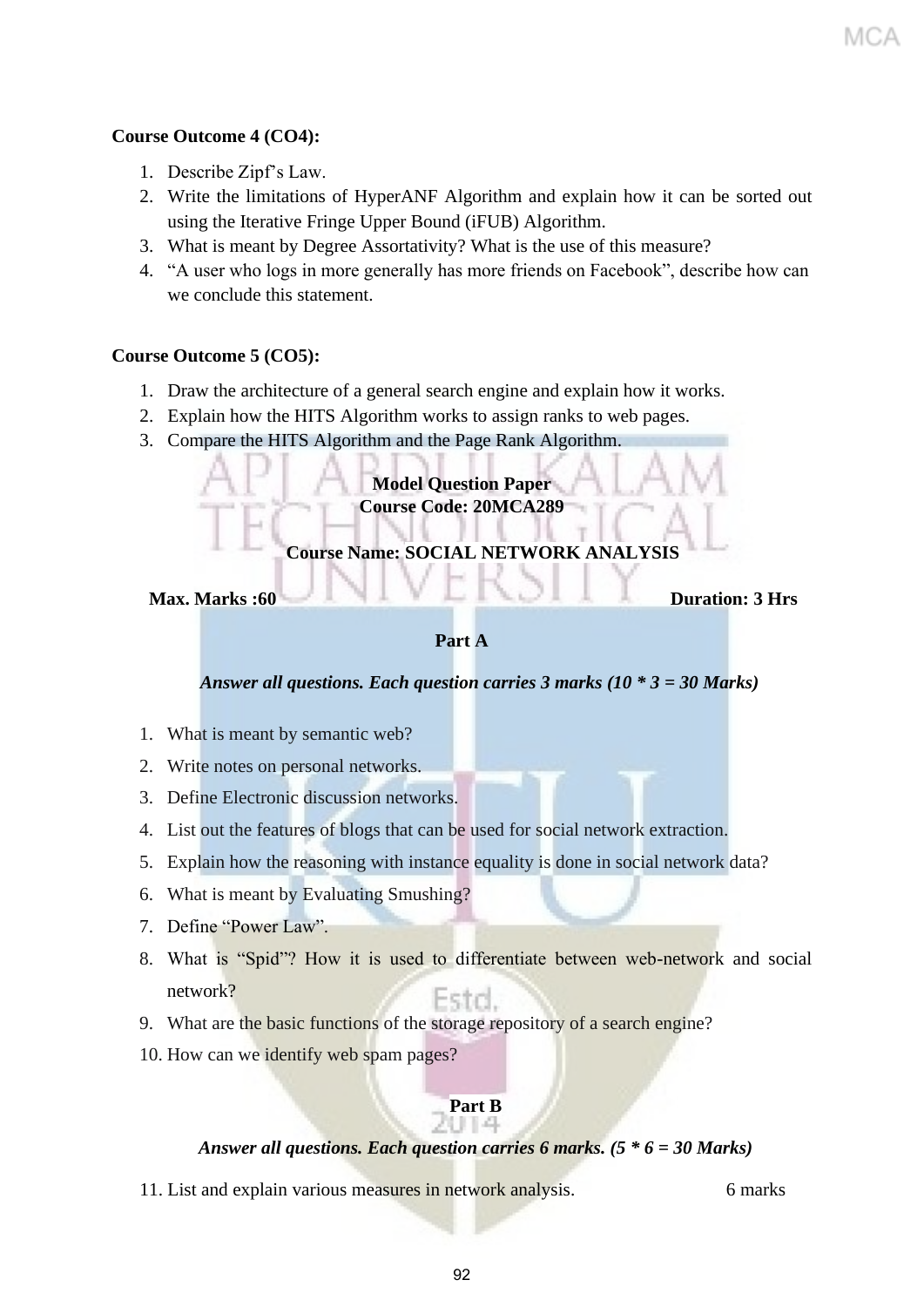MCA

| 12. Describe the macro-structure of social networks.                                                                                              |         |  |  |  |
|---------------------------------------------------------------------------------------------------------------------------------------------------|---------|--|--|--|
| 13. What is meant by ontology-based knowledge representation? Explain its<br>role in the semantic web.<br><b>OR</b>                               |         |  |  |  |
| 14. Compare the features of Web Ontology Language (WOL) and Extensible<br>Markup Language (XML).                                                  | 6 marks |  |  |  |
| 15. Describe how aggregating and reasoning can be done on social network data.                                                                    | 6 marks |  |  |  |
| <b>OR</b>                                                                                                                                         |         |  |  |  |
| 16. Discuss the ontological representation of social relationships.<br>17. Define the following with suitable example:                            | 6 marks |  |  |  |
| Rank exponent<br>a)                                                                                                                               | 2 marks |  |  |  |
| b) Hop plot exponent                                                                                                                              | 2 marks |  |  |  |
| Eigen exponent<br>c)                                                                                                                              | 2 marks |  |  |  |
| <b>OR</b><br>18. Explain how to generate in-degree and out-degree distributions on the<br>graph of the Web crawl.                                 | 6 marks |  |  |  |
| 19. Describe how the web crawler module in a search engine does the page<br>selection and page refresh.<br><b>OR</b>                              | 6 marks |  |  |  |
| 20. Draw the architecture of Google search engine and comment on each<br>of its components.                                                       | 6 marks |  |  |  |
| <b>Syllabus</b>                                                                                                                                   |         |  |  |  |
| <b>Module I</b> (9 Hours)                                                                                                                         |         |  |  |  |
| <b>Introduction to the Semantic Web and Social Networks:</b>                                                                                      |         |  |  |  |
| The Semantic Web, Limitations of the current Web, The semantic solution,                                                                          |         |  |  |  |
| Development of the Semantic Web, The emergence of the social web, Social Network                                                                  |         |  |  |  |
| Analysis, Development of Social Network Analysis, The global structure of networks,<br>The macro-structure of social networks, Personal networks. |         |  |  |  |
|                                                                                                                                                   |         |  |  |  |

**Module II (8 Hours)**

**Electronic sources for network analysis:** Electronic discussion networks, Blogs and online communities, Web-based networks.

A

DO11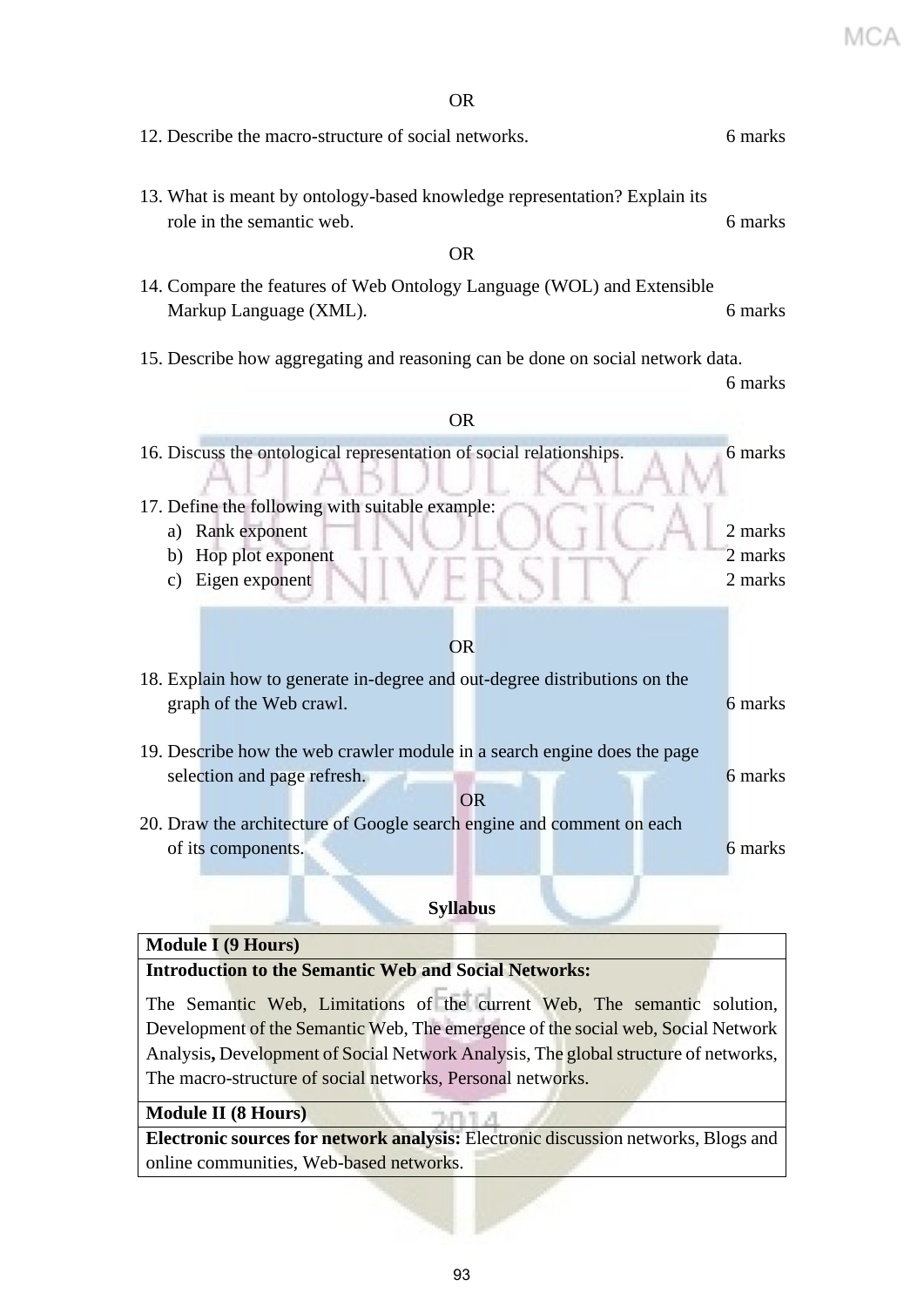**Knowledge Representation on the Semantic Web:** Ontologies and their role in the Semantic Web, Ontology languages for the Semantic Web, The Resource Description Framework (RDF) and RDF Schema, The Web Ontology Language (OWL), Comparison of Ontology languages with the Unified Modelling Language (UML), Comparison to the Entity/Relationship (E/R) model and the Relational model, Comparison to the Extensible Markup Language (XML) and XML Schema.

МСА

#### **Module III (8 Hours)**

#### **Modelling and aggregating social network data**:

Network data representation, Ontological representation of social individuals, Ontological representation of social relationships, Aggregating and reasoning with social network data, Representing identity, On the notion of equality, Determining equality, Reasoning with instance equality, Evaluating smushing.

#### **Module IV (10 Hours)**

**Graph Structure of the Web:** Breadth First Search (BFS) Algorithm, Strongly Connected Components (SCC) Algorithm, Weakly Connected Components (WCC) Algorithm, In-degree and out- degree distributions, Connected Components, Zipf's Law, Rank Exponent R, Out-Degree Exponent O, Hop Plot Exponent H, Eigen Exponent E.

**Graph Structure of Facebook:** Hyper ANF Algorithm, Iterative Fringe Upper Bound (iFUB) Algorithm, Spid, Degree Distribution, Path Length, Component Size, Clustering Coefficient and Degeneracy, Friends-of-Friends, Degree Assortativity, Login Correlation, Effects of Age, Gender and Country of Origin.

**Module V (10 Hours)**

**Link Analysis:** Search Engine – Search engine architecture, Crawling, Storage, Indexing, Ranking, HITS Algorithm, Page rank algorithm, Random walk, SALSA Algorithm, Bayesian Algorithm; Google - Google architecture, Data Structures, Crawling, Searching, Web Spam Pages.

#### **Textbooks.**

- 1. Social Networks and the Semantic Web, Peter Mika, Springer, 2007. (For Modules 1, 2 & 3)
- 2. Practical Social Network Analysis with Python, Krishna Raj P. M., Ankith Mohan, K. G. Srinivasa, Springer, 2018. (For Modules 4 & 5)

no. es

#### **References**

- 1. Social Network Analysis, John Scott, SAGE Publications, 4th Edition (2017)
- 2. Social Network Analysis Interdisciplinary Approaches and Case Studies, Xiaoming Fu, Jar-Der Luo and Margarete Boos, CRC Press (2017)
- 3. Handbook of Social Network Analysis, John Scott and Peter J. Carrington, SAGE Publications (2011)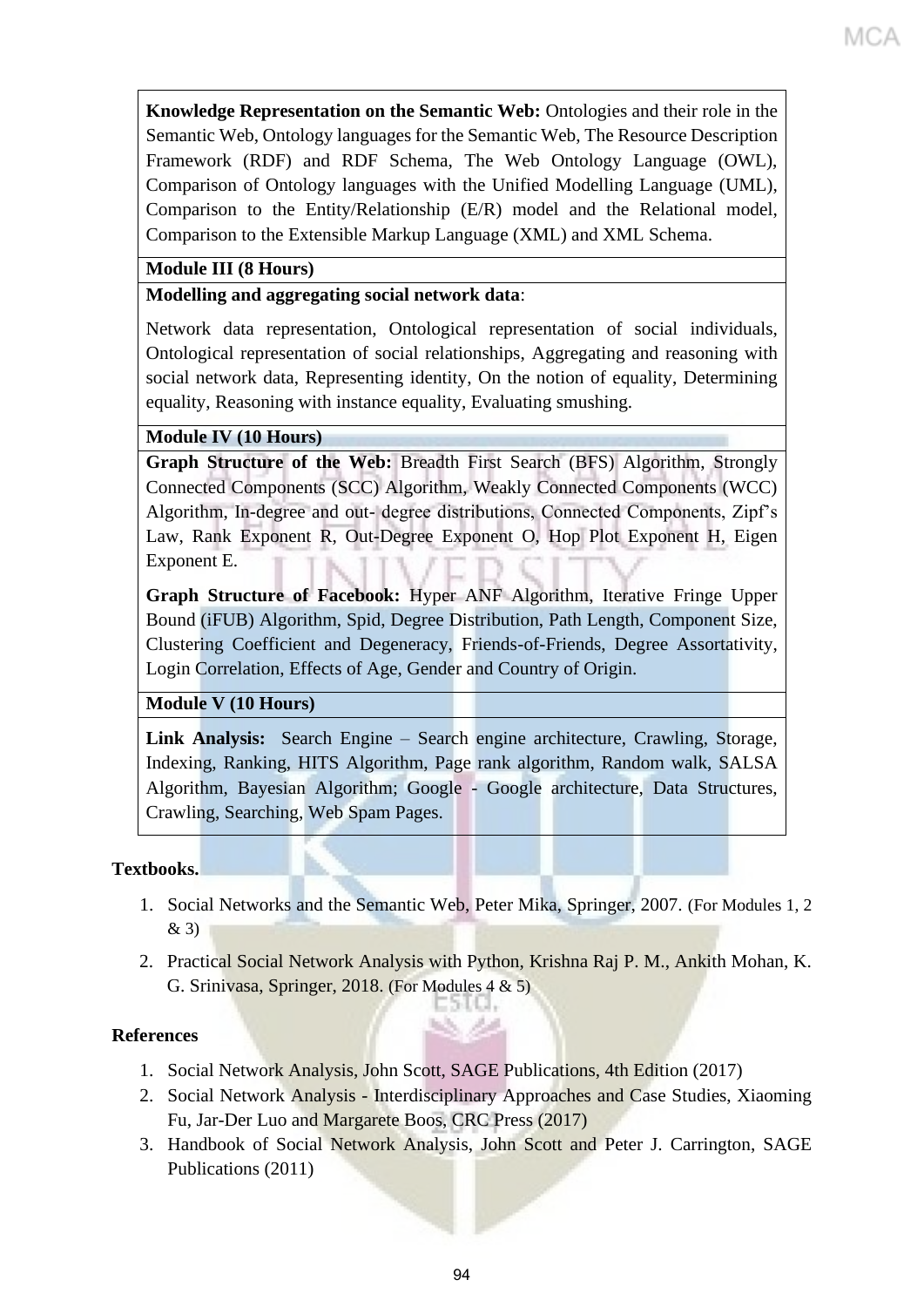4. Social Network Analysis - Methods and Applications, Stanley Wasserman and Katherine Faust, Cambridge University Press (2012)

#### **Web - References**

- 1. https://onlinecourses.nptel.ac.in/noc20\_cs78/preview
- 2. https://www.coursera.org/learn/social-network-analysis
- 3. https://www.coursera.org/learn/python-social-network-analysis

#### **Course Contents and Lecture Schedule**

| N <sub>0</sub> | <b>Topic</b>                                                                                                                                        | No. of<br><b>Lectures</b> |
|----------------|-----------------------------------------------------------------------------------------------------------------------------------------------------|---------------------------|
| $\mathbf{1}$   | <b>Module 1</b>                                                                                                                                     | 9 Hours                   |
| 1.1            | The Semantic Web, Limitations of the current Web                                                                                                    | 1                         |
| 1.2            | The semantic solution                                                                                                                               | 1                         |
| 1.3            | Development of the Semantic Web                                                                                                                     | 1                         |
| 1.4            | The emergence of the Social Web                                                                                                                     | $\mathbf{1}$              |
| 1.5            | <b>Social Network Analysis</b>                                                                                                                      | 1                         |
| 1.6            | Development of Social Network Analysis                                                                                                              | 1                         |
| 1.7            | The global structure of networks                                                                                                                    | 1                         |
| 1.8            | The macro-structure of social networks                                                                                                              | 1                         |
| 1.9            | Personal networks                                                                                                                                   | 1                         |
| $\overline{2}$ | <b>Module 2</b>                                                                                                                                     | <b>8 Hours</b>            |
| 2.1            | Electronic sources for network analysis, Electronic discussion<br>networks                                                                          | 1                         |
| 2.2            | Blogs and online communities                                                                                                                        | 1                         |
| 2.3            | Web-based networks                                                                                                                                  | 1                         |
| 2.4            | Knowledge Representation on the Semantic Web                                                                                                        | $\mathbf{1}$              |
| 2.5            | Ontologies and their role in the Semantic Web                                                                                                       | 1                         |
| 2.6            | Ontology languages for the Semantic Web, The Resource<br>Description Framework (RDF) and RDF Schema                                                 | 1                         |
| 2.7            | The Web Ontology Language (OWL), Comparison of Ontology<br>languages with the Unified Modelling Language (UML)                                      | 1                         |
| 2.8            | Comparison to the Entity/Relationship (E/R) model and the<br>Relational model, Comparison to the Extensible Markup<br>Language (XML) and XML Schema | 1                         |
| 3              | <b>Module 3</b>                                                                                                                                     | 8 Hours                   |
| 3.1            | Modelling and aggregating social network data, Network data<br>representation                                                                       | $\mathbf{1}$              |
| 3.2            | Ontological representation of social individuals                                                                                                    | $\mathbf{1}$              |
| 3.3            | Ontological representation of social relationships                                                                                                  | $\mathbf{1}$              |
| 3.4            | Aggregating and reasoning with social network data                                                                                                  | $\mathbf{1}$              |
| 3.5            | Representing identity                                                                                                                               | $\mathbf{1}$              |
| 3.6            | Notion of equality, Determining equality                                                                                                            | 1                         |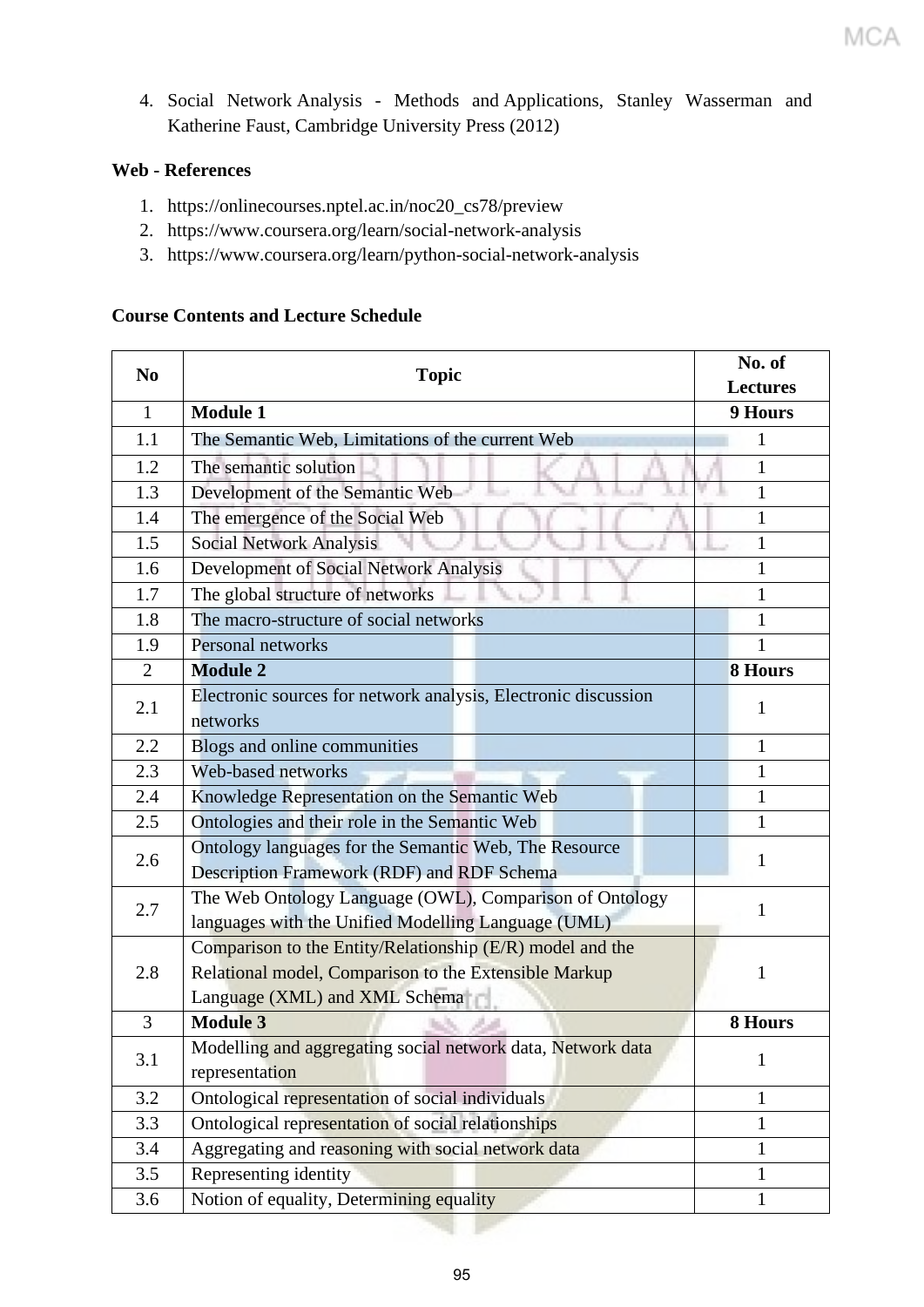| 3.7            | Reasoning with instance equality                                | 1            |  |  |
|----------------|-----------------------------------------------------------------|--------------|--|--|
|                |                                                                 |              |  |  |
| 3.8            | Evaluating smushing                                             |              |  |  |
| $\overline{4}$ | <b>Module 4</b>                                                 | 10 Hours     |  |  |
| 4.1            | Graph Structure of the Web                                      | 1            |  |  |
| 4.2            | Breadth First Search (BFS) Algorithm                            | 1            |  |  |
| 4.3            | Strongly Connected Components (SCC) Algorithm, Weakly           | 1            |  |  |
|                | Connected Components (WCC) Algorithm                            |              |  |  |
| 4.4            | In-degree and out- degree distributions, Connected Components   | 1            |  |  |
| 4.5            | Zipf's Law                                                      | 1            |  |  |
| 4.6            | Rank Exponent R, Out-Degree Exponent O, Hop Plot Exponent       |              |  |  |
|                | H, Eigen Exponent E                                             | 1            |  |  |
| 4.7            | Graph Structure of Facebook: HyperANF Algorithm                 | $\mathbf{1}$ |  |  |
| 4.8            | Iterative Fringe Upper Bound (iFUB) Algorithm, Spid, Degree     |              |  |  |
|                | Distribution, Path Length                                       | 1            |  |  |
| 4.9            | Component Size, Clustering Coefficient and Degeneracy,          |              |  |  |
|                | Friends-of-Friends                                              | $\mathbf{1}$ |  |  |
| 4.10           | Degree Assortativity, Login Correlation, Effects of Age, Gender | 1            |  |  |
|                | and Country of Origin                                           |              |  |  |
| $\overline{5}$ | <b>Module 5</b>                                                 | 10 Hours     |  |  |
| 5.1            | Link Analysis: Search Engine - Search engine architecture       | 1            |  |  |
| 5.2            | Crawling, Storage, Indexing                                     | 1            |  |  |
| 5.3            | Ranking, HITS Algorithm                                         | 1            |  |  |
| 5.4            | Page rank algorithm                                             | 1            |  |  |
| 5.5            | Random walk                                                     | 1            |  |  |
| 5.6            | <b>SALSA Algorithm</b>                                          | 1            |  |  |
| 5.7            | <b>Bayesian Algorithm</b>                                       | 1            |  |  |
| 5.8            | Google - Google architecture                                    | 1            |  |  |
| 5.9            | Data Structures, Crawling, Searching                            | 1            |  |  |
|                |                                                                 |              |  |  |

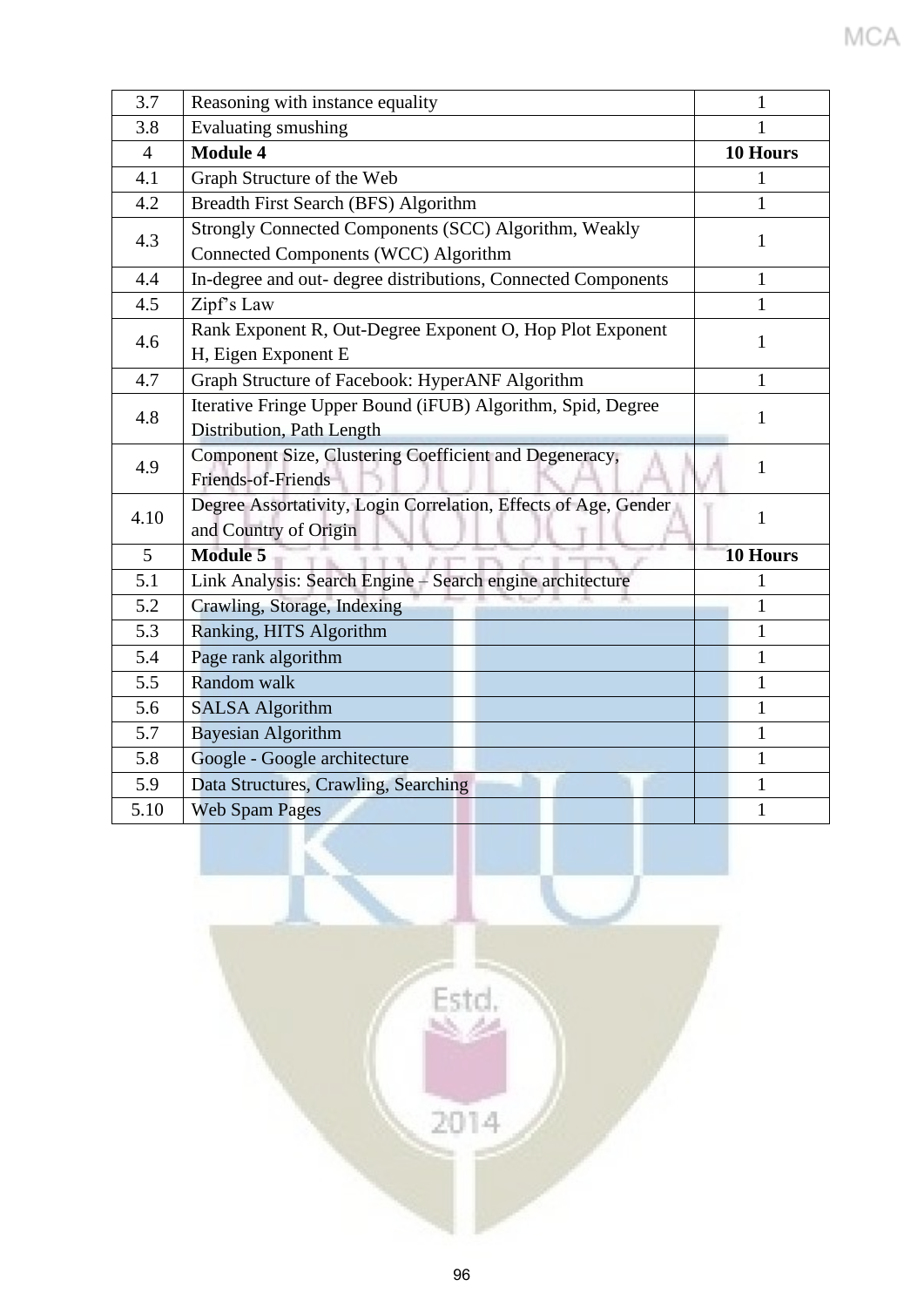| <b>20MCA241</b> | <b>DATA SCIENCE LAB</b> | <b>CATEGORY</b> |  | <b>REDIT</b> |
|-----------------|-------------------------|-----------------|--|--------------|
|                 |                         | LAB             |  |              |

**Preamble:** This is an introductory practical course on Data Science and student will learn how to use various scientific libraries in python to implement data mining techniques and machine learning algorithms.

**Prerequisite:** Fundamentals of programming, python programming fundamentals, Machine learning, fundamentals of web programming,

**Course Outcomes:** After the completion of the course the student will be able to

| CO No.          | <b>Course Outcome (CO)</b>                                                                                          | <b>Bloom's</b><br><b>Category Level</b> |
|-----------------|---------------------------------------------------------------------------------------------------------------------|-----------------------------------------|
| CO <sub>1</sub> | Use different python packages to perform numerical<br>calculations, statistical computations and data visualization | Level 3:<br>Apply                       |
| CO <sub>2</sub> | Use different packages and frameworks to implement<br>regression and classification algorithms.                     | Level 3:<br>Apply                       |
| CO <sub>3</sub> | Use different packages and frameworks to implement text<br>classification using SVM and clustering using k-means    | Level 3:<br>Apply                       |
| CO <sub>4</sub> | Implement convolutional neural network algorithm using<br>Keras framework.                                          | Level 3:<br>Apply                       |
| CO <sub>5</sub> | Implement programs for web data mining and natural language<br>processing using NLTK                                | Level 3:<br>Apply                       |

#### **Mapping of course outcomes with program outcomes**

|                 | P <sub>O</sub> | PO <sub>1</sub><br>$\overline{2}$ | PO<br>$\mathbf{3}$ | PO <sub>1</sub><br>$\overline{4}$ | PO <sub>1</sub><br>$5\overline{)}$ | PO<br>6                     | PO <sub>1</sub><br>7 | PO <sub>1</sub><br>8 | PO <sub>1</sub><br>9  | PO<br><b>10</b> | PO<br><b>11</b> | PO<br>12 |
|-----------------|----------------|-----------------------------------|--------------------|-----------------------------------|------------------------------------|-----------------------------|----------------------|----------------------|-----------------------|-----------------|-----------------|----------|
| CO <sub>1</sub> | 3              | 3                                 | 3                  |                                   | 3                                  | 2                           | 3                    |                      |                       |                 |                 |          |
| CO <sub>2</sub> | 3              | 3                                 | 3                  | 2                                 | 3                                  | 2                           | $\overline{3}$       |                      | $\mathcal{L}$         |                 |                 |          |
| CO <sub>3</sub> | 3              | 3                                 | 3                  | 2                                 | $\mathbf{3}$                       | $\mathcal{D}_{\mathcal{L}}$ | 3                    |                      | $\mathcal{D}_{\cdot}$ |                 |                 |          |
| CO <sub>4</sub> | 3              | 3                                 | 3                  | 2                                 | 3                                  |                             | $\mathcal{R}$        |                      | $\mathcal{L}$         |                 |                 |          |
| CO <sub>5</sub> | 3              | 3                                 | 3                  | $\overline{2}$                    | 3                                  | 3                           | 3                    |                      | 2                     |                 |                 |          |

3/2/1: High/Medium/Low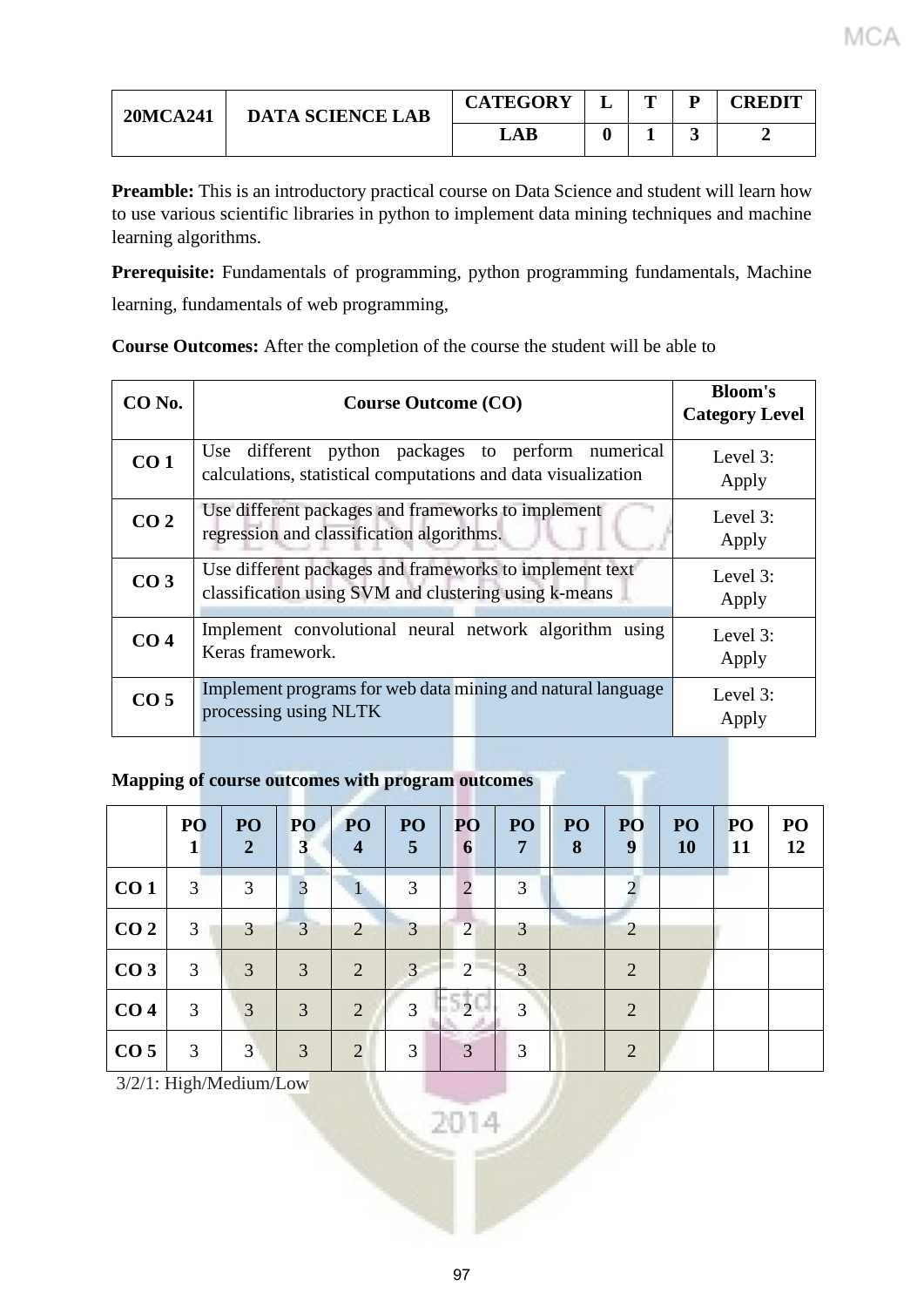#### **Assessment Pattern**

| <b>Bloom's Category</b> | <b>Continuous Assessment</b><br><b>Tests</b> | <b>End Semester</b><br><b>Examination</b> |    |  |
|-------------------------|----------------------------------------------|-------------------------------------------|----|--|
|                         |                                              | $\mathbf{2}$                              |    |  |
| Remember $(K1)$         |                                              |                                           |    |  |
| Understand $(K2)$       |                                              |                                           |    |  |
| Apply $(K3)$            | 50                                           | 50                                        | 50 |  |
| Analyse $(K4)$          |                                              |                                           |    |  |
| Evaluate $(K5)$         |                                              |                                           |    |  |
| Create(K6)              |                                              |                                           |    |  |

#### **Mark distribution**

| <b>Total Marks</b> | <b>CIE</b> | <b>ESE</b> | <b>ESE Duration</b> |
|--------------------|------------|------------|---------------------|
| 0 <sup>0</sup>     |            |            | 3 hours             |

#### **Continuous Internal Evaluation Pattern:**

| <b>Maximum Marks: 50</b>                              |                |  |  |  |  |
|-------------------------------------------------------|----------------|--|--|--|--|
| Attendance                                            | $7\frac{1}{2}$ |  |  |  |  |
| Maintenance of daily lab record and GitHub management | 10             |  |  |  |  |
| Regular class viva voce                               | $7\frac{1}{2}$ |  |  |  |  |
| Timely completion of day-to-day tasks                 | 10             |  |  |  |  |
| <b>Tests/Evaluation</b>                               | 15             |  |  |  |  |

#### **End Semester Examination Pattern:**

|                                    | <b>Maximum Marks: 50</b>                                                                                                    |     |          |
|------------------------------------|-----------------------------------------------------------------------------------------------------------------------------|-----|----------|
|                                    | Verification of Daily program record and Git Repository                                                                     |     | 5 marks  |
| Viva                               |                                                                                                                             |     | 10 marks |
| Problem solving<br>(Based on       | Flowchart / Algorithm / Structured<br>description of problem to explain how the<br>problem can be solved / Interface Design | 15% |          |
| difficulty level, one              | Program correctness                                                                                                         | 50% | 35 marks |
| or more questions<br>may be given) | Code efficiency<br>- 345.4                                                                                                  | 15% |          |
|                                    | Formatted output                                                                                                            | 20% |          |

#### **Course Level Assessment Questions**

#### **Course Outcome 1 (CO1):**

• Review of python programming – Programs review the fundamentals of python (simple python programs ice breaker) – (at most one lab session)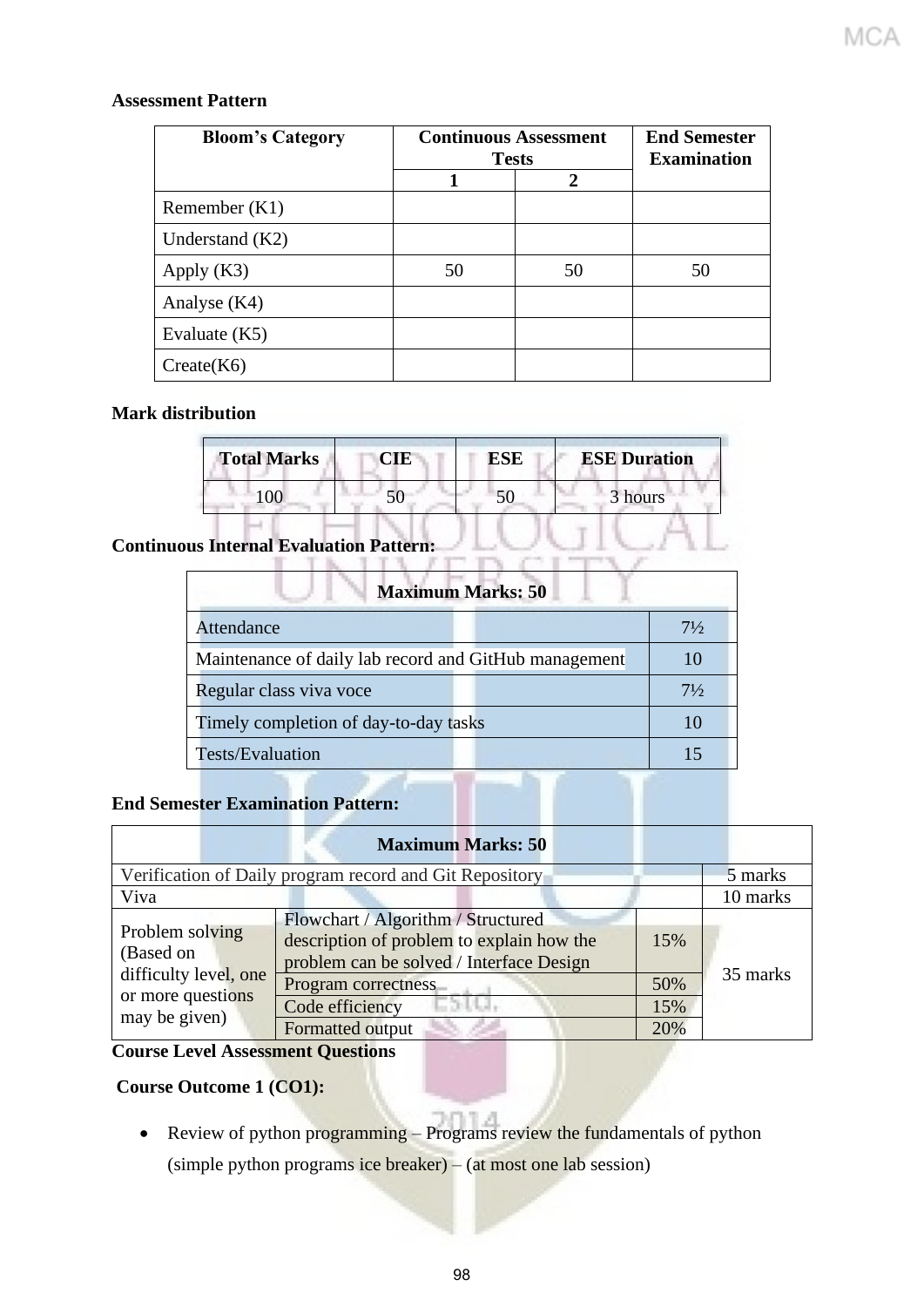• Matrix operations (using vectorization) and transformation using python and SVD using Python.

MC

- Programs using matplotlib / plotly / bokeh / seaborn for data visualisation.
- Programs to handle data using pandas.

#### **Course Outcome 2 (CO2)**

- Program to implement k-NN classification using any standard dataset available in the public domain and find the accuracy of the algorithm.
- Program to implement Naïve Bayes Algorithm using any standard dataset available in the public domain and find the accuracy of the algorithm
- Program to implement linear and multiple regression techniques using any standard dataset available in the public domain and evaluate its performance.

#### **Course Outcome 3(CO3):**

- Program to implement text classification using Support vector machine.
- Program to implement decision trees using any standard dataset available in the public domain and find the accuracy of the algorithm.
- Program to implement k-means clustering technique using any standard dataset available in the public domain

#### **Course Outcome 4 (CO4):**

- Programs on feedforward network to classify any standard dataset available in the public domain.
- Programs on convolutional neural network to classify images from any standard dataset in the public domain.

\*[Note] : Encourage students to refer standard neural network architectures such as LeNet5, ResNet, GoogLeNet etc. and use these as starting points for their models.

#### **Course Outcome 5 (CO5):**

#### Web Data Mining

- Implement a simple web crawler (ensure ethical conduct).
- Implement a program to scrap the web page of any popular website suggested python package is scrappy (ensure ethical conduct).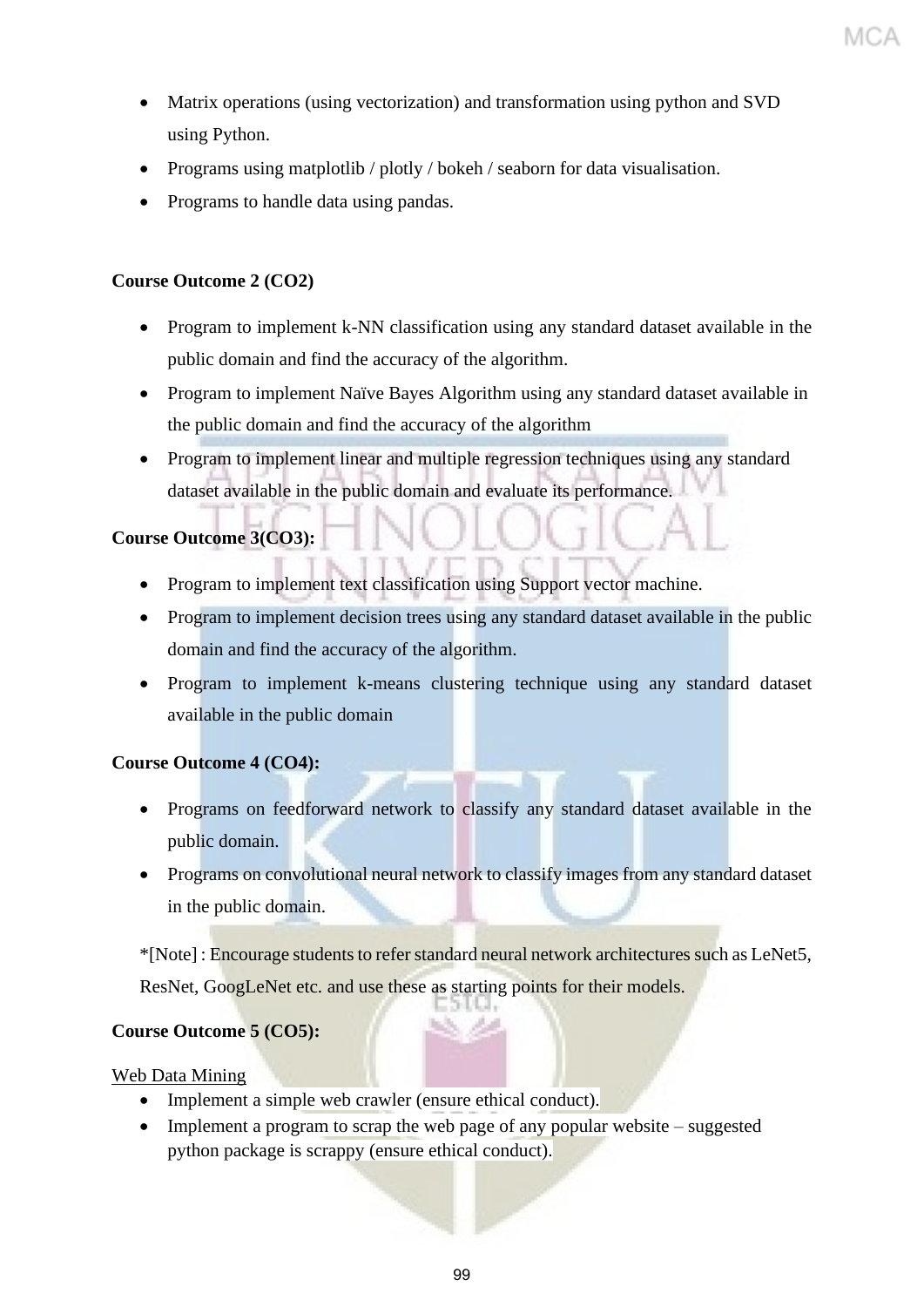#### Natural Language Processing

Problems may be designed for the following topics so that students can get hands on experience in using python for natural language processing:

MC.

- Part of Speech tagging
- N-gram and smoothening
- Chunking

#### **Syllabus**

Review of python programming, Matrix operations, Data Visualisation using matplotlib / plotly / bokeh / seaborn, Data handling using pandas, Classification k-NN algorithm, Naïve Bayes algorithm, Implementation of linear and multiple regression techniques, Text classification using Support vector machine, Implementation of Decision Trees, Clustering using k-means algorithm, Convolutional Neural Network to classify images using Keras framework, Web Crawler and Scrapping web pages, Implementation of NLP - Part of Speech tagging, N-gram & smoothening and Chunking using NLTK.

#### **Reference Books**

- 1. Christopher M Bishop, "Pattern Learning and Machine Learning", Springer, 2006
- 2. E. Alpayidin, "Introduction to Machine Learning", Prentice Hall of India (2005)
- 3. T. Hastie, RT Ibrashiran and J. Friedman, "The Elements of Statistical Learning", Springer 2001
- 4. Toby Segaran, "Programming Collective Intelligence: Building Smart Web 2.0 Applications", O' Reilly Media; 1 edition (16 August 2007).
- 5. Drew Conway, John Myles White, "Machine Learning for Hackers: Case Studies and
- 6. Algorithms to Get You Started", O' Reilly Media; 1 edition (13 February 2012)
- 7. Simon Rogers, Mark Girolami, "A First course in Machine Learning", CRC Press, First Indian reprint, 2015.
- 8. Tom Mitchell, "Machine Learning", McGraw Hill, 1997.
- 9. Bing Liu, Web Data Mining Exploring Hyperlinks, Contents and Usage Data, 2014 Second edition, Springer 2011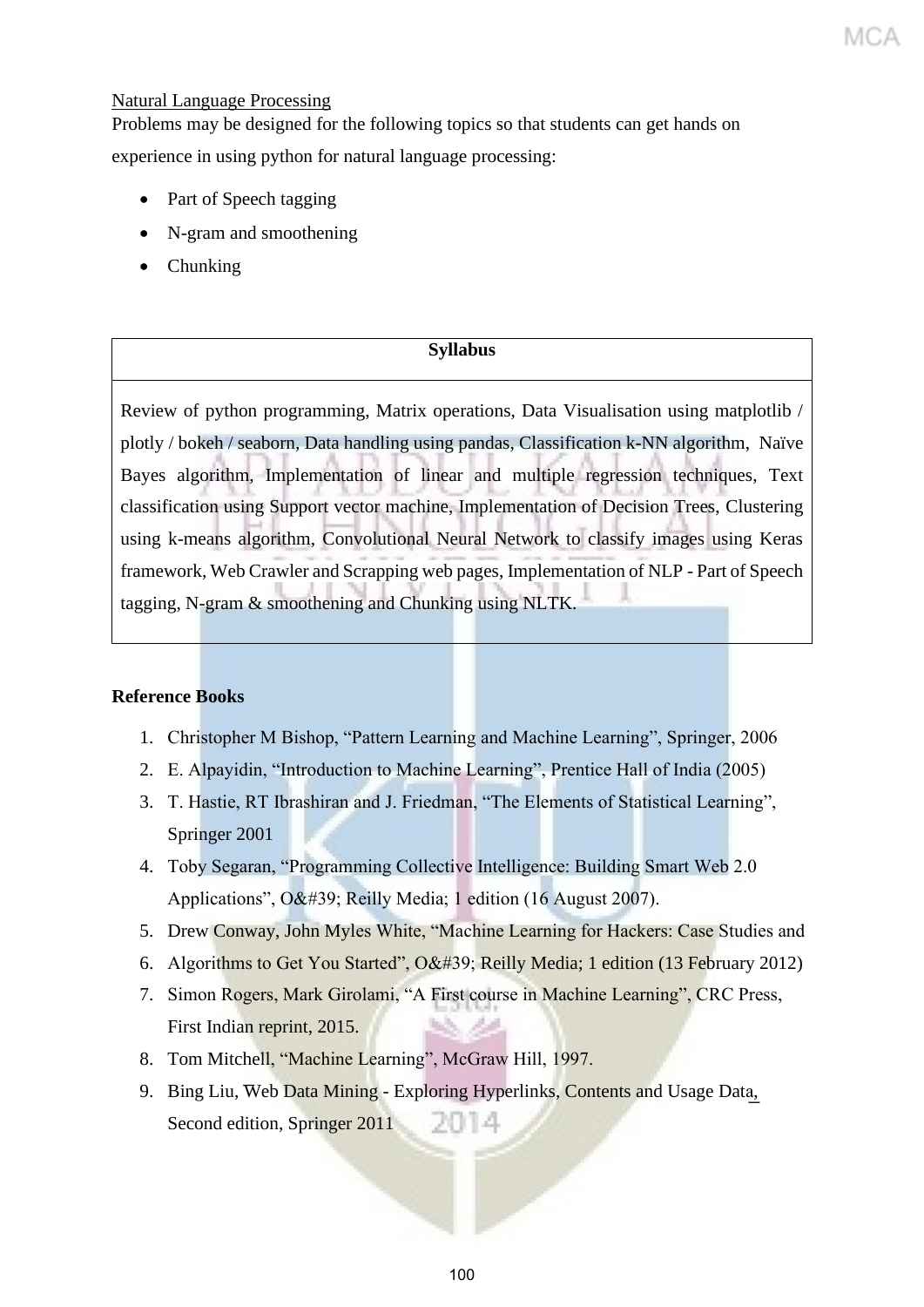#### MCA

#### **Course Contents and Lab Schedule**

| SI             |                                                                              | No. of         |  |  |  |  |
|----------------|------------------------------------------------------------------------------|----------------|--|--|--|--|
| No.            | <b>Topic</b>                                                                 | hours          |  |  |  |  |
|                | Review of python programming, Matrix operations, Programs using              |                |  |  |  |  |
| $\mathbf{1}$   | matplotlib / plotly / bokeh / seaborn for data visualisation and programs to | 8              |  |  |  |  |
|                | handle data using pandas.                                                    |                |  |  |  |  |
| $\overline{2}$ | Program to implement k-NN classification using any standard dataset          | $\overline{2}$ |  |  |  |  |
|                | available in the public domain and find the accuracy of the algorithm        |                |  |  |  |  |
| $\overline{3}$ | Program to implement Naïve Bayes Algorithm using any standard dataset        | $\overline{2}$ |  |  |  |  |
|                | available in the public domain and find the accuracy of the algorithm        |                |  |  |  |  |
|                | Program to implement linear and multiple regression techniques using any     |                |  |  |  |  |
| $\overline{4}$ | standard dataset available in the public domain and evaluate its             |                |  |  |  |  |
|                | performance.                                                                 |                |  |  |  |  |
| 5              | Program to implement text classification using Support vector machine.       | $\overline{4}$ |  |  |  |  |
| 6              | Program to implement decision trees using any standard dataset available     | 4              |  |  |  |  |
|                | in the public domain and find the accuracy of the algorithm                  |                |  |  |  |  |
| $\overline{7}$ | Program to implement k-means clustering technique using any standard         | $\overline{2}$ |  |  |  |  |
|                | dataset available in the public domain                                       |                |  |  |  |  |
| 8              | Program on convolutional neural network to classify images from any          | 6              |  |  |  |  |
|                | standard dataset in the public domain using Keras framework.                 |                |  |  |  |  |
| 9              | Program to implement a simple web crawler and scrapping web pages.           | 6              |  |  |  |  |
| 10             | Implement problems on natural language processing - Part of Speech           | 8              |  |  |  |  |
|                | tagging, N-gram & smoothening and Chunking using NLTK                        |                |  |  |  |  |

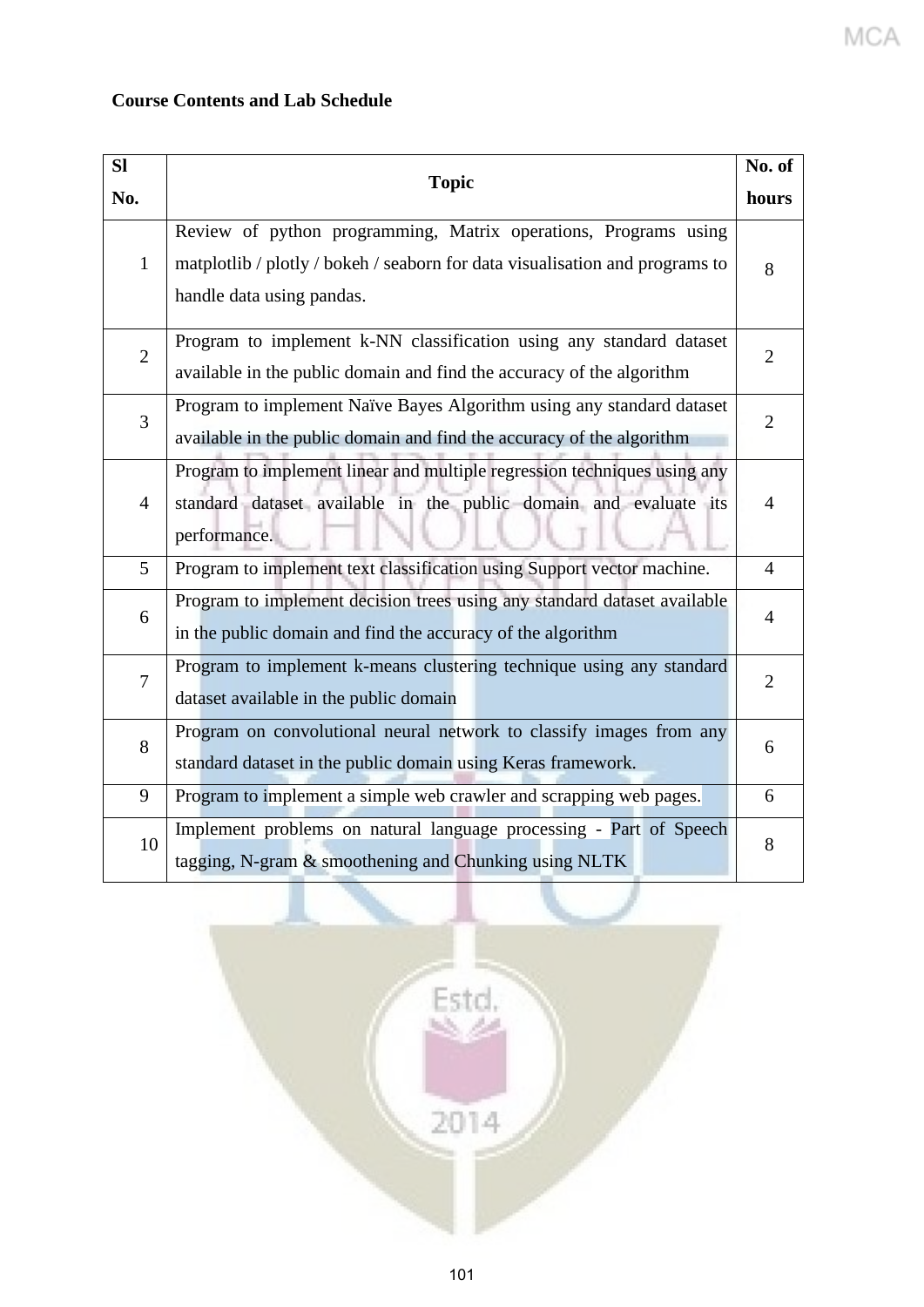| <b>20MCA243</b> | <b>MOBILE APPLICATION</b> | <b>CATEGORY</b> | m | CREDIT |
|-----------------|---------------------------|-----------------|---|--------|
|                 | <b>DEVELOPMENT LAB</b>    | LAB             |   |        |

MCA

**Preamble:** This is a practical course on Mobile Application Development and student will learn how to program in Android Platform and develop applications using SQLite that run on Andriod Operating System.

**Prerequisite:** Basic knowledge on programming and database concepts.

**Course Outcomes:** After the completion of the course the student will be able to

| CO No.          | <b>Course Outcome (CO)</b>                                                                                                                   | <b>Bloom's</b><br><b>Category Level</b> |
|-----------------|----------------------------------------------------------------------------------------------------------------------------------------------|-----------------------------------------|
| CO <sub>1</sub> | Design and develop user interfaces for mobile apps using basic<br>building blocks, UI components and application structure<br>using Emulator | Level 3:<br>Apply                       |
| CO <sub>2</sub> | Write simple programs and develop small applications using<br>the concepts of UI design, layouts and preferences                             | Level 3:<br>Apply                       |
| CO <sub>3</sub> | Develop applications with multiple activities using intents,<br>array adapter, exceptions and options menu.                                  | Level 3:<br>Apply                       |
| CO <sub>4</sub> | Implement activities with dialogs, spinner, fragments and<br>navigation drawer by applying themes                                            | Level 3:<br>Apply                       |
| CO <sub>5</sub> | Develop mobile applications using SQLite.                                                                                                    | Level 3:<br>Apply                       |

#### **Mapping of course outcomes with program outcomes**

|                 | $PQ1   PQ2   PQ3   PQ4   PQ5   PQ6   PQ7   PQ8   PQ9   PQ$ |  |  |  |  | <b>PO</b> |  |
|-----------------|------------------------------------------------------------|--|--|--|--|-----------|--|
|                 |                                                            |  |  |  |  |           |  |
| CO <sub>1</sub> |                                                            |  |  |  |  |           |  |
| CO <sub>2</sub> |                                                            |  |  |  |  |           |  |
| CO <sub>3</sub> |                                                            |  |  |  |  |           |  |
| CO <sub>4</sub> |                                                            |  |  |  |  |           |  |
| CO <sub>5</sub> |                                                            |  |  |  |  |           |  |

3/2/1: High/Medium/Low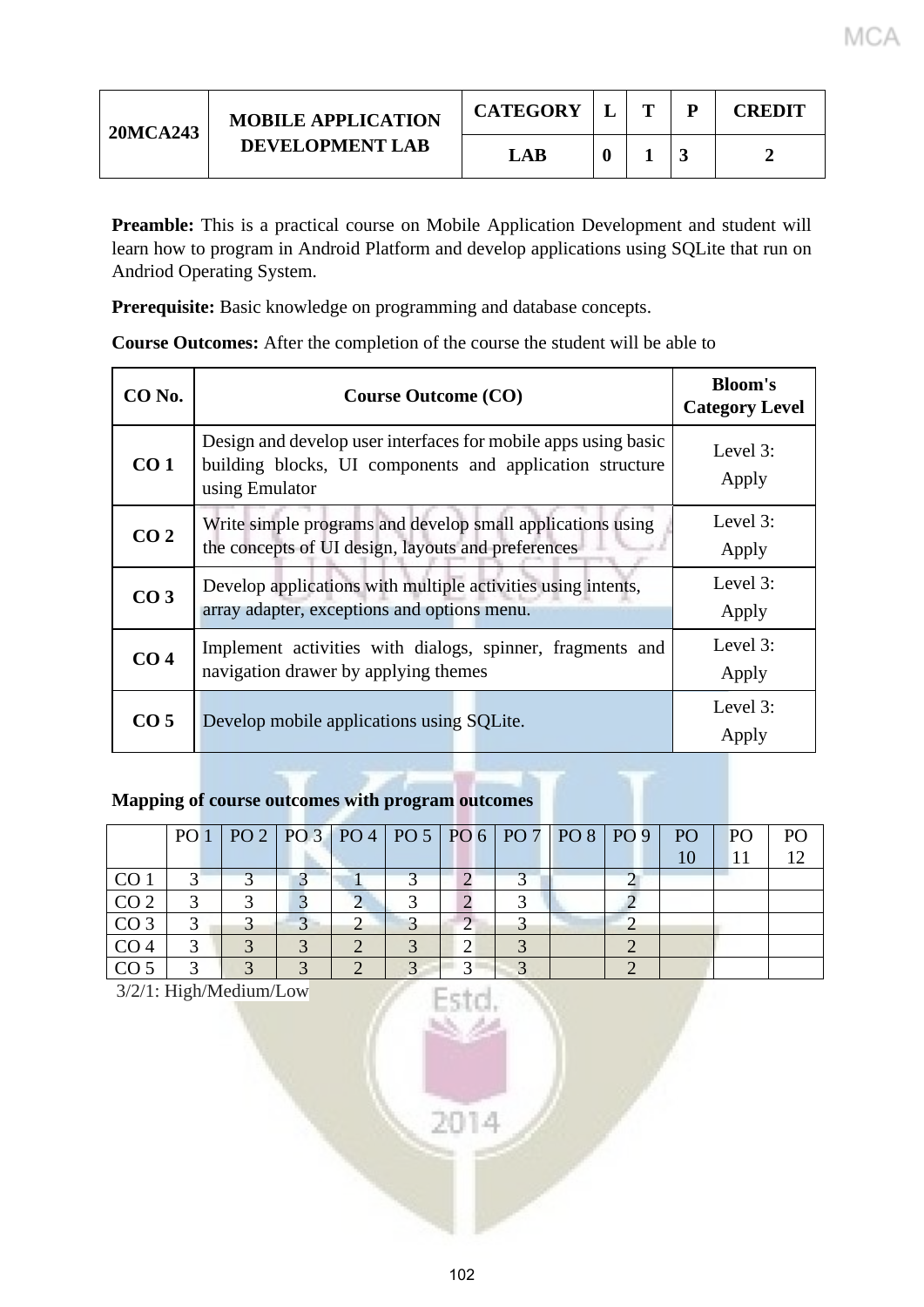#### **Assessment Pattern**

| <b>Bloom's Category</b> | <b>Continuous Assessment</b> |    | <b>End Semester Examination</b> |
|-------------------------|------------------------------|----|---------------------------------|
|                         | <b>Tests</b>                 |    |                                 |
|                         |                              |    |                                 |
| Remember(K1)            |                              |    |                                 |
| Understand $(K2)$       |                              |    |                                 |
| Apply(K3)               | 50                           | 50 | 50                              |
| Analyse $(K4)$          |                              |    |                                 |
| Evaluate $(K5)$         |                              |    |                                 |
| Create(K6)              |                              |    |                                 |

#### **Mark distribution**

| <b>Total Marks</b> | CIE | ESE | <b>ESE Duration</b> |  |  |
|--------------------|-----|-----|---------------------|--|--|
| .UU                | эU  | 50  | 3 hours             |  |  |

## **Continuous Internal Evaluation Pattern:**

| <b>Maximum Marks: 50</b>                                 |                |
|----------------------------------------------------------|----------------|
| Attendance                                               | $7\frac{1}{2}$ |
| Maintenance of daily lab record and GitHub<br>management |                |
| Regular class viva voce                                  | $7\frac{1}{2}$ |
| Timely completion of day-to-day tasks                    |                |
| Tests/Evaluation                                         |                |

#### **End Semester Examination Pattern:**

| <b>End Semester Examination Pattern:</b> |                                                                                                                             |     |          |
|------------------------------------------|-----------------------------------------------------------------------------------------------------------------------------|-----|----------|
|                                          | <b>Maximum Marks: 50</b>                                                                                                    |     |          |
|                                          | Verification of Daily program record and Git Repository                                                                     |     | 5 marks  |
| Viva                                     |                                                                                                                             |     | 10 marks |
| Problem solving<br>(Based on             | Flowchart / Algorithm / Structured<br>description of problem to explain how the<br>problem can be solved / Interface Design | 15% |          |
| difficulty level, one                    | Program correctness                                                                                                         | 50% | 35 marks |
| or more questions<br>may be given)       | Code efficiency                                                                                                             | 15% |          |
|                                          | <b>Formatted output</b>                                                                                                     | 20% |          |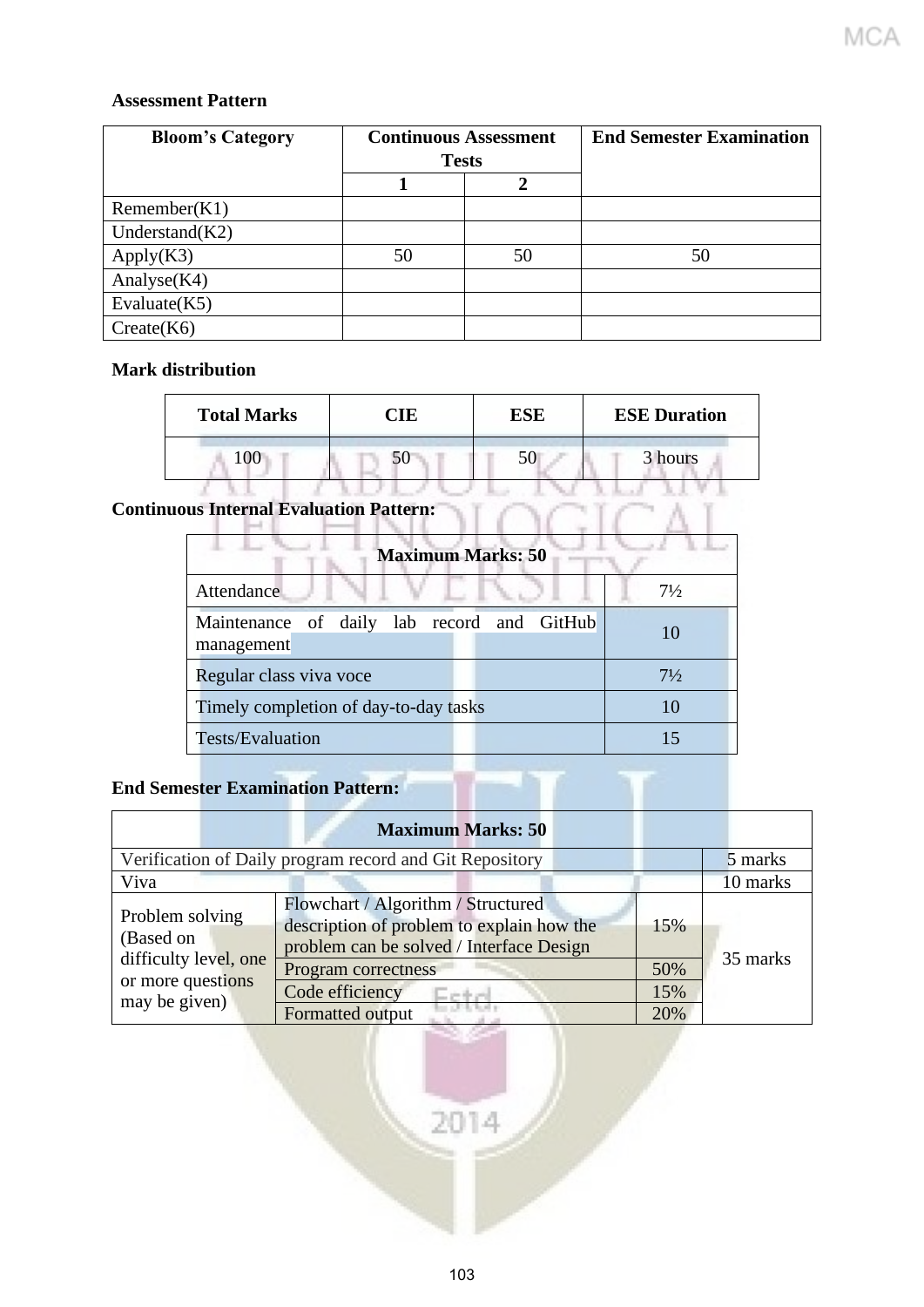#### **Course Level Assessment Questions**

#### **Course Outcome 1 (CO1):**

- 1. Design a Login Form with username and password using LinearLayout and toast valid credentials
- 2. Write a program that demonstrates Activity Lifecycle.
- 3. Implementing basic arithmetic operations of a simple calculator
- 4. Implement validations on various UI controls

#### **Course Outcome 2 (CO2)**

- 1. Design a registration activity and store registration details in local memory of phone using Intents and SharedPreferences
- 2. Design a simple Calculator using GridLayout and Cascaded LinearLayout
- 3. Create a Facebook page using RelativeLayout; set properties using .xml file
- 4. Develop an application that toggles image using FrameLayout

#### **Course Outcome 3(CO3):**

- 1. Implement Adapters and perform exception handling
- 2. Implement Intent to navigate between multiple activities
- 3. Develop application that works with explicit intents
- 4. Implement Options Menu to navigate to activities
- 5. Develop an application that uses ArrayAdapter with ListView.

#### **Course Outcome 4 (CO4):**

- 1. Develop an application that use GridView with images and display Alert box on selection
- 2. Develop an application that implements Spinner component and perform event handling
- 3. Apply themes via code and manifest file
- 4. Develop application using Fragments
- 5. Implement Navigation drawer

#### **Course Outcome 5 (CO5):**

- 1. Create database using SQLite and perform INSERT and SELECT
- 2. Perform UPDATE and DELETE on SQLite database
- 3. Develop an application as a micro project which uses SQLite database as an 5101 assignment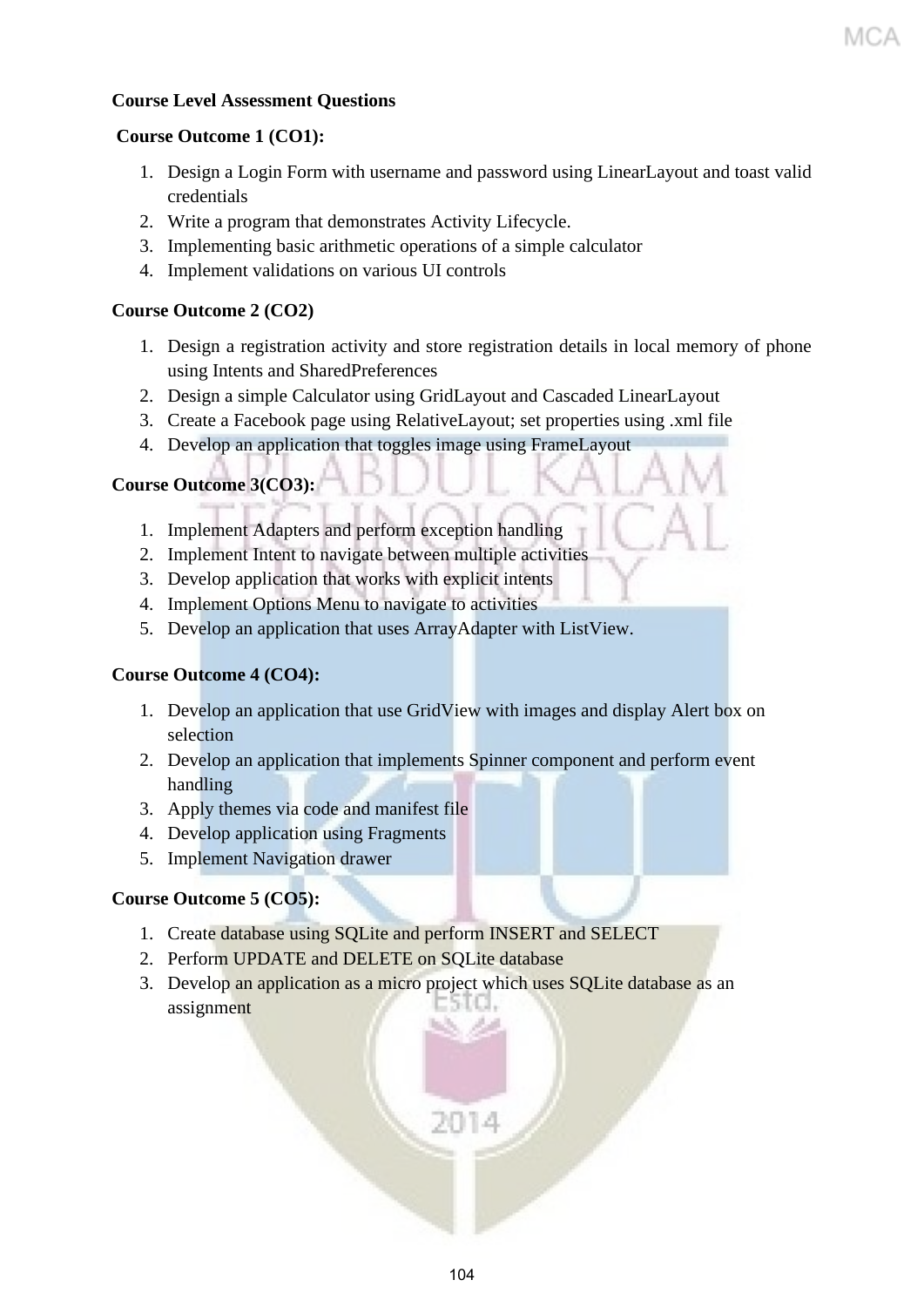#### **Syllabus**

**Fundamentals:** Basic Building blocks – Activities, Services, Broadcast Receivers and Content providers, UI Components – Views and notifications Components for communication -Intents and Intent Filters

**Application Structure:** AndroidManifest.xml, user-permission – sdk, Resources and R.java, Assets, Layouts and Drawable Resources, Activities and Activity lifecycle.

**Emulator-Android Virtual Device:** Launching emulator, Editing emulator settings, Emulator shortcuts, Logcat usage, Introduction to DDMS

**Basic UI design:** Form widgets, Text Fields, Validation of EditText, Layouts, [dip, dp, sip, sp] versus px

**Preferences:** Shared Preferences, Preferences from xml

**Menu:** Option menu, Context menu, menu from xml, menu via code

**Intents:** Explicit Intents, Implicit intents

**UI design:** Time and Date, Images and media, Android Adapter and ListView, Composite, Alert Dialogs and Toast, Popup, Fragments, Navigation drawer

**Tabs, Tab Activity Styles & Themes:** styles.xml, drawable resources for shapes, gradients (selectors), style attribute in layout file, Applying themes via code and manifest file

**Content Providers:** SQLite Programming, SQLite Open Helper, SQLite Database, Cursor, Reading and updating Contacts, Reading bookmarks

#### **Reference Books**

1. Joseph Annuzzi Jr, Lauren Darcey, Shane Condor, "Advanced Android Application Development, Developers Library", Pearson Education, 4<sup>th</sup> Edition (2015)

2. Lauren Darcey, Shane Condor, "Android, Wireless Application Development", Pearson Education, 3<sup>rd</sup> Edition.

3. Paul Deitel, Harvey Deitel, Alexander Wald, "Android 6 for programmers, An AppDriven Approach", Pearson Education

4. Rap Payne, "Beginning App Development with Flutter: Create Cross-Platform Mobile Apps", Apress (2019)

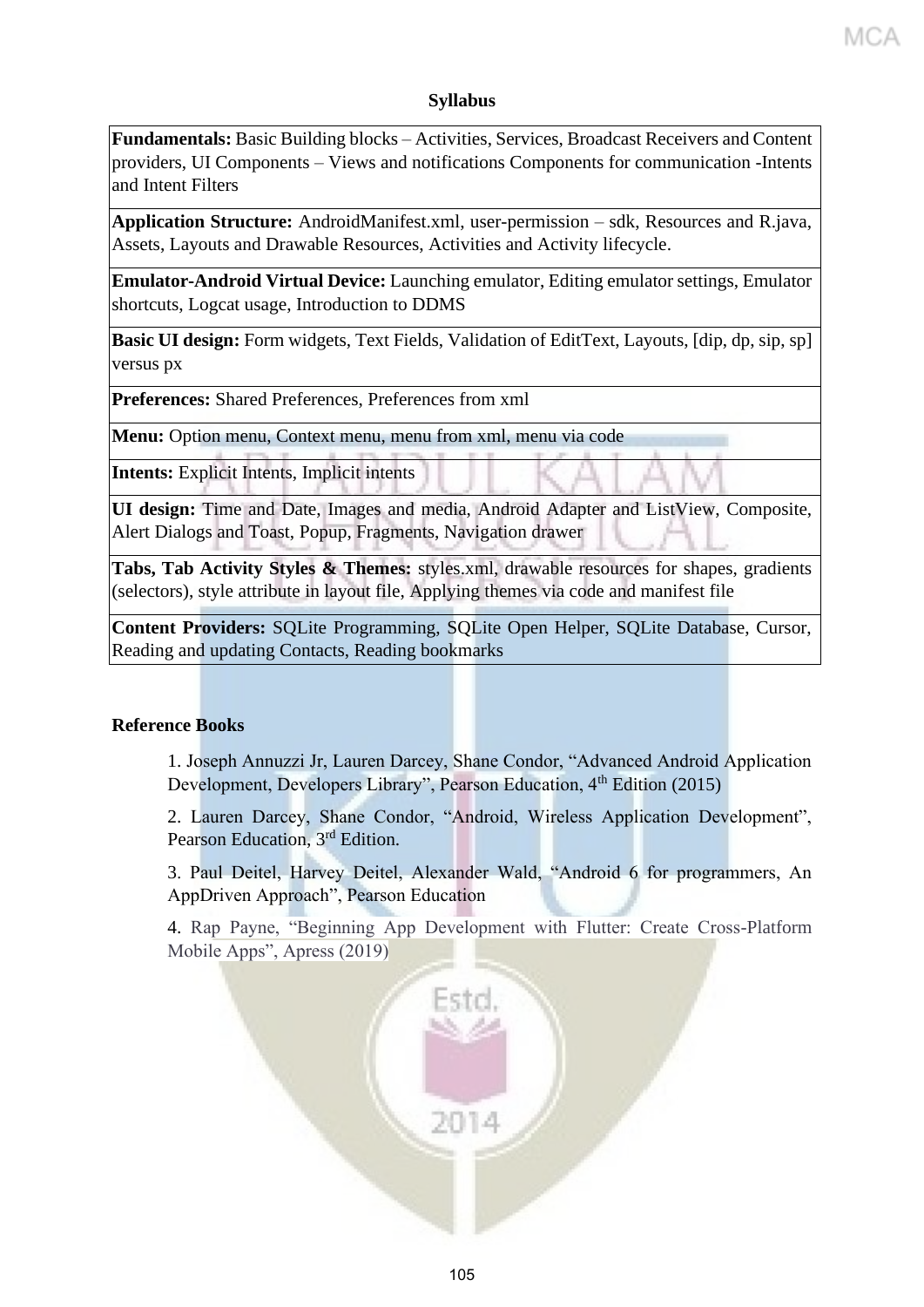#### **Course Contents and Lecture Schedule**

| Sl No | <b>Topic</b>                                                                            | No. of<br>hours |
|-------|-----------------------------------------------------------------------------------------|-----------------|
| 1     | Fundamentals – Basic building blocks                                                    | 3               |
| 2     | Application structure, layout and resources                                             | 3               |
| 3     | Android Virtual Device, Activity Lifecycle                                              | 3               |
| 4     | Basic UI Design and EditText Validation                                                 | 4               |
| 5     | Shared Preferences, RelativeLayout, FrameLayout, GridLayout<br>and Preferences from xml | 9               |
| 6     | ArrayAdapter, ListView and Exception handling                                           | 3               |
| 7     | Various Menu options                                                                    | 3               |
| 8     | <b>Explicit and Implicit Intents</b>                                                    | 3               |
| 9     | Images and media, Dialogs, Spinner component, Popups,<br>Fragments, Navigation drawer   | 6               |
| 10    | Applying themes and styles .xml                                                         | 3               |
| 11    | <b>SQLite Programming</b>                                                               | 6               |

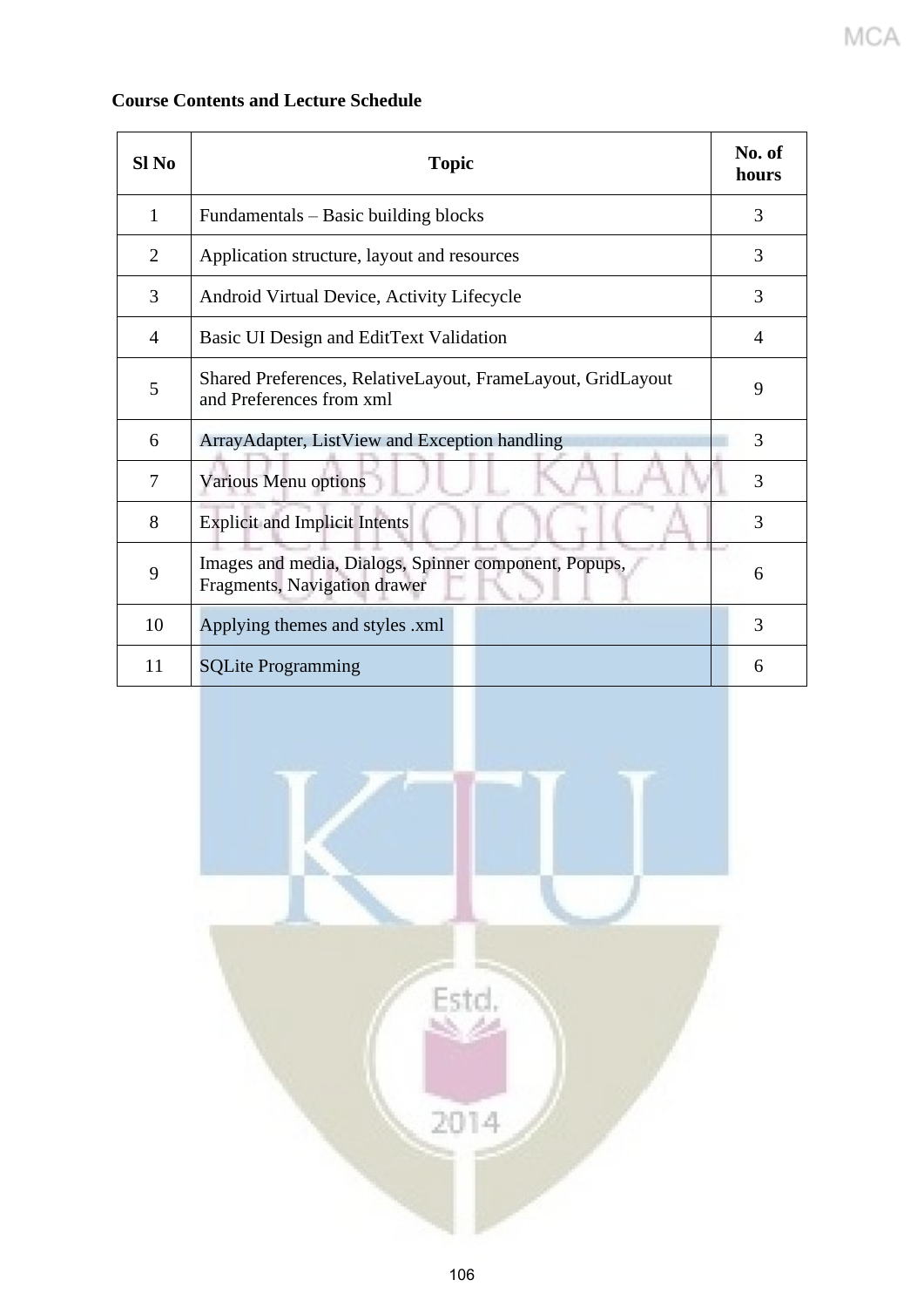| <b>CODE</b> | <b>COURSE NAME</b>  | <b>CATEGORY</b> |                | m | D | <b>CREDIT</b> |
|-------------|---------------------|-----------------|----------------|---|---|---------------|
| 20MCA245    | <b>MINI PROJECT</b> | <b>PROJECT</b>  | $\blacksquare$ |   |   |               |

**Preamble:** This project work aims to enable the students to apply the software engineering principles on a real software project, to make the students familiar with the stages of a deployment pipeline and to develop a software product using the latest software development methodology.

**Prerequisite:** Knowledge in software engineering principles and programming skills.

| $CO$ No.        | <b>Course Outcome (CO)</b>                                         | <b>Bloom's</b><br><b>Category Level</b> |
|-----------------|--------------------------------------------------------------------|-----------------------------------------|
| CO <sub>1</sub> | Identify a real-life project which is useful to society / industry | Level 2:                                |
|                 |                                                                    | Understand                              |
| CO <sub>2</sub> |                                                                    | Level 3:                                |
|                 | Interact with people to identify the project requirements          | Apply                                   |
| CO <sub>3</sub> | Apply suitable development methodology for the development         | Level 3:                                |
|                 | of the product / project                                           | Apply                                   |
| CO <sub>4</sub> |                                                                    | Level 4:                                |
|                 | Analyse and design a software product / project                    | Analyse                                 |
| CO <sub>5</sub> |                                                                    | Level 5:                                |
|                 | Test the modules at various stages of project development          | Evaluate                                |
| CO <sub>6</sub> | Build and integrate different software modules                     | Level 6:                                |
|                 |                                                                    | Create                                  |
| CO <sub>7</sub> |                                                                    | Level 3:                                |
|                 | Document and deploy the product / project                          | Apply                                   |

**Course Outcomes:** After the completion of the course the student will be able to

#### **Mapping of course outcomes with program outcomes**

|                          | P <sub>O</sub> | PO             | PO             | PO               | PO | PO             | PO             | PO            | PO | PO                          | PO             | PO            |
|--------------------------|----------------|----------------|----------------|------------------|----|----------------|----------------|---------------|----|-----------------------------|----------------|---------------|
|                          |                | $\overline{2}$ | 3              | $\boldsymbol{4}$ | 5  | 6              | 7              | 8             | 9  | 10                          | 11             | 12            |
| CO <sub>1</sub>          | 2              | 3              | 3              | 3                |    | $\overline{2}$ | 3              | 3             | 3  | 3                           | 3              | 3             |
| CO <sub>2</sub>          | $\overline{2}$ | 3              | $\overline{2}$ | 3                | 2  | 3              | $\overline{2}$ |               | 3  | $\overline{2}$              | 3              |               |
| CO <sub>3</sub>          | 3              | 3              | 3              | 3                | 3  |                | 3              | 3             |    |                             | $\overline{2}$ |               |
| CO <sub>4</sub>          | 3              | 3              | 3              | 3                | 3  |                | 3              | 3             |    |                             | $\overline{2}$ |               |
| CO <sub>5</sub>          | 3              | 3              | 3              | 3                | 3  |                | $\overline{2}$ | 3             |    |                             |                |               |
| CO <sub>6</sub>          | 3              | 3              | 3              | 3                | 3  | 2              | 3              | 3             |    | $\mathcal{D}_{\mathcal{A}}$ | 3              | $\mathcal{R}$ |
| CO <sub>7</sub>          |                |                | 3              | 3                | 3  |                | 3              | $\mathcal{R}$ | ി  |                             | $\overline{2}$ |               |
| $3/2/1.$ High/Medium/Low |                |                |                |                  |    |                |                |               |    |                             |                |               |

3/2/1: High/Medium/Low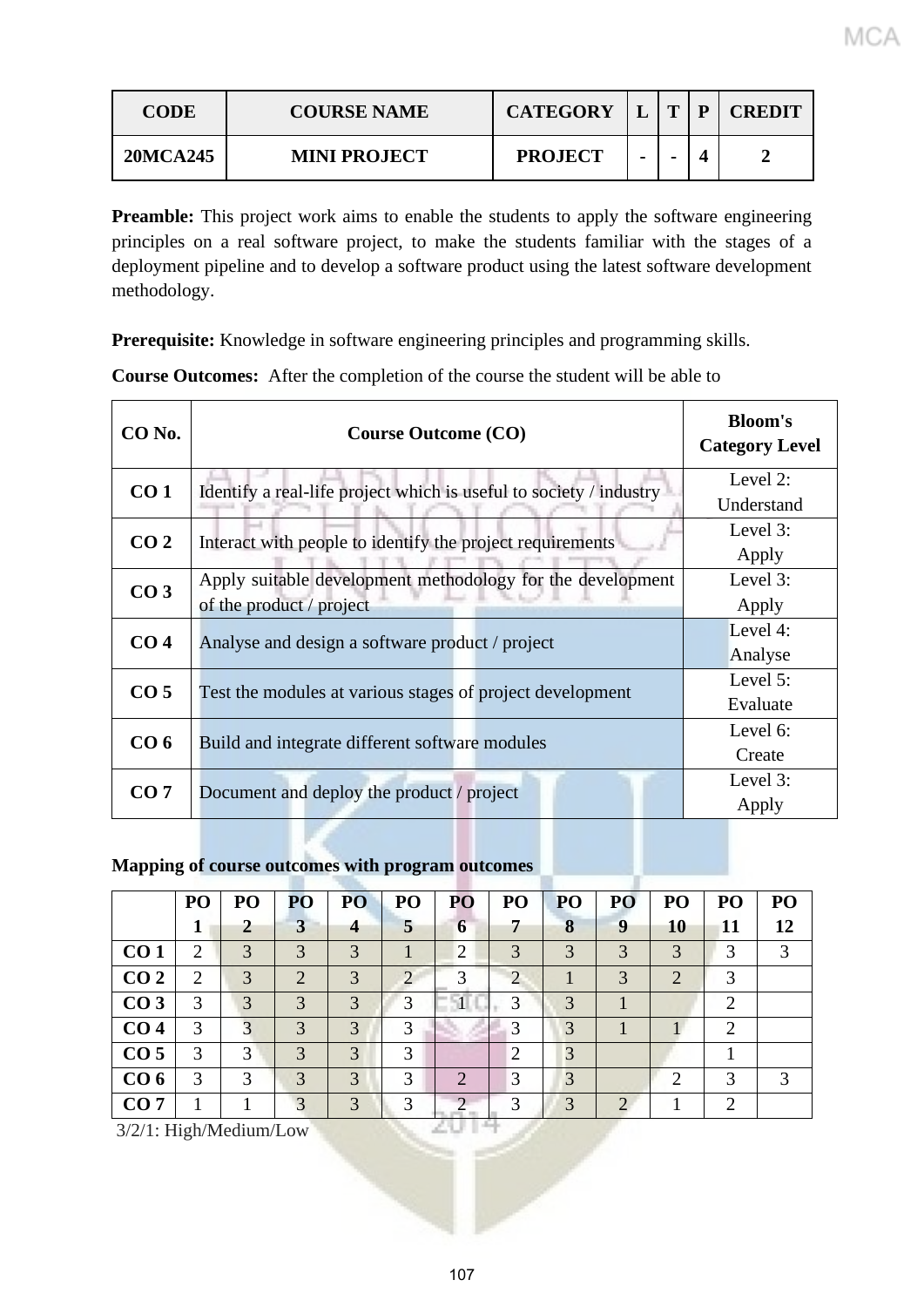#### **Mark distribution**

| <b>Total Marks</b> | `HE | ESE |
|--------------------|-----|-----|
| 100                | 100 |     |

#### **Assessment Criteria**

| Class participation and attendance | 10% |
|------------------------------------|-----|
| Evaluation                         | 50% |
| Class work                         | 40% |

#### **Marks Division**

| Continuous evaluation by Supervisor, Scrum<br><b>Master and Project Guide</b> | 50 Marks  |
|-------------------------------------------------------------------------------|-----------|
| Interim evaluation by the Project Assessment<br><b>Board</b>                  | 25 Marks  |
| Final evaluation by the Project Assessment<br>Board                           | 25 Marks  |
| <b>Total</b>                                                                  | 100 Marks |

#### **Guidelines:**

- Students shall identify Real-Life Projects which are relevant and useful to the society or industry.
- The project shall be an individual project and must be done in-house. The student has to spend time in the lab for the project work.
- Attendance as per MCA regulations is applicable for submitting the project for final evaluation.
- Students shall submit project synopsis and get prior approval from the Project (Faculty) Supervisor before the project work begins.
- If there is a customer for the project then he/she will be the Product Owner (External Guide) and a faculty from the department will be the Internal Guide. If there is no such customer then the Internal Guide himself/herself shall act as the Product Owner.
- A faculty / technical staff shall act as the Scrum Master to continuously monitor the project development. Periodic meetings, of less than 15 minutes, at the convenience of

1a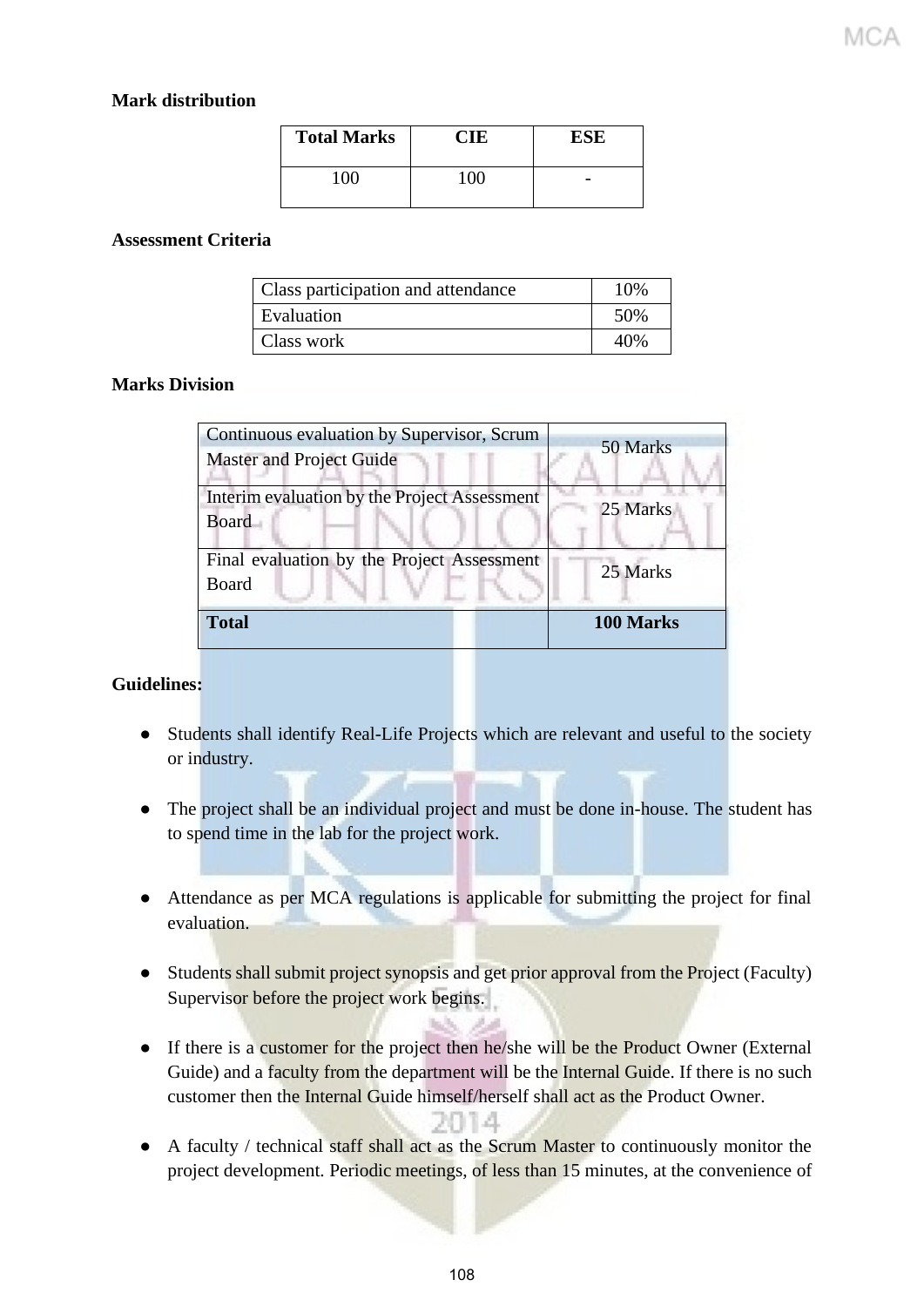the Scrum Master are to be highly encouraged. Ensure such meetings occur once in three days.

- Set a sprint as two weeks, ensure biweekly reviews. A review shall not exceed 30 minutes. A demo to the Product Owner (Project Guide) is mandatory in every review.
- The student shall maintain a Scrum Book (Rough Record) which has to be divided into 4 parts – (i) Product Backlog (ii) Database & UI Design (iii) Testing & Validation and (iv) Details of Versions. Make dated entries in the corresponding part at regular intervals. The corrections and comments from Product Owner and Scrum Master should be clearly indicated with the Date.
- Test Driven Development methodology may be practiced for the project development. BugZilla, BackLog or any such tool may be used for Bug Tracking.
- Git shall be used for Version Control and Git commit history may be verified as part of project evaluation .
- LaTeX or an equivalent tool shall be used for preparing Presentations and Project Report.
- Interim evaluations of project's progress shall be conducted as part of Internal Assessment. Project Evaluation Board may consist of Project Supervisor, Product Owner, Scrum Master and one other Faculty Member from the department. Scrum reviews shall not be sacrificed for such presentations.
- At the end of the semester entire project development activities shall be evaluated internally by the Project Evaluation Board.

| Week           | <b>Schedule</b>                                                                                                                                                                                                                                                                                                                                                                   |
|----------------|-----------------------------------------------------------------------------------------------------------------------------------------------------------------------------------------------------------------------------------------------------------------------------------------------------------------------------------------------------------------------------------|
| $\mathbf{1}$   | Familiarisation with build tools (editor/IDE, compiler such as gcc with<br>commonly used options/switches, debugger like dgb).<br>Familiarisation with an IDE (Eclipse, NetBeans), that supports build tools and<br>common version control operations using Git<br><b>Familiarisation with Docker</b><br>Selection of Topic, Formation of Development Team, Feasibility analysis. |
| $\overline{2}$ | Topic Approval, Meeting of Development Team including Scrum Master with<br>Product Owner.<br>2014<br>Informal, preliminary discussions of requirements.<br>Creating user stories in the rough record.                                                                                                                                                                             |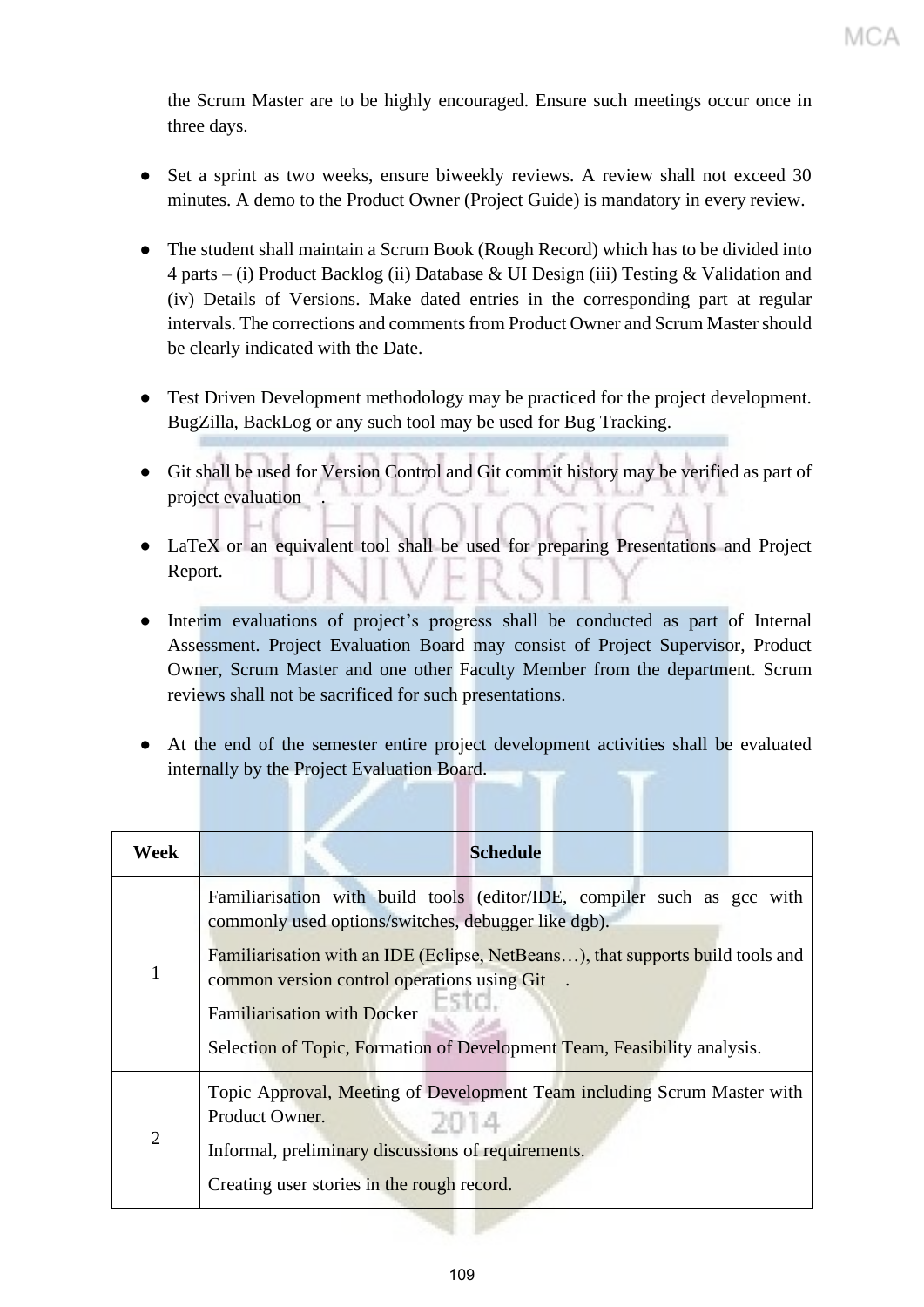|         | Commencement of the Project.                                                                                                                                                                                                                                                                                                                                                                                  |  |  |  |  |  |  |
|---------|---------------------------------------------------------------------------------------------------------------------------------------------------------------------------------------------------------------------------------------------------------------------------------------------------------------------------------------------------------------------------------------------------------------|--|--|--|--|--|--|
|         | Identifying modules, Initial Design of Database & UI.                                                                                                                                                                                                                                                                                                                                                         |  |  |  |  |  |  |
| 3       | Creating a Docker container for the environment                                                                                                                                                                                                                                                                                                                                                               |  |  |  |  |  |  |
|         | Creating an empty git repository by Scrum Master / one member of the<br>Development team and setting permission to other members.                                                                                                                                                                                                                                                                             |  |  |  |  |  |  |
|         | Pushing the first version of the Project along with a Readme file containing<br>contact details of team members.                                                                                                                                                                                                                                                                                              |  |  |  |  |  |  |
|         | Creating pull requests for sample update of Readme by each member and<br>merging the pull requests of one by another.                                                                                                                                                                                                                                                                                         |  |  |  |  |  |  |
|         | Setting up systems for development, testing and production.                                                                                                                                                                                                                                                                                                                                                   |  |  |  |  |  |  |
|         | Design of the basic model of a simple deployment pipeline                                                                                                                                                                                                                                                                                                                                                     |  |  |  |  |  |  |
| $4 - 5$ | Creating a suitable folder structure (Maven's folder structure is desirable).<br>Creating Unit tests using an XUnit framework, Writing the build and code<br>analysis script, Writing acceptance test scripts and test cases, Setting up a<br>Continuous Integration System like Jenkins. Automating acceptance tests with<br>Selenium, Karate or an equivalent tool, writing a simple deployment script that |  |  |  |  |  |  |
|         | uses scp/rsync or Ansible for copying the Dockerfile and running Docker with                                                                                                                                                                                                                                                                                                                                  |  |  |  |  |  |  |
|         | ssh.                                                                                                                                                                                                                                                                                                                                                                                                          |  |  |  |  |  |  |
|         | First Scrum Review.<br>(Here onwards, the Scrum reviews are conducted on every other week)                                                                                                                                                                                                                                                                                                                    |  |  |  |  |  |  |
|         | Project Presentation - Interim                                                                                                                                                                                                                                                                                                                                                                                |  |  |  |  |  |  |
| 7       | Evaluation to be based on Git History                                                                                                                                                                                                                                                                                                                                                                         |  |  |  |  |  |  |
|         | Submission of Project Report, with Scrum Book                                                                                                                                                                                                                                                                                                                                                                 |  |  |  |  |  |  |
| 14      | Project Presentation - Final                                                                                                                                                                                                                                                                                                                                                                                  |  |  |  |  |  |  |
|         | Evaluation to be based on Git History, Scrum Book, Project Report and<br>Presentation                                                                                                                                                                                                                                                                                                                         |  |  |  |  |  |  |

## **References**

1. Continuous Delivery: Reliable Software Releases through Build, Test, and Deployment Automation (Addison-Wesley Signature Series (Fowler)) 1st Edition

Estd.

- 2. Alistair Cockburn, Agile Software Development: The Cooperative Game, Addison Wesley,  $2<sup>nd</sup>$  Edition (2006).
- 3. Andrew Hunt, David Thomas, The Pragmatic Programmer: From Journeyman to Master, Pearson India, 1st Edition (2008).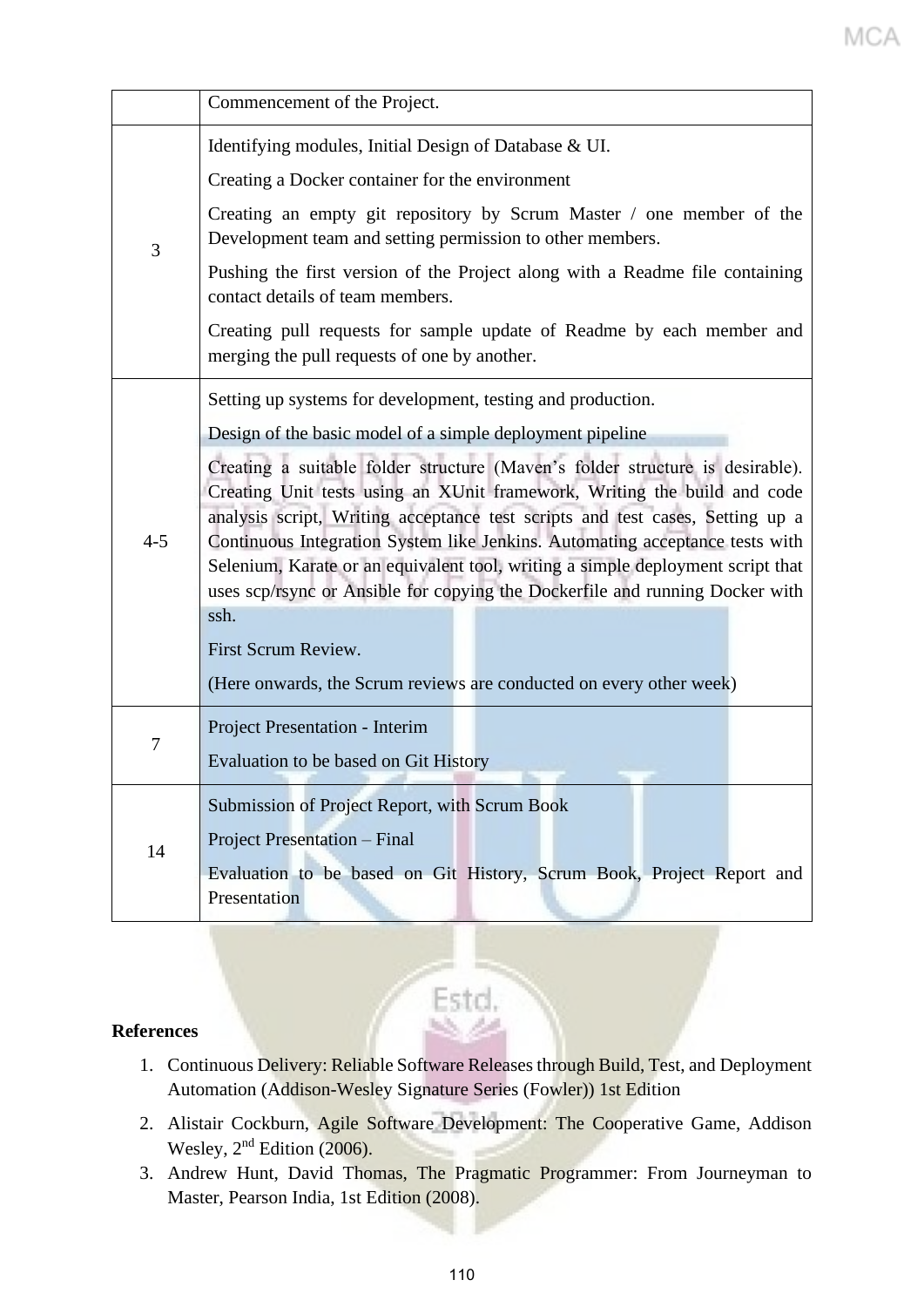- 4. Ken Schwaber, Mike Beedle, Agile Software Development with Scrum, Pearson (2008).
- 5. Lisa Crispin, Janet Gregory, Agile Testing: A Practical Guide for Testers and Agile Teams, Addison Wesley Professional, 1st Edition (2008).
- 6. Mike Cohn, User Stories Applied: For Agile Software Development, Addison Wesley, 1<sup>st</sup> Edition, (2004).
- 7. Pressman, R.S., Software Engineering: A Practitioner's Approach, McGraw Hill SE, 7th Edition, (2010).
- 8. Robert C. Martin, Agile Software Development, Principles, Patterns and Practices, Prentice Hall Imprint, Pearson Education, 2nd Edition (2002).
- 9. Rod Stephens, Beginning Software Engineering, Wrox Series, Wiley India Pvt Ltd (2015).
- 10. RyPress Ry's Git Tutorial (Free e-book)

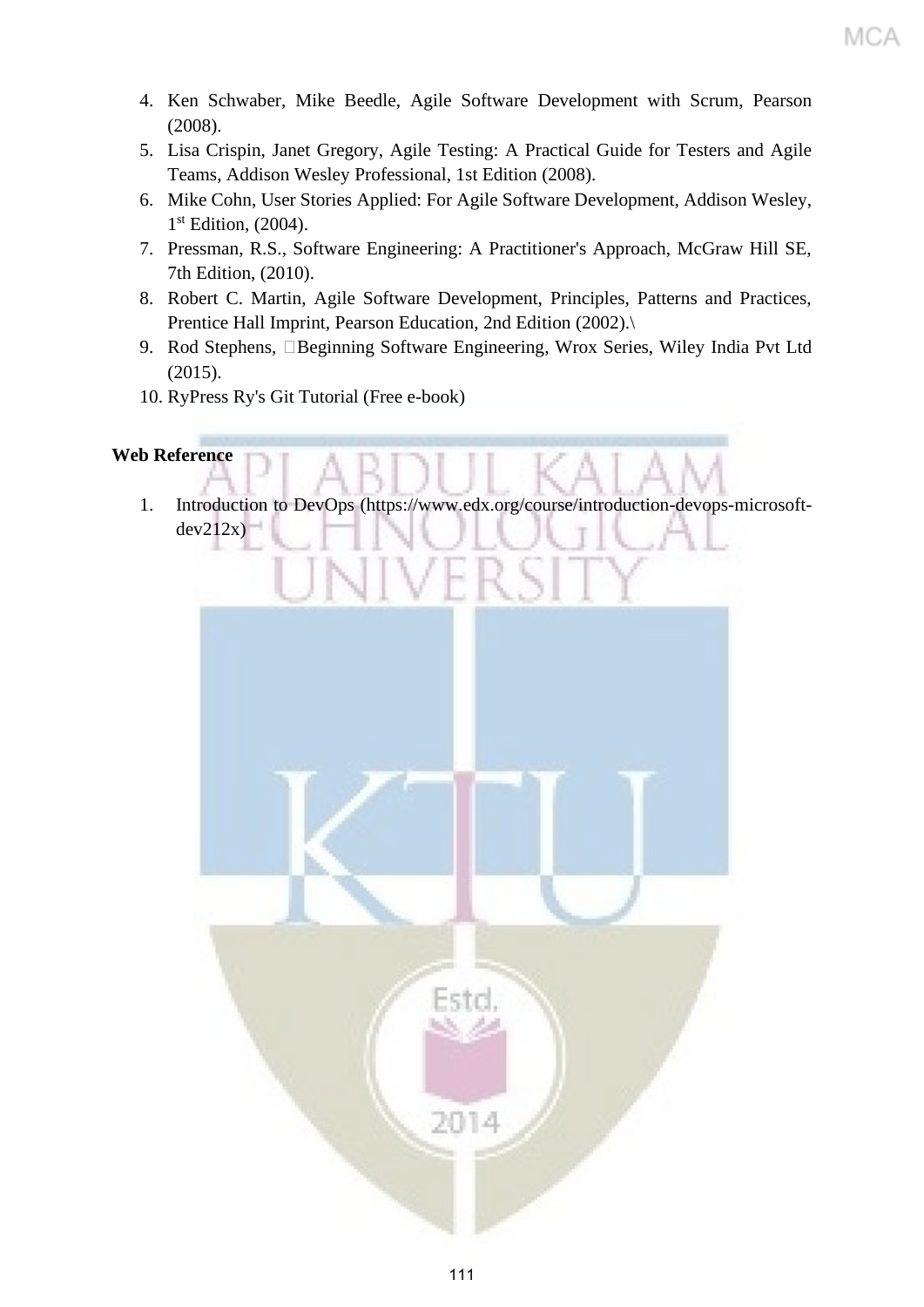| <b>CODE</b> | <b>COURSE NAME</b>                | CATEGORY $ L T$             |                          | D | <b>CREDIT</b> |
|-------------|-----------------------------------|-----------------------------|--------------------------|---|---------------|
| 20MCANC3    | <b>Domain Expertise Workshops</b> | <b>Non-Credit</b><br>Course | $\overline{\phantom{a}}$ |   | Nil           |

**Preamble:** This course intends to give insight into various application domains and technology domains in IT industry.

## **Prerequisite:** Nil

**Course Outcomes:** After the completion of the course the student will be able to

| CO No.          | <b>Course Outcome (CO)</b>                     | <b>Bloom's</b><br><b>Category Level</b> |
|-----------------|------------------------------------------------|-----------------------------------------|
| CO <sub>1</sub> | Associate real-life problems with IT solutions | Level 2:                                |
|                 |                                                | Understand                              |
|                 |                                                | Level 2:                                |
| CO <sub>2</sub> | Describe latest developments in IT field       | Understand                              |
| CO <sub>3</sub> |                                                | Level 3:                                |
|                 | Interact with technical experts                | Apply                                   |
|                 |                                                | Level 3:                                |
| CO <sub>4</sub> | Prepare technical documents                    | Apply                                   |
|                 |                                                | Level 2:                                |
| CO <sub>5</sub> | Present a topic before an audience             | Understand                              |

# **Mapping of course outcomes with program outcomes**

|                 | PO<br>1        | PO<br>$\overline{2}$ | PO<br>$\mathbf{3}$ | PO<br>$\overline{4}$ | PO<br>$\overline{5}$ | PO<br>6        | PO<br>7        | PO<br>8 | PO<br>9 | PO<br><b>10</b> | PO<br><b>11</b> | PO<br>12 |
|-----------------|----------------|----------------------|--------------------|----------------------|----------------------|----------------|----------------|---------|---------|-----------------|-----------------|----------|
| CO <sub>1</sub> | 1              | 2                    |                    |                      |                      | 3              | $\overline{3}$ |         | 3       | 3               | 3               | 3        |
| CO <sub>2</sub> | $\overline{2}$ | 2                    |                    |                      |                      | 3              | 3              |         | 3       | 3               | 3               | 3        |
| CO <sub>3</sub> |                | $\overline{2}$       |                    |                      |                      | 3              | 3              |         | 3       |                 |                 | 3        |
| CO <sub>4</sub> |                |                      |                    |                      |                      | $\overline{3}$ |                |         | 3       |                 |                 | 3        |
| CO <sub>5</sub> |                |                      |                    |                      |                      | 3              |                |         | 3       |                 |                 | 3        |

3/2/1: High/Medium/Low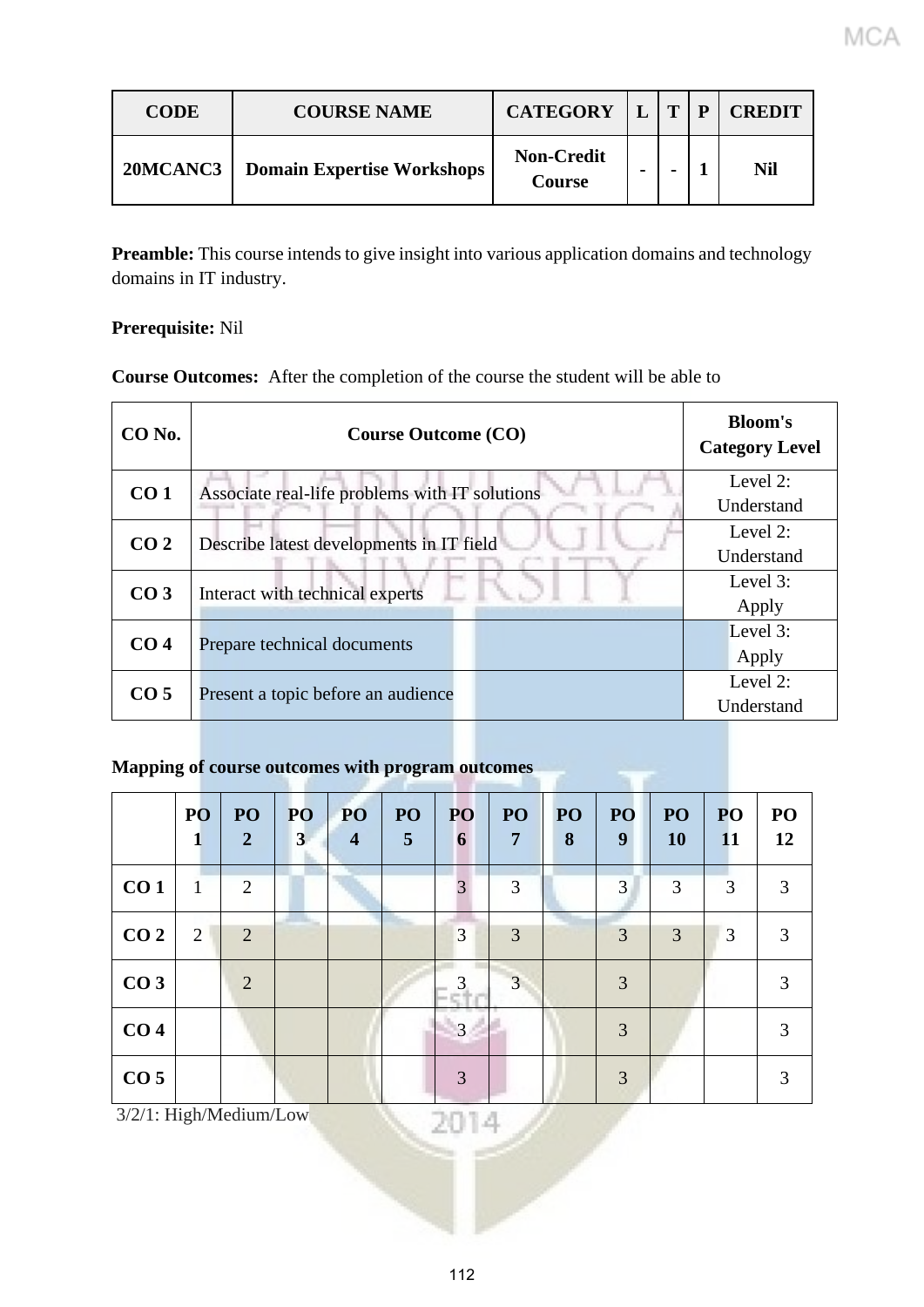### **Mark distribution**

| <b>Total Marks</b> | ESE |
|--------------------|-----|
|                    |     |

#### **Guidelines:**

- As part of this course following activities shall be done:
	- $\triangleright$  Expert talks shall be arranged to explain about various Application domains like Retail, Finance, Healthcare, Automotive, Manufacturing… and IT domains like IoT, AI, Bigdata, Full Stack Development, Robotic Process Automation…
	- ➢ Instruct students to research and submit reports about any of these domains.

➢ Instruct students to study about these domains and take seminars…

- One hour in every week or two hours in alternate weeks shall be used for this course
- Staff-in-charge shall maintain a file with the records, documents and reports as hardcopies or e-copies of all the activities done on this course.
- These documents shall be submitted for verification during the academic audit.

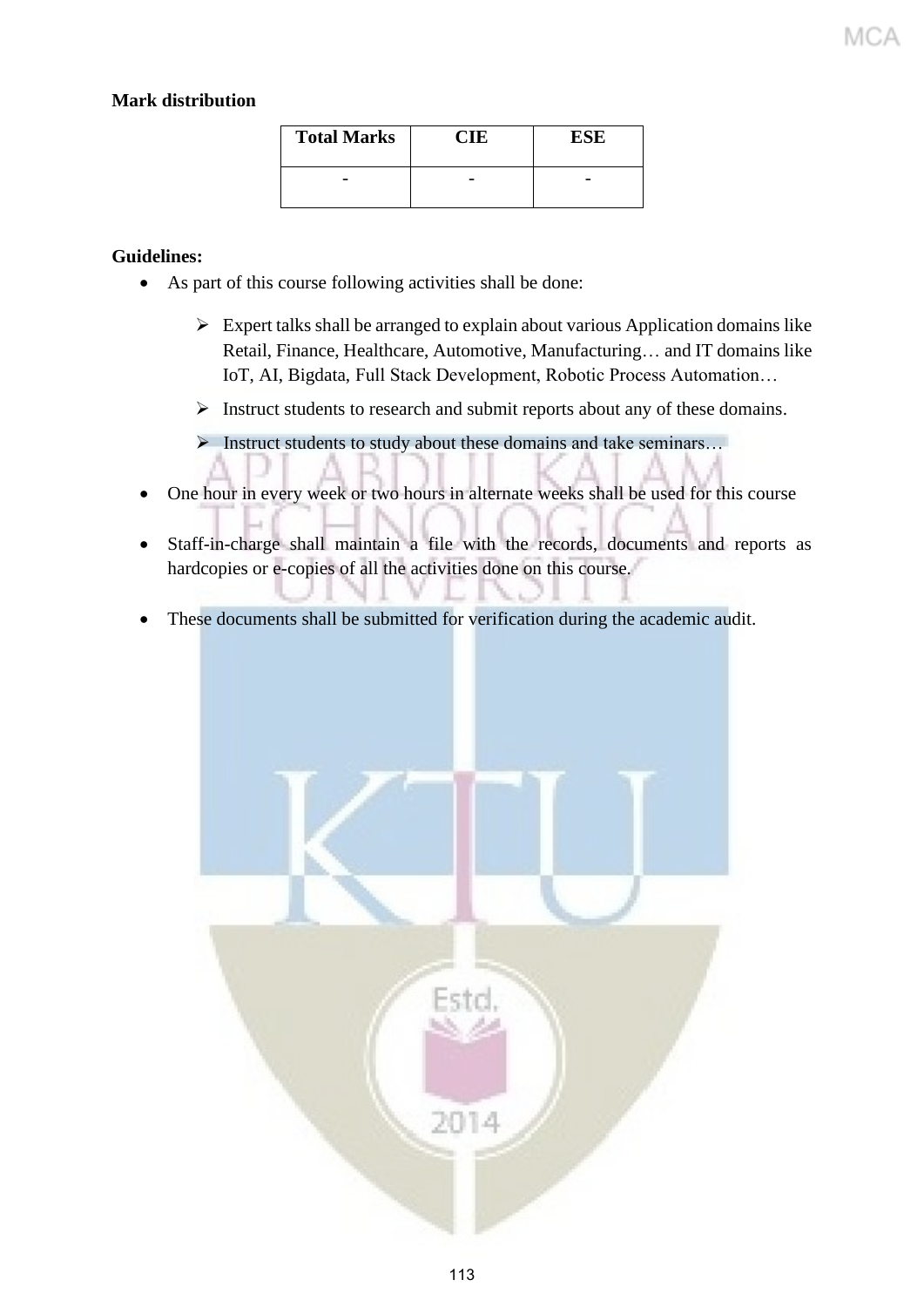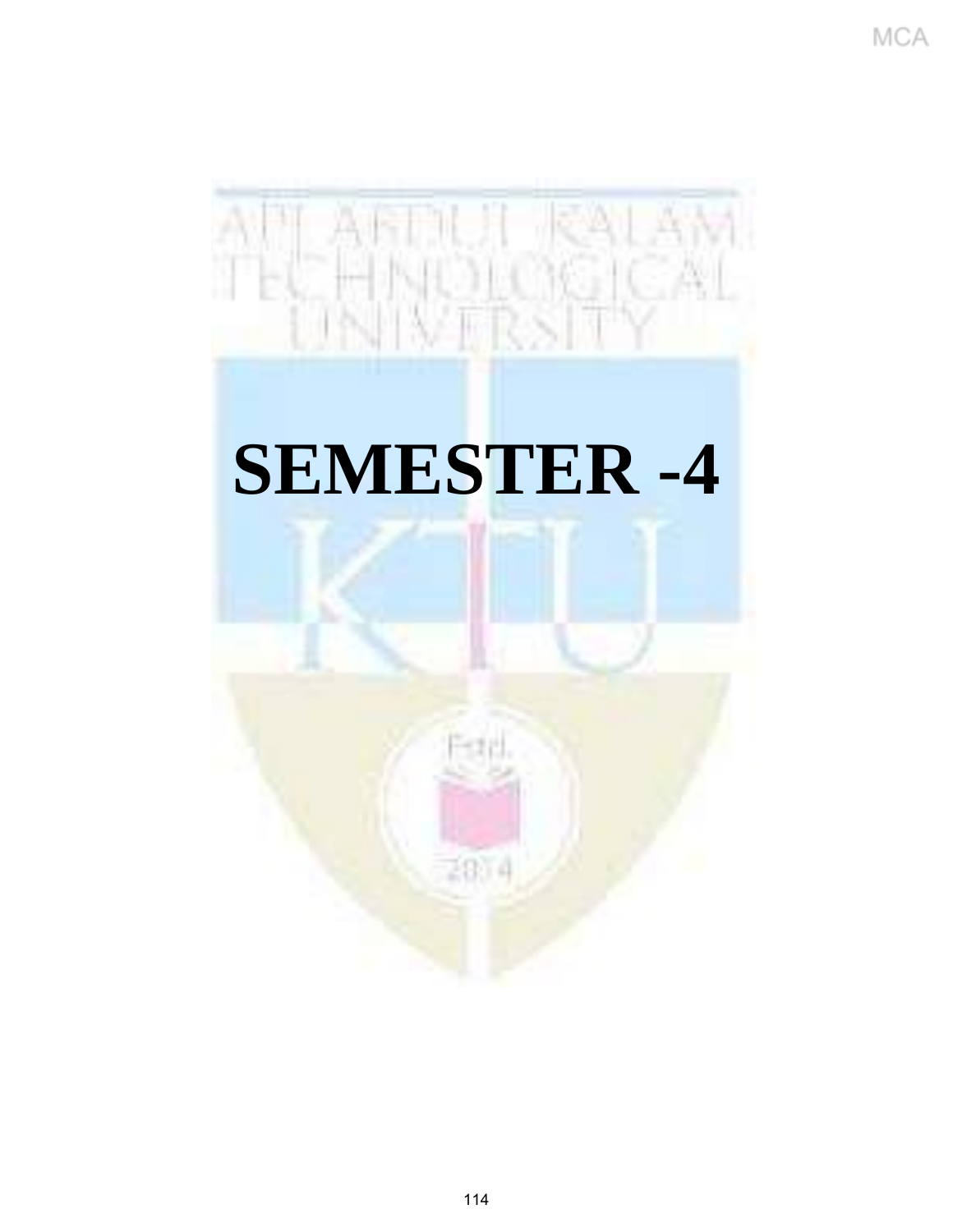| <b>CODE</b> | <b>COURSE NAME</b>        | <b>CATEGORY</b> |                          | $\mathbf{P}$ | <b>CREDIT</b> |
|-------------|---------------------------|-----------------|--------------------------|--------------|---------------|
| 20MCA242    | <b>COMPREHENSIVE VIVA</b> | <b>VIVA</b>     | $\overline{\phantom{a}}$ | -            | O             |

**Preamble:** Comprehensive Viva intends to assess the knowledge gained by a student in the core courses of this programme and to make the student aware of his/her knowledge level and where he/she stands after completing this programme. This course will help the student in preparing for comprehensive examinations and improve the confidence in answering questions in objective mode.

**Prerequisite:** Thorough knowledge in all the courses he/she learned during this programme.

| CO No.          | <b>Course Outcome (CO)</b>                                       | <b>Bloom's</b><br><b>Category Level</b> |  |
|-----------------|------------------------------------------------------------------|-----------------------------------------|--|
| CO <sub>1</sub> | Articulate the concepts in the core courses learned through this | Level 2:                                |  |
|                 | programme.                                                       | Understand                              |  |
| CO <sub>2</sub> | Attend technical interviews with confidence.                     | Level 2:                                |  |
|                 |                                                                  | Understand                              |  |
| CO <sub>3</sub> | Interpret questions and answer them with clarity.                | Level 2:                                |  |
|                 |                                                                  | Understand                              |  |
| CO <sub>4</sub> | Make use of the concepts learned through this programme in       | Level 3:                                |  |
|                 | future.                                                          | Apply                                   |  |

**Course Outcomes:** After the completion of the course the student will be able to

## **Mapping of course outcomes with program outcomes**

|                 | PO         | P <sub>O</sub> | PO <sub>1</sub> | <b>PO</b> | PO <sub>1</sub> | <b>PO</b> | PO           | <b>PO</b> | <b>PO</b> | PO <sub>1</sub> | <b>PO</b> | P <sub>O</sub> |
|-----------------|------------|----------------|-----------------|-----------|-----------------|-----------|--------------|-----------|-----------|-----------------|-----------|----------------|
|                 |            | o              |                 | $\Delta$  |                 | 6         | $\mathbf{z}$ | 8         | <b>Q</b>  | 10              |           |                |
| CO <sub>1</sub> | $\bigcap$  |                |                 |           |                 |           |              |           |           |                 |           |                |
| CO <sub>2</sub> | $\bigcirc$ |                |                 |           |                 |           |              |           |           |                 |           |                |
| CO <sub>3</sub> |            |                |                 |           |                 |           |              |           |           |                 |           |                |
| CO <sub>4</sub> | ⌒          |                |                 |           |                 | ⌒         |              |           |           |                 |           |                |

## **Mark distribution**

| <b>Total Marks</b> | <b>CIE</b> | <b>ESE</b> |  |  |  |  |  |
|--------------------|------------|------------|--|--|--|--|--|
| 100                |            | 100        |  |  |  |  |  |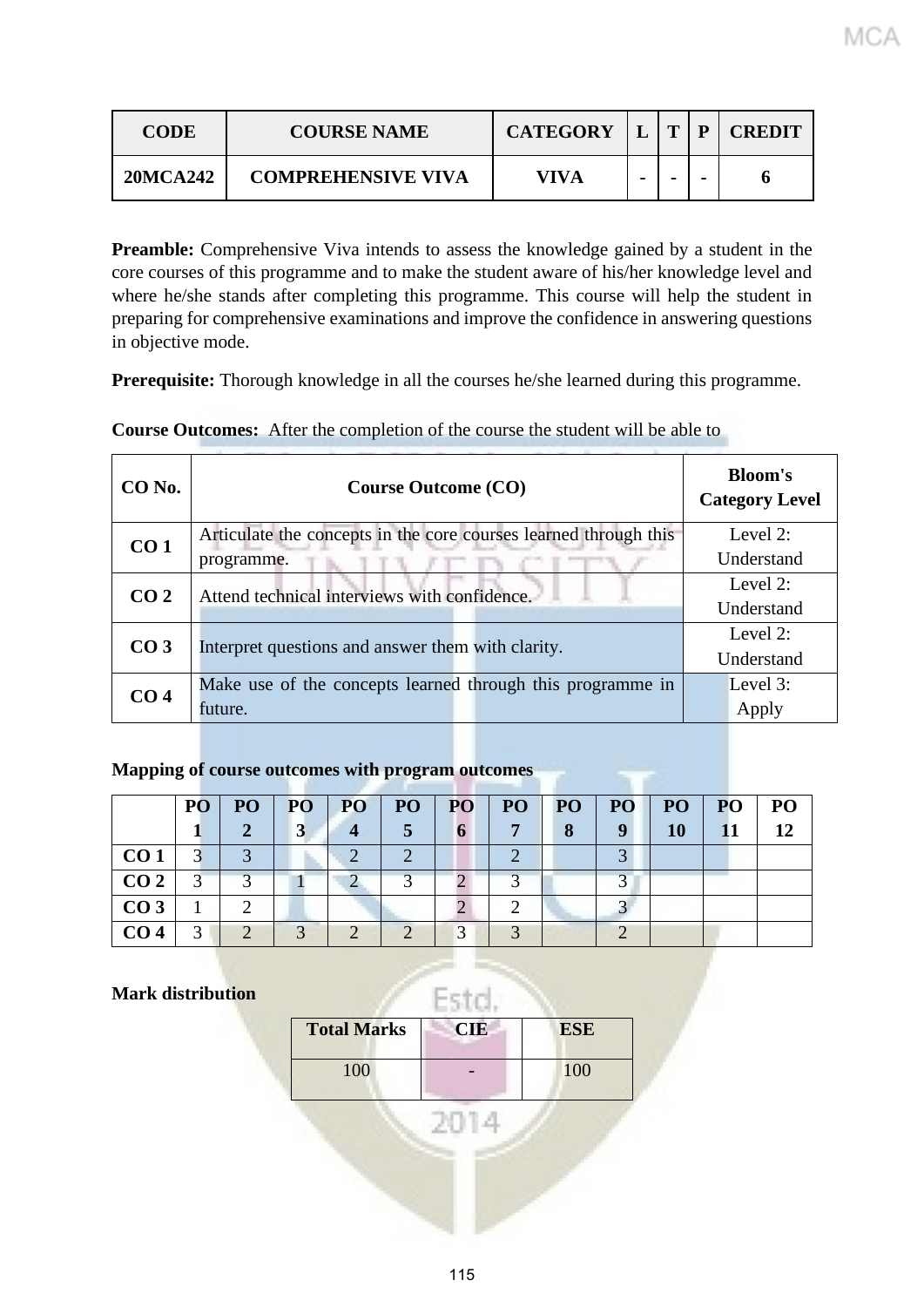## **Guidelines:**

- Comprehensive viva shall be conducted within the first 20 days of the fourth semester.
- Viva shall be conducted by a panel of examiners consisting of:
	- 1. Head of the department
	- 2. A senior faculty in the department
	- 3. External examiner appointed by the university
- Viva shall be conducted for each student for a minimum of 20 minutes
- Knowledge level of the student shall be assessed on the following topics.

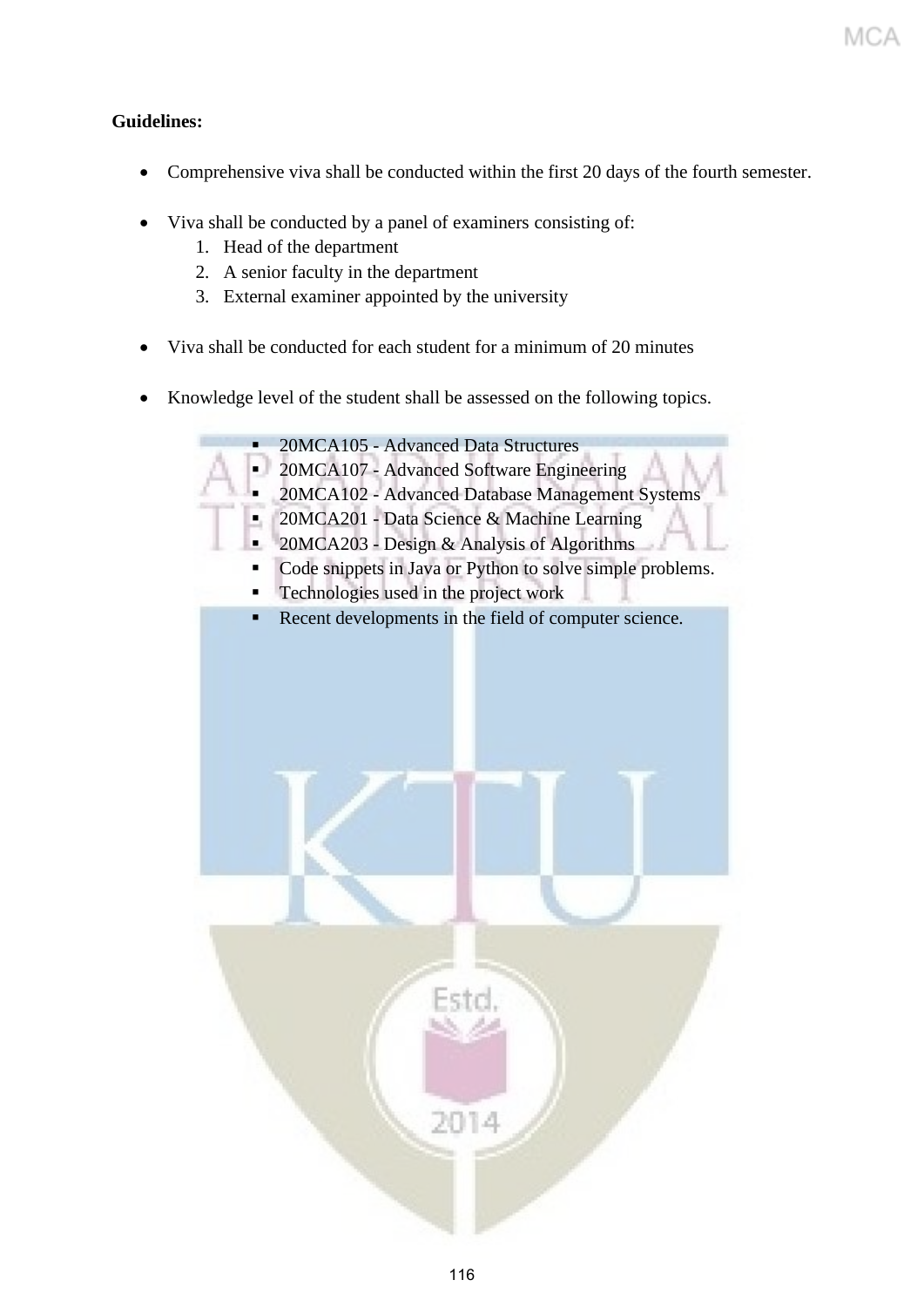| <b>CODE</b>     | <b>COURSE NAME</b> | <b>CATEGORY</b> |                          | T | p | <b>CREDIT</b> |
|-----------------|--------------------|-----------------|--------------------------|---|---|---------------|
| <b>20MCA244</b> | <b>SEMINAR</b>     | <b>SEMINAR</b>  | $\overline{\phantom{a}}$ |   |   |               |

Preamble: This course intends to enable the students to gain knowledge in any of the technically relevant current topics on Computer Science or Information Technology, and to acquire confidence in presenting the topic and preparing a report.

## **Prerequisite:** Nil

| <b>Course Outcomes:</b> After the completion of the course the student will be able to |  |  |  |  |
|----------------------------------------------------------------------------------------|--|--|--|--|
|----------------------------------------------------------------------------------------|--|--|--|--|

| $CO$ No.        | <b>Course Outcome (CO)</b>                                     | <b>Bloom's</b><br><b>Category Level</b> |
|-----------------|----------------------------------------------------------------|-----------------------------------------|
| CO <sub>1</sub> | Annotate the ideas presented in technical papers               | Level 2:                                |
|                 |                                                                | Understand                              |
| CO <sub>2</sub> | different technical<br>Comprehend a concept<br>referring<br>by | Level 2:                                |
|                 | documents                                                      | Understand                              |
|                 |                                                                | Level 3:                                |
| CO <sub>3</sub> | Prepare technical documents                                    | Apply                                   |
|                 |                                                                | Level 3:                                |
| CO <sub>4</sub> | Present a topic before an audience                             | Apply                                   |
| CO <sub>5</sub> |                                                                | Level 2:                                |
|                 | Interact with the audience                                     | Understand                              |

## **Mapping of course outcomes with program outcomes**

|                 | PO             | PO             | PO           | PO                      | PO             | PO | PO             | PO <sub>1</sub> | PO               | PO             | PO                          | PO <sub>1</sub>             |
|-----------------|----------------|----------------|--------------|-------------------------|----------------|----|----------------|-----------------|------------------|----------------|-----------------------------|-----------------------------|
|                 |                | $\overline{2}$ | $\mathbf{3}$ | $\overline{\mathbf{4}}$ | 5              | 6  | $\overline{7}$ | 8               | $\boldsymbol{9}$ | <b>10</b>      | <b>11</b>                   | 12                          |
| CO <sub>1</sub> | $\overline{2}$ | 3              |              | 3                       | $\overline{2}$ |    | 3              |                 | 3                | $\overline{2}$ |                             | $\mathcal{D}_{\mathcal{L}}$ |
| CO <sub>2</sub> | 2              | 3              |              | 3                       | 2              |    | 3              |                 | 3                | 2              |                             | $\mathcal{D}_{\mathcal{L}}$ |
| CO <sub>3</sub> | 2              |                |              | $\overline{2}$          | 3              |    | 3              |                 | 3                | 2              |                             |                             |
| CO <sub>4</sub> | 2              | 2              |              |                         | 3              | 3  |                |                 | 3                |                | 2                           |                             |
| CO <sub>5</sub> | $\overline{2}$ | 2              |              |                         | 3              | 3  |                |                 | 3                |                | $\mathcal{D}_{\mathcal{L}}$ |                             |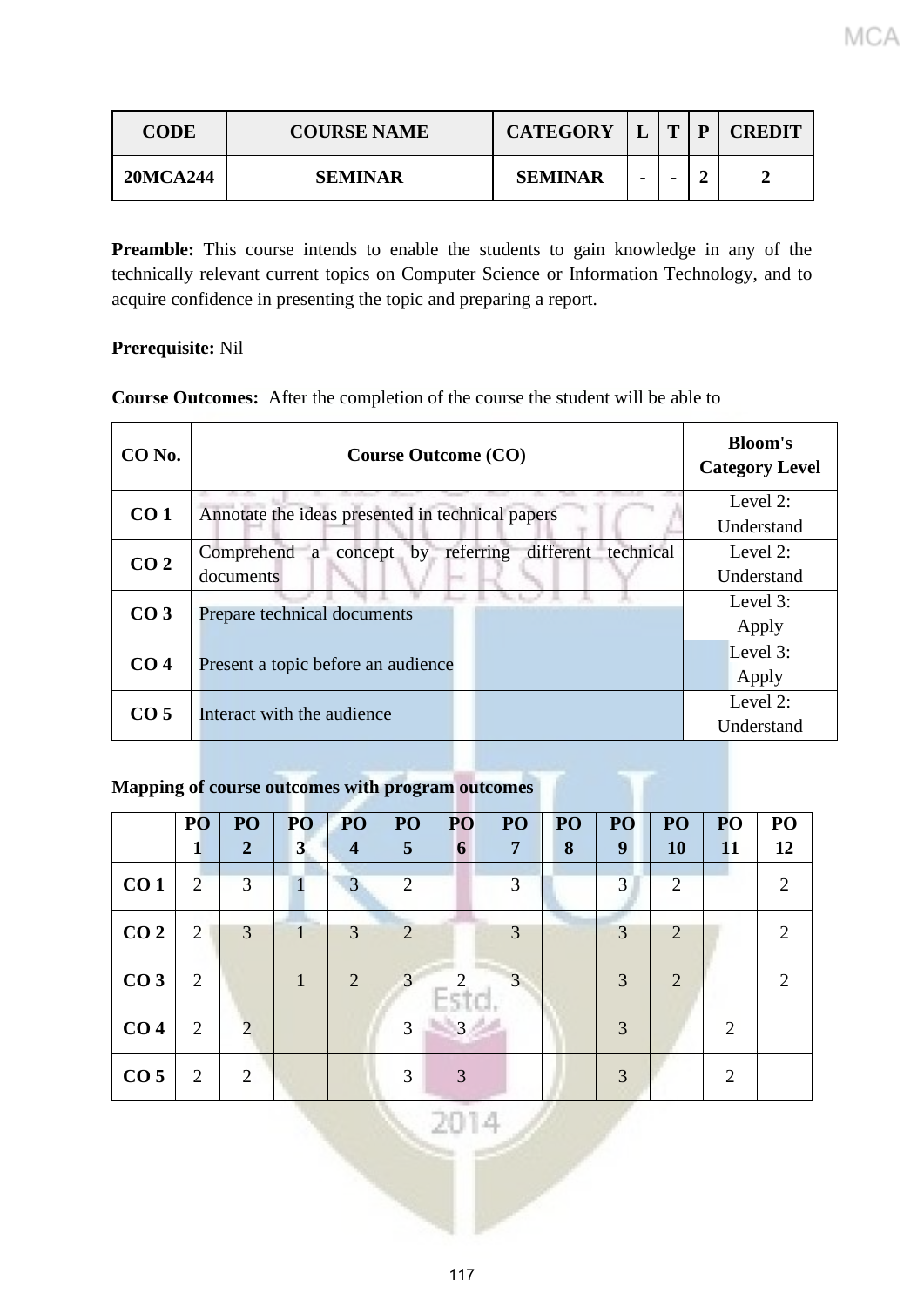### **Mark distribution**

| <b>Total Marks</b> |    | ESE |
|--------------------|----|-----|
| 5Λ                 | 50 |     |

### **Assessment Criteria**

| Scope and relevance of topic   | 20% |
|--------------------------------|-----|
| Quality of presentation slides | 10% |
| <b>Presentation skills</b>     | 30% |
| Knowledge in the topic         | 20% |
| Report                         | 20% |

### **Marks Division**

| <b>Evaluation by Faculty Guide</b>         | 20 Marks |
|--------------------------------------------|----------|
| <b>Evaluation by the Faculty Committee</b> | 30 Marks |
| <b>Total</b>                               | 50 Marks |

#### **Guidelines:**

- Students shall conduct detailed study on a technically relevant current topic in Computer Science / Information Technology under the supervision of a Faculty Guide and present it as a seminar at the end of the study.
- The study may be conducted on
	- articles published in reputed journals/conference proceedings
	- **EXECTE:** recent development in Computer Science / Information Technology
	- recent research and development activity in a research lab
	- latest software tool or framework
- Students shall submit an abstract on identified topic and get prior approval from the Faculty Guide before the study begins.
- The student shall submit a seminar report, based on the study and their findings. The report shall not be a reproduction of original paper or manual.
- The study and its findings shall be presented in the class taking a duration of 15-20 minutes.
- LaTeX or an equivalent tool shall be used for preparing Presentations and Seminar Report.
- Students shall be encouraged to publish their study in journals and due credit shall be given to such students.
- A committee of three senior faculty members shall constituted by the head of the department and the seminar presentation shall be evaluated by that committee.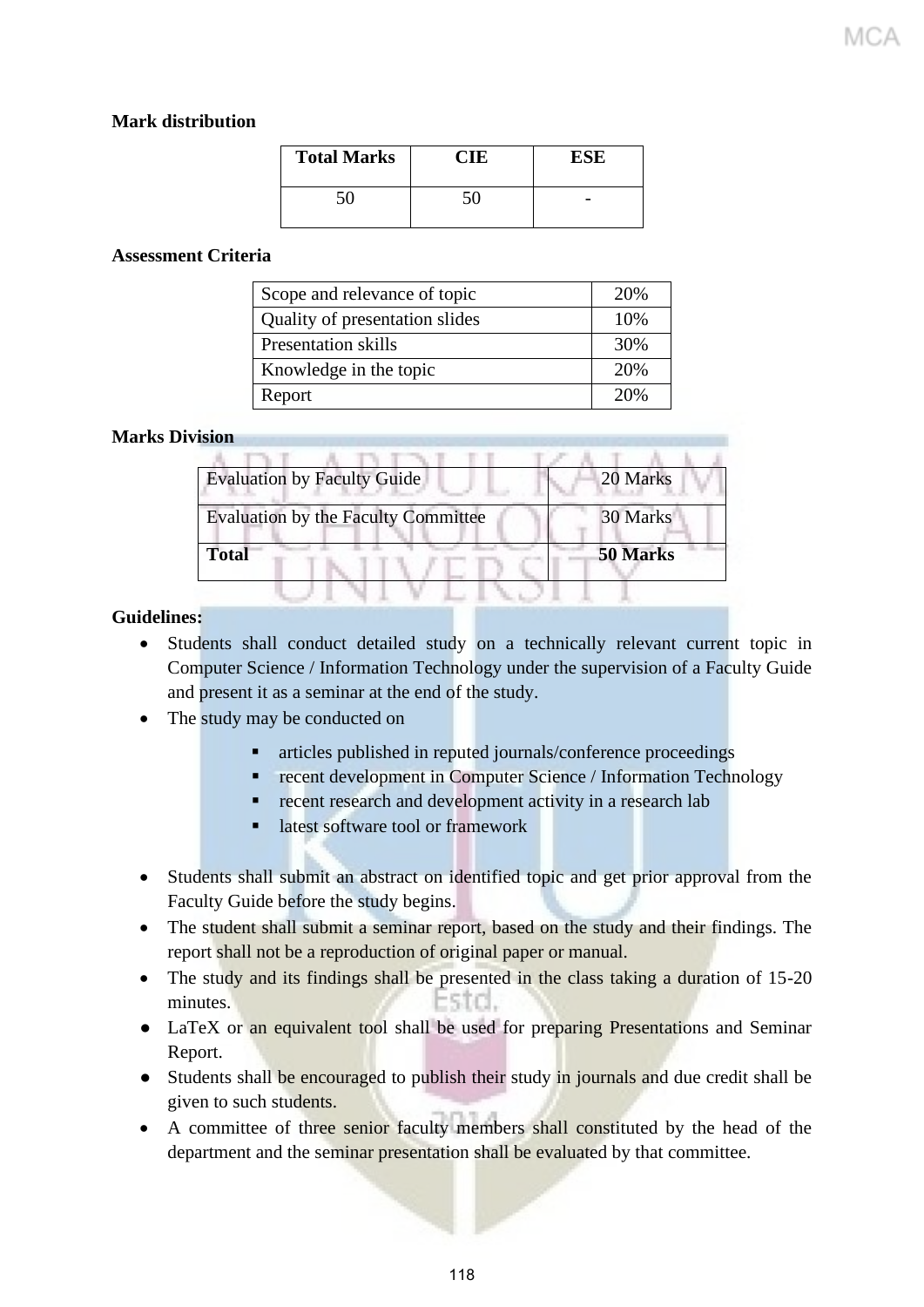| <b>CODE</b>     | <b>COURSE NAME</b>  | <b>CATEGORY</b> |                | m |           | <b>CREDIT</b> |
|-----------------|---------------------|-----------------|----------------|---|-----------|---------------|
| <b>20MCA246</b> | <b>MAIN PROJECT</b> | <b>PROJECT</b>  | $\blacksquare$ |   | <b>OT</b> | 12            |

MCA

**Preamble:** This project work aims to enable the students to apply the software engineering principles on a real software project, to make the students familiar with the stages of a deployment pipeline and to develop a software product using the latest software development methodology.

**Prerequisite:** Knowledge in software engineering principles and programming skills.

**Course Outcomes:** After the completion of the course the student will be able to

| CO No.          | <b>Course Outcome (CO)</b>                                         | <b>Bloom's</b><br><b>Category Level</b> |
|-----------------|--------------------------------------------------------------------|-----------------------------------------|
| CO <sub>1</sub> | Identify a real-life project which is useful to society / industry | Level 2:                                |
|                 |                                                                    | Understand                              |
| CO <sub>2</sub> | Interact with people to identify the project requirements          | Level 3:                                |
|                 |                                                                    | Apply                                   |
| CO <sub>3</sub> | Apply suitable development methodology for the development         | Level 3:                                |
|                 | of the product / project                                           | Apply                                   |
|                 |                                                                    | Level 4:                                |
| CO <sub>4</sub> | Analyse and design a software product / project                    | Analyse                                 |
|                 |                                                                    | Level 5:                                |
| CO <sub>5</sub> | Test the modules at various stages of project development          | Evaluate                                |
|                 |                                                                    | Level 6:                                |
| CO <sub>6</sub> | Build and integrate different software modules                     | Create                                  |
|                 |                                                                    | Level 3:                                |
| CO <sub>7</sub> | Document and deploy the product / project                          | Apply                                   |

## **Mapping of course outcomes with program outcomes**

|                 | PO             | PO           | P <sub>O</sub>        | PO                      | P <sub>O</sub> | PO            | PO | PO <sub>1</sub> | PO             | PO                                                                                                                                         | P <sub>O</sub>              | PO |
|-----------------|----------------|--------------|-----------------------|-------------------------|----------------|---------------|----|-----------------|----------------|--------------------------------------------------------------------------------------------------------------------------------------------|-----------------------------|----|
|                 |                | $\mathbf{2}$ | 3                     | $\overline{\mathbf{4}}$ | 5              | 6             | 7  | 8               | 9              | 10                                                                                                                                         | <b>11</b>                   | 12 |
| CO <sub>1</sub> | 2              | 3            | 3                     | 3                       |                | ി             | っ  | 3               | 3              | 3                                                                                                                                          | 3                           | 3  |
| CO <sub>2</sub> | $\overline{2}$ | 3            | $\mathcal{D}_{\cdot}$ | 3                       | 2              | $\mathcal{R}$ | 2  |                 | 3              | $\overline{2}$                                                                                                                             | 3                           |    |
| CO <sub>3</sub> | 3              | 3            | 3                     | 3                       | 3              |               | 3  |                 |                |                                                                                                                                            | 2                           |    |
| CO <sub>4</sub> | 3              | 3            | 3                     | 3                       | 3              |               | 3  | 3               |                |                                                                                                                                            | 2                           |    |
| CO <sub>5</sub> | 3              | 3            | 3                     | 3                       | 3              |               | 2  | 3               |                |                                                                                                                                            |                             |    |
| CO <sub>6</sub> | 3              | 3            | 3                     | 3                       | 3              |               |    | 3               |                | $\mathcal{D}_{\mathcal{A}}^{(n)}(\mathcal{A}) = \mathcal{D}_{\mathcal{A}}^{(n)}(\mathcal{A}) \mathcal{D}_{\mathcal{A}}^{(n)}(\mathcal{A})$ | 3                           |    |
| CO <sub>7</sub> |                |              | $\mathcal{F}$         | $\mathcal{R}$           | 3              |               | 3  | $\mathcal{R}$   | $\overline{2}$ |                                                                                                                                            | $\mathcal{D}_{\mathcal{L}}$ |    |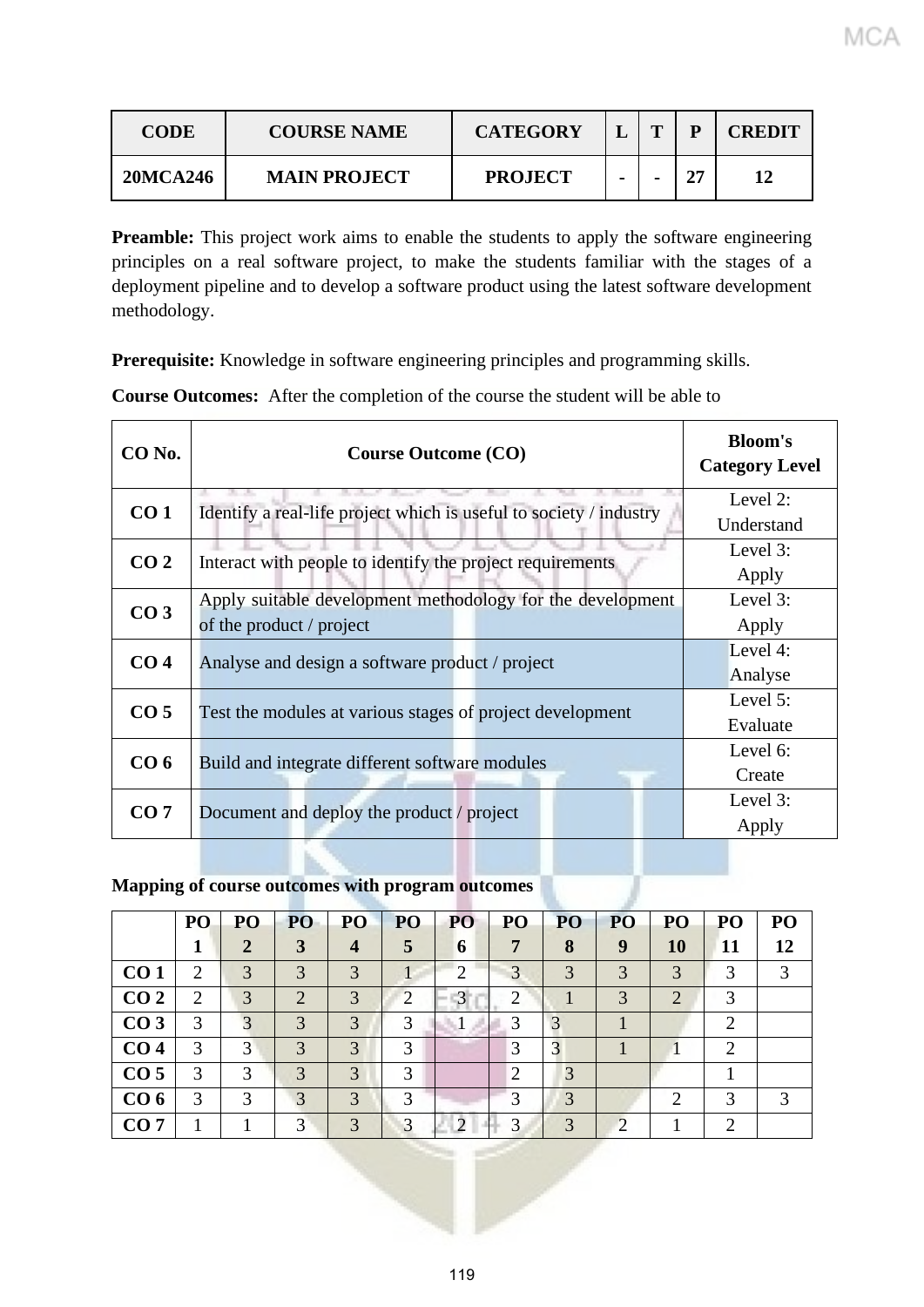### **Mark distribution**

| <b>Total Marks</b> |     | ESE |
|--------------------|-----|-----|
| 100                | 70- | 30  |

### **Marks Division**

| Continuous<br>evaluation<br>Supervisor,<br>by | 30 Marks (Internal) |
|-----------------------------------------------|---------------------|
| Guide(s) and Scrum Master                     |                     |
|                                               |                     |
| Evaluation by the Project Assessment Board    | 40 Marks (Internal) |
|                                               |                     |
| Evaluation by the External expert             | 30 Marks (External) |
|                                               |                     |
| <b>Total</b>                                  | 100 Marks           |
|                                               |                     |

## **Guidelines:**

- Students shall identify Real-Life Projects which are relevant and useful to the society or industry.
- The project shall be an individual project and must be done in-house. The student has to spend time in the lab for the project work. Attendance as per MCA regulations is applicable for submitting the project for final evaluation.
- However, in exceptional cases students shall be given permission to work on the project outside the campus and at the industry premises if the organization offering the project belongs to anyone of the following categories.
	- CMM Level 5 Certified Company
	- Publicly listed company in India
	- **National Research Institute**
	- Central / State Government Department
	- Project funded by the Central / State Government Agency
- In such cases, the student is required to produce a letter from the organisation before starting the project and a committee constituted by the head of the department shall make the decision on permission. Industries and training institutes that offer project work for a fee shall not be permitted.
- Students shall submit project synopsis and get prior approval from the Project (Faculty) Supervisor before the project work begins.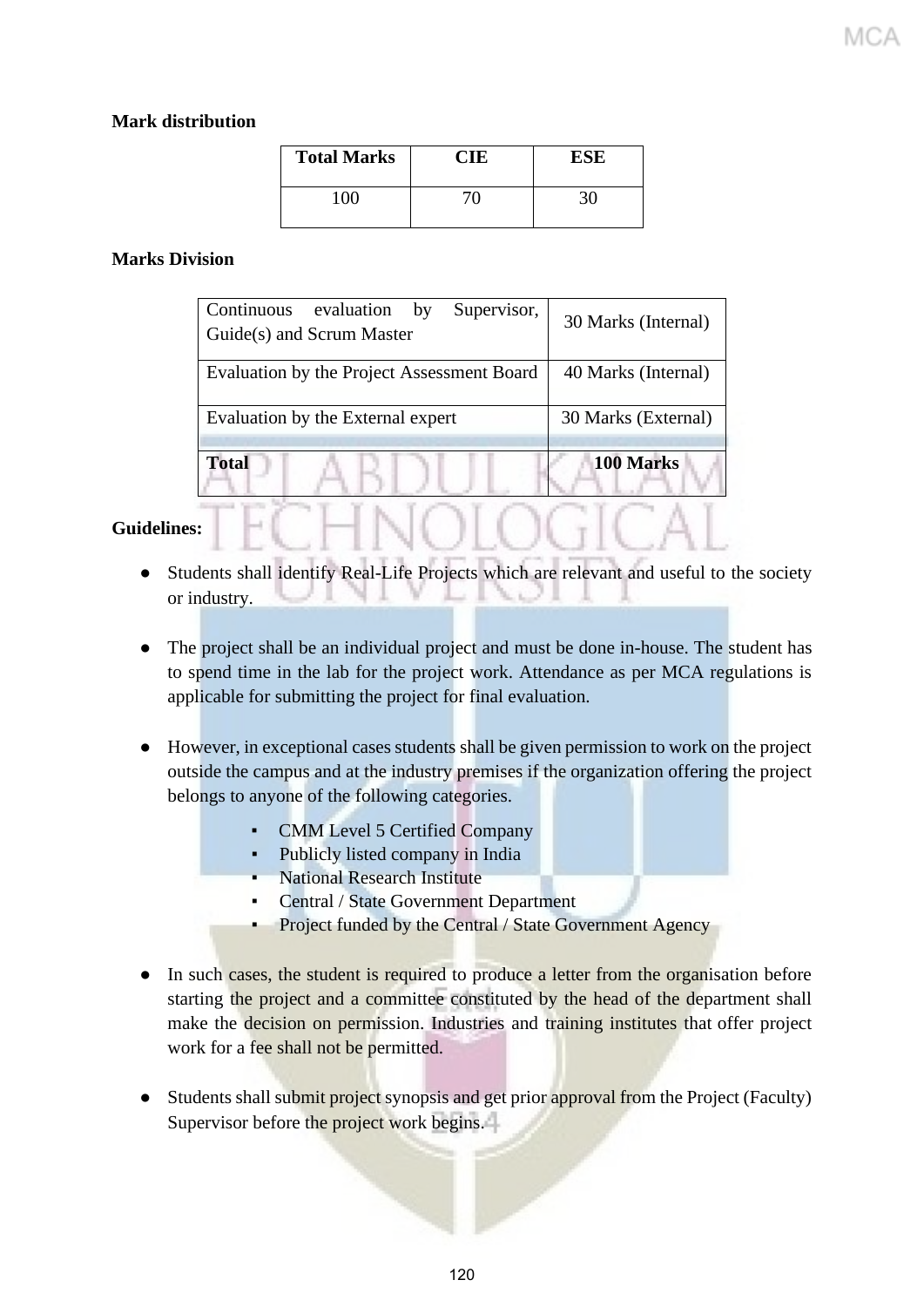- If there is a customer for the project then he/she will be the Product Owner (External Guide) and a faculty from the department will be the Internal Guide. If there is no such customer then the Internal Guide himself/herself shall act as the Product Owner.
- A faculty / technical staff shall act as the Scrum Master to continuously monitor the project development. Periodic meetings, of less than 15 minutes, at the convenience of the Scrum Master are to be highly encouraged. Ensure such meetings occur once in three days.
- The student shall maintain a Scrum Book (Rough Record) which has to be divided into 4 parts – (i) Product Backlog (ii) Database & UI Design (iii) Testing & Validation and (iv) Details of Versions. Make dated entries in the corresponding part at regular intervals. The corrections and comments from Product Owner and Scrum Master should be clearly indicated with the Date.
- Test Driven Development methodology may be practiced for the project development. BugZilla, BackLog or any such tool may be used for Bug Tracking.
- Git shall be used for Version Control and Git commit history may be verified as part of project evaluation .
- LaTeX or an equivalent tool shall be used for preparing Presentations and Project Report.
- Students shall be encouraged to publish their work in journals and due credit shall be given to such students.
- For the externally done projects, periodic confidential progress report and attendance statement shall be collected from the External Guide and be reviewed by the Project Supervisor.
- Set a sprint as two weeks, ensure biweekly reviews. A review shall not exceed 30 minutes. A demo to the Product Owner (Project Guide) is mandatory in every review.
- Interim evaluations of the project's progress shall be conducted by a Project Assessment Board as part of internal assessment. Two such evaluations are desirable. Scrum reviews shall not be sacrificed for such presentations.
- The Project Assessment Board shall be constituted by the Head of the Department with the following five members. Chairman:
	- 1. Head of the Department

Members:

2. Project supervisor/s of the student